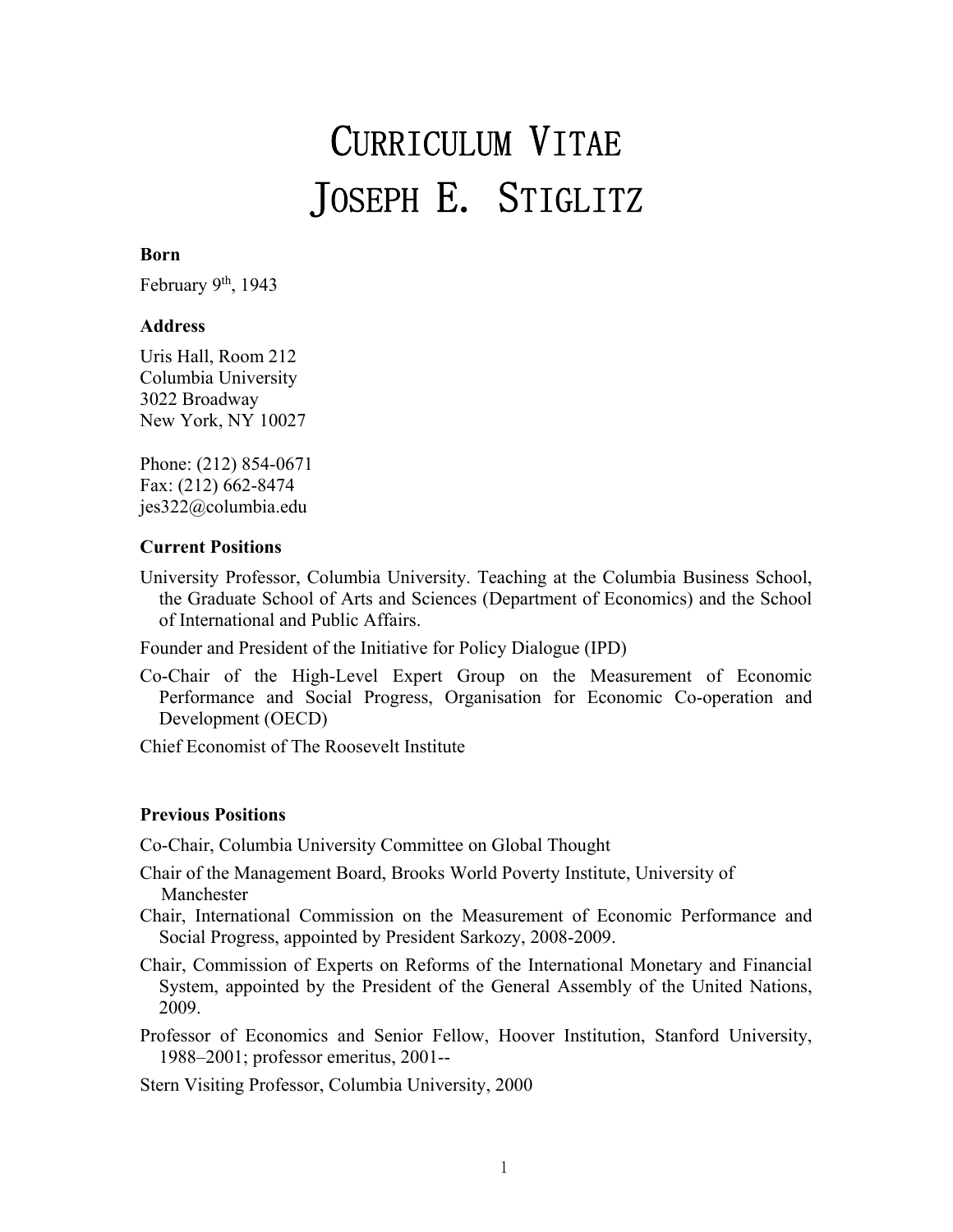#### **Senior Vice President and Chief Economist, World Bank, 1997–2000**

Senior Fellow, Brookings Institution, 2000

#### **Chairman, Council of Economic Advisers (Member of Cabinet), 1995–1997**

Member, Council of Economic Advisers, 1993–1995

Research Associate, National Bureau of Economic Research

Senior Fellow, Institute for Policy Reform

Professor of Economics, Princeton University, 1979–1988

Drummond Professor of Political Economy, Oxford University, 1976-1979

Oskar Morgenstern Distinguished Fellow and Visiting Professor, Institute for Advanced Studies and Mathematica, 1978-1979

Professor of Economics, Stanford University, 1974-1976

Visiting Fellow, St. Catherine's College, Oxford, 1973-1974

Professor of Economics, Cowles Foundation and Department of Economics, Yale University, 1970-1974

Senior Research Fellow, Social Science Division, Institute for Development Studies, University College, Nairobi (under Rockefeller Foundation Grant), 1969-1971

Associate Professor, Cowles Foundation, 1968-1970

Assistant Professor, Cowles Foundation, 1967-1968

Tapp Research Fellow, Gonville and Caius College, Cambridge, 1966-1970

Visiting Professor, Department of Economics, University of Canterbury, Christchurch, New Zealand, June-August, 1967

Assistant Professor of Economics, M.I.T., 1966-1967

## **Education**

B.A. Amherst College, 1964 Ph.D. in Economics, M.I.T., 1966-1967

*Unearned Degrees* 

M.A., Cambridge University, 1970

M.A., Oxford, 1976

#### **Honorary doctorates**

D.H.L., Amherst College, 1974 University of Leuven, 1996 Ben Gurion University, 1997 Academia de Studii Economice, Bucharest, December 1999 University of Namur, March 2000 Technical University, Lisbon, June 2000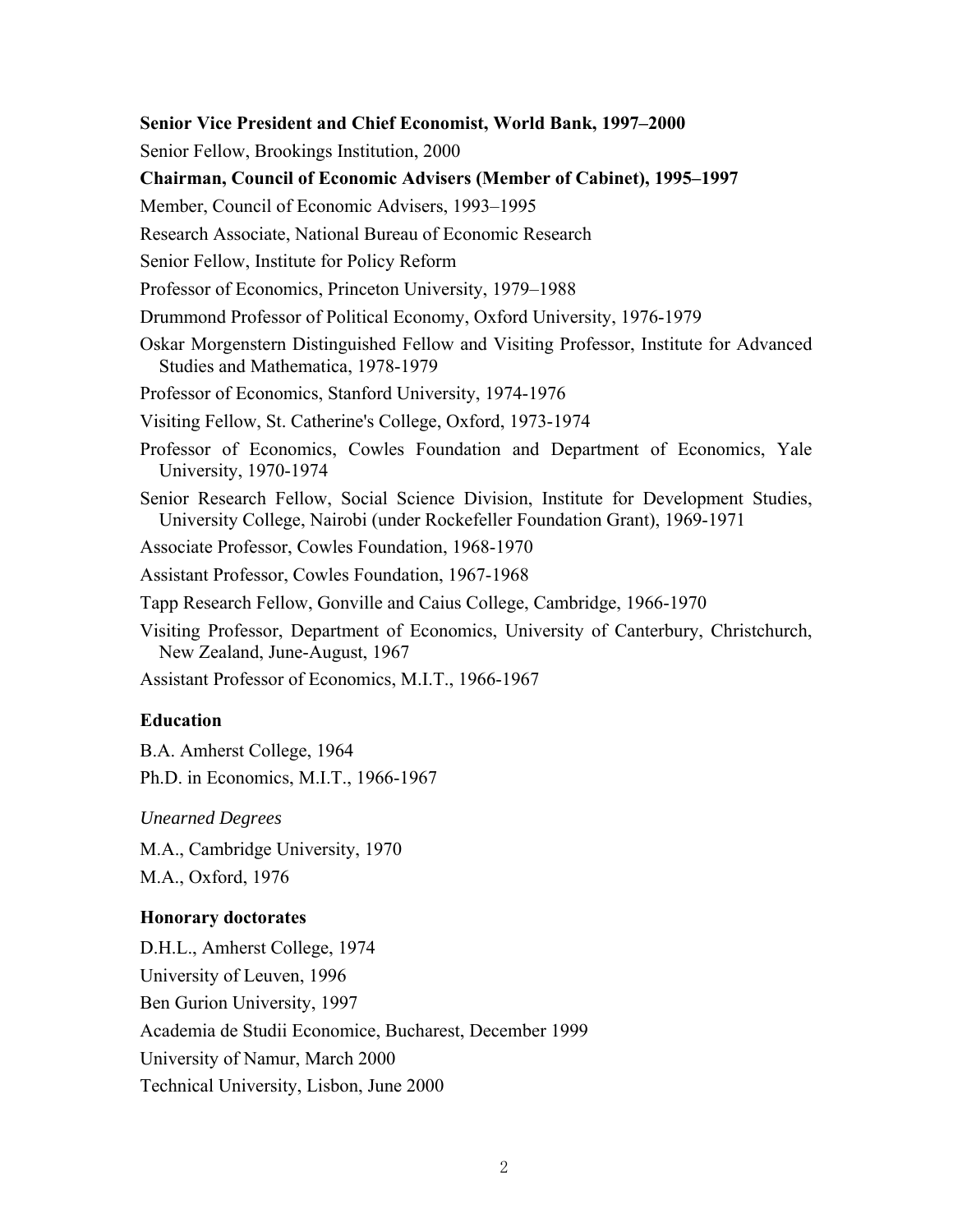Northwestern University, Doctor of Laws, June 2000 New School University, February 2001 Bard College, May 2001 University of Toronto, June 2001 Charles University, Prague, June 2001 Glasgow University, July 2001 University of Buenos Aires, November 2001 University of Andes, October 2001 Sofia State University "Saint Clement Ohridski," Bulgaria, 2002 Wirtschafts Universitat, Vienna, January 2002 University of Macau, March 2002 Pomona College, May 2002 Université catholique de Louvain la Neuve Belgium, February 2003 Doshisha University, April 2003 University of Barcelona, May 2003 Azerbaijan State Economic University, 2003 Waseda University, April 2004 Georgetown University, May, 2004 Indiana University, May 2004 Pace University, May, 2004 University of Oxford, June 2004 University of Bergamo, Italy, July 2004 Université d'Antananarivo, Madagascar, August 2004 Drexel University, June 2005 Universidad de La Plata, August 2005 Durham University, September 2005 Lingnan University, Hong Kong, December 2005 University of the Basque Country, May 2006 Università degli Studi di Genova, May 2006 Universidad Mayor de San Andrés, Bolivia, May 2006 Renmin University, China, March 2007 University of Venice, Italy, May 2008 University of Liège, Belgium, May 2008 University of Manchester, UK, October 2008 Luiss Guido Carli University, Rome, February 2010 University of Hyderabad, India, January 2013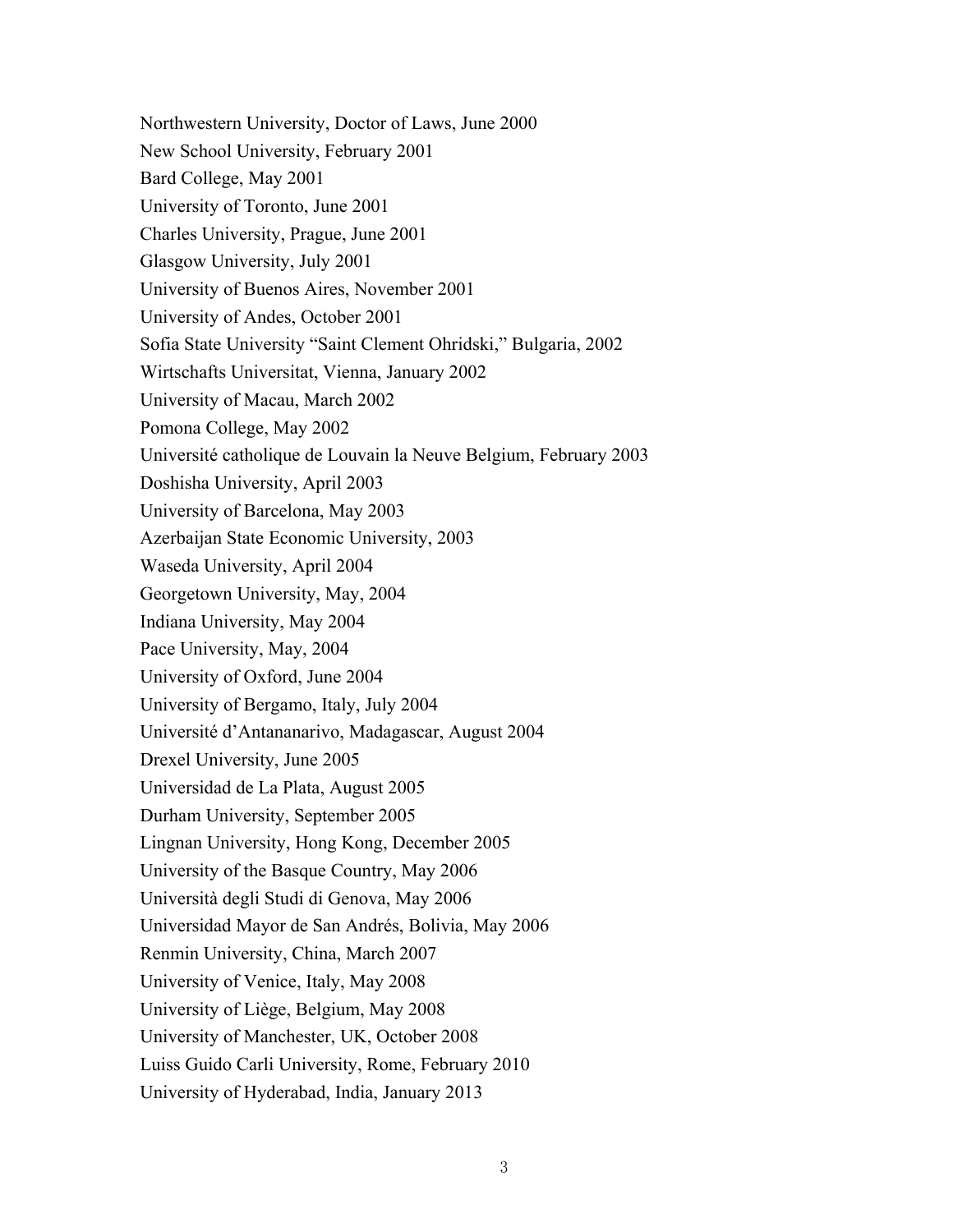University of Córdoba, Argentina, August 2012 University of Hyderabad, India, January 2013 Cambridge University, United Kingdom, June 2013 Universite Paris-Dauphine, France, June 2013 Harvard University, May 2014 Arizona State University, May 2014 HEC Paris, January 2015 University of Split, May 2015 University of the Republic of Uruguay, December 2015 Chinese University of Hong Kong (CUHK), May 2016 Sant'Anna School of Advanced Studies, University in Pisa, Italy, May 2017 Università Politecnica delle Marche, Ancona, Italy, November 2017 University of Costa Rica, San Jose, April 2018 BI Norwegian Business School, Oslo, May 2018

# **Fellowships and Honors**

National Science Foundation Fellowship, 1964–1965 Fulbright Fellowship, 1965-66 Social Science Research Council Faculty Fellowship, 1969-1970 Guggenheim Fellowship, 1969-70 Fellow of the Econometric Society, 1972 **John Bates Clark Award, American Economic Association, 1979**  Fellow, American Academy of Arts and Sciences, 1983 Fellow, National Academy of Science, 1988 International Prize of the Academia Lincei, 1988 UAP Scientific Prize, Paris, France, 1989 Corresponding Fellow of the British Academy, 1993 Rechtenwald Prize, Germany, 1998 Fellow, American Philosophical Society, 1998 **Nobel Prize in Economics, 2001**  Honorary Fellow, Gonville and Caius College, University of Cambridge, 2001 Distinguished Leadership in Government award, Columbia Business School, 2002 Le Prix Europeén du Livre d'Économie, Special Mention for *Globalization and its Discontents*, November 2002 Honorary Professor, Al Farabi Kazakh National University, November 2003 Honorary Fellow, St. Catherine's College, Oxford, 2003 Order of the Gran Cruz con Placa de Oro, Republica de Colombia, 2003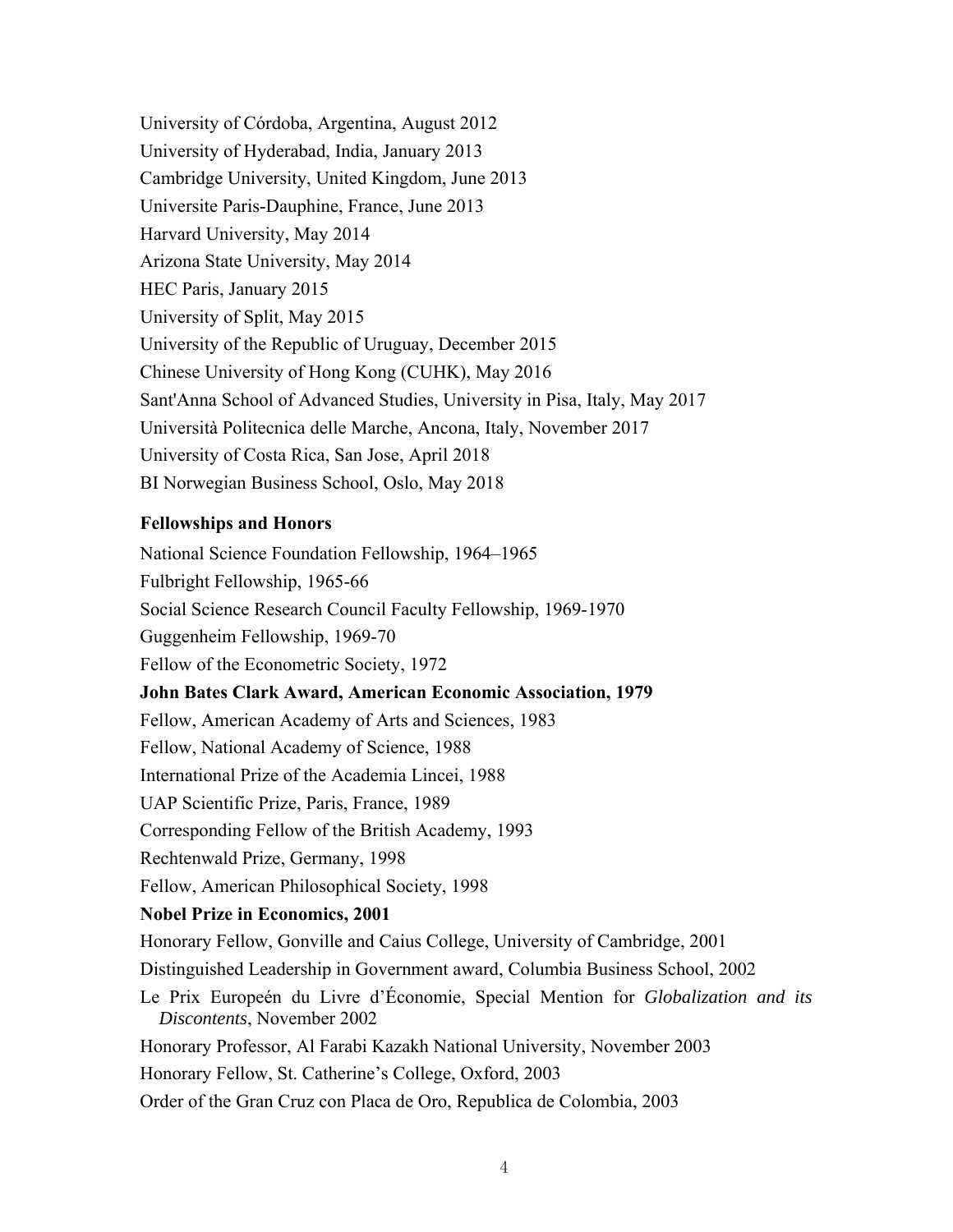Le Prix Européen du Livre d'Économie, First Prize, for *Roaring Nineties*, Paris, 2003 Bruno Kreisky Prize for Political Books, Vienna, 2003

Ordinary Academician, Pontifical Academy of Social Sciences, May 2003

- John Kenneth Galbraith Award, American Agricultural Economics Association, August 2004
- Serbian Scientific Society, December 2005
- Honorary Professorship, Wuhan University, Hubei Province, China, March 2006
- Changjiang Scholar, China Center for Economic Research, Peking University, China, March 2006
- La Medalla de la Orden Nacional "Al Mérito," Ecuador, July 2006

National Center for Law and Economic Justice Benefit Award, May 2006

Honorary Fellowship, Fitzwilliam College, May 2006

- Honorary Professorship, Guizhou University, China, March 2007
- Honorary Professorship, Yunnan University, China, March 2007
- Honorary Professorship, Central University of Finance and Economics, Beijing, China, March 2007
- Honorary Dean, Hanqing School, Renmin University, Beijing, March 2007
- Le Prix Manpower for *Making Globalization Work*, October 2007
- Honorary Professor, Universidad de San Martin De Porres, Lima, Peru, December 2007
- Honorary Professor, Universidad Nacional de San Antonio Abad del Cusco, Peru, December 2007

Lead author and member of the Steering Committee, Working Party 3, of the 1995 (Second Assessment) Report of the Intergovernmental Panel on Climate Change, which shared the **2007 Nobel Peace Prize**

John F. Kennedy Memorial Fellowship, Fulbright New Zealand, March 2008

Honorary Professorship, Tsinghua University, Beijing, China, March 2008

International Labour Organization, Decent Work Research Prize, June 2008

The Royal Society, Foreign Member, May 2009

Gerald Loeb Award, Commentary category, June 2010. (Among the highest honors in journalism, the Loeb Awards recognize the work of journalists whose contributions illuminate the world of business, finance and the economy for readers and viewers around the world.)

Inaugural Rodney Wylie Eminent Visiting Fellow, University of Queensland, July 2010

Francis Perkins Working People's Award, 2010 presented by the Fiscal Policy Institute, October 7, 2010, for recognizing the importance of sound economic analysis to the well-being of working people everywhere; for groundbreaking work on the circumstances under which government can improve market performance; and for vital contributions to public policy at the international, national, and state levels.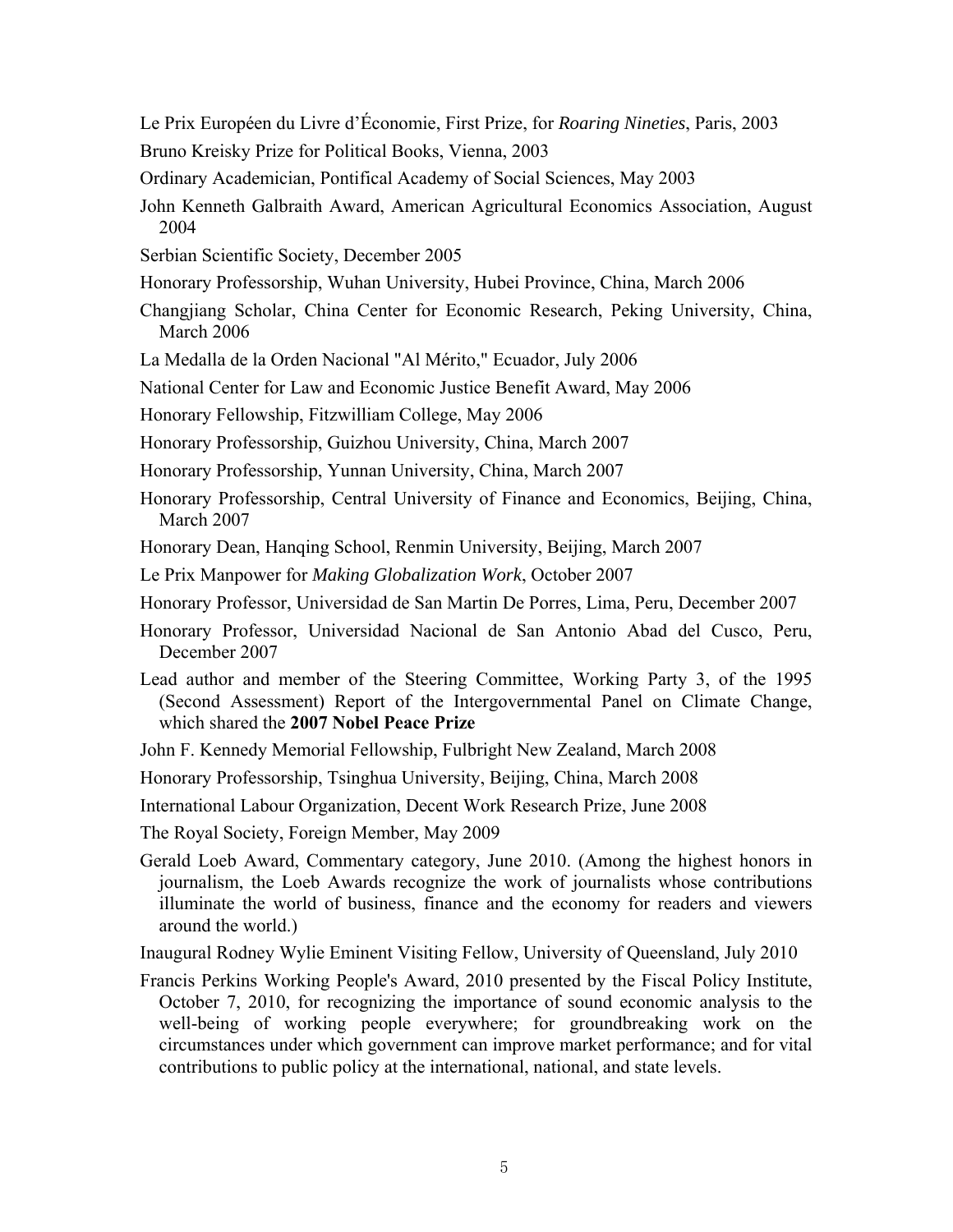- The Karel Englis Honorary Medal for Merit in the Social and Economic Sciences, awarded by the Academy of Sciences of the Czech Republic, 2010
- 100 Years of American Economic Review: The Top 20 Articles, February 2011, for "Monopolistic Competition and Optimum Product Diversity," with A. Dixit, *American Economic Review*, 67(3), June 1977, pp. 297-308 and "On the Impossibility of Informationally Efficient Markets," with S. Grossman, *American Economic Review*, 70(3), June 1980, pp. 393-408.
- 2011 100 Most Influential People in the World List, Time Magazine, "TIME 100", April 2011

Legion of Honor, rank of Officier, France, February 2012

Economic Theory Fellow, Society for the Advancement of Economic Theory, July 2012

Corresponding Academic, Royal Academy of Economic Sciences and Finance, Spain, September, 2012

Global Economy Prize, Kiel Institute, Germany, June 2013

Robert F. Kennedy Book Award, for *The Price of Inequality*, September 2013

Daniel Patrick Moynihan Prize, May 2014

Member, the American Academy of Political and Social Science, 2014

Jean-Jacques Laffont Prize, June 2014

Selected in Economic Journal's  $125<sup>th</sup>$  Anniversary Issue as a seminal article, March 2015, for "A New View of Technological Change," with A. Atkinson, *Economic Journal*, 79(315), September 1969, pp. 573-578.

George S. Eccles Prize for Excellence in Economic Writing, for Creating a Learning Society, Columbia Business School, May 2015

2015 POLITICO 50 List, POLITICO Magazine, September 10, 2015

- Columbia University Press, Distinguished Book Prize, for Creating a Learning Society, September 2016
- Bloomberg 50 Most Influential People in the World of Finance, September 2016

Progress Medal for Scholarship and Leadership on Fairness and Well-being, Society for Progress, September 2016

- National Association of Business Economics (NABE) Paul A. Volcker Lifetime Achievement Award for Economic and Monetary Policy, March 2017
- Estoril Global Issues Distinguished Book Prize, for *The Euro*, May 2017
- Sigillum Magnum, University of Bologna, November 2017
- Donald Gordon STIAS Fellow, Stellenbosch Institute for Advanced Study, November 2017
- Sydney Peace Prize 2018, Sydney Peace Foundation, University of Sydney, November 2017
- Schumpeter-Haberler Distinguished Fellow, International Economic Association, May 2018
- *The Euro* listed on 8 Best Books on European Politics, The Independent, June 27, 2018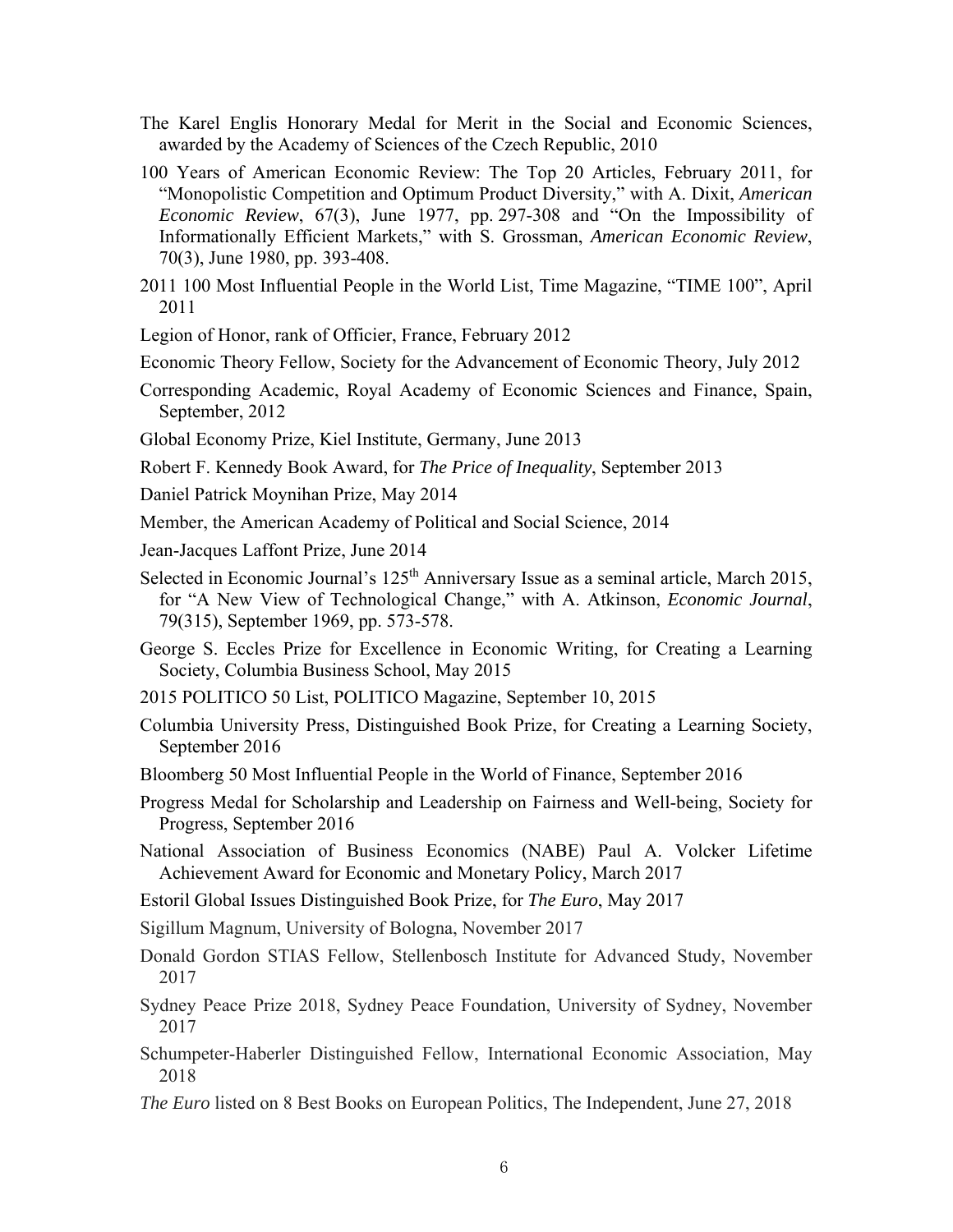Anthony Atkinson Equality Prize, Observatoire Québécois des Inégalités, Blue Metropolis, April 2019

#### **International Positions, Boards, etc. (selected)**

Past President, Eastern Economics Association, 2008

- President, International Economics Association, 2011-2014; Committee Member, 2014-
- Co-Chair, Institute for New Economic Thinking (INET) Global Economic Transformation Commission, 2017-

Member, High-level Commission on Carbon Prices, 2016-

Member, United Nations High-Level Advisory Board on Economic and Social Affairs

Center for a New Economy's Growth Commission for Puerto Rico, 2016-

Member, CFTC-SEC Advisory Committee on Emerging Regulatory Issues

World Bank, Chief Economist's Council of Economic Advisers, 2000-

ILO World Commission on the Social Dimensions of Globalization, 2003

High Level Panel of the African Development Bank, 2006-2007

Chairman, SI Commission on Global Financial Issues, 2009

- Member, Economic Advisory Panel of the South African Minister of Economic Development, 2010
- Member, Prime Minister's Advisory Committee of Progressive Intellectuals, Spain, 2008-2011
- Member, International Advisory Board, Renault-Nissan (2000-2004)
- Member, International Advisory Board, Docomo, 2008-2011
- Member, International Advisory Board, Statoil, 2011-
- Member, Economic Advisory Board, Brennan Center for Justice, 2015-
- Commissioner, World Health Organization's High-Level Commission on Health Employment and Economic Growth, 2016

Board Member, Acumen Fund

Board member, Alliance for Climate Protection, 2011-

Member, Executive Supervisory Committee, CERGE-EI, Prague

Executive Board, Economic Research Forum, Cairo

Honorary Member, Board of Directors, Center for Global Development

Foreign Member, Russian Academy of Sciences, elected in 2003

Member, Barcelona Graduate School of Economics Advisory Scientific Council, 2007-

Member, Fiscal Commission Working Group, Scotland, 2012-

Member of French Government's Independent Council for Growth and Full-Employment, 2014-

Intergovernmental Panel on Climate Change (Steering Committee, Working Party 3, second assessment, a Lead Author of 1995 Report)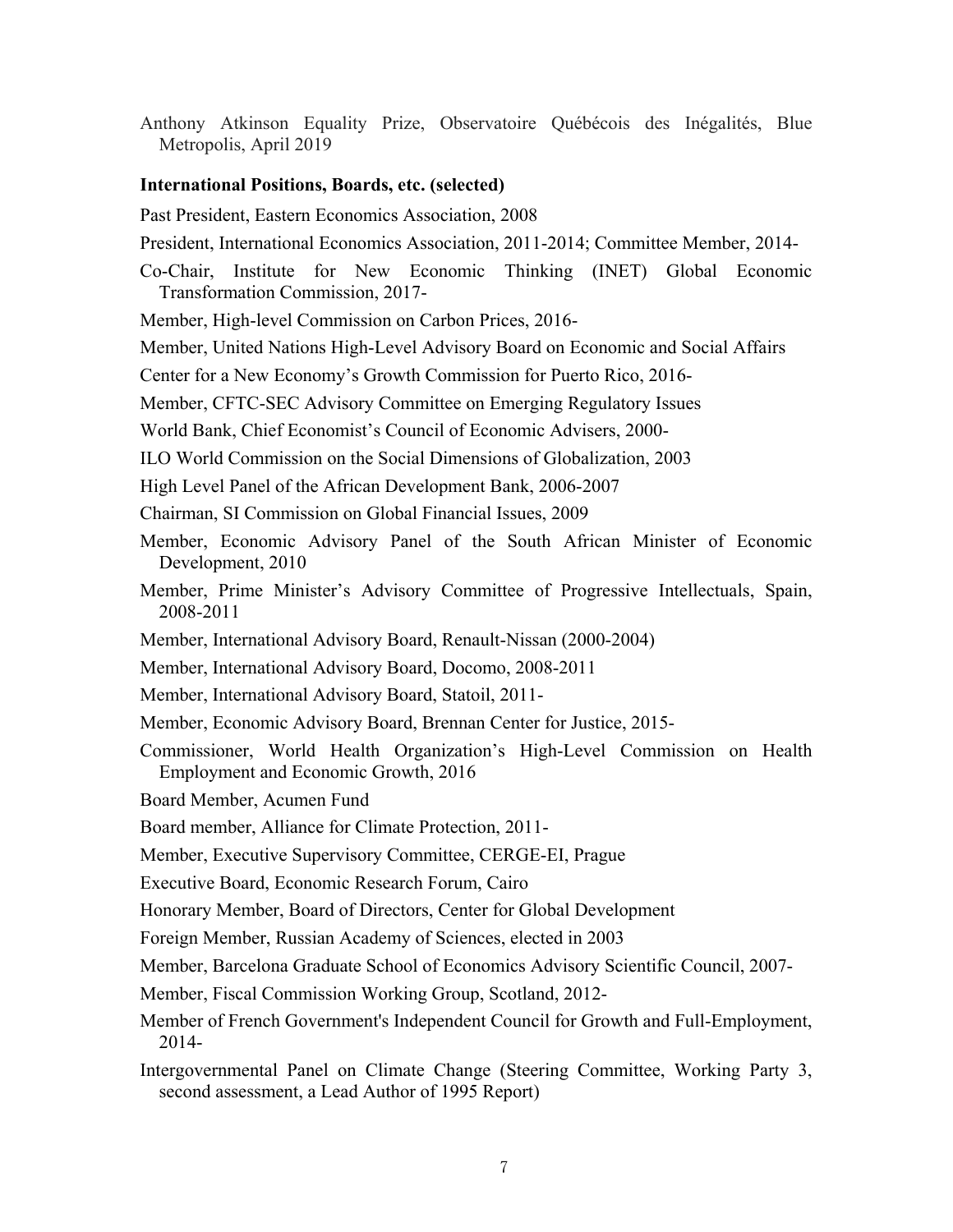Chairman, Economic Policy Committee, OECD. 1993-1995 Member of the Board, Resources for the Future Member of the Board of Trustees, Amherst College Trustee, Folger Library, Washington, 2000-2005 International Advisory Board, Korea Financial Services Commission U.S./Israel Joint Economic Decision Group (JEDG), 1993-1996 Member, Mid-east Economic Peace Forum, Amman, 1995 Chair, U. S. Delegation, OECD Ministerial, 1996 Member, U.S. Delegation, G-7 Jobs Summit, France, 1996 Chair, U.S. Delegation, G-7 and Developing Country Telecommunications Conference, South Africa, 1996 World Bank Delegate, G-22 Headed, U.S. Delegations to India, China, Russia, Ukraine

# **Consulting (selected)**

Ford Foundation Energy Policy Study, 1973 Department of Labor (Pensions and Labor Turnover), 1974 Department of Interior (Offshore Oil Leasing Programs), 1975 Federal Energy Administration (Intertemporal Biases in Market Allocation of Natural Resources), 1975-76 World Bank O.E.C.D. Electrical Power Research Institute Office of Fair Trading (U.K.) Consumer Protection Legislation Bell Communications Research Bell Labs U.S. State Department - AID Inter-American Development Bank State of Louisiana (Attorney General) State of Texas (Attorney General and Governor's Office) Office of Tax Analysis, U.S. Treasury Federal Reserve Board Office of Technology Assessment State of Alaska Seneca Indian Nation

**Micronomics**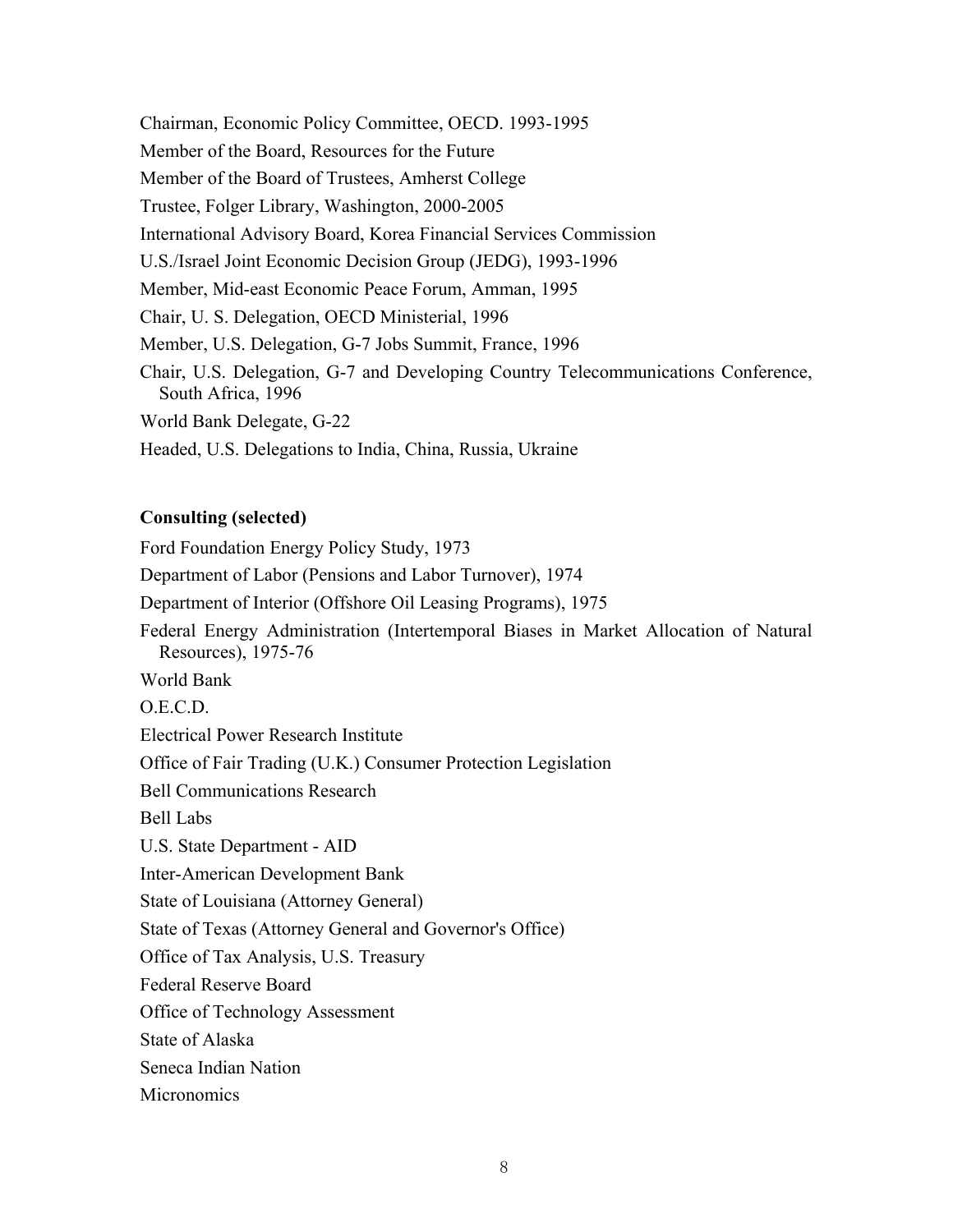Department of Justice Senior Advisor, Sebago Associates New York State, Attorney General's Office States of California, Washington, and others on Banking Competition

# **Selected Invited Lectures**

Far Eastern Meetings of the Econometric Society, Tokyo, 1970

Association of University Teachers of Economics, Warwick, 1974

Westfalich Academy of Science

- Fifth Annual Lecture of the Geneva Association, delivered at Zurich, March 1983
- David Kindall Lecture, University of Illinois, 1985
- Frank W. Paish Lecture, Association of University Teachers of Economics, Bath, United Kingdom, 1985
- Journal of Money, Banking and Credit Lecture, Western Economic Association, Las Vegas, 1985
- Invited Plenary Session Lecture, Meetings of the Sociedade Brasileira de Econometria, Belem, Brazil, December 1986
- Upjohn Lecture, Western Michigan University, 1986

Johansen Lectures, Oslo, 1986

- Frontiers of Economics Lecture, World Bank, 1986
- Harry Lyman Hooker Distinguished Visiting Professors Series, McMaster University, 1986
- Shepherd Lecture, State University of Iowa, 1986

Shell Lecture, City University, London, 1986

- Rand Chair Distinguished Speaker Series, SUNY-Buffalo, 1987
- Fisher-Schultz Lecture, European Meetings, Econometric Society, Copenhagen, 1987
- Jacob Marschak Lecture, Far Eastern Meetings, Econometric Society, Tokyo, 1987

Invited Plenary Lecture, American Accounting Association, Cincinnati, 1987

Central Bank of Uruguay, Annual Conference for South American Economists, 1988

Argentina Economic Association, 1988

- NÖG Lecture, Austrian Economic Association, 1988
- John Crawford Lecture, Economic Congress of Australia (Joint Meeting of Economic Society, The Econometric Society, The Australian Agricultural Society and The Economic History Society of Australia and New Zealand, Canberra), 1988

Stevenson Lectureship, University of Glasgow, Scotland, December 1988

Plenary Session Latin American Meeting of the Econometric Society, Santiago, Chile, August 1989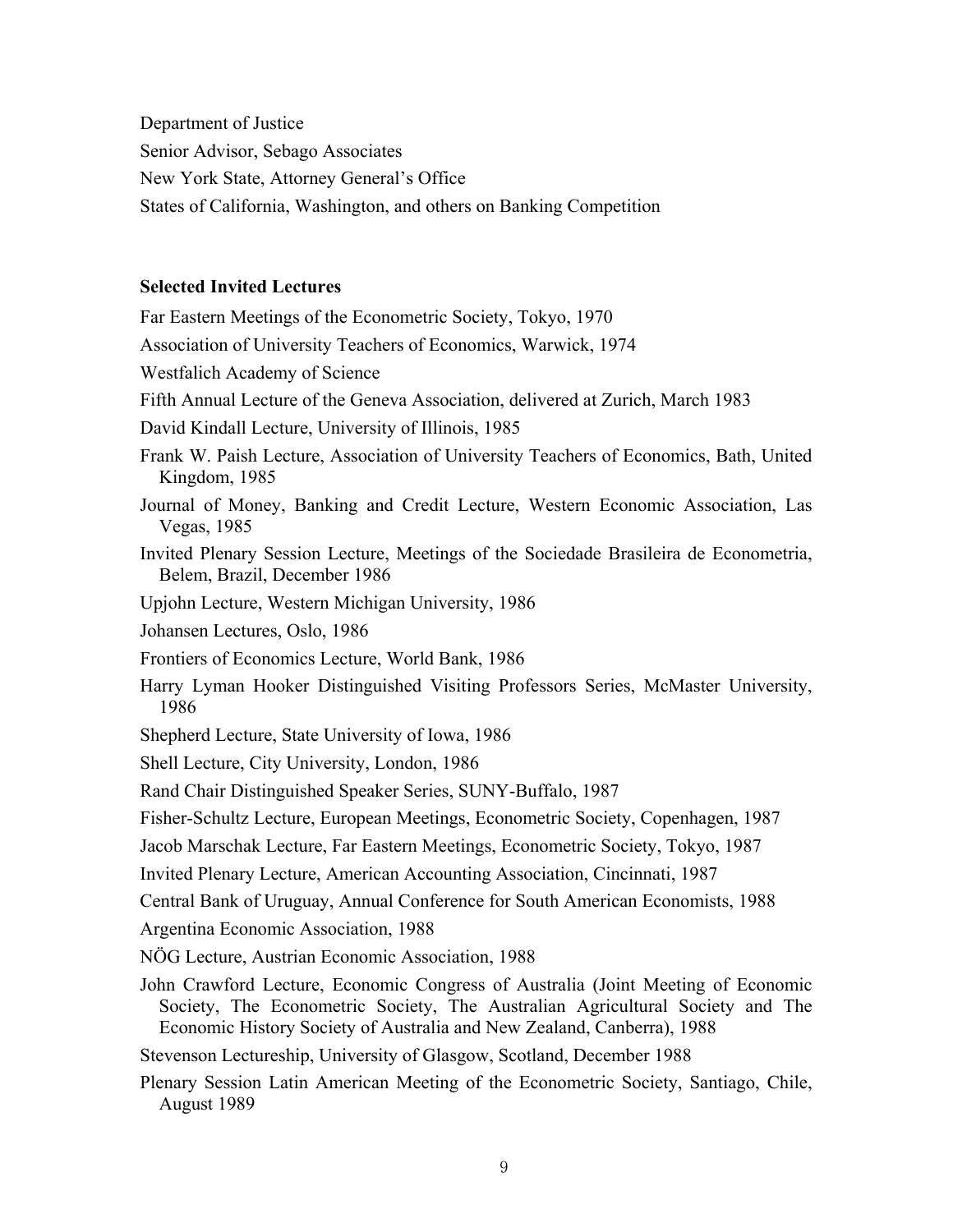Musgrave Lecture, University of California, Santa Cruz, March 1990 AT&T Lecture Series, Notre Dame University, April 1990 Wicksell Lectures, University of Stockholm, May 1990 Institute of Public Administration Annual Conference, Dublin, December 1990 IPR-IRIS Conference, Prague, March 1991 Caffee Lecture on Reformulation of Monetary Theory, Rome, April 1991 Lindhal Lectures on Fiscal and Monetary Policy, Uppsala, Sweden, April 1991 Irish Economic Association Annual Conference, Keynote Lecture, Dublin, May 1991 Federal Reserve Bank of Cleveland, May 1991 Villa Mondrage International Economic Seminar, Rome, June 1991 Far Eastern Meeting of the Econometric Society, Seoul, June 1991 Korea Development Institute, Seoul, June 1991 National Association of Business Economists, Los Angeles, September 1991 Marshall Lecture, European Economic Association Annual Meeting, Cambridge, UK, September 1991 NBER/CEPR Conference on Unemployment and Wage Determination, Boston, October 1991 NBER Taxation Program, Cambridge, MA, October 1991 Institute for Policy Reform 1991 AID Economists' Conference, Raleigh-Durham, November 1991 United Nations Conference on Trade and Development, Geneva, December, 1991 CEPR Conference on Finance and Development in Europe, Santiago, Spain, December 1991 Schumpeter Lecture, Kyoto, 1992 Marshall Lecture, Cambridge, 1996 Wider Lecture, Helsinki, 1997 EIB Lecture, Florence, 1997 Indian Development Bank 50<sup>th</sup> Jubilee Lecture, 1998 Prebisch Lecture, Geneva (UNCTAD), 1998 Annual Lecture, Government Economists Association, Chicago, 1998 University of Pittsburgh McKay Lecture, 1998 Institute of International Finance, Cordoba, Argentina, 1998 American Economic Association, Distinguished Lecture on Economics in Government, 1998 Bangladesh Economic Association, 1999 National Economic Research Institute Jubilee Lecture, 1999 Mattioli Lectures, Milan, 1999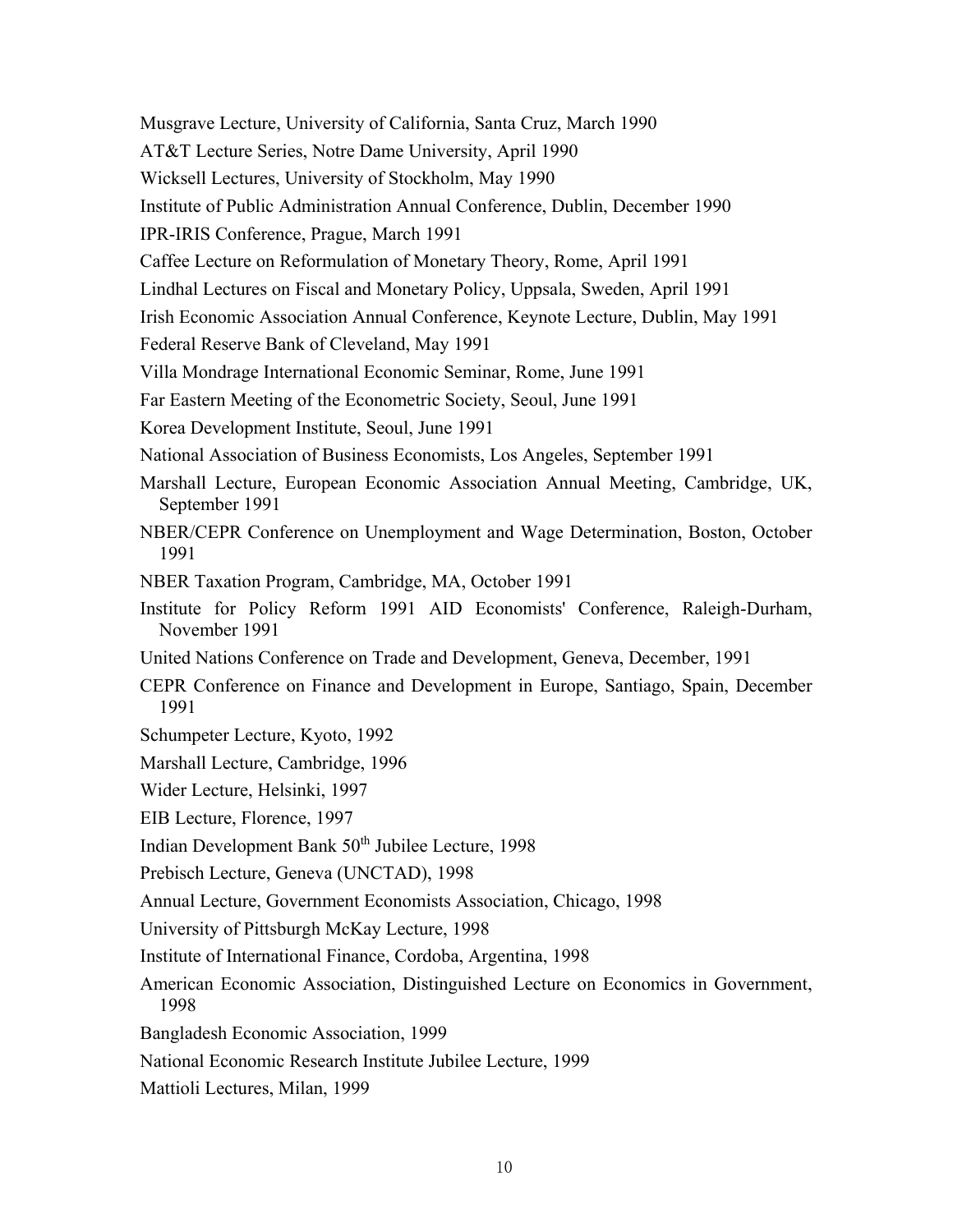- Schwartz Lecture, Northwestern, 1999
- McKenzie Lecture, Rochester, 1999
- Nobel Symposium in Economics: The Economics of Transition, Saltsjöbaden, Sweden, 1999
- Oxford Amnesty Lecture, 1999
- Bruno Lecture, Beunos Aires, 1999
- Papandreou Lecture, Athens, 1999-2000
- Center for Contemporary Arab Studies, Georgetown University, 2000
- Calouste Gulbenkian Foundation, Lisbon, 2000
- Money, Macro and Finance Research Group Millennium Conference, London, 2000
- HKEA First Biennial Conference, Hong Kong, 2000
- Fifteenth Annual Henry George Lecture, University of Scranton, 2000
- (Keynote speaker, invited lecture, at national or regional economic meetings in Bogota, Montivedeo, Colombo, Manila, Seoul, Tokyo, Bangkok, Marrakech, Cairo, Kampala, Nairobi, Dacca, Kuala Lampur, San Salvador, San Jose (Costa Rica))
- Goldman Lecture in Economics, Wellesley University, 2001
- Arthur M. Okun Lecture Series, Yale University, 2001
- Global Employment Forum, International Labor Office, Geneva, 2001
- Fourteenth Annual Emile Grunberg Lecture Series, The University of Akron, 2001
- Sixth International Congress, Centro Latinoamericano de Administración para el Desarrollo, 2002
- Austrian Federal Ministry for Economic Affairs and Labour discussion forum, Vienna, January 2002
- Miliband Lecture, London School of Economics, 2002
- Keynote address, New School Graduate Program in International Affairs, "Economic Management and Political Collapse in Argentina" conference, April 2002
- National Economic Council, Caracas, 2002
- World Knowledge Forum, Seoul, 2002
- Cercle de Economistes, Aix en Provence, 2002
- Okigbo Memorial Lecture Series, inaugural edition, Enugu, Nigeria, 2002
- Brazilian Economic and Social Development Bank fiftieth anniversary seminar, Rio de Janeiro, 2002
- Second Prebisch Lecture, Economic Commission for Latin America and the Caribbean, Santiago, Chile, 2002
- El Consejo de Economía Nacional conference, Caracas, 2002
- Twentieth anniversary of Economics Faculty at the University of Urbino, Italy, 2003
- Asian Development Bank Distinguished Speakers Program, Manila, 2003

Clarendon Lecture, Oxford University, 2003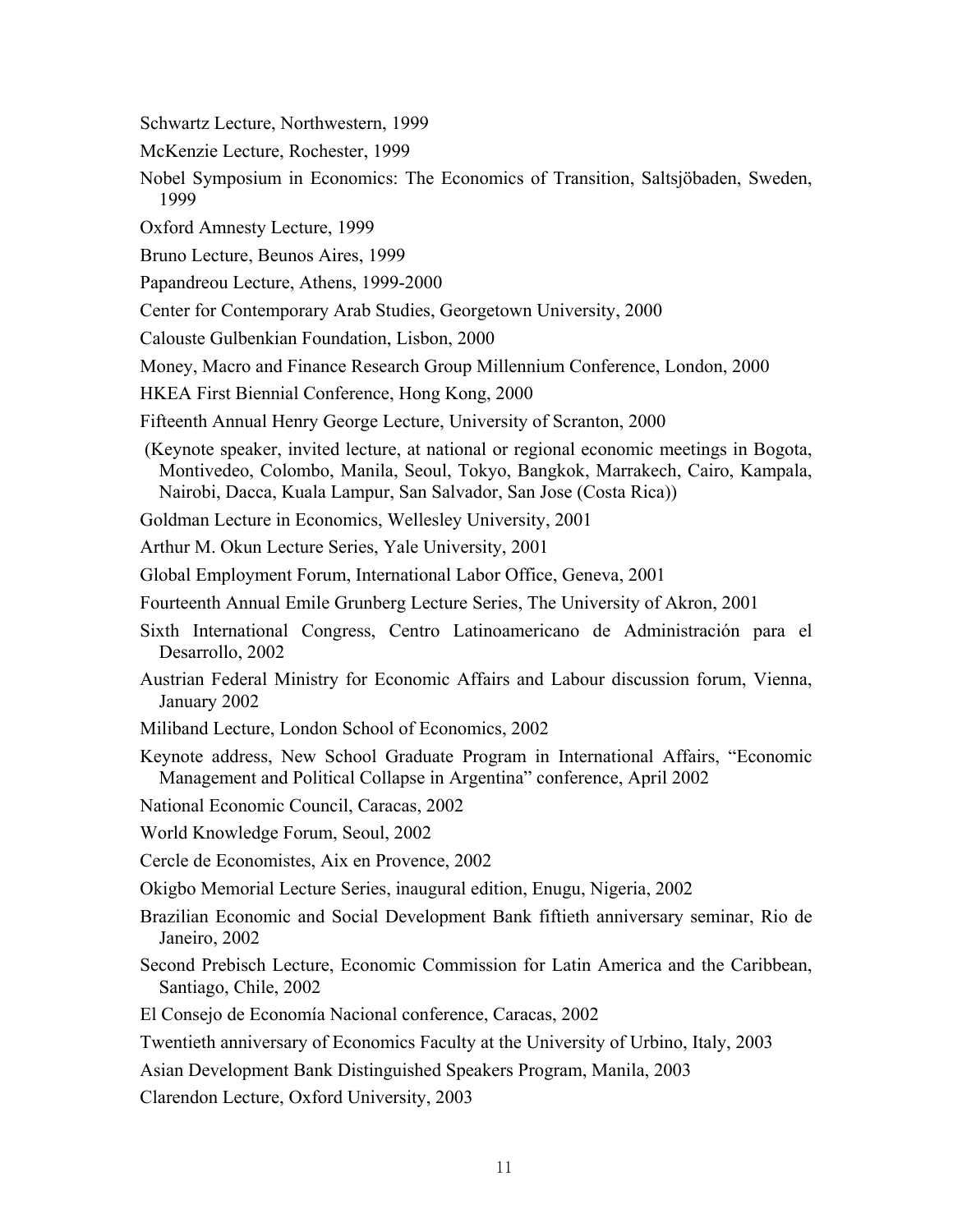Korean Development Institute, 2003

- The Fourth Annual JAMA Lecture, The Elliott School of International Affairs, George Washington University, March 2003
- Columbia Business School Distinguished Lecture Series, 2003
- Conferencia Internacional Bogotá, 2003
- Aaron Wildavsky Forum for Public Policy, Berkeley University, 2004
- Second Gunnar Myrdal Lecture, United Nations Economic Commission for Europe, Geneva, 2004
- Tanner Lecture, Oxford University, 2004
- Keynote Address, Conference on Financial Disintermediation, The Bank Indonesia and Asian Development Bank, Denpasar, Bali, December 2004
- Keynote Address, Ministerial Conference on Intellectual Property for Least Developed Countries, World Intellectual Property Organization, Seoul, 2004
- Keynote Lecture, Seventh National Conference on Economics, A Coruña, Spain, 2005
- Nobel Lecture series, Chinese University of Hong Kong, March 2005
- Tenth Sir Arthur Lewis Memorial Lecture, Basseterre, St. Kitts and Nevis, November 2005
- Distinguished Lecture in Economics and Public Policy, Clare College, 2006
- Yates Lecture, The Murphy Institute, Tulane University, New Orleans, 2006
- Jacques de Larosiere Lecture, European Bank for Reconstruction and Development, London, 2006
- Takata Yasuma Memorial Lecture, Kyoto University, 2006
- Geary Lecture, Economic and Social Research Institute, Dublin, 2006
- Keynote Address, University of San Francisco Law School Symposium on Regulatory Federalism, 2006
- Fourth Annual KC Basu Lecture, National University of Juridical Science, Calcutta, 2007

Keynote Address, Conference on "Welfare State in the International Economy" University of Texas at Austin, 2007

Annual Frey Lecture on International Property, Duke University, 2007

China Development Forum, 2006-2017

- Howard University Omicron Delta Epsilon Economic Honors Society Dinner, 2007
- Grotius Lecture, 101<sup>st</sup> Annual Meeting of the American Society for International Law, Washington, DC, 2007
- Khazanah National Bank Global Lectures, Kuala Lumpur, Malaysia, 2007

Waseda University 125<sup>th</sup> Anniversary Celebration, Tokyo, 2007

Foundation Day Lecture, University of Manchester, UK, 2008

Kenneth Arrow Lecture, Columbia University, New York, 2008

Tenth Annual D.T. Lakdawala Memorial Lecture, New Delhi, 2008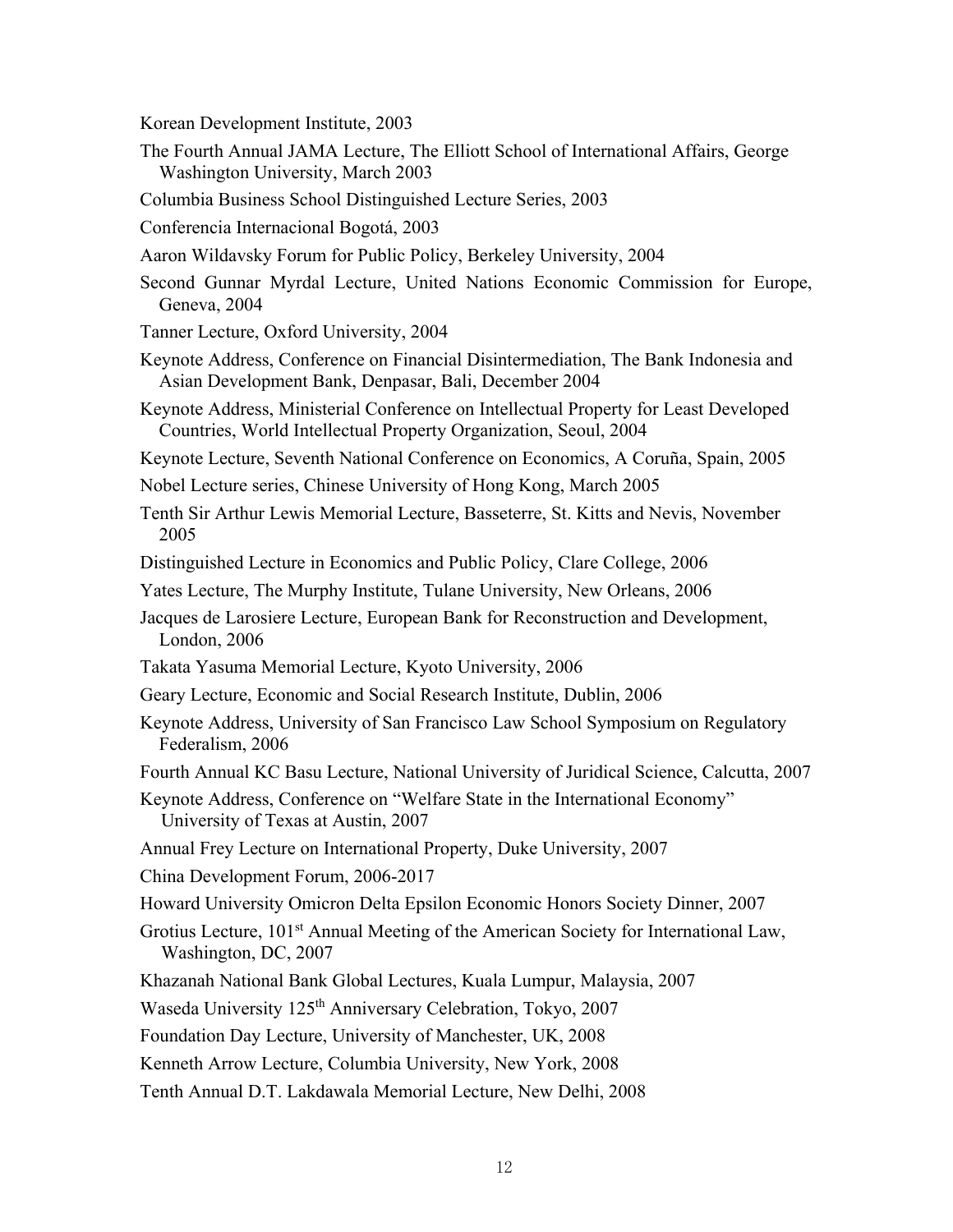Eminent Speakers Series, African Development Bank, Tunis, 2010 Daniel Patrick Moynihan Lecture, Washington, D.C., 2014 HEC Honorary Degree conferral presentation, Paris, 2015 Adana Young Businessmen Association Lecture, Turkey, 2015 WEF Latin America Lecture and Panel, Colombia, 2015 Royal Geographical Society Lecture, London, 2015 Our Common Future under Climate Change Conference, UNESCO, Lecture, Paris, 2015 UN Conference on Financing for Development, Ethiopia, 2015 Jackson Hole Summit Lecture, 2015 Clinton Global Initiative Annual Meeting, New York, 2015 World Bank/IMF Annual and Spring Meetings, Alternative Forum, Lima, 2015 The Center for Public Policy Debate Lecture, Sao Paolo, 2015 4th BRICS International Competition Conference Lecture, South Africa, 2015 Keynote Speaker, UNIDO General Conference, Vienna, 2015 Calouste Gulbenkian Foundation Lecture, Lisbon, 2015 Research Institute for Development, Growth, and Economics Forum Lecture, Buenos Aires, 2015 University of Zurich Lecture, 2016 World Economic Forum Lecture and Panel, Switzerland, 2016 Bank of Japan, Shinzo Abe, and Taro Aso Lecture, Toyko, 2016 Keynote speaker, The University of Ottawa, 2016 High Level Leadership Seminar Lecture, Namibia, 2016 The Chinese University of Hong Kong Lecture, Hong Kong, 2016 Council on Foreign Relations, New York, City, 2016 Advanced Graduate Workshop on Poverty, Development and Globalization Lecture, India, 2016 Annual Meeting of the African Export-Import Bank Lecture, Seychelles, 2016 Keynote speaker, The Biennial Cooperative Economy, Italy, 2016 Keynote speaker, International Summit of Cooperatives, Quebec City, 2016 Keynote speaker, Princeton University's Griswold Center for Economic Policy Studies Conference on Inequality, 2016 Presentation at the European Parliament to present "Overcoming the Shadow Economy," a report on reforming tax secrecy havens with Mark Pieth, published in Friedrich Ebert Stiftung International Policy Analysis Paper, with participation of half of the members of the Parliament, 2016 University of Havana and ANEC (The Cuban Society of Marketing of the National Association of Economists and Accountants of Cuba) Lecture, Cuba, 2016 Annual Meeting of the American Economic Association, Chicago, 2017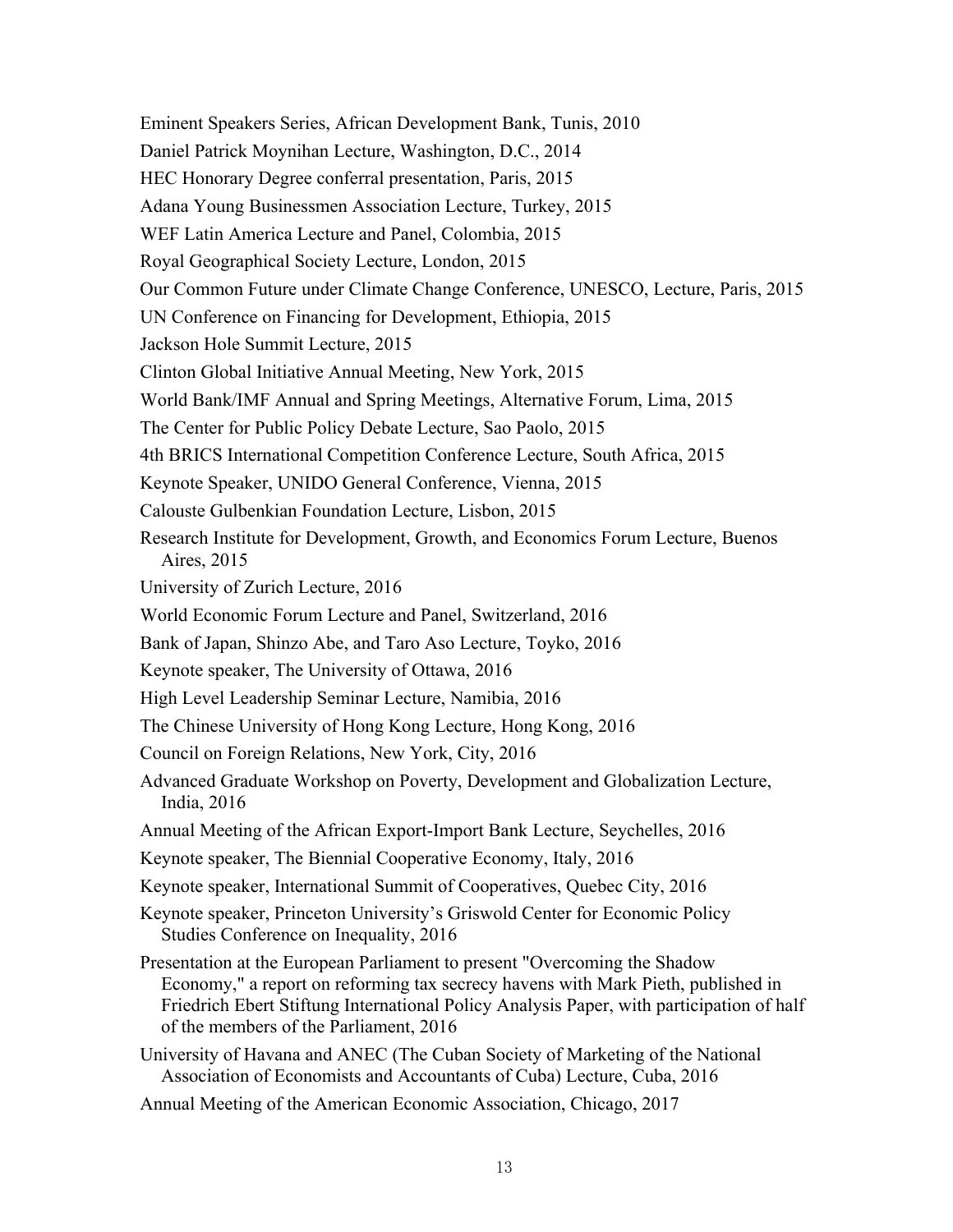World Economic Forum Lectures, Davos, January 2017.

- National Association of Business Economics (NABE) Paul A. Volcker Lifetime Achievement Award for Economic and Monetary Policy Lecture, March 2017
- Japan Ministry of the Environment Japan (MOEJ) Vision Committee lecture, Tokyo, March 2017.
- International Economic Association (IEA) World Congress, Opening Plenary Lecture, Mexico City, June 2017.
- International Economic Association (IEA) World Congress Lecture, Mexico City, June 20, 2017.
- American Sociological Association (ASA) Annual Meeting Lecture, Montréal, Canada, August 12, 2017.
- Bank of England Conference, Lecture, October 4, 2017.
- African Export-Import Bank Conference, Memorial for Babacar Ndiaye, Washington, DC, October 15, 2017.
- STIAS Lecture Series, Stellenbosch Institute for Advanced Study, South Africa, November 14, 2017
- Growth Summit hosted by the Bureau for Economic Research, Economic Research Southern Africa and the Research Project on Employment, Income Distribution and Inclusive Growth, Cape Town, South Africa, November 15, 2017.
- Hill Briefing: Trade, Legal Experts across the Political Spectrum Agree ISDS Must Be Eliminated from NAFTA, Washington, DC, December 5, 2017.
- Fragility of Truth, Nobel Week Dialogue, Gothenburg, Sweden, December 9, 2017.
- AI, Worker-Replacing Technological Change and Income Distribution, 13th Annual Conference on Economic Growth and Development (ISI), New Delhi, India, December 18, 2017.
- Trump and Globalization; Making Trade Globalization Inclusive; Unemployment, Welfare and Innovation, American Economic Association Annual Meeting, Philadelphia, January 5-7, 2018.
- Beyond the Paradise Papers; Towards a Better Capitalism, World Economic Forum Annual Meeting 2018, Davos-Klosters, Switzerland, January 23, 2018.
- Improving the Distribution of Wealth: Lecture in Memory of Anthony Atkinson, London School of Economics and Political Science, February 16, 2018.
- Keynote for Kerner Fiftieth Forum, February 27, 2018, Washington, DC.
- Capitalism, Inequality & Globalization, Cornelson Lecture at Davidson College, Charlotte, North Carolina, March 16, 2018.
- High Quality Development: Shifting the Focus from Quantity to Quality; Reform: How Did China Succeed?, China Development Forum (CDF), Beijing, China, March 24, 2018.
- The Macroeconomics of AI, IMF/INET Conference, Washington, DC, April 6, 2018.
- Capitalism, Social Justice and Globalization, Anne and Bernard Spitzer Lecture in International Relations at City College, New York, NY, April 16, 2018.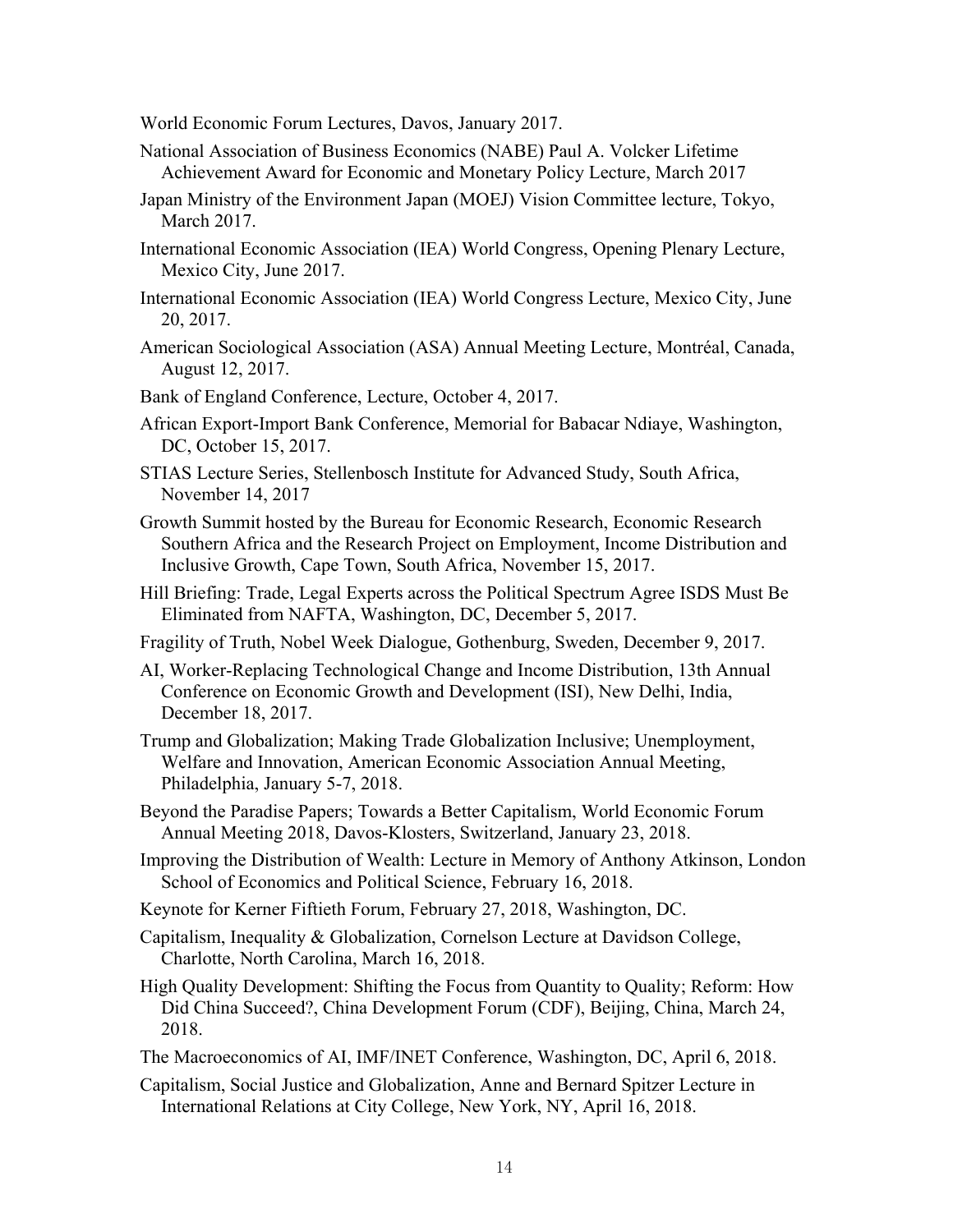- Cooperatives and the Social Economy: Key Elements for Economic Balance and The Future and Challenges of Economic Development in Costa Rica and the Region, University of Costa Rica, San Jose, April 26, 2018.
- From Manufacturing Led Export Growth to a 21st Century Inclusive Growth Strategy for Tanzania; Balancing market, state and community; The Stockholm Statement: New Strategies for Inclusive Development for a Resource Based Economy; Dar es Salaam, Tanzania, April 30 – May 3, 2018.
- Development, inequality and demagogy in the 21st century, Provincial Council of Gipuzkoa and the Basque Economists Association, San Sebastian, Spain, May 17, 2018.
- Capitalism, Inequality and Globalization, Public University of Navarre, Pamplona, Spain, May 21, 2018.
- The Fragility of Truth: Disinformation and Democracy in the Digital Age, Twitter Conference, Granada, Spain, June 14, 2018.
- Development, Inequality and Demagogy in the 21st Century, Carey Nobel Laureate in Economics Lecture, Colorado Springs, Colorado, August 30, 2018.
- From Manufacturing Led Export Growth to a 21st Century Inclusive Growth Strategy: Explaining the Demise of a Successful Growth Model and What to Do About It, UNU Wider Conference, Helsinki, Finland, September 15th, 2018.
- America's Growing Inequality: Causes and Remedies, Keynote at University of Utah Event The Great Polarization: Economics, Institutions and Policies in the Age of Inequality, Salt Lake City, Utah, September 27, 2018
- Multilateralism and Development, G-24 Ministers and Governors Meeting, Bali, Indonesia, October 11, 2018.
- Sydney Peace Prize, Acceptance Speech, November 15, 2018.
- Digital Technologies and New Thinking about Inclusive Development, the World Bank Group, Washington, D.C., February 25, 2019.
- Multilateral Trading System and WTO Reform: Making Globalization Serve Society, Speech at the Development Research Center of the State Council, Beijing, China, March 22, 2019.

Anthony Atkinson Prize, Acceptance Speech, Montreal, Canada, April 29, 2019.

#### **Editing**

Co-editor, *Journal of Globalization and Development* 

*Previous editing positions* 

Founding Editor, *Journal of Economic Perspectives*

Editorial Board, *World Bank Economic Review* 

Associate Editor, *Review of Economic Design*

Board of Consulting Editors, *Economic Notes* (Monte dei Paschi Di Siena, Italy)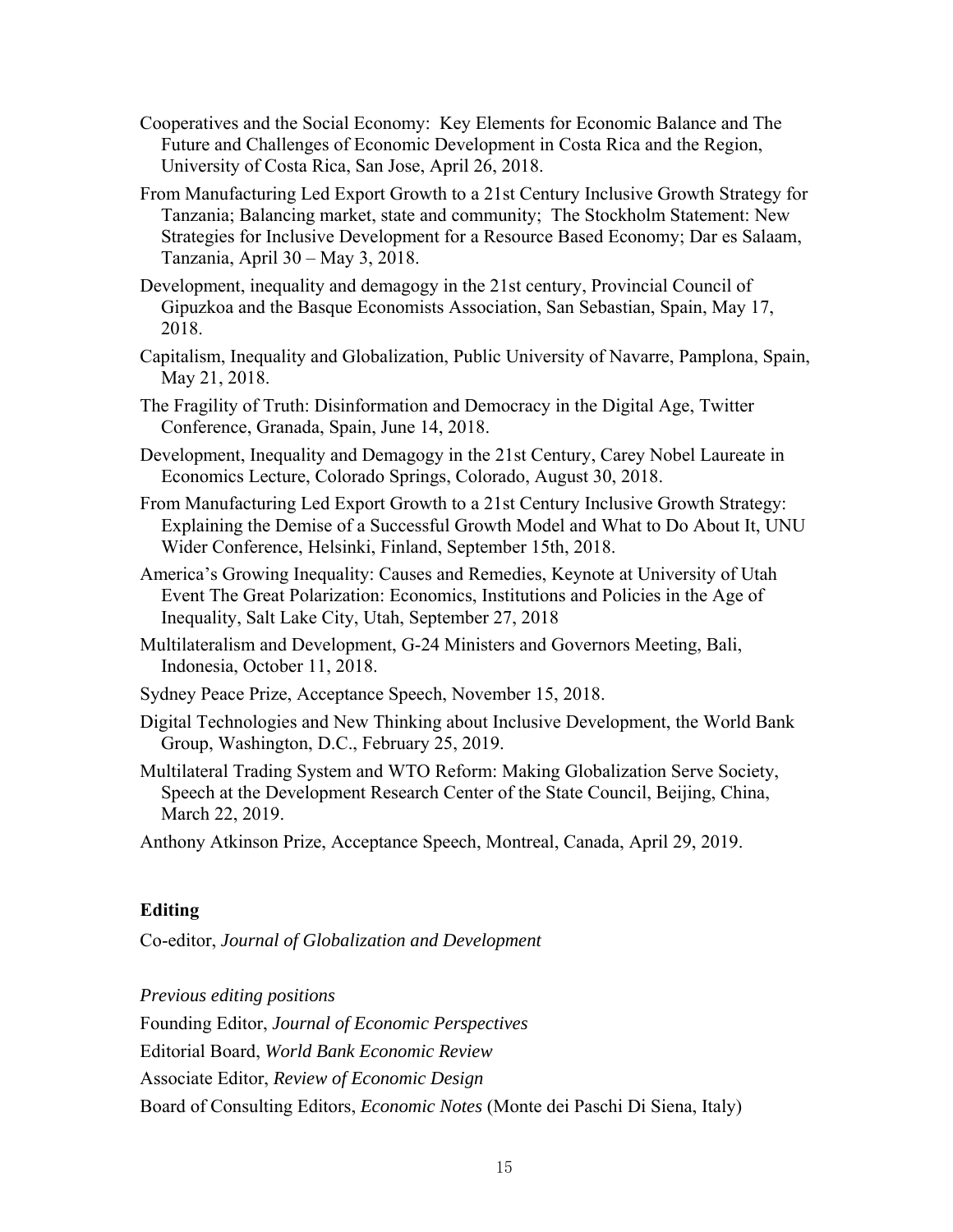Member, Scientific Committee, *Assicurazioni*, Rome, Italy Editorial Board, *The Geneva Papers on Risk and Insurance Theory* Editorial Board, *Revista de Econometrica* Associate Editor, *Journal of Economic Theory*, 1968-73 Co-editor, *Journal of Public Economics*, 1980-83 American Editor, *Review of Economic Studies*, 1968-76 Associate Editor, *American Economic Review*, 1968-76 Associate Editor, *Energy Economics* Associate Editor, *Managerial and Decision Economics* Editorial Board, *The Review of Industrial Organization*  Co-editor, *The Economists' Voice* 

## **Other Activities**

Counselor of the Academic Committee, National Economics Foundation International Advisory Committee, Barcelona Graduate School of Economics International Advisory Board, Open Society Foundation Committee on Graduate Education in Economics, American Economic Association Member, M.I.T. Corporation Visiting Committee in Economics, 197l-1983 Member, Committee on Urban Public Economics, 1973 Secretary, Econometric Society, 1972-1975 Council, Econometric Society, 1984–1990 Steering Committee, Conference on Mathematical Economics, NBER Member, Economics Panel, National Science Foundation, 1972-1976 Executive Committee, American Economic Association, 1982-1984; ex-officio, 1985– Vice-President, American Economic Association, 1985 Special Review Panel, NSF, 1986 Visiting Committee, University of California, Department of Economics, 1989 Member, Nikkei International Academy, 1991 Member, Center for Economic Studies, 1991 Member, SEC-organized task force on accounting in the new economy, 1999-2001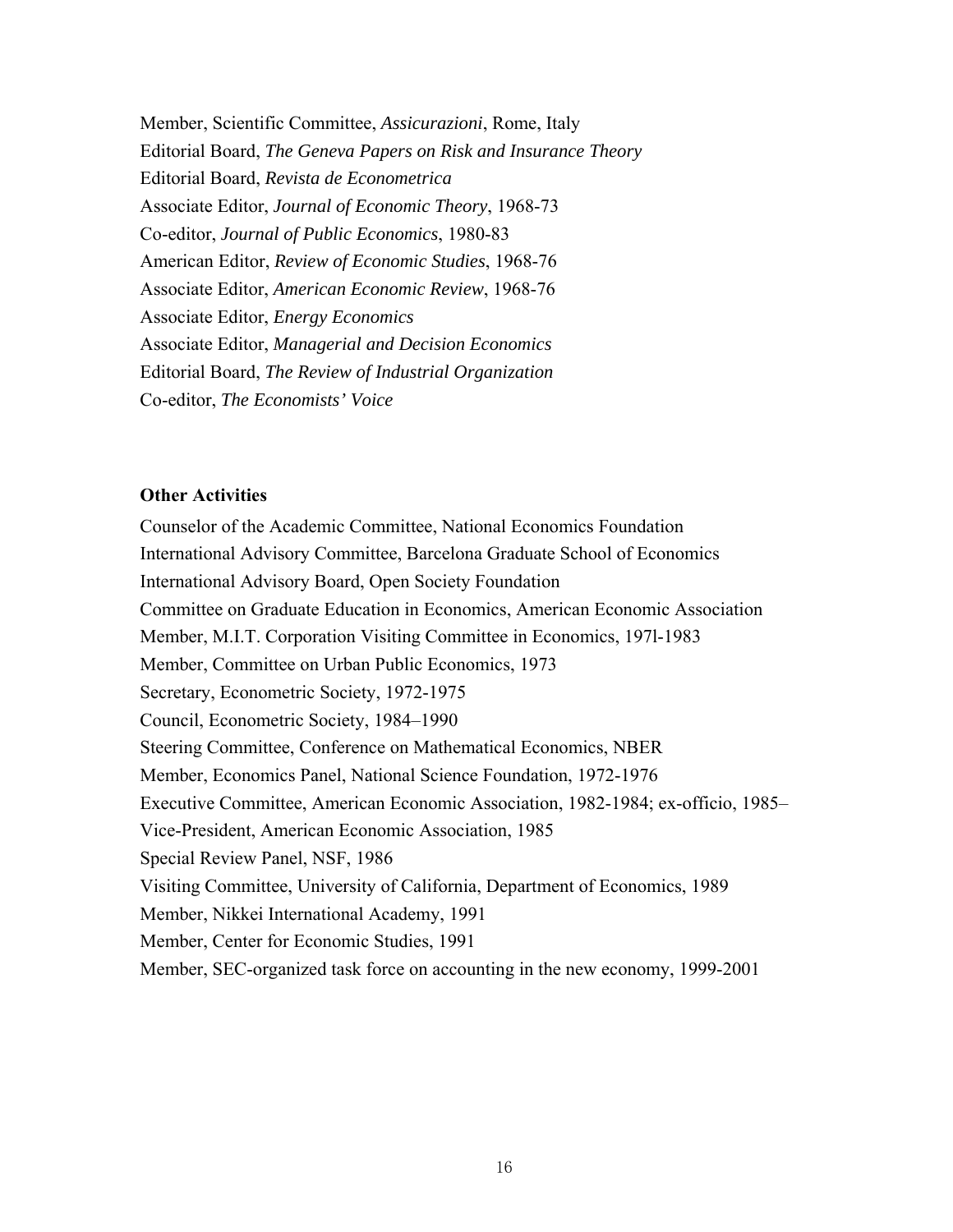#### **Articles**

#### **1966**

"Investment, Income, and Wages," (abstract), with G. A. Akerlof, *Econometrica*, 34(5), Supplementary Issue, 1966, p. 118. (Presented at December meetings of the Econometric Society, New York.)

## **1967**

- "Allocation of Investment in a Dynamic Economy," with K. Shell, *Quarterly Journal of Economics*, 81, November 1967, pp. 592-609.
- "A Two-Sector, Two Class Model of Economic Growth," *Review of Economic Studies*, 34, April 1967, pp. 227-238.

## **1968**

- "A Note on Technical Choice Under Full Employment in a Socialist Economy," *Economic Journal*, 78(311), September 1968, pp. 603-609.
- "Output, Employment and Wages in the Short Run," with R. Solow, *Quarterly Journal of Economics*, 82, November 1968, pp. 537-560.

- "Allocation of Heterogeneous Capital Goods in a Two Sector Economy," *International Economic Review*, 10, October 1969, pp. 373-390. (Presented at the 1965 Chicago Symposium on the Theory of Economic Growth.)
- "Behavior Toward Risk With Many Commodities," *Econometrica*, 37(4), October 1969, pp. 660-667.
- "Capital Gains, Income and Savings," with K. Shell and M. Sidrauski, *Review of Economic Studies*, 36, January 1969, pp. 15-26.
- "Capital, Wages and Structural Unemployment," with George A. Akerlof, *Economic Journal*, 79(314), June, 1969, pp. 269-281.
- "Distribution of Income and Wealth Among Individuals," *Econometrica*, 37(3), July 1969, pp. 382-397. (Presented at the December 1966 meetings of the Econometric Society, San Francisco.)
- "The Effects of Income, Wealth and Capital Gains Taxation on Risk-Taking," *Quarterly Journal of Economics*, 83(2), May 1969, pp. 263-283.
- "The Implications of Alternative Saving and Expectations Hypotheses for Choices of Technique and Patterns of Growth," with D. Cass, *Journal of Political Economy*, 77, July-August 1969, pp. 586-627. (Presented at the 1967 Chicago Symposium on the Theory of Economic Growth.)
- "A New View of Technological Change," with A. Atkinson, *Economic Journal*, 79(315), September 1969, pp. 573-578.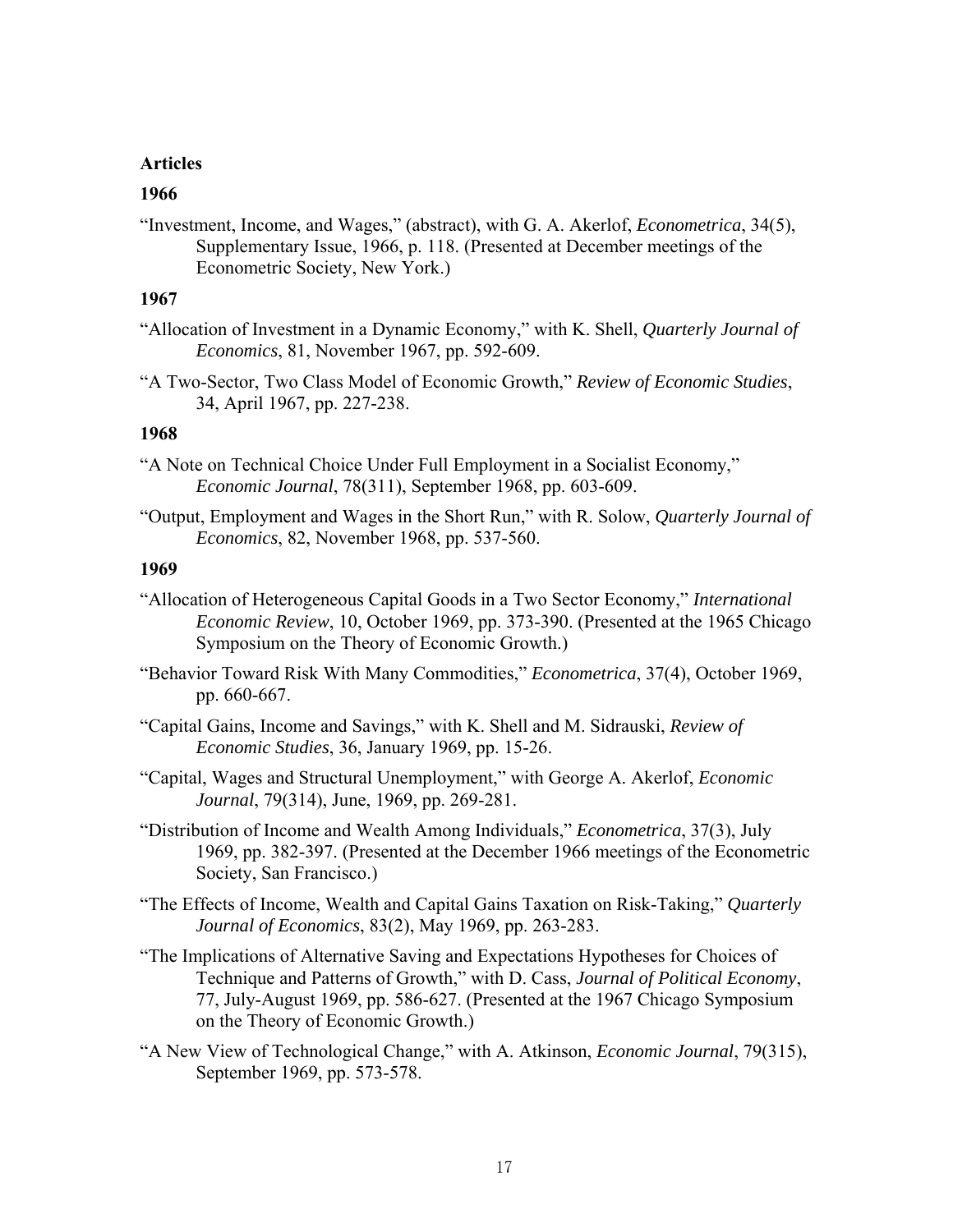- "A Re-Examination of the Modigliani-Miller Theorem," *American Economic Review*, 59(5), December 1969, pp. 784-793. (Presented at the 1967 meetings of the Econometric Society, Washington, D.C.)
- "Rural-Urban Migration, Surplus Labor and the Relationship Between Urban and Rural Wages," *East African Economic Review*, 1-2, December 1969, pp. 1-27.
- "Theory of Innovation: Discussion," with Evsey D. Domar, *American Economic Review*, AEA Papers and Proceedings, 59(2), May 1969, pp. 44-49.

- "A Consumption Oriented Theory of the Demand for Financial Assets and the Term Structure of Interest Rates," *Review of Economic Studies*, 37(3), July 1970, pp. 321-351. (Presented at the August 1968 meetings of the Econometric Society, Boulder, Colorado.)
- "Factor Price Equalization in a Dynamic Economy," *Journal of Political Economy*, 78(3), May-June 1970, pp. 456-489.
- "Increasing Risk: I. A Definition," with M. Rothschild, *Journal of Economic Theory*, 2(3), September 1970, pp. 225-243. Subsequently published in *Foundations of Insurance Economics*, G. Dionne and S. Harrington (eds.), Kluwer Academic Publishers, 1992.
- "Non-Substitution Theorems with Durable Capital Goods," *Review of Economic Studies*, 37(4), October 1970, pp. 543-553.
- "Reply to Mrs. Robinson on the Choice of Technique," *Economic Journal*, 80(318), June 1970, pp. 420-422.
- "The Structure of Investor Preferences and Asset Returns, and Separability in Portfolio Allocation: A Contribution to the Pure Theory of Mutual Funds," with D. Cass, *Journal of Economic Theory*, 1, June 1970, pp. 122-160.

# **1971**

- "Differential Taxation, Public Goods, and Economic Efficiency," with P. Dasgupta, *Review of Economic Studies*, 38(2), April 1971, pp. 151-174.
- "Increasing Risk: II. Its Economic Consequences," with M. Rothschild, *Journal of Economic Theory*, 5(1), March 1971, pp. 66-84.

- "Addendum to Increasing Risk: I. A Definition," with M. Rothschild, *Journal of Economic Theory*, 5(2), October 1972, p. 306.
- "Four Lectures on Portfolio Allocation with Many Risky Assets," *Mathematical Methods in Investment and Finance*, Szege-Shell (eds.), Amsterdam: North-Holland Publishing, 1972, pp. 76-108.
- "On Optimal Taxation and Public Production," with P. Dasgupta, *Review of Economic Studies*, 39(1), January 1972, pp. 87-103.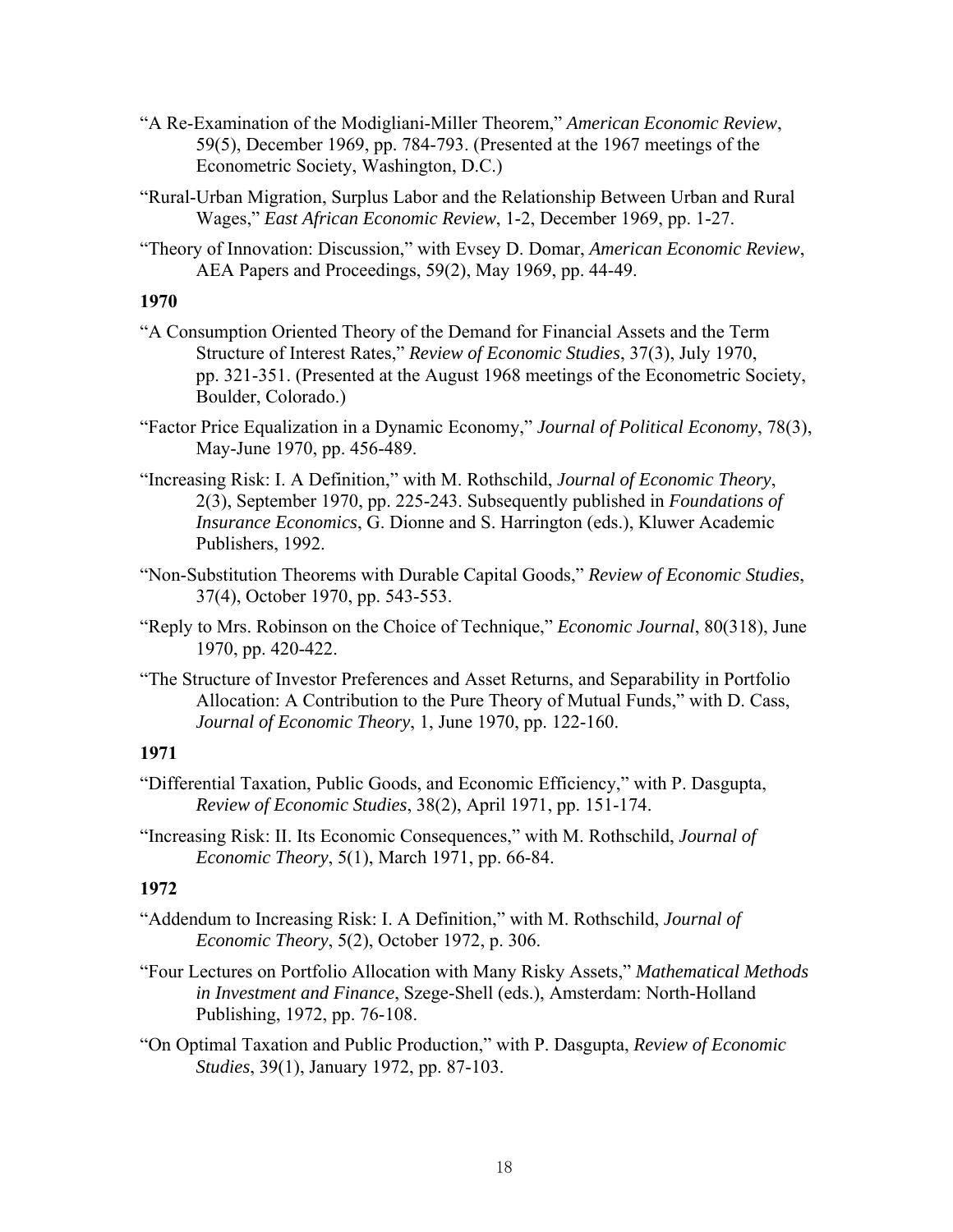- "On the Optimality of the Stock Market Allocation of Investment," *Quarterly Journal of Economics*, 86(1), February 1972, pp. 25-60. (Presented to the Far Eastern Meetings of the Econometric Society, June 1970, Tokyo, Japan.)
- "Risk Aversion and Wealth Effects on Portfolios with Many Assets," with D. Cass, *Review of Economic Studies*, 39(3), July 1972, pp. 331-354.
- "Some Aspects of the Pure Theory of Corporate Finance: Bankruptcies and Take-Overs," *Bell Journal of Economics*, 3(2), Autumn 1972, pp. 458-482.
- "The Structure of Indirect Taxation and Economic Efficiency," with A. Atkinson, *Journal of Public Economics*, 1, March 1972, pp. 97-119.
- "Taxation, Risk Taking, and the Allocation of Investment in a Competitive Economy," *Studies in the Theory of Capital Markets*, M. Jensen (ed.), New York: Praeger, 1972, pp. 294-361. (Proceedings of a conference at the University of Rochester, August 1969.)

- "Approaches to the Economics of Discrimination," *American Economic Review*, 62(2), May 1973, pp. 287-295. Reprinted in *Economics and Discrimination*, W. Darity and C. Boshamer (eds.), Edward Elgar Publishing, 1993.
- "The Badly Behaved Economy with the Well Behaved Production Function," *Models of Economic Growth*, J. Mirrlees (ed.), MacMillan Publishing Company, 1973, pp. 118-137. (Presented at the International Economic Association Conference on Growth Theory, Jerusalem, 1970.)
- "Education and Inequality," *Annals of the American Academy of Political and Social Sciences*, 409, September 1973, pp. 135-145.
- "Recurrence of Techniques in a Dynamic Economy," *Models of Economic Growth*, J. Mirrlees (ed.), MacMillan, 1973, pp. 138-161.
- "Some Further Results on the Measurement of Inequality," with M. Rothschild, *Journal of Economic Theory*, 6(2), April 1973, pp.188-204.
- "Taxation, Corporate Financial Policy and the Cost of Capital," *Journal of Public Economics*, 2, February 1973, pp. 1-34. (Subsequently published in *Modern Public Finance*, 1, International Library of Critical Writings in Economics, No. 15., A. Atkinson (ed.), Elgar, 1991, pp. 96-129.)

# **1974**

"Alternative Theories of Wage Determination and Unemployment in L.D.C.'s: The Labor Turnover Model," *Quarterly Journal of Economics*, 88(2), May 1974, pp. 194-227. Subsequently published in *Development Economics*, 1, D. Lal (ed.), Elgar, 1992, pp. 288-321. Reprinted in *The Selected Works of Joseph E. Stiglitz, Volume II: Information and Economic Analysis: Applications to Capital, Labor, and Product Markets*, Oxford: Oxford University Press, 2013, pp. 461-487.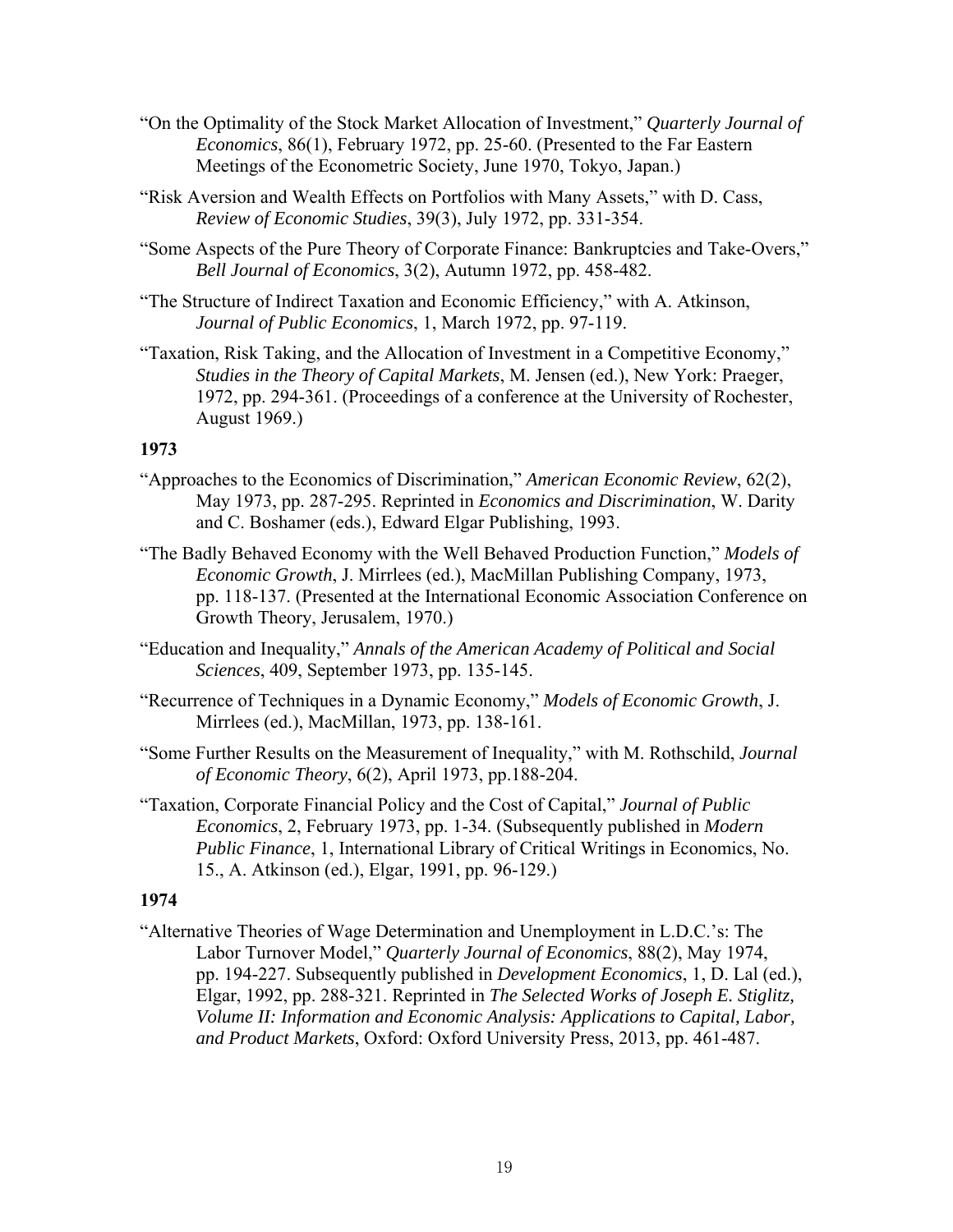- "Benefit-Cost Analysis and Trade Policies," with P. Dasgupta, *Journal of Political Economy*, 82(1), January-February 1974, pp. 1-33. (Presented to Conference on Project Evaluation, Nairobi, July, 1971.)
- "The Cambridge-Cambridge Controversy in the Theory of Capital; A View From New Haven: A Review Article," *Journal of Political Economy*, 82(4), July-August 1974, pp. 893-904.
- "Demand for Education in Public and Private School Systems," *Journal of Public Economics*, 2, November 1974, pp. 349-386.
- "Growth With Exhaustible Natural Resources: Efficient and Optimal Growth Paths," *Review of Economic Studies*, 41, Symposium on the Economics of Exhaustible Resources, March 1974, pp. 123-137.
- "Growth With Exhaustible Resources: The Competitive Economy," *Review of Economic Studies*, 41, Symposium on the Economics of Exhaustible Resources, March 1974, pp. 139-152.
- "Incentives and Risk Sharing in Sharecropping," *Review of Economic Studies*, 41(2), April 1974, pp. 219-255. Reprinted in *Selected Works of Joseph E. Stiglitz, Volume I: Information and Economic Analysis*, Oxford: Oxford University Press, 2009, pp. 361-399; and in Howard R. Vane and Chris Mulhearn, eds., *Pioneering Papers of the Nobel Memorial Laureates in Economics Series*, Elgar, Edward Publishing, Inc., 2010, v. 6, pp. 545-581
- "Increases in Risk and in Risk Aversion," with P. Diamond, *Journal of Economic Theory*, 8(3), July 1974, pp. 337-360. (Presented at a Conference on Decision Rules and Uncertainty, Iowa City, May 1972.)
- "On the Irrelevance of Corporate Financial Policy," *American Economic Review*, 64(6), December 1974, pp. 851-866. (Presented at a conference in Hakone, Japan, 1970.)
- "Theories of Discrimination and Economic Policy," *Patterns of Racial Discrimination*, G. von Furstenberg, et al. (eds.), D.C. Heath and Company (Lexington Books), 1974, pp. 5-26.

- "Discussion of 'The Maryland Interindustry Forecasting Model' by Clopper Almon," *The Brookings Model: Perspective and Recent Developments,* Gary Fromm and Lawrence R. Klein (eds.), North-Holland Publishing Company, 1975, pp. 599- 603.
- "The Efficiency of Market Prices in Long Run Allocations in the Oil Industry," *Studies in Energy Tax Policy*, G. Brannon (ed.), Cambridge: Ballinger Publishing, 1975, pp. 55-99. (Report written for the Ford Foundation Energy Policy Project, August 1973.)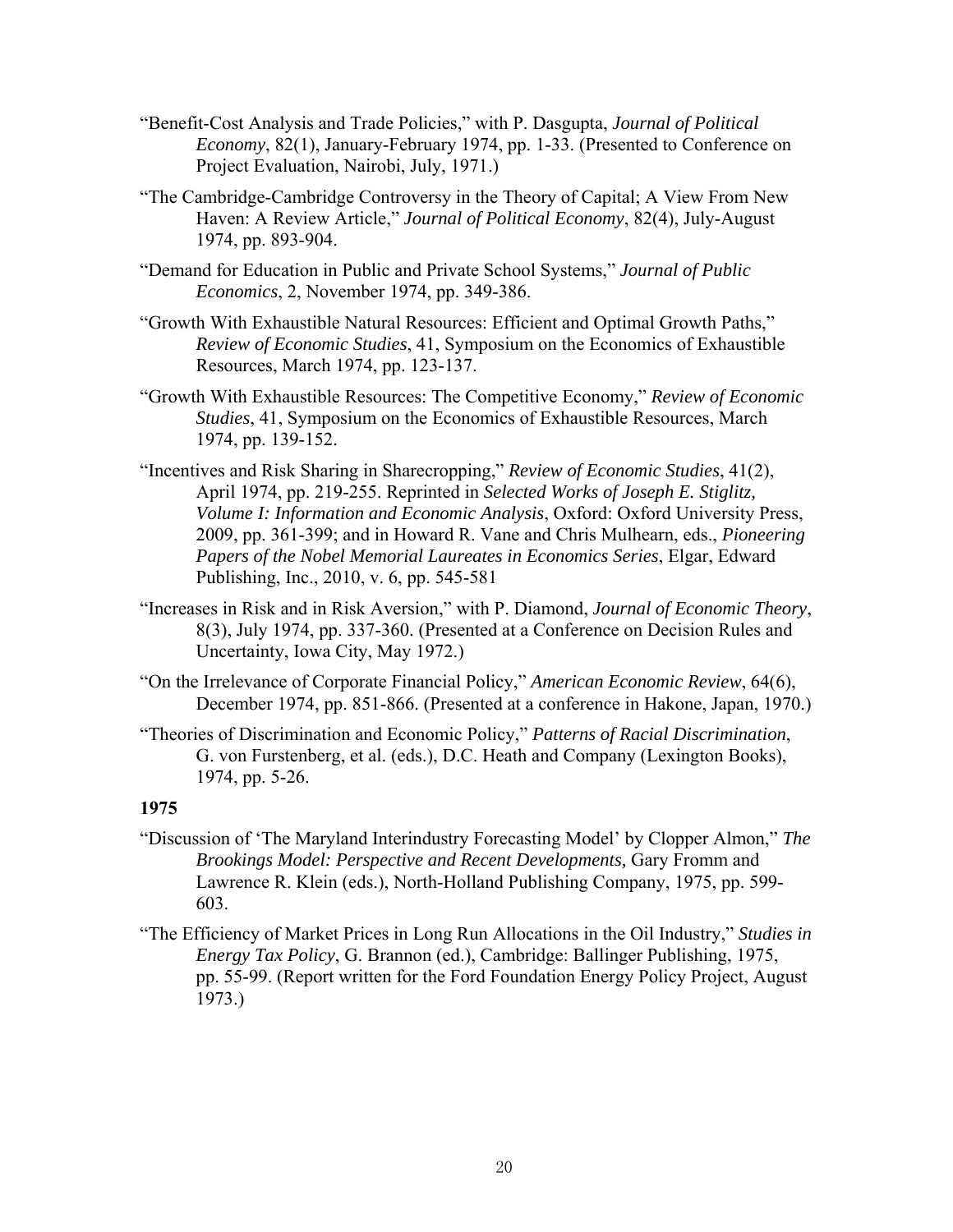- "Incentives, Risk and Information: Notes Toward a Theory of Hierarchy," *Bell Journal of Economics*, 6(2), Autumn 1975, pp. 552-579. (Presented at Berlin Symposium on Planning, August 1973.) Reprinted in *The Economics of Modern Business Enterprise*, Elgar Reference Collection: Northampton, MA, 2008. Reprinted in *The Selected Works of Joseph E. Stiglitz, Volume II: Information and Economic Analysis: Applications to Capital, Labor, and Product Markets*, Oxford: Oxford University Press, 2013, pp. 383-406.
- "Information and Economic Analysis," *Current Economic Problems*, J.M. Parkin and A.R. Nobay (eds.), Cambridge: Cambridge University Press, pp. 27-52. (Proceedings of the Association of University Teachers of Economics, Manchester, England, April 1974.) Reprinted in *The Selected Works of Joseph E. Stiglitz, Colume I: Information and Economic Analysis,* Oxford: Oxford University Press, 2009, pp. 29-52.
- "Reply to Mr. Stapleton on 'Some Aspects of the Pure Theory of Corporate Finance: Bankruptcies and Take-Overs'," *Bell Journal of Economics*, 6(2), Autumn 1975, pp. 711-714.
- "The Theory of Screening, Education and the Distribution of Income," *American Economic Review*, 65(3), June 1975, pp. 283-300. Reprinted in *Selected Works of Joseph E. Stiglitz, Volume I: Information and Economic Analysis*, Oxford: Oxford University Press, 2009, pp. 99-121.

"The Corporation Tax," *Journal of Public Economics*, 5, April-May 1976, pp. 303-311.

- "The Design of Tax Structure: Direct Versus Indirect Taxation," with A. Atkinson, *Journal of Public Economics*, 6, July-August 1976, pp. 55-75. Subsequently published in *Modern Public Finance, 2*, International Library of Critical Writings in Economics, No. 15, A. Atkinson (ed.), Elgar, 1991, pp. 82-102.
- "The Efficiency Wage Hypothesis, Surplus Labor and the Distribution of Income in L.D.C.'s," *Oxford Economic Papers*, 28(2), July 1976, pp. 185-207.
- "Equilibrium in Competitive Insurance Markets: An Essay on the Economics of Imperfect Information," with M. Rothschild, *Quarterly Journal of Economics*, 90(4), November 1976, pp. 629-649. Subsequently reprinted in *Industrial Economics*, O.E. Williamson (ed.), Edward Elgar, 1990, pp. 141-61; in *Foundations of Insurance Economics*, G. Dionne and S. Harrington (eds.), Kluwer Academic Publishers, 1992; in *Economic Theory and the Welfare State*, Nicholas Barr (ed.), Cheltenham, UK: Edward Elgar, 2000; in *Selected Works of Joseph E. Stiglitz, Volume I: Information and Economic Analysis*, Oxford: Oxford University Press, 2009, pp. 141-159; and in Howard R. Vane and Chris Mulhearn, eds., *Pioneering Papers of the Nobel Memorial Laureates in Economics Series*, Elgar, Edward Publishing, Inc., 2010, v. 6, pp. 582-602.
- "Estate Taxes, Growth and Redistribution," *Essays in Honor of W. Vickrey*, R. Grieson (ed.), Lexington: Lexington Publishing Company, 1976, pp. 225-232.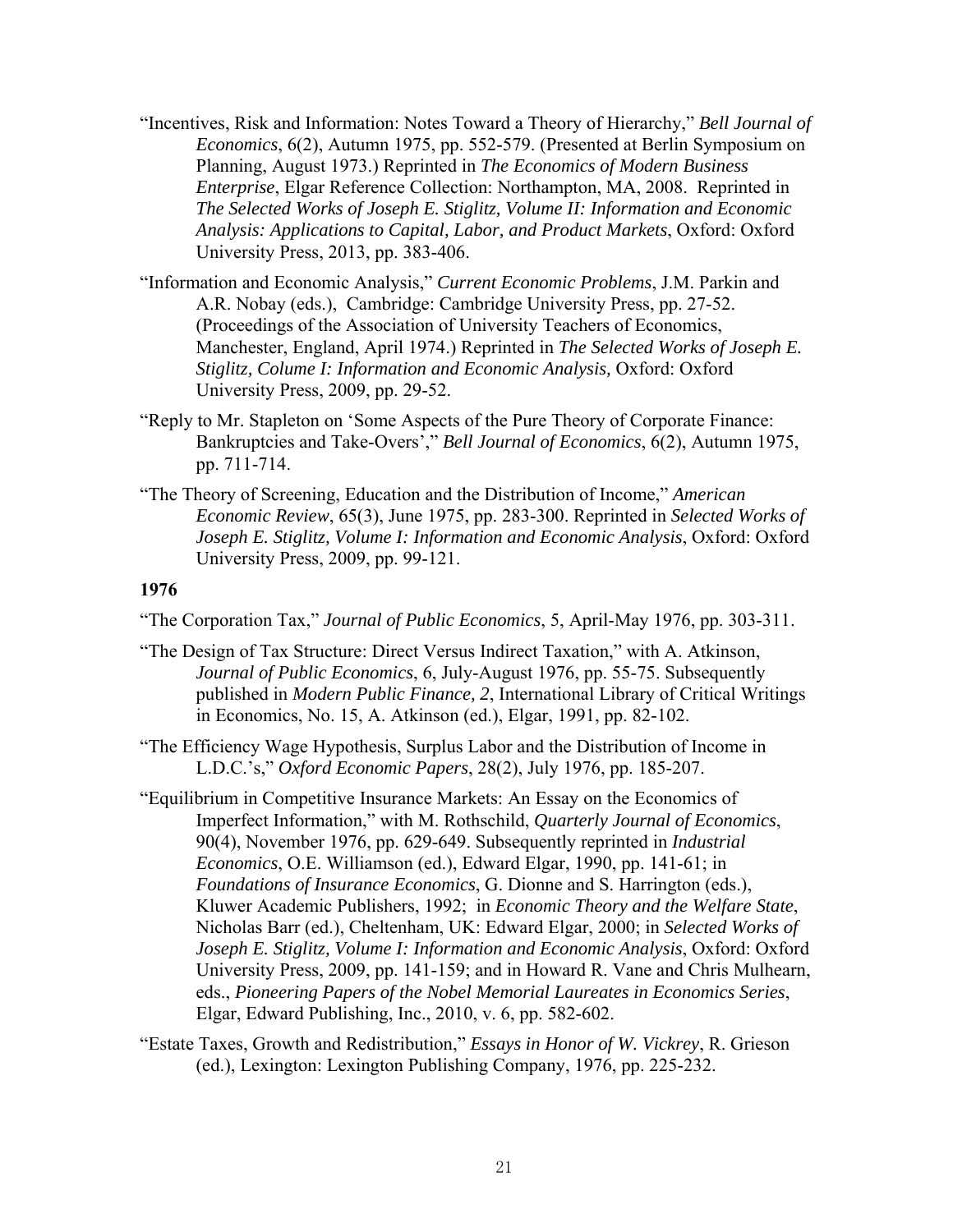- "Information and Competitive Price Systems," with S. Grossman, *American Economic Review*, 66(2), May 1976, pp. 246-253.
- "Monopoly and the Rate of Extraction of Exhaustible Resources," *American Economic Review*, 66(4), September 1976, pp. 655-661. Reprinted in *The Economics of Exhaustible Resources*, G. Heal (ed.), Brookfield, VT: Edward Elgar, 1993, pp. 184-190.
- "Notes on Estate Taxes, Redistribution, and the Concept of Balanced Growth Path Incidence," *Journal of Political Economy*, 86(2), part 2, pp. 137-150. (Paper presented at NBER Conference on Taxation, Stanford University, January 1976.)

- "Bargains and Ripoffs: A Model of Monopolistically Competitive Price Dispersions," with S. Salop, *Review of Economic Studies*, 44(3), October 1977, pp. 493-510. Reprinted in *The Economics of Information*, S.A. Lippman and D.K. Levine (eds.), Edward Elgar, 1995, pp. 198-215; and in *Selected Works of Joseph E. Stiglitz, Volume I: Information and Economic Analysis*, Oxford: Oxford University Press, 2009, pp. 493-515.
- "Monopolistic Competition and Optimum Product Diversity," with A. Dixit, *American Economic Review*, 67(3), June 1977, pp. 297-308. Republished in *Microeconomics: Theoretical and Applied*, 2, R. Kuenne (ed.), Aldershot, UK: Elgar, 1991, pp. 183-94. Republished in *The Monopolstic Competition Revolution in Retrospect*, Brakman, S. and Heijdra, B, Cambridge: Cambridge University Press, 2004, pp.70-119.
- "Monopoly, Non-Linear Pricing and Imperfect Information: The Insurance Market," *Review of Economic Studies*, 44(3), October 1977, pp. 407-430. Reprinted in *Selected Works of Joseph E. Stiglitz, Volume I: Information and Economic Analysis*, Oxford: Oxford University Press, 2009, pp. 168- 192.
- "On Value Maximization and Alternative Objectives of the Firm," with S. Grossman, *Journal of Finance*, 32(2), May 1977, pp. 389-402.
- "Some Further Remarks on Cost-Benefit Analysis," *Social and Economic Dimensions of Project Evaluation*, Schwartz and R. Berney (eds.), Inter-American Development Bank, 1977, pp. 253-282. (Proceedings of the Symposium on Cost-Benefit Analysis, IDB, Washington, March 1973.)
- "Some Lessons from the New Public Finance," with M. Boskin, *American Economic Review*, 67(1), February 1977, pp. 295-301.
- "Symposium on the Economics of Information: Introduction," *Review of Economic Studies*, 44(3), October 1977, pp. 389-391.
- "Tariffs vs. Quotas As Revenue Raising Devices Under Uncertainty," with P. Dasgupta, *American Economic Review*, 67(5), December 1977, pp. 975-981.
- "Theory of Local Public Goods," *The Economics of Public Services*, M.S. Feldstein and R.P. Inman (eds.), London: MacMillan Press, 1977, pp. 274-333. (Paper presented to IEA Conference, Turin, 1974.)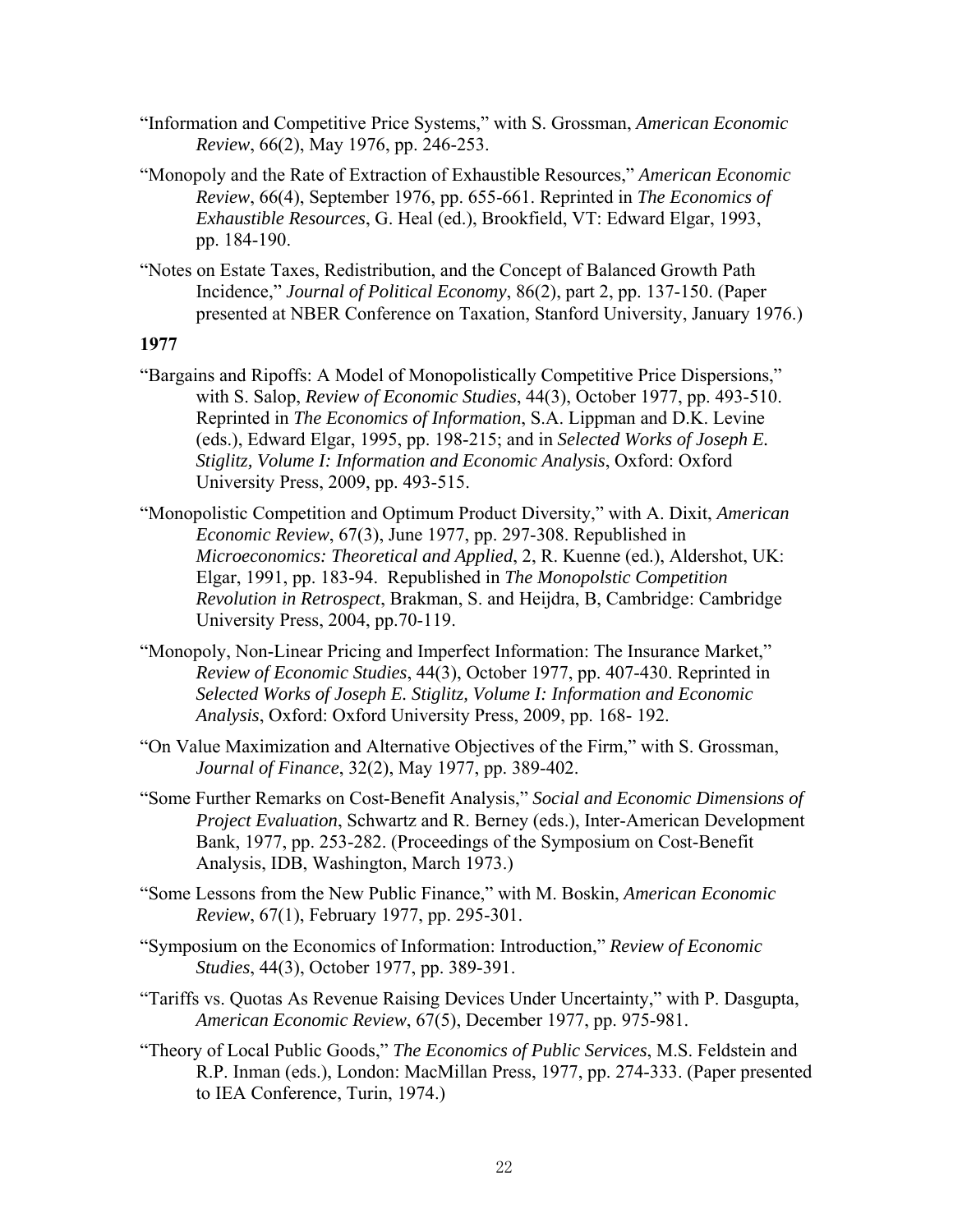- "Efficiency in the Optimum Supply of Public Goods," with L.J. Lau and E. Sheshinski, *Econometrica*, 46(2), March 1978, pp.269-284.
- "Equality, Taxation and Inheritance," *Personal Income Distribution*, W. Krelle and A.F. Shorrocks (eds.), North-Holland Publishing Company, 1978, pp. 271-303. (Proceedings of IEA Conference, Noordwijk aan Zee, Netherlands, April 1977.)

- "Aggregate Land Rents, Expenditure on Public Goods and Optimal City Size," with R. Arnott, *Quarterly Journal of Economics*, 93(4), November 1979, pp. 471-500.
- "Equilibrium in Product Markets with Imperfect Information," *American Economic Review*, 69(2), May 1979, pp. 339-345. Reprinted in *The Selected Works of Joseph E. Stiglitz, Volume II: Information and Economic Analysis: Applications to Capital, Labor, and Product Markets*, Oxford: Oxford University Press, 2013, pp. 759-766.
- "Intergenerational Transfers and Inequality," with D. Bevan, *The Greek Economic Review*, 1(1), August 1979, pp. 8-26.
- "Monopolistic Competition and Optimum Product Diversity: Reply," with A. Dixit, *American Economic Review*, 69(5), December 1979, pp. 961-963.
- "A Neoclassical Analysis of the Economics of Natural Resources," *Scarcity and Growth Reconsidered*, V.K. Smith (ed.), Baltimore: Johns Hopkins Press, 1979, pp. 36- 66. Subsequently reprinted in *The Economics of Exhaustible Resources*, G. Heal (ed.), Brookfield, VT: Edward Elgar, 1993, pp.131-161; and in *Natural Resource Economics: A Book of Readings*, C. Gopalakrishnan (ed.), University of California Press, 1992. (Originally presented at Conference of Resources for the Future, October 1976)
- "On Search and Equilibrium Price Distributions," *Economics and Human Welfare: Essays in Honor of Tibor Scitovsky*, M. Boskin (ed.), York: Academic Press Inc., 1979, pp. 203-236.
- "Sharecropping: Risk Sharing and the Importance of Imperfect Information," with D. Newbery, *Risk, Uncertainty and Agricultural Development*, J.A. Roumasset, et al. (eds.), Southeast Asian Regional Center for Graduate Study and Research in Agriculture (SEARCA) and Agricultural Development Council, 1979, pp. 311- 341. (Originally presented at a conference in Mexico City, March 1976.)
- "The Theory of Commodity Price Stabilization Rules: Welfare Impacts and Supply Responses," with D. Newbery, *The Economic Journal*, 89(356), December 1979, pp. 799-817. Subsequently published in *Development Economics*, 4, D. Lal (ed.), Elgar, 1992, pp. 200-218.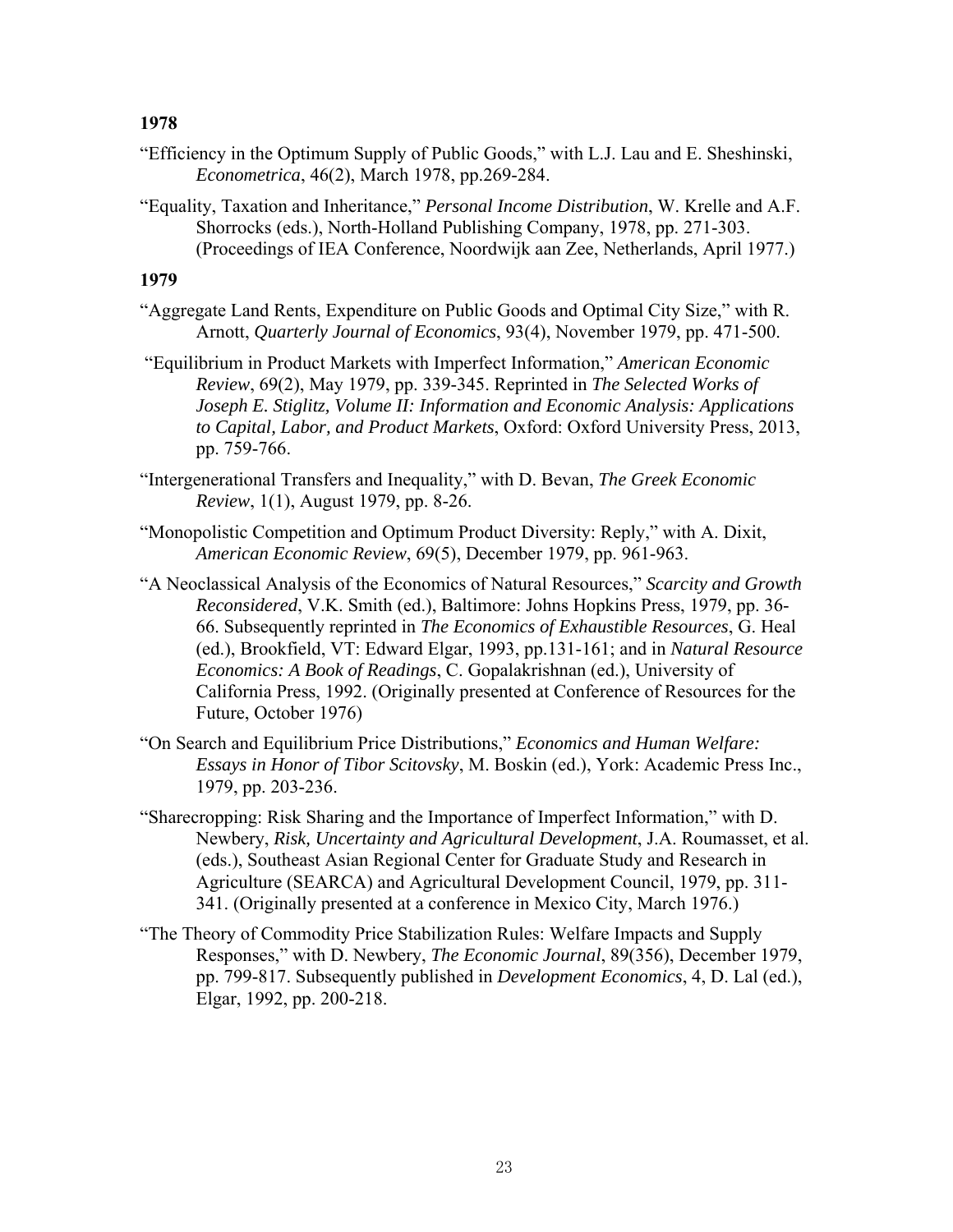- "Industrial Structure and the Nature of Innovative Activity," with P. Dasgupta, *Economic Journal*, 90(358), June 1980, pp. 266-293. Reprinted in *The Economics of Technical Change,* Elgar Reference Collection, International Library of Critical Writings in Economics, 31, Edwin Mansfield and Elizabeth Mansfield (eds.), Aldershot, UK: Elgar. pp. 133-160.
- "On the Impossibility of Informationally Efficient Markets," with S. Grossman, *American Economic Review*, 70(3), June 1980, pp. 393-408. Subsequently reprinted in *Financial Markets and Incomplete Information - Frontiers of Modern Financial Theory*, 2, S. Bhattacharya and G. Constantinides (eds.), Rowman and Littlefield, 1989, pp. 123-136; in *Selected Works of Joseph E. Stiglitz, Volume I: Information and Economic Analysis*, Oxford: Oxford University Press, 2009, pp. 516-536; and in Howard R. Vane and Chris Mulhearn, eds., *Pioneering Papers of the Nobel Memorial Laureates in Economics Series*, Elgar, Edward Publishing, Inc., 2010, v. 6, pp. 603-618.
- "Risk, Futures Markets and the Stabilization of Commodity Prices," *The Proceedings of the First Annual Sponsor's Conference Frontiers in Futures*, Columbia University Center for the Study of Futures Markets, September 1980.
- "Stockholder Unanimity in the Making of Production and Financial Decisions," with S. Grossman, *Quarterly Journal of Economics*, 94(3), May 1980, pp. 543-566.
- "The Taxation of Exhaustible Resources," with P. Dasgupta and G. Heal, *Public Policy and the Tax System*, G.A. Hughes and G.M. Heal (eds.), London: George Allen and Unwin, 1980, pp. 150-172.
- "Uncertainty, Industrial Structure and the Speed of R&D," with P. Dasgupta, *Bell Journal of Economics*, 11(1), Spring 1980, pp. 1-28. Also Princeton University Econometric Research Program Research Memorandum 255.

- "Aggregate Land Rents and Aggregate Transport Costs," with R. Arnott, *Economic Journal*, 91(362), June 1981, pp. 331-347. Also NBER Working Paper 523.
- "Credit Rationing in Markets with Imperfect Information," with A. Weiss, *American Economic Review*, 71(3), June 1981, pp. 393-410. Subsequently reprinted in *New Keynesian Economics*, 2, G. Mankiw and D. Romer (eds.), Cambridge, Mass.: MIT Press, 1991 pp. 247-276. Also Princeton University Econometric Research Program Research Memoranda 267 and 268. (Presented at a meeting of the Western Economic Association, June 1978), subsequently reprinted in *Foundations of the Law*, Barry Adler (ed.), Foundation Press, 2003; in *Selected Works of Joseph E. Stiglitz, Volume I: Information and Economic Analysis*, Oxford: Oxford University Press, 2009, pp 262-286; and in Howard R. Vane and Chris Mulhearn, eds., *Pioneering Papers of the Nobel Memorial Laureates in Economics Series*, Elgar, Edward Publishing, Inc., 2010, v. 6, pp. 619-636.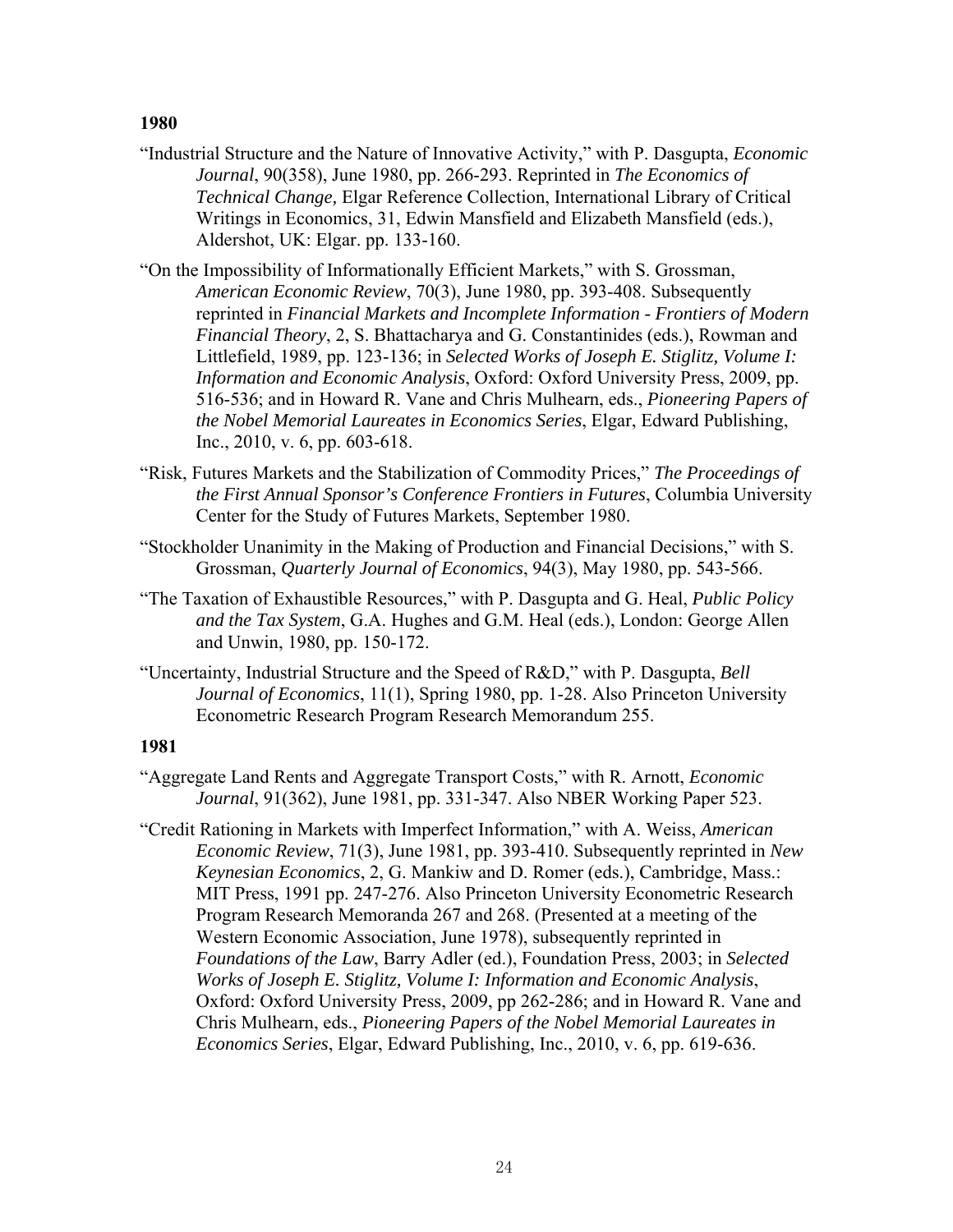- "Energy Resources and Research and Development," with P. Dasgupta and R. Gilbert, *Erschopfbare Ressourcen*, edited by Horst Siebert, Vol. 108, Berlin: Duncker & Humbolt, pp. 85-108. (Presented at a conference in Mannheim, 1979.)
- "Entry, Innovation, Exit: Toward a Dynamic Theory of Oligopolistic Industrial Structure," with P. Dasgupta, *European Economic Review,* 15(2), Feb. 1981, pp. 137-158.
- "Market Structure and Resource Extraction Under Uncertainty," with P. Dasgupta, *Scandinavian Economic Journal*, 83, 1981, pp. 318-333. Reprinted in *The Impact of Rising Oil Prices on the World Economy*, Mattiessen (ed.), MacMillan, 1982, pp. 178-193. Princeton University Econometric Research Program Research Memorandum 262.
- "On the Almost Neutrality of Inflation: Notes on Taxation and the Welfare Costs of Inflation," *Development in an Inflationary World*, M. June Flanders and Assaf Razin (eds.), New York: Academic Press, 1981, pp. 419-457. Also NBER Working Paper 499.
- "Pareto Optimality and Competition," *Journal of Finance*, 36(2), May 1981, pp. 235-251.
- "Potential Competition May Reduce Welfare," *American Economic Review*, 71(2), May 1981, pp. 184-189. (Papers and Proceedings of the AEA meetings in Denver, CO, September 1980.)
- "Project Appraisal and Foreign Exchange Constraints," with C. Blitzer and P. Dasgupta, *Economic Journal*, 91(361), March 1981, pp. 58-74. (Presented at the Econometric Society Meeting, August 1976, Helsinki.)
- "Resource Depletion Under Technological Uncertainty," with P. Dasgupta, *Econometrica*, 49(1), January 1981, pp. 85-104.

- "Alternative Theories of Wage Determination and Unemployment: The Efficiency Wage Model," *The Theory and Experience of Economic Development: Essays in Honor of Sir Arthur W. Lewis*, M. Gersovitz, et al. (eds.), London: George Allen & Unwin, 1982, pp. 78-106. Repritned in *The Selected Works of Joseph E. Stiglitz, Volume II: Information and Economic Analysis: Applications to Capital, Labor, and Product Markets*, Oxford: Oxford University Press, 2013, pp. 488-512.
- "The Choice of Techniques and the Optimality of Market Equilibrium with Rational Expectations," with D. Newbery, *Journal of Political Economy*, 90(2), April 1982, pp. 223-246. (Also Princeton University Econometric Research Program Research Memorandum 277.)
- "The Inefficiency of the Stock Market Equilibrium," *Review of Economic Studies*, 49(2), April 1982, pp. 241-261. Also Princeton University Econometric Research Program Research Memorandum 256, November 1980. (Paper presented at a Conference on Uncertainty and Insurance in Economic Theory in Honor of Karl Borch, Bergen, April 1979)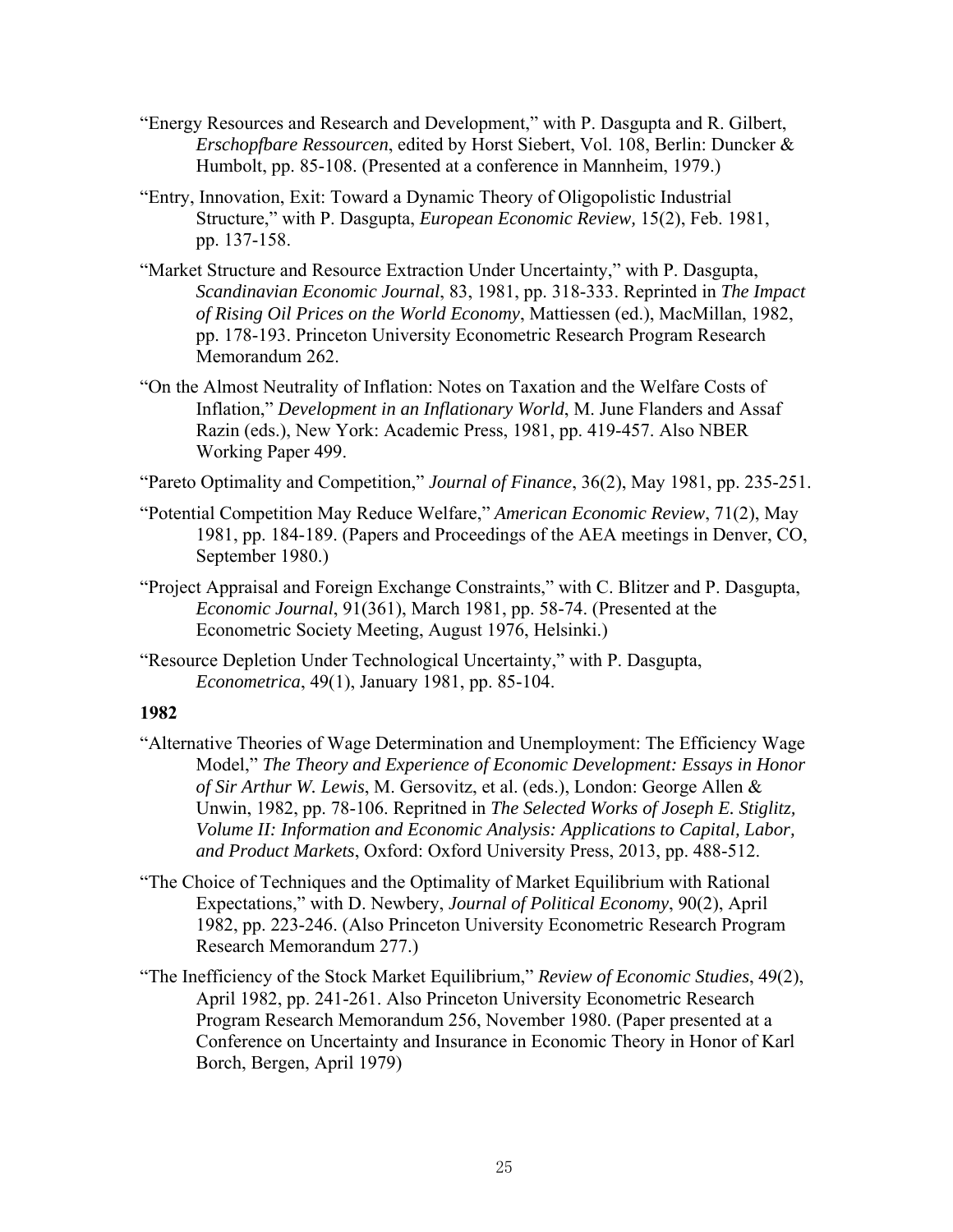- "Information and Capital Markets," *Financial Economics: Essays in Honor of Paul Cootner*, William F. Sharpe and Cathryn Cootner (eds.), Prentice Hall, New Jersey, 1982, pp. 118-158. Also NBER Working Paper 678. Reprinted in *The Selected Works of Joseph E. Stiglitz, Volume II: Information and Economic Analysis: Applications to Capital, Labor, and Product Markets*, Oxford: Oxford University Press, 2013, pp. 55-84.
- "Invention and Innovation Under Alternative Market Structures: The Case of Natural Resources," with R. Gilbert and P. Dasgupta, *Review of Economic Studies*, 49(4), 1982, pp. 567-582. Also Princeton University Econometric Research Program Research Memorandum 263.
- "Market Structure and Resource Depletion: A Contribution of the Theory of Intertemporal Monopolistic Competition," with P. Dasgupta, *Journal of Economic Theory*, 28(1), October 1982, pp. 128-164. Previously Princeton University Econometric Research Program Research Memorandum 261, March 1980.
- "A Model of Employment Outcomes Illustrating the Effect of the Structure of Information on the Level and Distribution of Income," with M. Rothschild, *Economic Letters*, 10, 1982, pp. 231-236. Reprinted in *Selected Works of Joseph E. Stiglitz, Volume I: Information and Economic Analysis*, Oxford: Oxford University Press, 2009, pp. 122-126.
- "On the Impossibility of Informationally Efficient Markets: Reply," with S. Grossman, *American Economic Review,* 72(4), September 1982, p. 875.
- "Optimal Commodity Stock-Piling Rules," with D. Newbery, *Oxford Economic Papers*, November 1982, pp. 403-427.
- "Ownership, Control and Efficient Markets: Some Paradoxes in the Theory of Capital Markets," *Economic Regulation: Essays in Honor of James R. Nelson,* Kenneth D. Boyer and William G. Shepherd (eds.), Michigan State University Press, 1982, pp. 311-341. Reprinted in *The Selected Works of Joseph E. Stiglitz, Volume II: Information and Economic Analysis: Applications to Capital, Labor, and Product Markets*, Oxford: Oxford University Press, 2013, pp. 99-114.
- "The Rate of Discount for Cost-Benefit Analysis and the Theory of the Second Best," *Discounting for Time and Risk in Energy Policy*, R. Lind (ed.), Resources for the Future, 1982, pp. 151-204.
- "Risk Aversion, Supply Response, and the Optimality of Random Prices: A Diagrammatic Analysis," with D. Newbery, *Quarterly Journal of Economics*, 97(1), February 1982, pp. 1-26. Also Princeton University Econometric Research Program Research Memorandum 276.
- "Self-Selection and Pareto Efficient Taxation," *Journal of Public Economics*, 17, 1982, pp. 213-240. Also NBER Working Paper 632.
- "Sharecropping and the Interlinking of Agrarian Markets," with A. Braverman, *American Economic Review*, 72(4), September 1982, pp. 695-715. Also Princeton University Econometric Research Program Research Memorandum 299.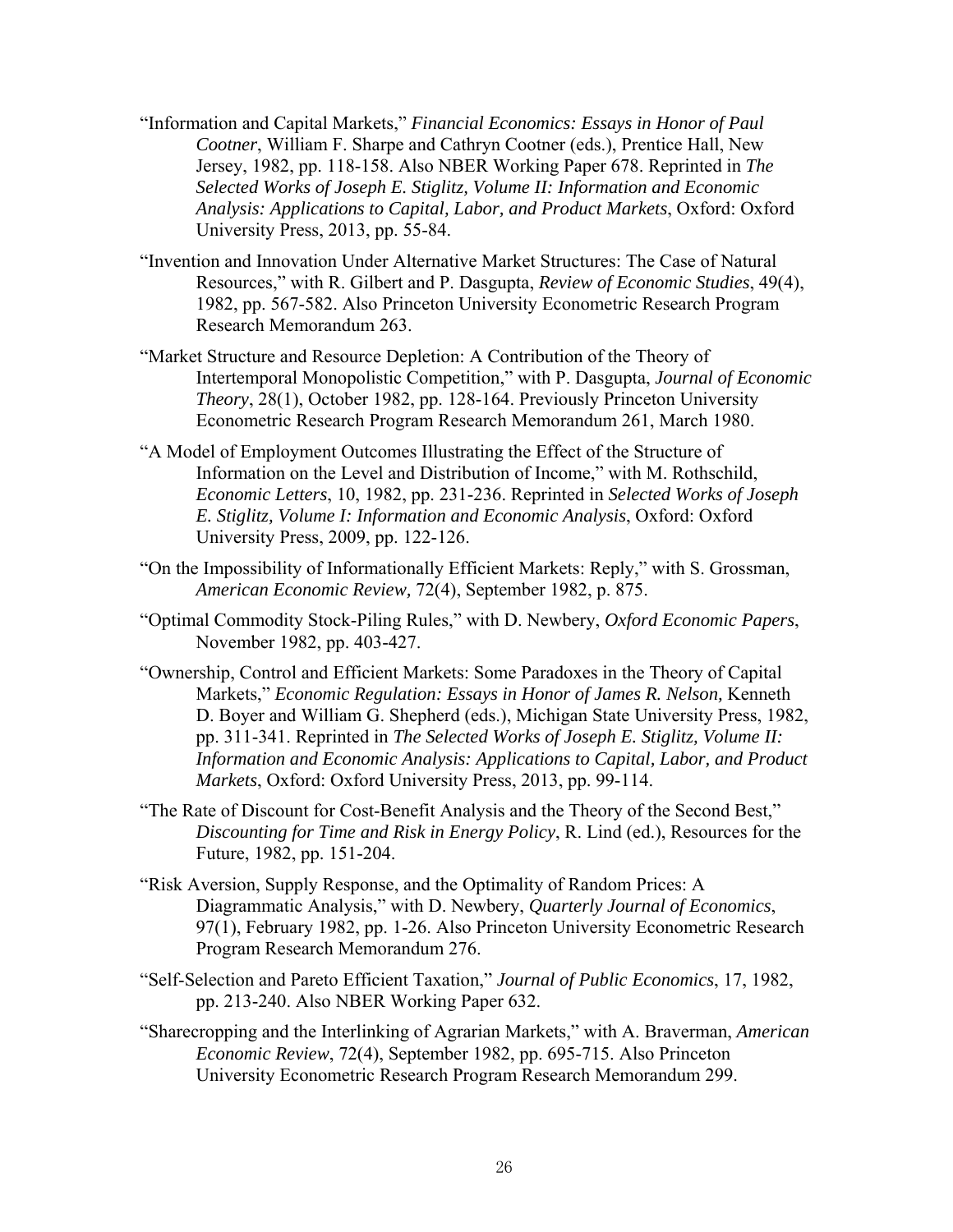- "The Structure of Labor Markets and Shadow Prices in L.D.C.'s," *Migration and the Labor Market in Developing Countries*, R. Sabot (ed.), Boulder, CO: Westview, 1982, pp. 13-64. (Presented at World Bank Conference, February 1976.)
- "The Theory of Sales: A Simple Model of Equilibrium Price Dispersion with Identical Agents," with S. Salop, *American Economic Review*, 72(5), December 1982, pp. 1121-1130. Also Princeton University Econometric Research Program Research Memorandum 283. Reprinted in *The Selected Works of Joseph E. Stiglitz, Volume II: Information and Economic Analysis: Applications to Capital, Labor, and Product Markets*, Oxford: Oxford University Press, 2013, pp. 747- 758.

"Utilitarianism and Horizontal Equity: The Case for Random Taxation," *Journal of Public Economics*, 18, 1982, pp. 1-33. Also NBER Working Paper 694.

- "Alternate Approaches to the Analysis of Markets with Asymmetric Information," with A. Weiss, *American Economic Review*, 73(1), March 1983, pp. 246-249.
- "Futures Markets and Risk: A General Equilibrium Approach," *Futures Markets, Modeling, Managing and Monitoring Futures Trading*, Manfred Streit (ed.), Basil Blackwell Publishers, October 1983, pp. 75-106. (Paper presented at a conference at the European Institute, Florence, March 1982.) Subsequently revised as "Futures Markets and Risk: A General Equilibrium Approach," Princeton University Financial Research Center Memorandum 47, April 1984.
- "Implicit Contracts and Fixed Price Equilibria," with C. Azariadis, *Quarterly Journal of Economics* Supplement, 98, 1983, pp. 1-22. Subsequently reprinted in *New Keynesian Economics*, 2, N.G. Mankiw and D. Romer (eds.), MIT Press, 1991, pp. 187-210.
- "Incentive Effects of Termination: Applications to the Credit and Labor Markets," with A. Weiss, *American Economic Review*, 73(5), December 1983, pp. 912-927. Reprinted in *The Selected Works of Joseph E. Stiglitz, Volume II: Information and Economic Analysis: Applications to Capital, Labor, and Product Markets*, Oxford: Oxford University Press, 2013, pp. 141-158.
- "Information, Competition and Markets," with B. Nalebuff, *American Economic Review*, 73(2), May 1983, pp. 278-284. Reprinted in *Selected Works of Joseph E. Stiglitz, Volume I: Information and Economic Analysis*, Oxford: Oxford University Press, 2009, pp. 400-408.
- "Money, Credit Constraints and Economic Activity," with A. Blinder, *American Economic Review*, 73(2), May 1983, pp. 297-302.
- "On the Relevance or Irrelevance of Public Financial Policy: Indexation, Price Rigidities and Optimal Monetary Policy," *Inflation, Debt and Indexation*, R. Dornbusch and M. Simonsen (eds.), MIT Press, 1983, pp. 183-222. (Presented at a Conference at Rio de Janeiro, December 1981.)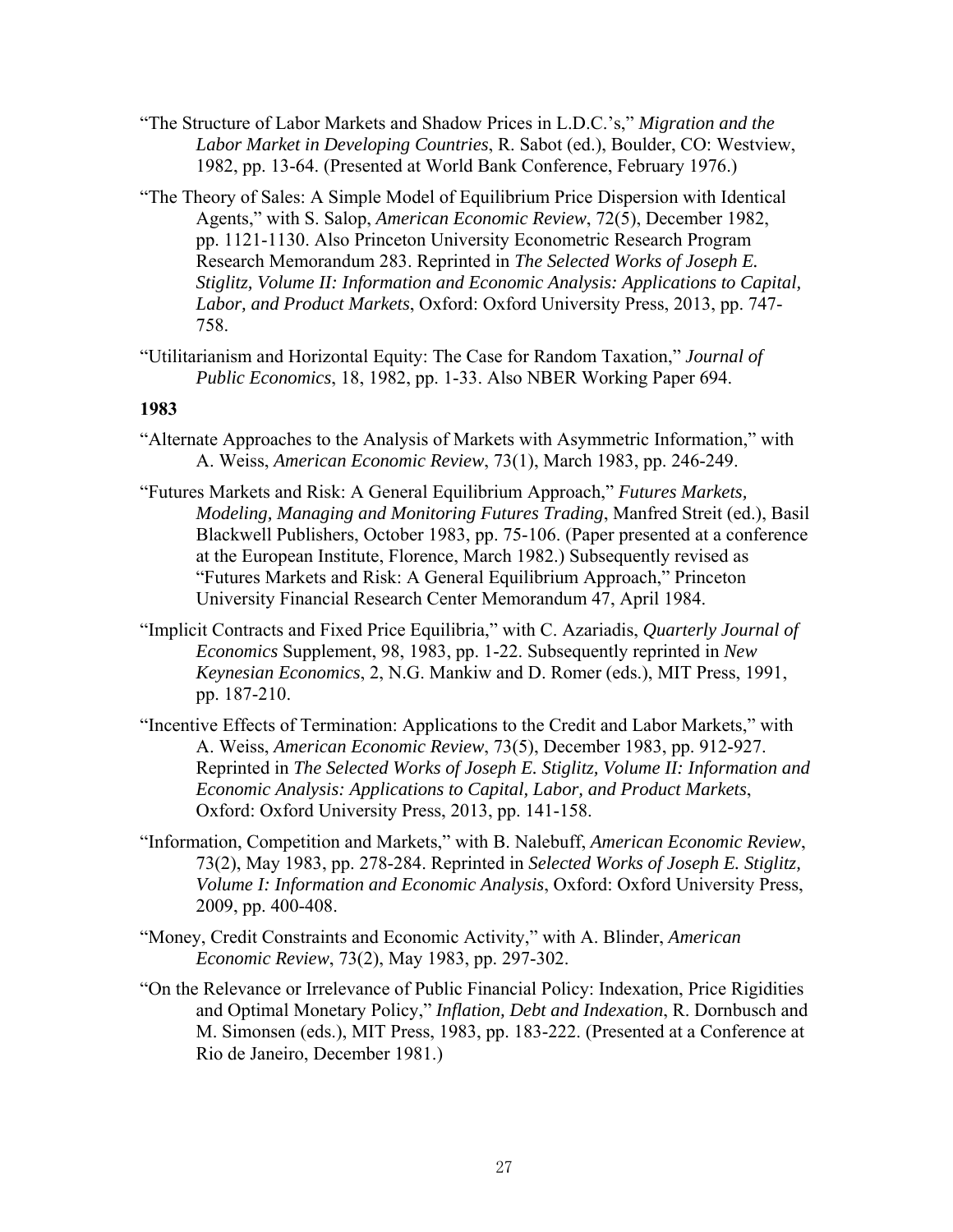- "On the Theory of Social Insurance: Comments on 'The State and the Demand for Security in Contemporary Societies' by Raymond Barre," *The Geneva Papers*, 8(27), Sixth Annual Lecture of the Geneva Association, April 1983, pp. 105-110.
- "Preemption, Leapfrogging and Competition in Patent Races," with D. Fudenberg, R. Gilbert and J. Tirole, *European Economic Review*, 22, June 1983, pp. 3-32.
- "Prizes and Incentives: Toward a General Theory of Compensation and Competition," with B. Nalebuff, *Bell Journal*, 14(1), Spring 1983, pp. 21-43. Also Princeton University Econometric Research Program Research Memorandum 293. Reprinted in *The Selected Works of Joseph E. Stiglitz, Volume II: Information and Economic Analysis: Applications to Capital, Labor, and Product Markets*, Oxford: Oxford University Press, 2013, pp. 407-431.
- "Public Goods in Open Economies with Heterogeneous Individuals," *Locational Analysis of Public Facilities*, J.F. Thisse and H.G. Zoller (eds.), Amsterdam: North-Holland, 1983, pp. 55-78.
- "Review of 'Samuelson and Neoclassical Economics' by G.R. Feiwel," *Journal of Economic Literature,* 21(3), September 1983, pp. 997-999.
- "Risk, Incentives and Insurance: The Pure Theory of Moral Hazard," *Geneva Papers*, 8(26), January 1983, pp. 4-32. Also Princeton University Financial Research Center Memorandum 42. (Fifth Annual Geneva Lecture delivered at Zurich, March 1981.) Reprinted in *The Selected Works of Joseph E. Stiglitz, Volume II: Information and Economic Analysis: Applications to Capital, Labor, and Product Markets*, Oxford: Oxford University Press, 2013, pp. 611-631.
- "Some Aspects of the Taxation of Capital Gains," *Journal of Public Economics*, 21, July 1983, pp. 257-294.
- "Strategic Considerations in Invention and Innovation: The Case of Natural Resources," with P. Dasgupta and R. Gilbert, *Econometrica*, 51(5), September 1983, pp. 1430- 1448. Subsequently reprinted in *Economic Organizations as Games*, K. Binmore and P. Dasgupta (eds.), New York: Basil Blackwell, 1986, pp. 165-175.
- "The Theory of Local Public Goods Twenty-Five Years After Tiebout: A Perspective," *Local Provision of Public Services: The Tiebout Model After Twenty-Five Years*, G.R. Zodrow (ed.), New York: Academic Press, 1983, pp. 17-53.
- "Toward a Reconstruction of Keynesian Economics: Expectations and Constrained Equilibria," with P. Neary, *Quarterly Journal of Economics*, 98, Supplement, 1983, pp. 199-228. Reprinted in *The Keynesian Heritage Volumes I*, G.K. Shaw (ed.), in a series: *Schools of Thought in Economics,* Mark Blaug (ed.), Edward Elgar Publishing Ltd. Also NBER Working Paper 376. (Presented at the Athens meeting of the Econometric Society, September 1979.)

"Budget Policy and Processes: Where Do We Go From Here?," with M. Boskin, W. Niskanen, and R. Penner, *Contemporary Policy Issues*, Fall, 1984-85, pp. 53-78. (Panel discussion at the meetings of the Western Economic Association, July 1984.)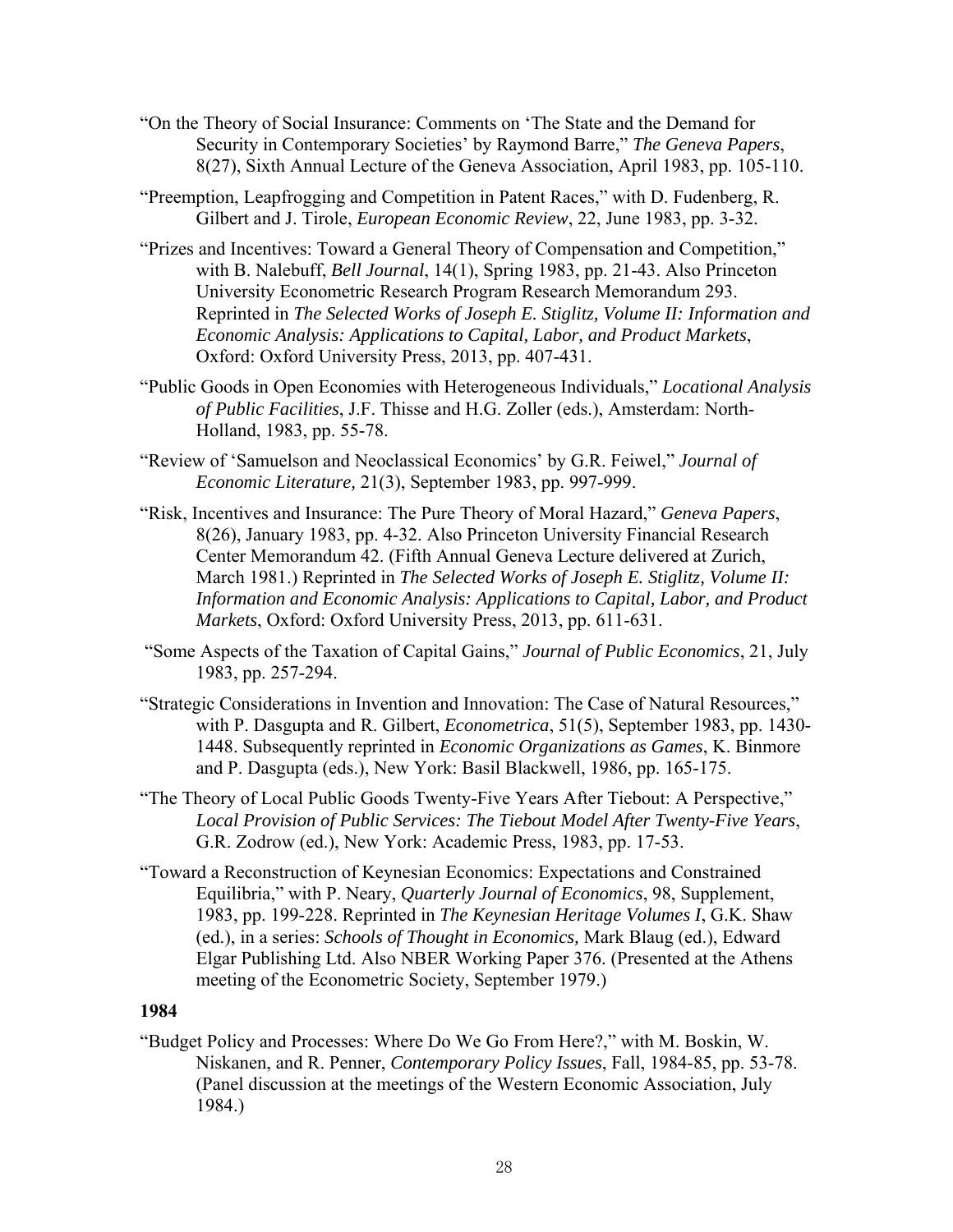- "The Economics of Price Scissors," with R. Sah, *American Economic Review*, 74(1), March 1984, pp. 125-138.
- "Equilibrium Unemployment as a Worker Discipline Device," with Carl Shapiro, *American Economic Review*, 74(3), June 1984, pp. 433-444. Subsequently reprinted in *New Keynesian Economics*, 2, N.G. Mankiw and D. Romer (eds.), MIT Press, 1991, pp. 123-142; in *Macroeconomics and Imperfect Competition,*  Jean-Pascal Bénassy (ed.), Edward Elgar Publisihing, 1995, pp. 453-464 and *The Economics of Modern Business Enterprise*, *Volume 3. Incentives and Control,*  Elgar Reference Collection: Northampton, MA, 2008; in *Selected Works of Joseph E. Stiglitz, Volume I: Information and Economic Analysis*, Oxford: Oxford University Press, 2009, pp 287-303; and in Howard R. Vane and Chris Mulhearn, eds., *Pioneering Papers of the Nobel Memorial Laureates in Economics Series*, Elgar, Edward Publishing, Inc., 2010, v. 6, pp. 637-648.
- "Information Externalities in Oil and Gas Leasing," with J. Leitzinger, *Contemporary Economic Policy Issues*, 5, March 1984, pp. 44-57. (Paper presented at the Western Economic Association Meetings, July 1983.)
- "Information, Screening and Welfare," *Bayesian Models in Economic Theory*, Marcel Boyer and Richard Khilstrom (eds.), Elsevier Science Publications, 1984, pp. 209-239.
- "Informational Imperfections in the Capital Markets and Macroeconomic Fluctuations," with A. Weiss and B. Greenwald, *American Economic Review*, 74(2), May 1984, pp. 194-199.
- "The New Public Finance: A Perspective" (in Spanish), *Hacienda Publica Espanola*, 91, 1984, pp. 341-348.
- "A Nonconcavity in the Value of Information," with R. Radner, *Bayesian Models in Economic Theory*, Marcel Boyer and Richard Khilstrom (eds.), Elsevier Science Publications, 1984, pp. 33-52. Reprinted in *Selected Works of Joseph E. Stiglitz, Volume I: Information and Economic Analysis*, Oxford: Oxford University Press, 2009, pp. 537-554.
- "Pareto Inferior Trade," with D. Newbery, *Review of Economic Studies*, 51(1), January 1984, pp. 1-12.
- "Price Rigidities and Market Structure," *American Economic Review*, 74(2), May 1984, pp. 350-356. Subsequently reprinted in *New Keynesian Economics*, 2, N.G. Mankiw and D. Romer (eds.), MIT Press, 1991, pp. 377-388. Also in *Macroeconomics and Imperfect Competition,* Jean-Pascal Bénassy (ed.), Edward Elgar Publisihing, 1995, pp. 221-226.

- "Can Unemployment be Involuntary? Reply," with C. Shapiro, *American Economic Review*, 75(5), December 1985, pp. 1215-1217.
- "The Consumption Expenditure Tax," *The Promise of Tax Reform*, J. Pechman (ed.), Englewood Cliffs: Prentice-Hall, 1985, pp. 107-127.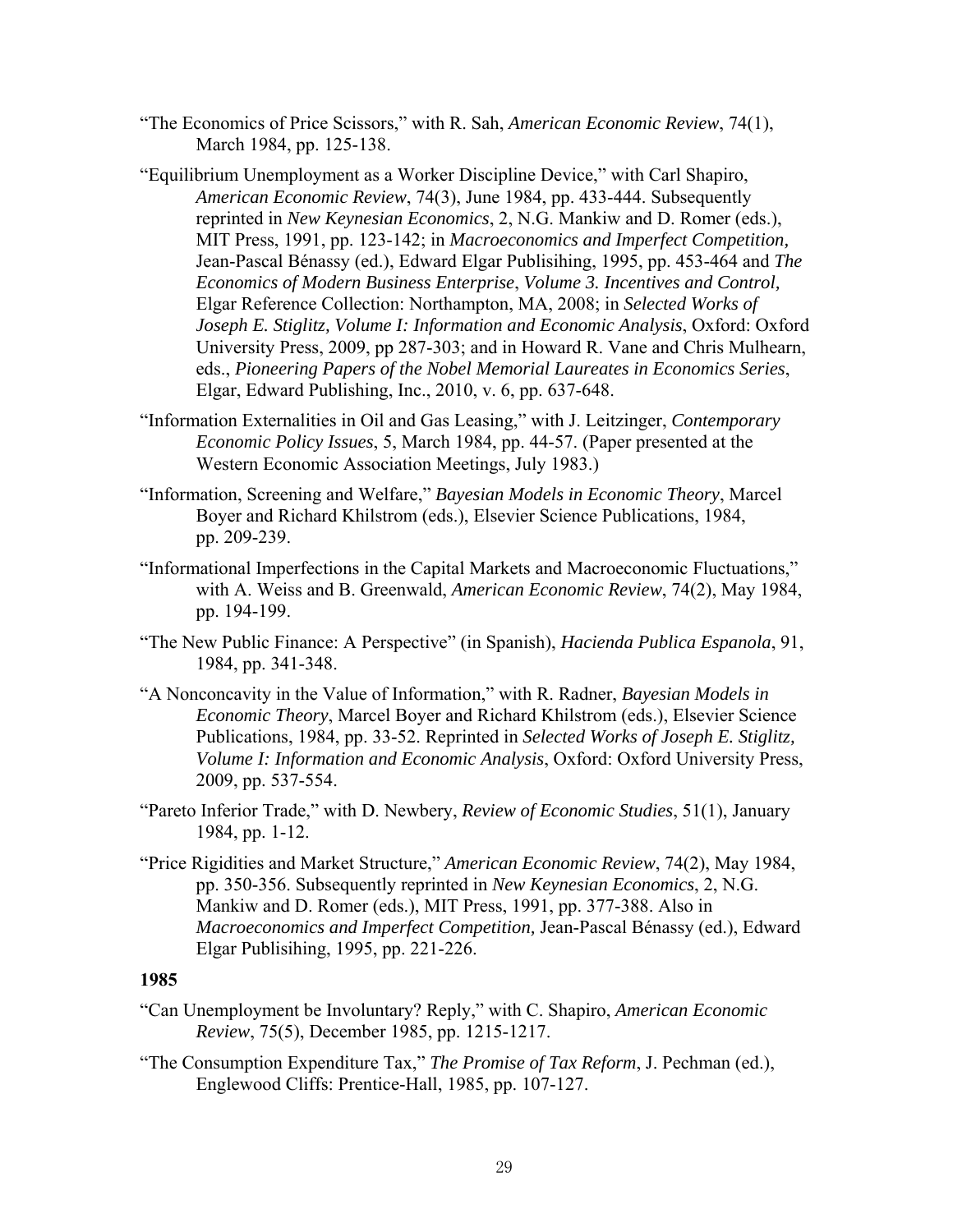- "Credit Markets and the Control of Capital," *Journal of Money, Banking, and Credit*, 17(2), May 1985, pp. 133-152. Subsequently reprinted in *La Theoria del Mercata Finanziari*, G. Viciago and G.Verga (eds.), Bologna: Societa Editrice il Mulino, 1992; and in *Selected Works of Joseph E. Stiglitz, Volume I: Information and Economic Analysis*, Oxford: Oxford University Press, 2009, pp. 444-463.
- "Economics of Information and the Theory of Economic Development," *Revista De Econometria*, 5(1), April 1985, pp. 5-32.
- "Equilibrium Unemployment as a Worker Discipline Device: Reply," with C. Shapiro, *American Economic Review*, 75(4), September 1985, pp. 892-893.
- "Equilibrium Wage Distributions," *Economic Journal*, 95(379), September 1985, pp. 595-618. Reprinted in *The Selected Works of Joseph E. Stiglitz, Volume II: Information and Economic Analysis: Applications to Capital, Labor, and Product Markets*, Oxford: Oxford University Press, 2013, pp. 559-580.
- "The General Theory of Tax Avoidance," *National Tax Journal*, 38(3), September 1985, pp. 325-338. Also NBER Reprint No. 987.
- "Human Fallibility and Economic Organization," with R. Sah, *American Economic Review*, 75(2), May 1985, pp. 292-296. Reprinted in *Selected Works of Joseph E. Stiglitz, Volume I: Information and Economic Analysis*, Oxford: Oxford University Press, 2009, pp. pp.409-416.
- "Information and Economic Analysis: A Perspective," *Economic Journal*, 95, Supplement: Conference Papers, 1985, pp. 21-41. Reprinted in *The Selected Works of Joseph E. Stiglitz, Volume II: Information and Economic Analysis: Applications to Capital, Labor, and Product Markets*, Oxford: Oxford University Press, 2013, pp.7-19.
- "Labor Turnover, Wage Structure & Moral Hazard: The Inefficiency of Competitive Markets," with R. Arnott, *Journal of Labor Economics*, 3(4), October 1985, pp. 434-462. Reprinted in *The Selected Works of Joseph E. Stiglitz, Volume II: Information and Economic Analysis: Applications to Capital, Labor, and Product Markets*, Oxford: Oxford University Press, 2013, pp. 581-600.
- "The Social Cost of Labor, and Project Evaluation: A General Approach," with R. Sah, *Journal of Public Economics*, 28, 1985, pp. 135-163. Economic Growth Center Discussion Paper No. 470, Yale University, March 1985.

- "The Architecture of Economic Systems: Hierarchies and Polyarchies," with R. Sah, *American Economic Review*, 76(4), September 1986, pp. 716-727. Also a shortened version in AEA Papers and Proceedings, also published in *Personnel Economics*, Edward P. Lasear and Robert NcNabb (eds.) 2002.
- "Comments on 'Tax Asymmetries and Corporate Tax Reform' by Saman Majd and Stewart C. Myers," *The Effects of Taxation on Capital Formation*, M. Feldstein (ed.), NBER, 1986, pp. 374-376.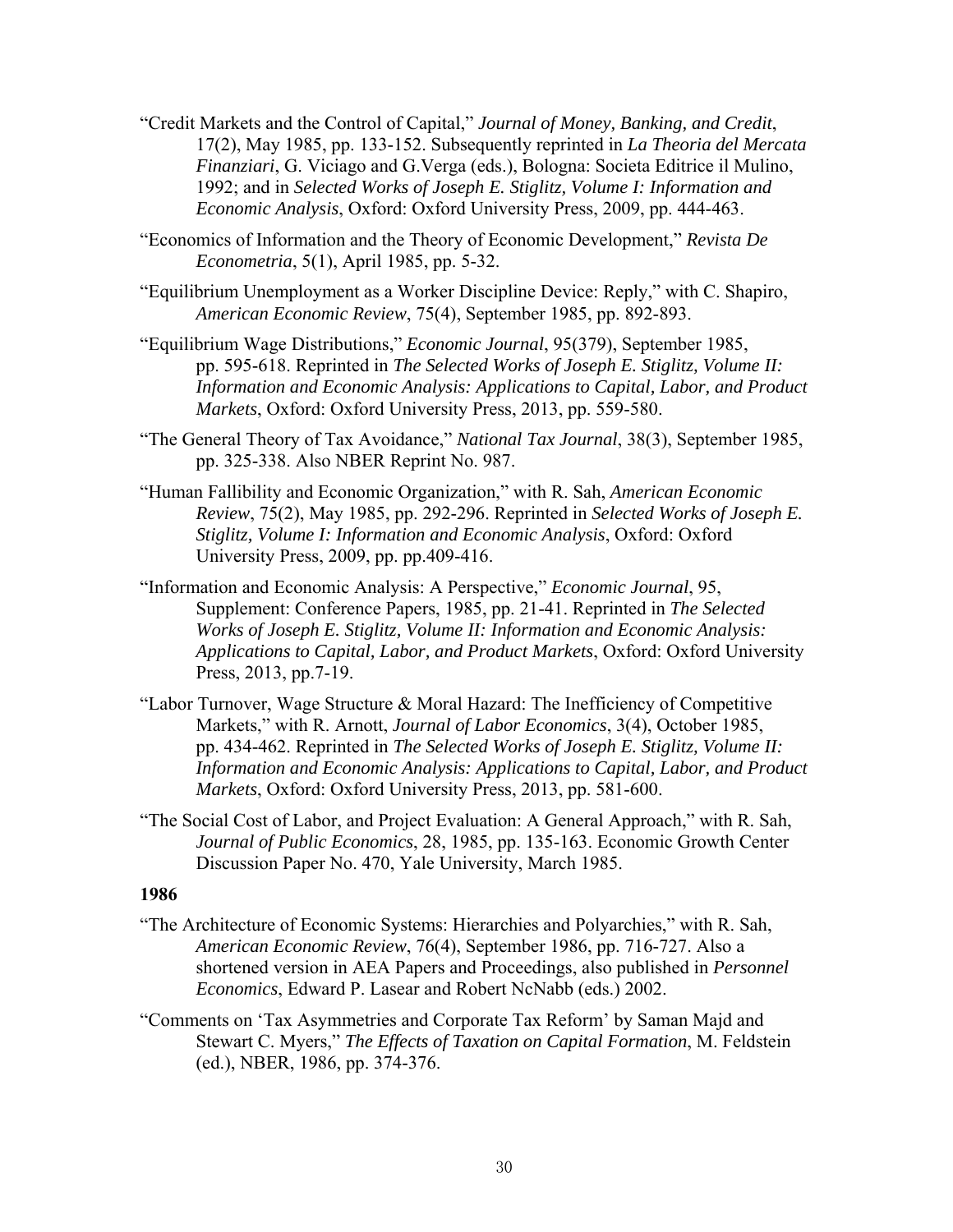- "Cost Sharing Arrangement Under Sharecropping: Moral Hazard, Incentive Flexibility and Risk," with A. Braverman, *Journal of Agricultural Economics*, 68(3), August 1986, pp. 642-652. (Revised version of "Moral Hazard, Incentive Flexibility & Risk: Cost Sharing Arrangements under Sharecropping," with A. Braveman, Economic Research Program, Research Memorandum 298, Princeton, 1988.)
- "Credit Rationing and Collateral," with A. Weiss, *Recent Developments in Corporate Finance*, Jeremy Edwards, et al. (eds.), New York: Cambridge University Press, 1986, pp. 101-135. Also a Bell Communications Research Discussion Paper. Reprinted in *The Selected Works of Joseph E. Stiglitz, Volume II: Information and Economic Analysis: Applications to Capital, Labor, and Product Markets*, Oxford: Oxford University Press, 2013, pp. 159-177.
- "The Economics of Price Scissors: Reply," with R. Sah, *American Economic Review*, 76(5), December 1986, pp. 1195-1199. Published version of "The Economics of Town-versus-Country Problems," Yale Economic Growth Center Paper 508.
- "Externalities in Economies with Imperfect Information and Incomplete Markets," with B. Greenwald, *Quarterly Journal of Economics*, Vol. 101, No. 2, May 1986, pp. 229-264. Reprinted in *Economic Theory and the Welfare State*, Nicholas Barr (ed.), Cheltenham, UK: Edward Elgar, 2000; in *Selected Works of Joseph E. Stiglitz, Volume I: Information and Economic Analysis*, Oxford: Oxford University Press, 2009, pp. 559-588; and in Howard R. Vane and Chris Mulhearn, eds., *Pioneering Papers of the Nobel Memorial Laureates in Economics Series*, Elgar, Edward Publishing, Inc., 2010, v. 6, pp. 649-684. Originally "Pecuniary and Market Mediated Externalities: Toward a General Theory of the Welfare Economics of Economies with Imperfect Information and Incomplete Markets," NBER Working Paper 1304, 1984.

"Hemmis Hohe Lohne," *Wirtschafts Woche*, 43(17), October 1986, pp. 98-105.

- "Introduction to Proceedings of the International Economic Association Roundtable Conference on New Developments in the Theory of Market Structure," *New Developments in the Theory of Market Structure*, J.E. Stiglitz and F. Mathewson (eds.), MacMillan, 1986. (Conference held in Ottawa, Canada, May 10, 1982.)
- "Landlords, Tenants and Technological Innovations," with A. Braverman, *Journal of Development Economics*, 23(2), October 1986, pp. 313-332.
- "Moral Hazard and Optimal Commodity Taxation," with R. Arnott, *Journal of Public Economics*, 29, 1986, pp. 1-24.
- "The New Development Economics," *World Development*, 14(2), 1986, pp. 257-265. Subsequently reprinted in *The Political Economy of Development and Underdevelopment*, C.K. Wilber (ed.), New York: Random House, 1988, pp. 393- 407.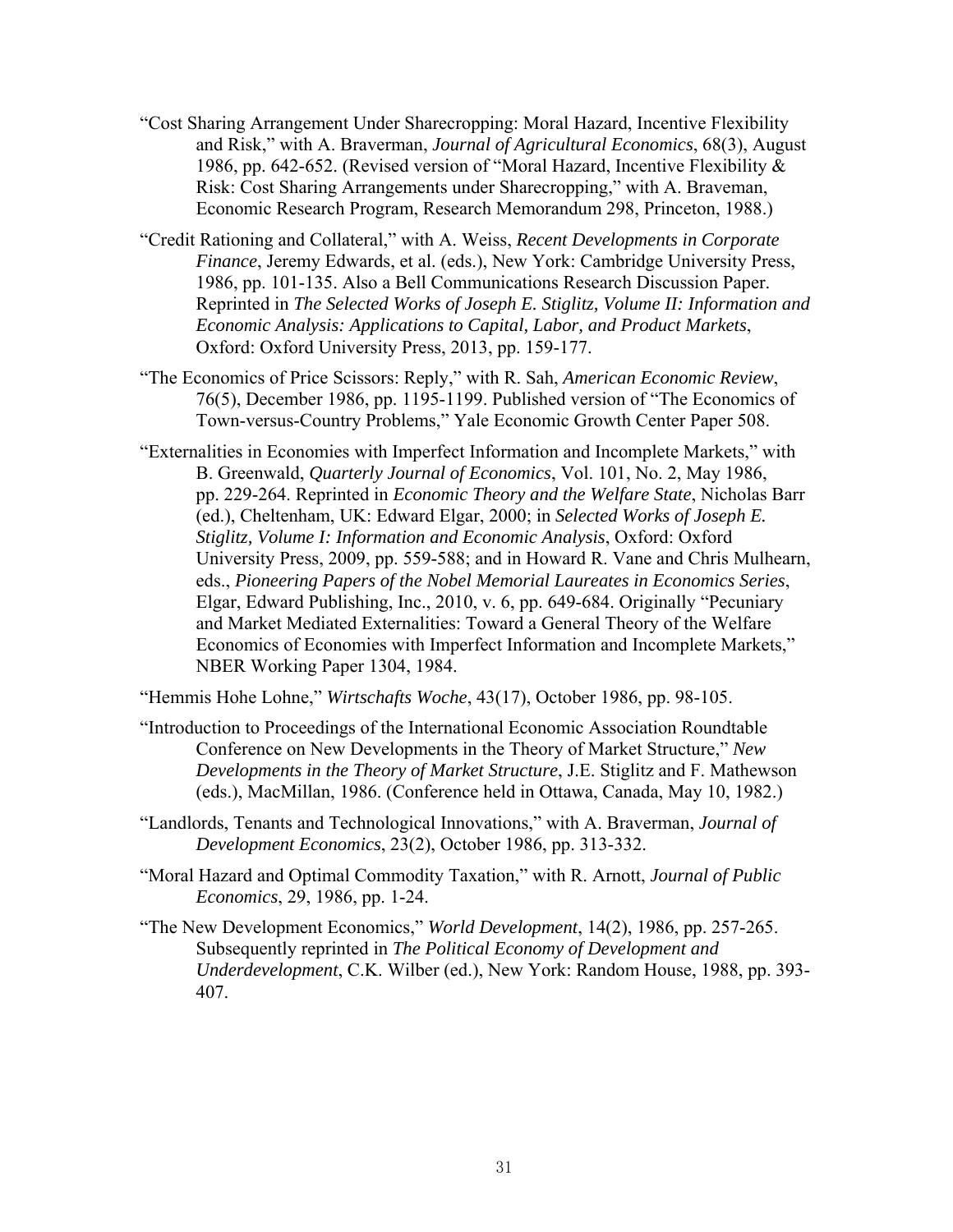- "Pure Theory of Country Risk," with J. Eaton and M. Gersovitz, *European Economic Review*, 30(3), June 1986, pp. 481-513. Reprinted in *Development Economics*, 4, D. Lal (ed.), Elgar, 1992, pp. 241-273. Also NBER Working Paper No. 1864, April 1986 and NBER Reprint 793. Reprinted in *The Selected Works of Joseph E. Stiglitz, Volume II: Information and Economic Analysis: Applications to Capital, Labor, and Product Markets*, Oxford: Oxford University Press, 2013, pp. 291- 316.
- "Theories of Wage Rigidities," *Keynes' Economic Legacy: Contemporary Economic Theories*, J.L. Butkiewicz, et al. (eds.), New York: Praeger Publishers, 1986, pp. 153-206. (Presented at a conference on Keynes' Economic Legacy, University of Delaware, December 1983.)
- "Theory of Competition, Incentives and Risk," *New Developments in the Analysis of Market Structure*, J.E. Stiglitz and F. Mathewson (eds.), MacMillan/MIT Press, 1986, pp. 399-449. Also, Princeton University Econometric Research Program Research Memorandum 311.
- "Toward a More General Theory of Monopolistic Competition," *Prices, Competition, & Equilibrium*, M. Peston and R. Quandt (eds.), Oxford: Philip Allan/Barnes & Noble Books, 1986, pp. 22-69. Also Princeton University Econometric Research Program Research Memorandum 316.

- "The Causes and Consequences of the Dependence of Quality on Prices," *Journal of Economic Literature*, 25, March 1987, pp. 1-48. Subsequently reprinted in *Impresa, Instituzione e Informazione*, M. Franzini and M. Messori (eds.), Bologna: Cooperative Libraria Universitaria, 1991; and in *Selected Works of Joseph E. Stiglitz, Volume I: Information and Economic Analysis*, Oxford: Oxford University Press, 2009, pp 304-352.
- "Competition and the Number of Firms in a Market: Are Duopolies More Competitive Than Atomistic Markets?" *Journal of Political Economy*, 95(5), 1987, pp. 1041- 1061. (Revised version of "Duopolies are More Competitive than Atomistic Markets," Princeton University Econometric Research Program Research Memorandum 310, February 1984.) Reprinted in *The Selected Works of Joseph E. Stiglitz, Volume II: Information and Economic Analysis: Applications to Capital, Labor, and Product Markets*, Oxford: Oxford University Press, 2013, pp. 767- 783.
- "Credit Rationing: Reply," with A. Weiss, *American Economic Review*, 77(1), March 1987, pp. 228-231.
- "The Design of Labor Contracts: Economics of Incentives and Risk-Sharing," *Incentives*, *Cooperation and Risk Sharing*, H. Nalbantian (ed.), Totowa, NJ: Rowman & Allanheld, 1987, pp. 47-68. Reprinted in *The Selected Works of Joseph E. Stiglitz, Volume II: Information and Economic Analysis: Applications to Capital, Labor, and Product Markets*, Oxford: Oxford University Press, 2013, pp. 432-446.
- "Human Nature and Economic Organization," Jacob Marashak Lecture, presented at Far Eastern Meetings of the Econometric Society, October 1987.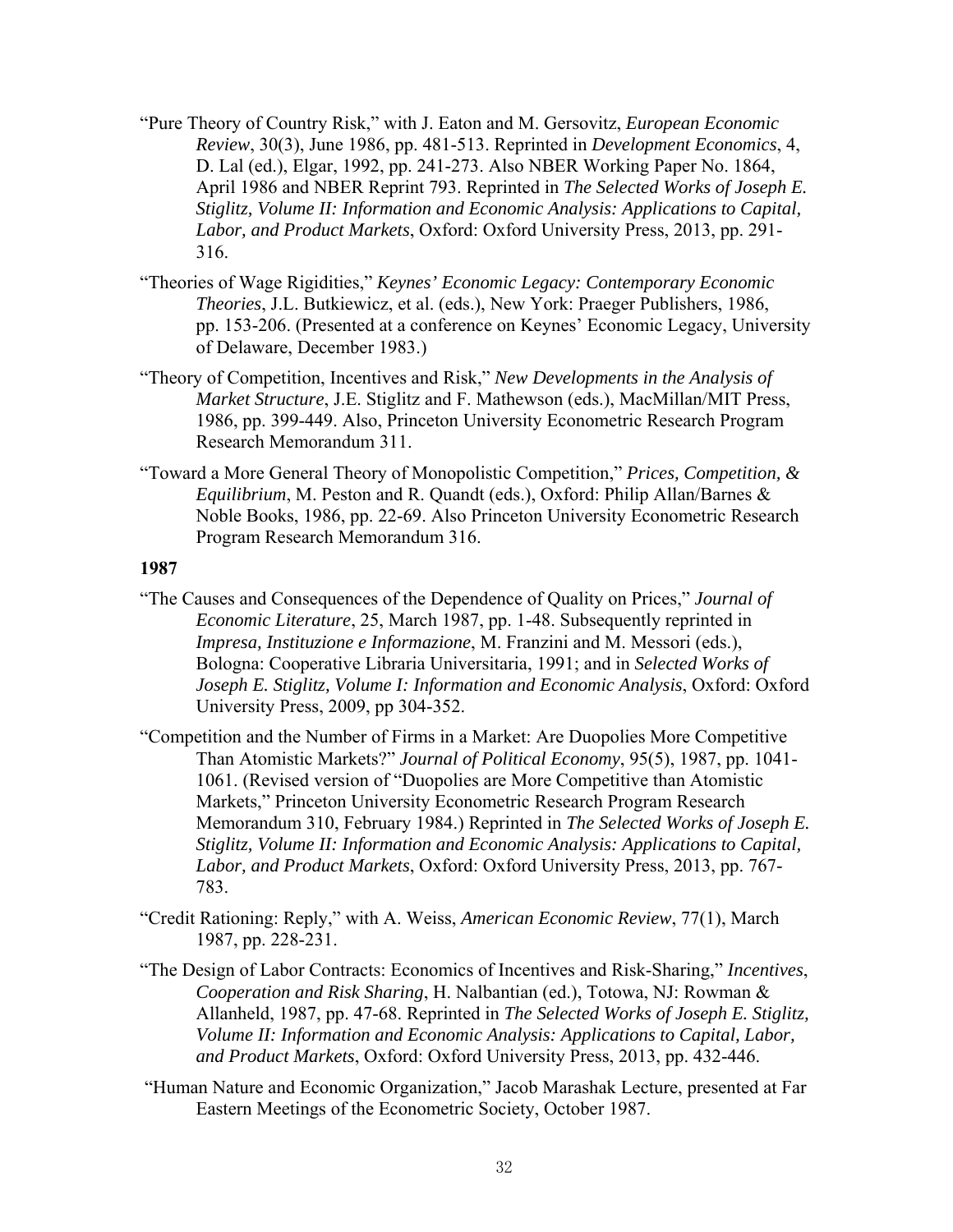- "Imperfect Information, Credit Markets and Unemployment," with B. Greenwald, *European Economic Review*, 31, 1987, pp. 444-456.
- "Information and Regulation," with D. Sappington, *Public Regulation*, E. Bailey (ed.), London: MIT Press, 1987, pp. 3-43.
- "Information, Welfare and Product Diversity," with S. Salop, *Arrow and the Foundations of the Theory of Economic Policy*, G. Feiwel (ed.), London: MacMillan, 1987, pp. 328-340. (Revised version of a paper presented to a conference on imperfect information at Bell Labs, February 1978.)
- "The Invariance of Market Innovation to the Number of Firms," with R. Sah, *Rand Journal of Economics*, 18(1), Spring 1987, pp. 98-108.
- "Keynesian, New Keynesian and New Classical Economics," with B. Greenwald, *Oxford Economic Papers*, 39, March 1987, pp. 119-133. Subsequently reprinted in *Price, Quantities, and Expectations*, P.J.N. Sinclair (ed.), Oxford University Press, 1987, pp. 119-133; in the French translation of *Collected Papers on the Current State of Keynesian Theory*, R. Arena and D. Torre (eds.), Les Presses Universitaires de France; in the French translation of *Origins and Prospects of Keynesianism: Some New Developments*, R. Arena and D. Torre (eds.); and in *Keynes et les nouveaux Keynésiens,* R. Arena and D. Torre (eds.), Paris: Les Presses Universitaires de France, 1992, pp. 169-191.
- "Learning to Learn, Localized Learning and Technological Progress," *Economic Policy and Technological Performance*, P. Dasgupta and Stoneman (eds.), Cambridge University Press, 1987, pp. 125-153.
- "On the Microeconomics of Technical Progress," *Technology Generation in Latin American Manufacturing Industries*, Jorge M. Katz (ed.), New York: St. Martin;s Press, pp. 56-77. (Presented to IDB-CEPAL Meetings, Buenos Aires, November 1978.)
- "Pareto Efficient and Optimal Taxation and the New New Welfare Economics," *Handbook on Public Economics*, A. Auerbach and M. Feldstein (eds.), North Holland: Elsevier Science Publishers, 1987, pp. 991-1042. Also NBER Working Paper 2189.
- "Price Scissors and the Structure of the Economy," with R. Sah, *Quarterly Journal of Economics*, 102, 1987, pp. 109-134.
- "Principal and Agent," *The New Palgrave: A Dictionary of Economics*, MacMillan Press, 1987. Subsequently reprinted in *The New Palgrave: Economic Development*, J. Eatwell, et al. (eds.), Macmillan, 1989.
- "Privatization, Information and Incentives," with D. Sappington, *Journal of Policy Analysis and Management*, 6(4), 1987, pp. 567-582. Reprinted in *The Political Economy of Privatization and Deregulation*, E. Baily and J. Hower (eds.), Edward Elgar, 1993. NBER Working Paper No. 2196 and Reprint No. 1021.
- "Safety, User Fees, and Public Infrastructure," with R. Arnott, *Transportation Deregulation and Safety*, Conference Proceedings, The Transportation Center, Northwestern University, June 1987, pp. 411-445.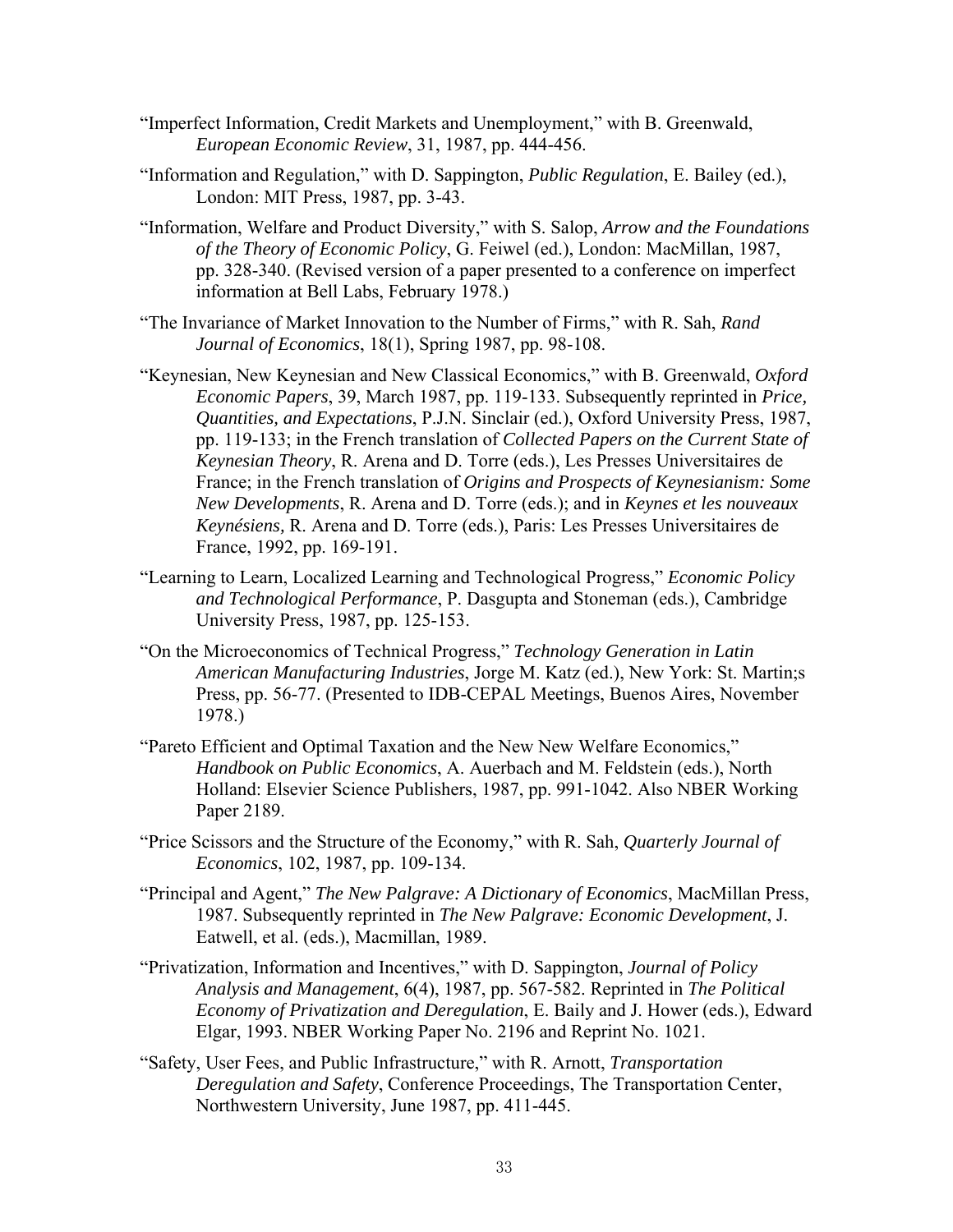- "Sharecropping," *The New Palgrave: A Dictionary of Economics*, MacMillan Press, 1987. Subsequently reprinted in *The New Palgrave: Economic Development*, J. Eatwell, et al. (eds.), Macmillan, 1989, pp. 308-315.
- "Some Theoretical Aspects of Agriculture Policies," *World Bank Research Observer*, 2(1), January 1987, pp. 43-60. Reprinted as "Algunos Aspectos Teoricos de la Polutica Agraria," *Revista de Analisis del Norte Alternativa*, June 1989, pp. 7-34.
- "Tax Reform: Theory and Practice," *The Economics of Tax Reform*, Kalamazoo, MI: Upjohn Institute, 1987.
- "Taxation and Pricing of Agricultural and Industrial Goods in Developing Economies," with R. Sah, *The Tax Theory for Developing Countries*, D. Newbery and N. Stern (eds.), Oxford: Oxford University Press, 1987, pp. 430-458.
- "Technological Change, Sunk Costs, and Competition," *Brookings Papers on Economic Activity*, 3, 1987, pp.883-947. Also in special issue of *Microeconomics*, M.N. Baily and C. Winston (eds.), 1988.
- "The Wage- Productivitiy Hypothesis: Its Economic Consequences and Policy Implications," *Modern Developments in Public Finance*, Michael J. Boskin ed., Basil Blackwell, 1987, pp. 130-165.
- "Wage Rigidity, Implicit Contracts, Unemployment and Economic Efficiency," with D. Newbery, *Economic Journal*, 97(386), June 1987, pp. 416-430.

- "The Basic Analytics of Moral Hazard," with R. Arnott, *Scandinavian Journal of Economics*, 90(3), 1988, pp. 383-413. Also NBER Working Paper 2484. Reprinted in *Selected Works of Joseph E. Stiglitz, Volume I: Information and Economic Analysis*, Oxford: Oxford University Press, 2009, pp. 417-443.
- "Comments on Symposium on Monetary Theory," with A. Stockman and M. Woodford, *Symposium on Monetary Theory* (Proceedings of Taipei), Institute of Economics, Acadamia Sinica, 1988, pp. 299-336.
- "Committees, Hierarchies and Polyarchies," with R. Sah, *The Economic Journal*, 98(391), June 1988, pp. 451-470.
- "Computerized Tax Collecting," Chapter 20 in *Tax Policy in the Twenty-First Century*, Herbert Stein (ed.), John Wiley and Sons, 1988, pp. 278-288. (Originally presented at the Conference on Tax Policy in the Twenty First Century, Washington DC, 1987, as "Technical Change and Taxation.")
- "Economic Organization, Information, and Development," *Handbook of Development Economics*, H. Chenery and T.N. Srinivasan (eds.), Elsevier Science Publishers, 1988, pp. 185-201.
- "Examining Alternative Macroeconomic Theories," with B. Greenwald, *Brookings Papers on Economic Activity*, 1, 1988, pp. 207-270. Subsequently reprinted in *Recent Developments in Macroeconomics*, Edmund Phelps (ed.), Edward Elgar, 1991, pp. 335-388.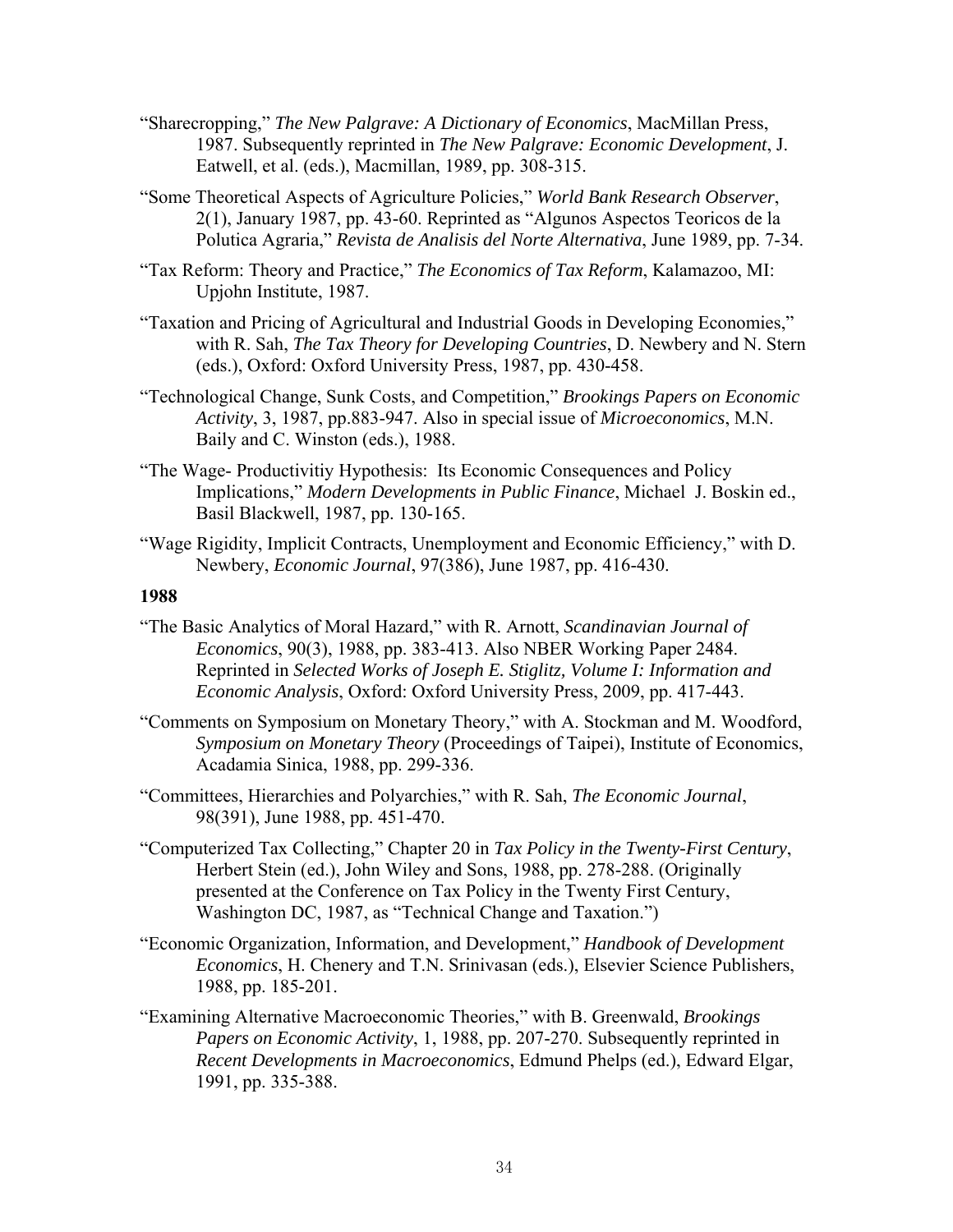- "Financial Intermediaries and the Allocation of Capital," published as "Ruolo dei Fondi de Capitallizzazione Nello Szilluppo dell'Economia di un Paese Industrializzato," *Assicurazioni*, Luglio-Agosto 1988, pp. 1-16. (Originally delivered to Academia de Lincei, May 29, 1988, Rome.)
- "Imperfect Information, Finance Constraints and Business Fluctuations," with B. Greenwald, *Finance Constraints, Expectations, and Macroeconomics*, M. Kohn and S.C. Tsiang (eds.), Oxford: Oxford University Press, 1988, pp. 103-140.
- "Implicit Contracts, Labor Mobility and Unemployment," with R. Arnott and A. Hosios, *American Economic Review*, 78(5), December 1988, pp. 1046-1066. Also NBER Working Paper 2316.
- "Information, Finance Constraints and Business Fluctuations," with B. Greenwald, *Symposium on Monetary Theory* (Proceedings of Taipei), Institute of Economics, Academia Sinica, 1988, pp. 299-336.
- "Learning by Doing, Market Structure, and Industrial and Trade Policies," with P. Dasgupta, *Oxford Economic Papers*, 40(2), 1988, pp. 246-268.
- "Money, Credit, and Business Fluctuations," *Economic Record,* 64(187), December 1988, pp. 62-72. Reprinted as "Dinero, Crédito y Fluctuaciones Economicas," *Revista de Economia*, Banco Central del Uruguay, 3(3), April 1989. Also NBER Working Paper No. 2823 and Reprint No. 1390.
- "Money, Imperfect Information and Economic Fluctuations," with B. Greenwald, *Finance Constraints, Expectations and Macroeconomics*, M. Kohn and S.C. Tsiang (eds.), Oxford: Oxford University Press, 1988, pp.141-165. Also NBER Working Paper 2188.
- "On the Market for Principles of Economics Textbooks: Innovation and Product Differentiation," *Journal of Economic Education*, 19(2), Spring 1988, pp. 171- 177.
- "On the Relevance or Irrelevance of Public Financial Policy," *The Economics of Public Debt,* Proceedings of the 1986 International Economics Association Meeting, London: Macmillan Press, 1988, pp. 4-76.
- "Pareto Inefficiency of Market Economies: Search and Efficiency Wage Models," with B. Greenwald, *American Economic Review*, 78(2), May 1988, pp. 351-355.
- "Potential Competition, Actual Competition and Economic Welfare," with P. Dasgupta, *European Economic Review,* 32, May 1988, pp. 569-577. Also Princeton University Discussion Paper 8, August 1987.
- "Qualitative Properties of Profit-Maximizing K-out-of-N Systems Subject to Two Kinds of Failure," with R. Sah, *IEEE Transactions on Reliability*, 37(5), December 1988, pp. 515-520.
- "Randomization with Asymmetric Information," with R. Arnott, *Rand Journal of Economics*, 19(3), Autumn 1988, pp. 344-362. Also NBER Working Paper 2507.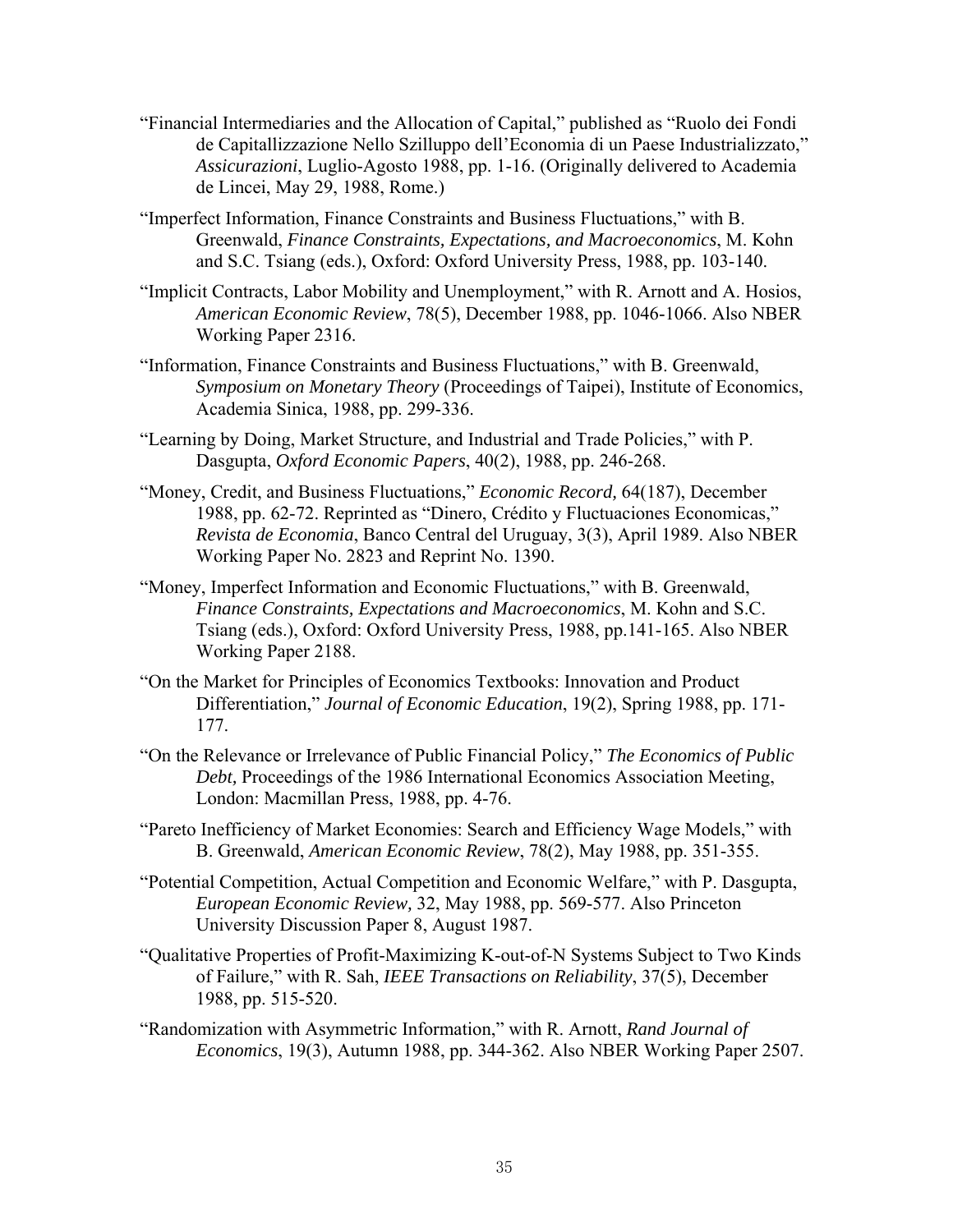- "Taxation, Information, and Economic Organization," with M. Wolfson, *Journal of the American Taxation Association*, 9(2), Spring 1988, pp. 7-18. Paper presented to the American Accounting Association, August 1987.
- "Technological Change, Sunk Costs and Competition," *Brookings Papers on Economic Activity*, 1988, pp. 883-947.
- "The Wage-Productivity Hypothesis: Its Economic Consequences and Policy Implications," *Modern Developments in Public Finance*, M.J. Boskin (ed.), Basil Blackwell, 1988, pp. 130-165. (Paper presented to the American Economic Association, December 1982.)
- "Vertical Restraints and Producers' Competition," with P. Rey, *European Economic Review*, 32, March 1988, pp. 561-568. Also NBER Working Paper 2601 and Princeton University Discussion Paper 13.
- "Why Financial Structure Matters," *Journal of Economic Perspectives*, 2(4), 1988, pp. 121-126. Reprinted in Spanish as "Razones por las Que Es Relevante la Estructura Financiera," *Revista Asturiana de Economia*, 43, 2009, pp. 49-57.

- "Congestion Pricing to Improve Air Travel Safety," with R. Arnott, *Transportation Safety in an Age of Deregulation*, L.N. Moses and I. Savage (eds.), Oxford University Press, 1989, pp. 167-185. Also in Princeton University Discussion Paper 27, "Two Essays on Travel Safety," with "The Economics of Transportation Safety and Deregulation."
- "Credit Rationing, Tenancy, Productivity and the Dynamics of Inequality," with A. Braverman, P. Bardhan (ed.), *The Economic Theory of Agrarian Institutions*, Oxford: Clarendon Press, 1989, pp. 185-201. Previously World Bank Policy Research Working Paper 176, May 1989; also Princeton University Discussion Paper 23, 1988.
- "Dinero, Credito y Fluctuaciones Economicas," *Revista De Econimia,* 3(3), April 1989, pp. 3-36.
- "Financial Markets and Development," *Oxford Review of Economic Policy*, 5(4), 1989, pp. 55-68.
- "Impact of the Changing Tax Environment on Investments and Productivity," with B. Greenwald, *The Journal of Accounting, Auditing and Finance*, 4(3), Summer 1989, pp. 281-301. (Revised version of paper prepared for a conference on "Tax Policy in a Complex and Dynamic Economic Environment: Challenges and Opportunities," New York University, December 1988.)
- "Imperfect Information in the Product Market," *Handbook of Industrial Organization*, 1, Elsevier Science Publishers, 1989, pp. 769-847. Reprinted in *The Selected Works of Joseph E. Stiglitz, Volume II: Information and Economic Analysis: Applications to Capital, Labor, and Product Markets*, Oxford: Oxford University Press, 2013, pp. 705-746.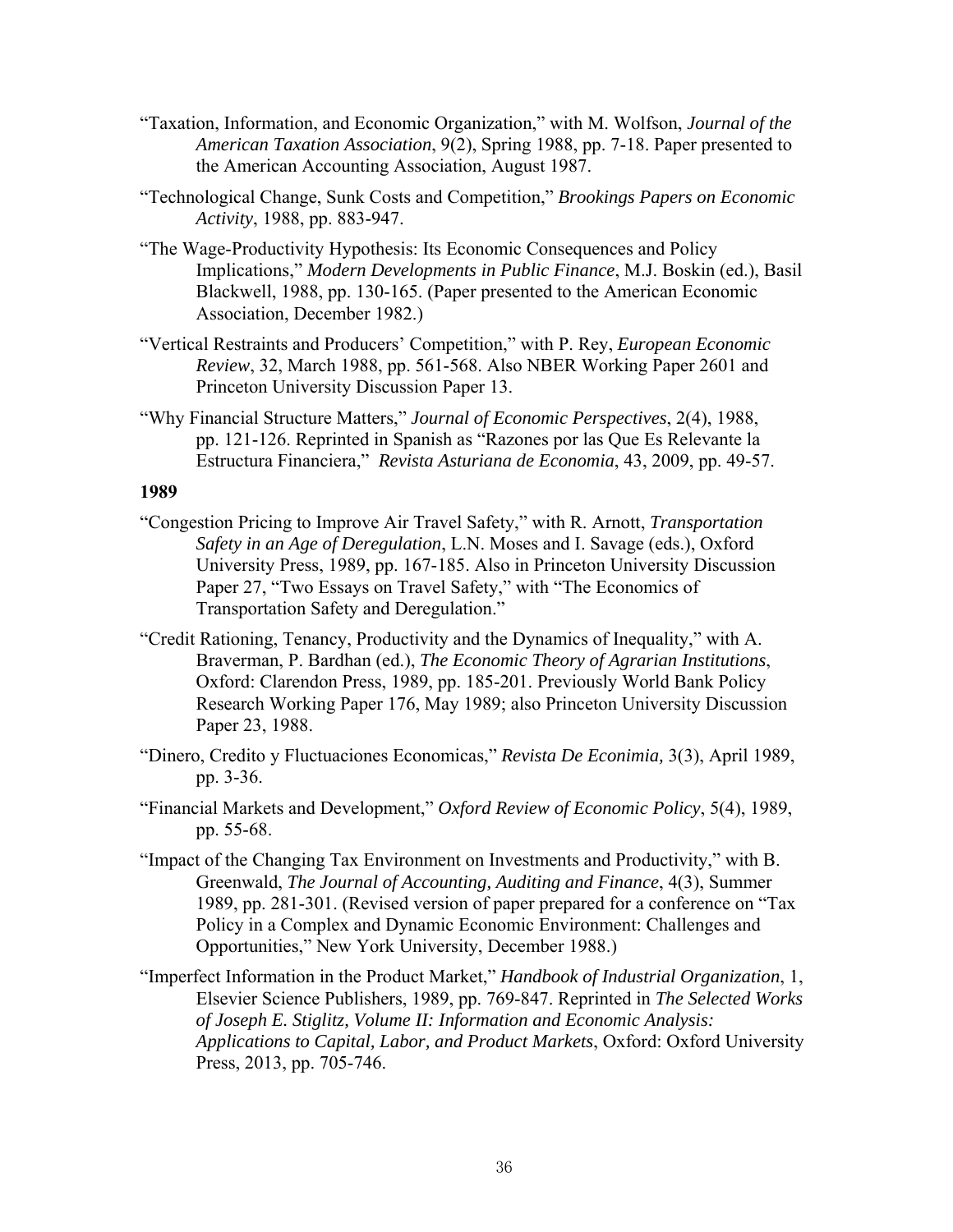- "Incentives, Information and Organizational Design," *Empirica*, 16(1), January 1989, pp. 3-29. Also NBER Working Paper 2979. (NOG Lecture, Austrian Economic Association, September 1988.)
- "The Informational Content of Initial Public Offerings," with I. Gale, *Journal of Finance*, 44(2), June 1989, pp. 469-478. Also NBER Working Paper 3259. Reprinted in *The Selected Works of Joseph E. Stiglitz, Volume II: Information and Economic Analysis: Applications to Capital, Labor, and Product Markets*, Oxford: Oxford University Press, 2013, pp. 115-121.
- "Markets, Market Failures and Development," *American Economic Review*, 79(2), May 1989, pp. 197-203. Subsequently published in *Boletin de Informacion Comercial Espanola*, Madrid.
- "Monopolistic Competition and the Capital Market," *The Economics of Imperfect Competition and Employment - Joan Robinson and Beyond*, G. Feiwel (ed.), New York: New York University Press, 1989, pp. 485-507; also published in *The Monopolstic Competition Revolution in Retrospect*, Brakman, S. and Heijdra, B, Cambridge: Cambridge University Press, 2004, pp.49-67.
- "Mutual Funds, Capital Structure, and Economic Efficiency," *Theory of Valuation Frontiers of Modern Financial Theory*, 1, S. Bhattacharya and G. Constantinides (eds.), Totowa, NJ: Rowman and Littlefield, 1989, pp. 342-356.
- "Notes on Stochastic Capital Theory," with W. Brock and M. Rothschild, *Joan Robinson and Modern Economic Theory (Vol 1)*, G. Feiwel (ed.), Macmillan Press, 1989, pp. 591-622. Also NBER Technical Working Paper 23, May 1982 and Social Systems Research Institute Reprint Series 373. (Revised version presented at Conference in Honor of Karl Borch, Bergen, Norway, April 1989.)
- "On the Economic Role of the State," *The Economic Role of the State*, A. Heertje, ed. (Bank Insinger de Beaufort NV) 1989. Reprinted as "O Ekonomskoj Ulozi Države," *Izazovi: Modernoj Upravi I Upravljanju*, Belgrade: Timit, 1995, p. 451- 207.
- "Principal and Agent," *The New Palgrave: Allocation, Information and Markets*, J. Eatwell, et al. (eds.), MacMillan Press, London, 1989, pp. 241-253. Also Princeton University Discussion Paper 18.
- "Rational Peasants, Efficient Institutions and the Theory of Rural Organization: Methodological Remarks for Development Economics," *The Economic Theory of Agrarian Institutions*, P. Bardhan (ed.), Oxford: Clarendon Press, 1989, pp. 18-29.
- "Reflections on the State of Economics: 1988," *Economic Record*, March 1989, pp. 66- 72. (Presented at Australian Economic Meetings, Canberra, August 1988.)
- "Sources of Technological Divergence between Developed and Less Developed Countries," with R. Sah, *Debt, Stabilizations and Development: Essays in Memory of Carlos Diaz-Alejandro*, G. Calvo, et al. (eds.), Basil Blackwell, 1989, pp. 423-46. Also Princeton University Discussion Paper 22.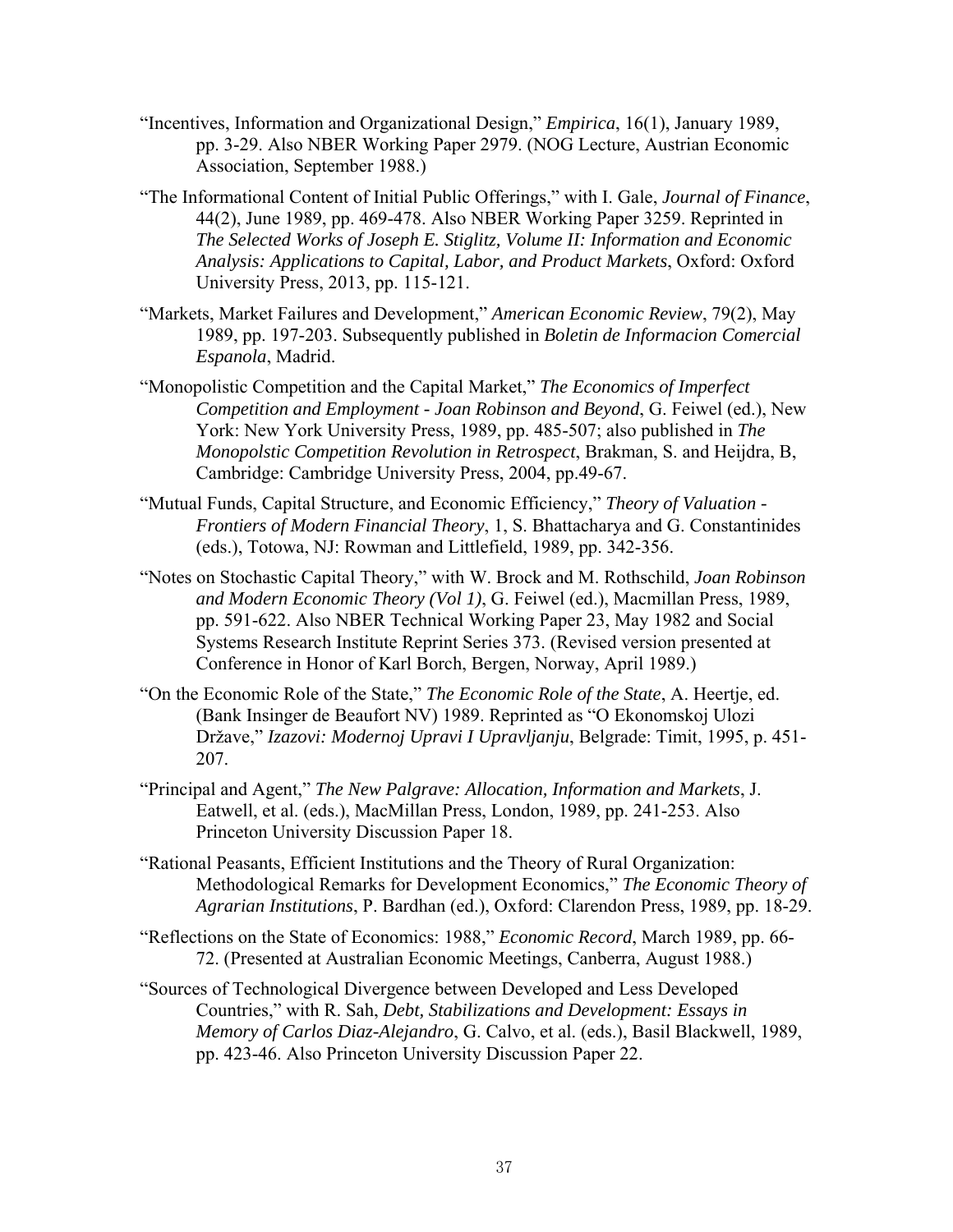- "Technological Learning, Social Learning and Technological Change," with R. Sah, *The Balance between Industry and Agriculture in Economic Development*, S. Chakravarty (ed.), MacMillan Press/IEA, 1989, pp. 285-298. Also Yale University Economic Growth Center Paper 433.
- "Toward a Theory of Rigidities," with B. Greenwald, *American Economic Review,* 79(2), May 1989, pp. 364-69. Also NBER Working Paper 2938.
- "Using Tax Policy to Curb Speculative Short-Term Trading," *Journal of Financial Services Research*, 3(2/3), December 1989, pp. 101-115. Reprinted in *The Selected Works of Joseph E. Stiglitz, Volume II: Information and Economic Analysis: Applications to Capital, Labor, and Product Markets*, Oxford: Oxford University Press, 2013, pp. 85-98.

- "Asymmetric Information and the New Theory of the Firm: Financial Constraints and Risk Behavior," with B. Greenwald, *American Economic Review*, 80(2), May 1990, pp. 160-65. Also NBER Working Paper No. 3359.
- "Banks as Social Accountants and Screening Devices for the Allocation of Credit," with A. Weiss, *Greek Economic Review,* 12, Supplement, Autumn 1990, pp. 85-118. Reprinted in *Financial Intermediaries*, Mervin K. Lewis (ed.), Aldershot, UK: Elgar, 1995, pp. 297-330. Also NBER Working Paper 2710, September 1988. Reprinted in *The Selected Works of Joseph E. Stiglitz, Volume II: Information and Economic Analysis: Applications to Capital, Labor, and Product Markets*, Oxford: Oxford University Press, 2013, pp. 237-257.
- "Credit Rationing," with D. Jaffee, *Handbook of Monetary Economics*, B. Friedman and F. Hahn (eds.), Amsterdam: Elsevier Science Publishers, 1990, pp. 837-888.
- "Financial Market Imperfections and Productivity Growth," with B. Greenwald and M. Kohn, *Journal of Economic Behavior and Organization,* 13(3), June 1990, pp. 321-345. Also NBER Working Paper 2945.
- "Imperfect Information and Rural Credit Markets: Puzzles and Policy Perspectives," with K. Hoff, *World Bank Economic Review*, 4(3), September 1990, pp. 235-250. Subsequently revised and reprinted in *The Economics of Rural Organization: Theory, Practice, and Policy*, K. Hoff, A. Braverman, and J. Stiglitz (eds.), New York: Oxford University Press for the World Bank, 1993, pp. 33-52.
- "Macroeconomic Models with Equity and Credit Rationing," with B. Greenwald, *Asymmetric Information, Corporate Finance, and Investment,* R. B. Hubbard (ed.), University of Chicago Press, 1990, pp. 15-42.
- "Pareto Efficient Tax Structures," with D.L. Brito, J.H. Hamilton and S.M. Slutsky, *Oxford Economic Papers*, 42, 1990, pp. 61-77. Subsequently reprinted in *Taxation, Private Information and Capital*, P.J.N. Sinclair and M.D.E. Slater (eds.), Oxford: Clarendon Press, 1991, pp. 61-77.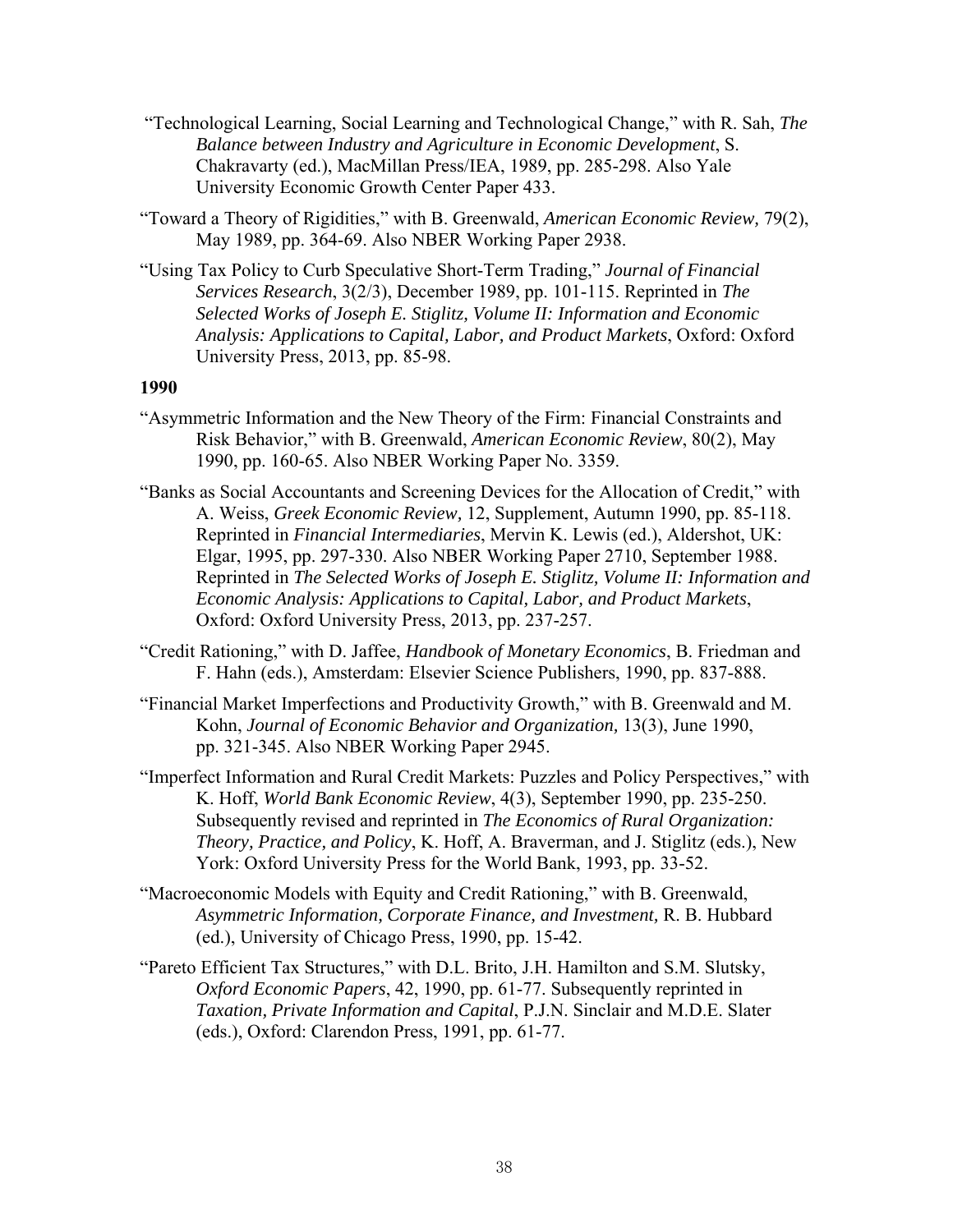- "Peer Monitoring and Credit Markets," *World Bank Economic Review*, 4(3), September 1990, pp. 351-366. Reprinted in *The Economics of Rural Organization: Theory, Practice, and Policy*, World Bank, 1993, pp. 70-86; and in *Selected Works of Joseph E. Stiglitz, Volume I: Information and Economic Analysis*, Oxford: Oxford University Press, 2009, pp. 464-478.
- "Remarks on the Occasion of the Presentation of the UAP Prize," *Journées Scientifiques & Prix UAP, 1988, 1989, 1990*, 2, Conseil Scientifique de l'UAP (ed.), December 1990, pp. 23-32.
- "Some Retrospective Views on Growth Theory, presented on the occasion of the Celebration of Robert Solow's 65th Birthday," *Growth/Productivity/Unemployment,* P. Diamond (ed.), Cambridge, MA: MIT Press, 1990, pp. 50-68.
- "Symposium on Bubbles," *Journal of Economic Perspectives,* 4(2), Spring 1990, pp. 13- 18.
- "The Welfare Economics of Moral Hazard," with R. Arnott, *Risk, Information and Insurance: Essays in the Memory of Karl H. Borch*, H. Louberge (ed.), Norwell: Kluwer Academic Publishers, 1990, pp. 91-122. Also NBER Working Paper 3316.

- "Another Century of Economic Science," *Economic Journal* Anniversary Issue, 101(404), January 1991, pp. 134-141. Also published in *The Future of Economics*, J.D. Hey (ed.), Blackwell Publishers, 1992.
- "Comments on David Bradford, 'Market Value vs. Accounting Measures of National Saving'," *National Saving and Economic Performance*, B.D. Bernheim and J.B. Shoven (eds.), University of Chicago Press, 1991, pp. 15-48. (Presented at NBER Conference on Savings, Maui, Hawaii, January 1989.)
- "Development Strategies: The Roles of the State and the Private Sector," *Proceedings of the World Bank's Annual Conference on Development Economics 1990,* 1991, pp. 430-35.
- "Dynamic Optimal Income Taxation With Government Commitment," with D.L. Brito, J.H. Hamilton and S.M. Slutsky, *Journal of Public Economics*, 44, 1991, pp. 15- 35. Also NBER Working Paper 3965.
- "The Economic Role of the State: Efficiency and Effectiveness," *Efficiency and Effectiveness in the Public Domain. The Economic Role of the State*, T.P. Hardiman and M. Mulreany (eds.), Dublin: Institute of Public Administration, 1991, pp. 37-59.
- "Equilibrium Unemployment as a Worker-Discipline Device," with Carl Shapiro, *New Keynesian Economics: Volumbe 2: Coordination Failures and Real Rigidities,* N. Gregory Mankiw and David Romer (eds.), The MIT Press, 1991, 123-142. Reprinted in *The Selected Works of Joseph E. Stiglitz, Volume II: Information and Economic Analysis: Applications to Capital, Labor, and Product Markets*, Oxford: Oxford University Press, 2013, pp. 513-543.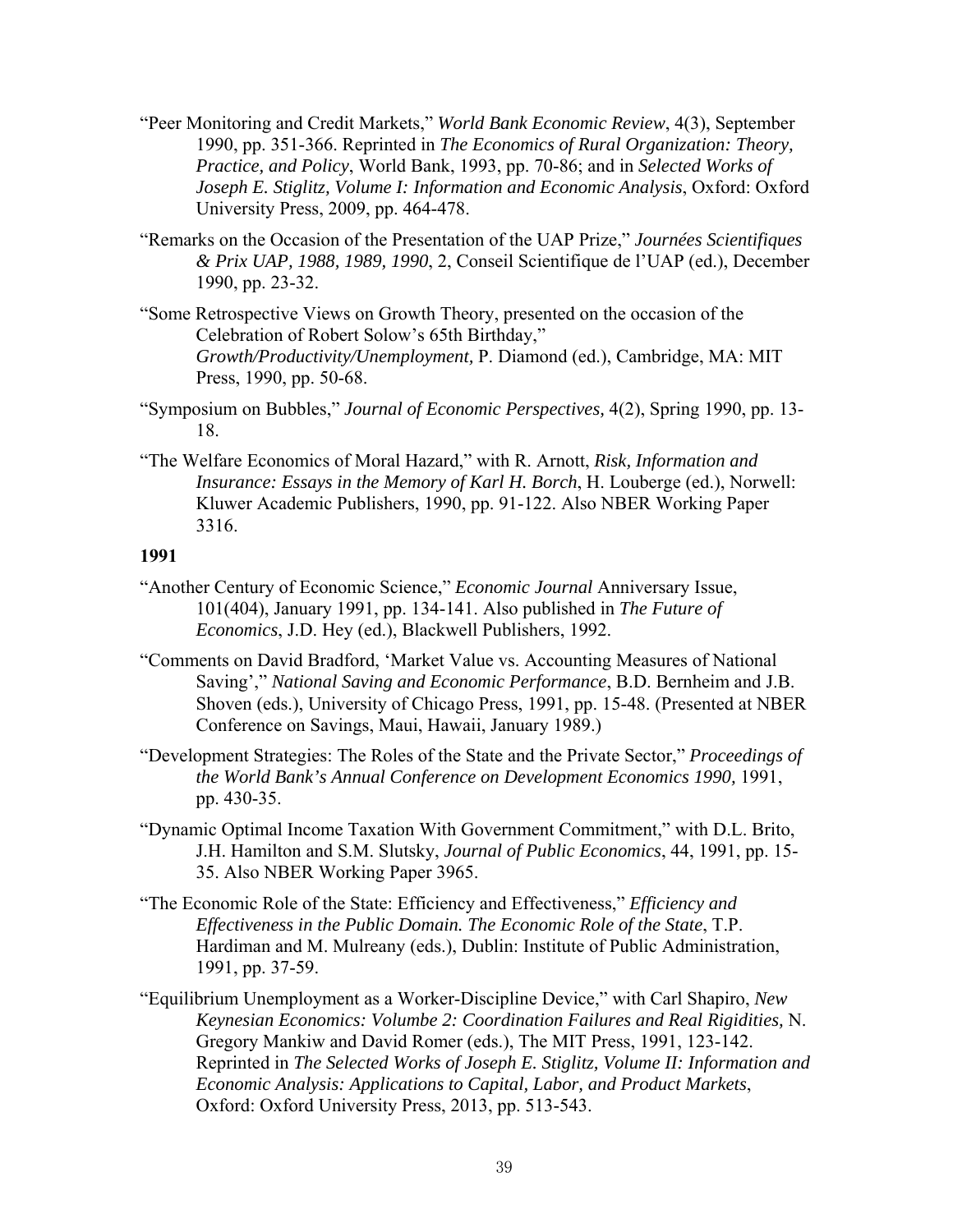- "Foreword," *Informal Credit Markets and the Institution of Economics,* S. Claro and P. Yotopoulos (eds.), Westview Press, 1991.
- "Implicit Contracts and Fixed-Price Equilibria," with Costas Azariadis, *New Keynesian Economics: Volumbe 2: Coordination Failures and Real Rigidities,* N. Gregory Mankiw and David Romer (eds.), The MIT Press, 1991, 187-209.
- "Introduction to Symposium on Organizations and Economics," *Journal of Economic Perspectives*, 5(2), Spring 1991, pp. 15-24
- "The Invisible Hand and Modern Welfare Economics," *Information Strategy and Public Policy*, D. Vines and A. Stevenson (eds.), Oxford: Basil Blackwell, 1991, pp. 12- 50. Also NBER Working Paper 3641. (Stevenson Lecture given at Glasgow University, December 1988.)
- "Moral Hazard and Non-Market Institutions: Dysfunctional Crowding Out or Peer Monitoring," with R. Arnott, *American Economic Review*, 81(1), March 1991, pp. 179-190. Reprinted in *Selected Works of Joseph E. Stiglitz, Volume I: Information and Economic Analysis*, Oxford: Oxford University Press, 2009, pp. 589-603.
- "Pareto Efficient Tax Structures," with Dagobert L. Brito, Jonathan H. Hamilton and Steven M. Slutsky, *Taxation Private Information and Capital,*P.J.N. Sinclair and M.D.E. Slater (eds.), Oxford University Press, 1991, pp. 61-77.
- "The Quality of Managers in Centralized Versus Decentralized Organizations," with R. Sah, *Quarterly Journal of Economics*, 106(1), February 1991, pp. 289-295. Also Yale University Economic Growth center Discussion Paper 624, April 1990.
- "Some Theoretical Aspects of the Privatization: Applications to Eastern Europe," *Revista di Politica Economica*, December 1991, pp. 179-204. IPR-USAID Working Paper, September 1991. Also in *Privatization Processes in Eastern Europe.* M. Baldassarri, L. Paganetto, and E.S. Phelps (eds.), New York: St Martin's Press, 1993.
- "Symposium on Organizations and Economics," *Journal of Economic Perspective,* 5(2), Spring 1991, pp. 15-24.
- "Toward a Reformulation of Monetary Theory: Competitive Banking," with B. Greenwald, *Economic and Social Review* 23(1), October 1991, pp. 1-34. Also NBER Working Paper 4117. (Paper prepared for the Irish Economic Association Annual Conference, Dublin, May 1991, and Caffee Lectures presented to the University of Rome and the Bank of Italy, Rome, April 1991.)

- "Alternative Tactics and Strategies for Economic Development," *New Directions in Development Economics*, K. Jameson, and A. Dutt (eds.), Edward Elgar, 1992, pp. 57-80. (AT&T Lecture presented at Notre Dame, April 1990.)
- "Asymmetric Information in Credit Markets and Its Implications for Macroeconomics," with A. Weiss, *Oxford Economic Papers,* 44(4), October 1992, pp. 694-724.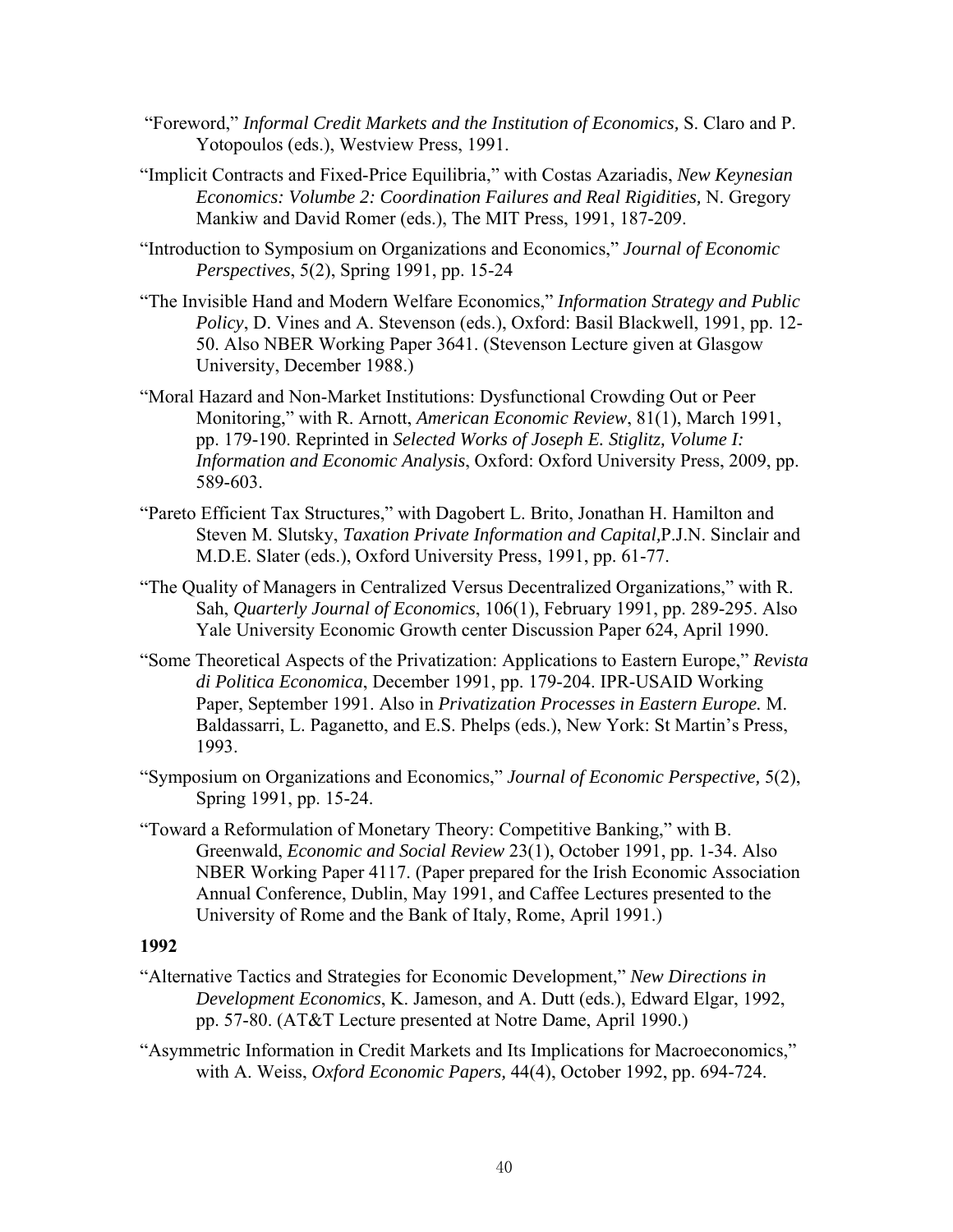- "Banks versus Markets as Mechanisms for Allocating and Coordinating Investment," *The Economics of Cooperation: East Asian Development and the Case for Pro-Market Intervention*, J.A. Roumasset and S. Barr (eds.), Westview Press, Boulder, 1992, pp. 15-38. (Presented at Investment Coordination in the Pacific Century: Lessons from Theory and Practice Conference, given at the University of Hawaii, January 1990.) Reprinted in *The Selected Works of Joseph E. Stiglitz, Volume II: Information and Economic Analysis: Applications to Capital, Labor, and Product Markets*, Oxford: Oxford University Press, 2013, pp. 258-272.
- "Capital Markets and Economic Fluctuations in Capitalist Economies," *European Economic Review*, 36, North-Holland, 1992, pp. 269-306. (Marshall Lecture prepared for the European Economic Association Annual Meeting, Cambridge, UK, August 1991.)
- "Contract Theory and Macroeconomic Fluctuations," *Contract Economics,* L. Werin and H. Wijkander (eds.), Basil Blackwell, 1992, pp. 292-322.
- "The Design of Financial Systems for the Newly Emerging Democracies of Eastern Europe," *The Emergence of Market Economies in Eastern Europe*, C. Clague and G.C. Rausser (eds.), Cambridge: Basil Blackwell, 1992, pp. 161-184. Also Institute for Policy Reform Working Paper IPR21, 1991.
- "Explaining Growth: Competition and Finance," *Rivista di Politica Economica (Italy),* 82(169), November 1992, p. 225. (Paper prepared for the Villa Mondragone International Economic Seminar, Rome, June 1992.)
- "Futures Markets and Risk Reduction," with D.M.G. Newbery, *The Theory of Futures Markets,* P. Weller (ed.), Oxford: Basil Blackwell, 1992, pp. 36-55.
- "Information, Finance and Markets: The Architecture of Allocative Mechanisms," with B. Greenwald, *Industrial and Corporate Change,* 1(1), 1992, pp. 37-63. Also in *Finance and the Enterprise,* V. Zamagni (ed.), Academic Press, 1992, pp. 11-36. Reprinted in *The Selected Works of Joseph E. Stiglitz, Volume II: Information and Economic Analysis: Applications to Capital, Labor, and Product Markets*, Oxford: Oxford University Press, 2013, pp. 219-236.
- "Introduction: S&L Bailout," *The Reform of Federal Deposit Insurance: Disciplining the Government and Protecting Taxpayers,* J. Barth and R. Brumbaugh, Jr. (eds.), Harper Collins Publishers, 1992, pp. 1-12.
- "The Meanings of Competition in Economic Analysis," *Rivista internazionale de scienze sociali,* 2, April-June 1992, pp. 191-212.
- "Methodological Issues and the New Keynesian Economics," *Macroeconomics: A Survey of Research Strategies*, A. Vercelli and N. Dimitri (eds.), Oxford University Press, 1992, pp. 38-86. Also NBER Working Paper No. 3580 and Reprint No. 1801.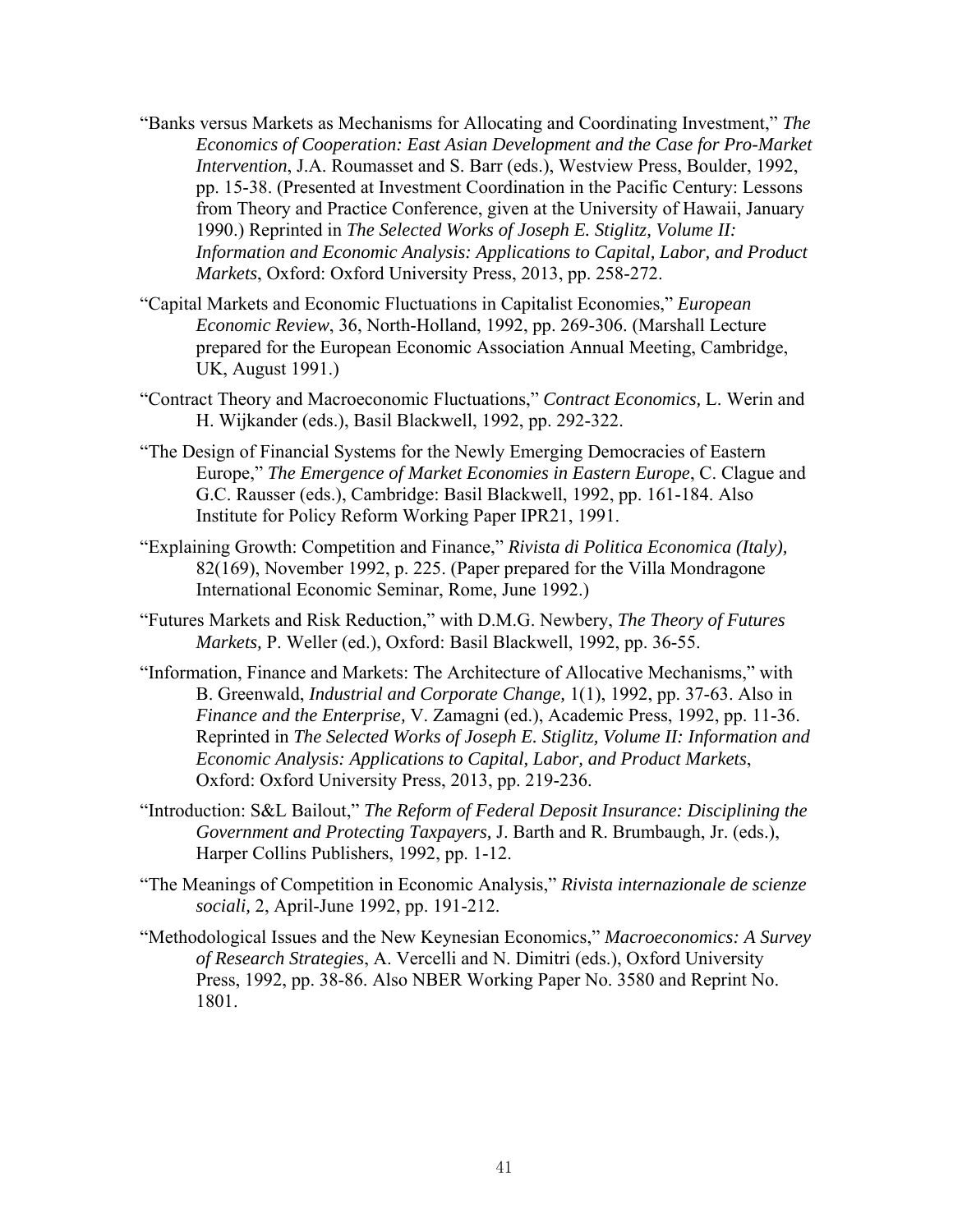- "Prices and Queues as Screening Devices in Competitive Markets," *Economic Analysis of Markets and Games: Essays in Honor of Frank Hahn*, D. Gale and O. Hart (eds.), Cambridge: MIT Press, 1992, pp. 128-166. Also IMSSS Technical Report No. 212, Stanford University, August 1976. Reprinted in *Selected Works of Joseph E. Stiglitz, Volume I: Information and Economic Analysis*, Oxford: Oxford University Press, 2009, pp. 193-221.
- "Stochastic and Deterministic Fluctuations in a Non-Linear Model with Equity Rationing," with M. Gallegati, *Giornale Degli Economisti e Annali di Economia (Italy),* 60, January-April 1992, pp. 97-108.

- "Capital market imperfections and regional economic development," with Bruce C. Greenwald and Alec Levinson, *Finance and Development: Issues and Experience,* Alberto Giovannini (ed.), Cambridge University Press, 1993, pp. 65- 93.
- "Comments on 'Toward a Counter-Counter-Revolution in Development Theory'," *Proceedings of the World Bank's Annual Conference on Development Economics 1992,* Washington, D.C.: World Bank, 1993, pp. 39-49.
- "Consequences of Limited Risk Markets and Imperfect Information for the Design of Taxes and Transfers: An Overview," *The Economics of Rural Organization: Theory, Practice, and Policy*, K. Hoff, A. Braverman, and J. Stiglitz (eds.), New York: Oxford University Press for the World Bank, 1993, pp. 33-49.
- "Financial Market Imperfections and Business Cycles," with B. Greenwald, *Quarterly Journal of Economics,* 108(1), February 1993, pp. 77-114. Also NBER Working Paper 2494. (Paper prepared for the Far-Eastern Meeting of the Econometric Society, Seoul, June 1991.) Reprinted in *Selected Works of Joseph E. Stiglitz, Volume I: Information and Economic Analysis*, Oxford: Oxford University Press, 2009, pp. 617-648.
- "Incentives, Organizational Structures, and Contractual Choice in the Reform of Socialist Agriculture," *The Agricultural Transition in Central and Eastern Europe and the Former U.S.S.R.*, A. Braverman, K. Brooks, and C. Csaki (eds.), World Bank, 1993, pp. 27-46. (Presented at the World Bank conference "Agricultural Reform in Eastern Europe and the USSR," Budapest, August 1990.)
- "Information," *The Fortune Encyclopedia of Economics,* David R. Henderson (ed.), Warner Books, 1993, pp. 16-21.
- "International Perspectives in Undergraduate Education," *American Economic Review,* 83(2), May 1993, pp. 27-33.
- "Market Socialism and Neoclassical Economics," *Market Socialism: The Current Debate,* P. Bardhan and J. Roemer (eds.), New York: Oxford University Press, 1993, pp. 21-41.
- "Measures for Enhancing the Flow of Private Capital to the Less Developed Countries," *Development Issues,* Development Committee, World Bank, 1993, pp. 201-211.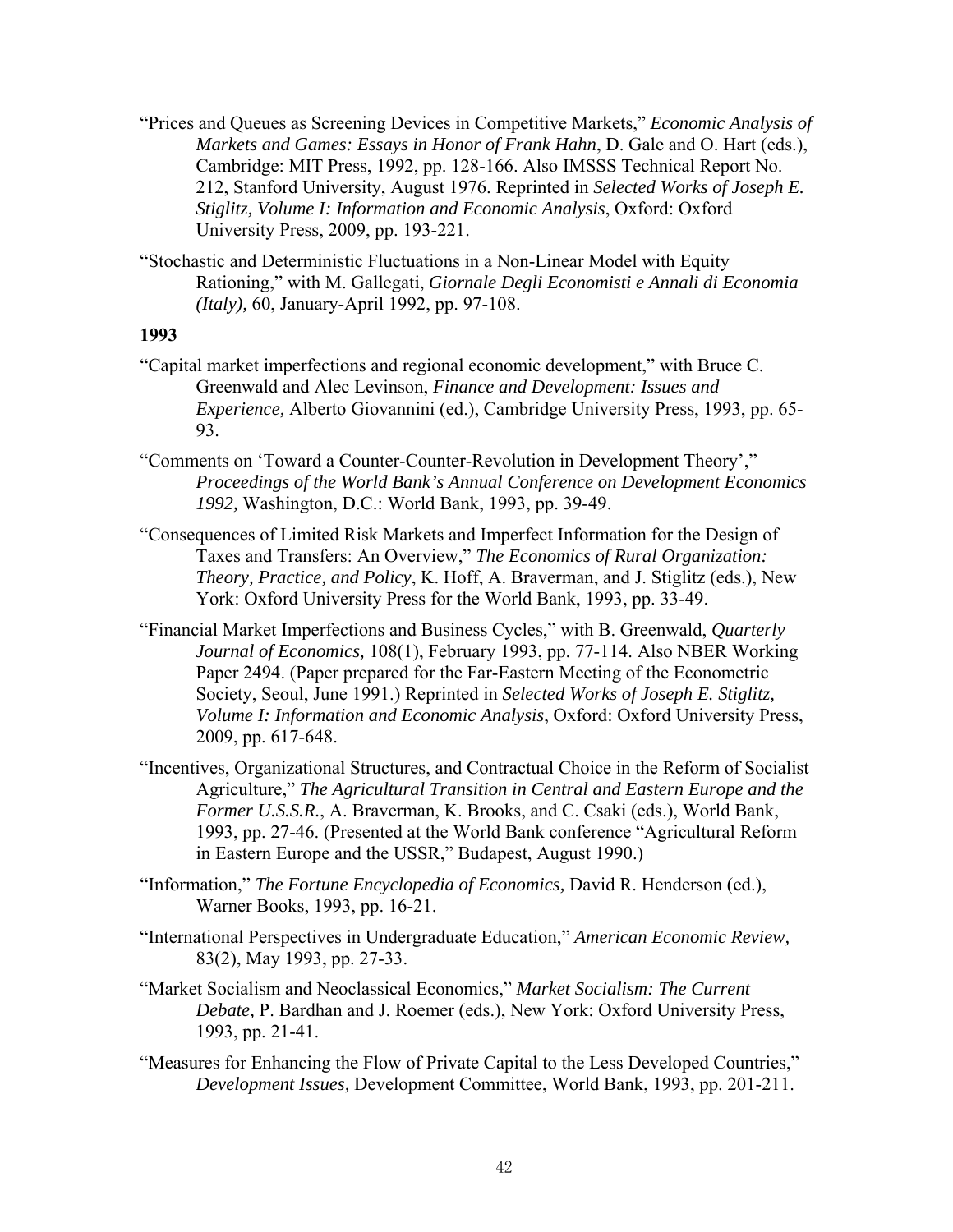- "Monopolistic Competition and Optimum Product Diversity: Reply," with A. Dixit, *American Economic Review,* 83(1), March 1993, pp. 301-304
- "New and Old Keynesians," with B. Greenwald, *Journal of Economic Perspectives,* 7(1), Winter 1993, pp. 23-44, reprinted in *A Macreconomic Reader,* Brian Snowdon and Howard R. Vane (eds.), Routledge, 1997, pp.552-574.
- "Overview," *Finance and Development: Issues and Experience,* Alberto Giovannini (ed.), Cambridge University Press, 1993, pp. 343-353.
- "Perspectives on the Role of Government Risk-Bearing within the Financial Sector," *Government Risk-bearing,* M. Sniderman (ed.), Norwell, MA: Kluwer Academic Publishers, 1993, pp. 109-130. (Paper prepared for Conference on Government Risk Bearing, Federal Reserve Bank of Cleveland, May 1991.)
- "Post Walrasian and Post Marxian Economics," *Journal of Economic Perspectives,* 7(1), Winter 1993, pp. 109-114.
- "The Role of the State in Financial Markets," *Proceedings of the World Bank Annual Conference on Development Economics*, The World Bank, pp. 19-52.

- "Economic Growth Revisited," *Industrial and Corporate Change,* 3(1), pp. 65-110, 1994.
- "Endogenous Growth and Cycles," *Innovation in Technology, Industries, and Institutions,* Y. Shionoya and M. Perlman (eds.), The University of Michigan Press, 1994, pp. 121-56. Also NBER Working Paper 4286.
- "Information and Economic Efficiency," with R. Arnott and B. Greenwald, *Information Economics and Policy,* 6(1), March 1994, pp. 77-88. Also NBER Working Paper 4533. (Paper prepared for the New Orleans Meeting of the American Economic Association, 1992.)
- "Reflections on Economics and on Being and Becoming an Economist," *The Makers of Modern Economics*, *Vol. II*, Arnold Heertje (ed.), Harvester Wheatsheaf (Simon & Schuster International Group), May 1994, pp. 140-183.
- "Rethinking the Economic Role of the State: Publicly Provided Private Goods/ Replantejament del paper de l'estat a l'economia: els béns privats subministrats públicament," *Anàlisi Econòmica de la Sanitat: Celección els Llibres Dels Fulls Econòmics*, 10, Generalitat de Catalunya Departament de Sanitat I Seguretat Social, Barcelona: Fulls Econòmics del Sistema Sanitari,pp. 19-47. (Paper originally delivered at Universitat Pompeu Fabra, Barcelona, November 15, 1992.)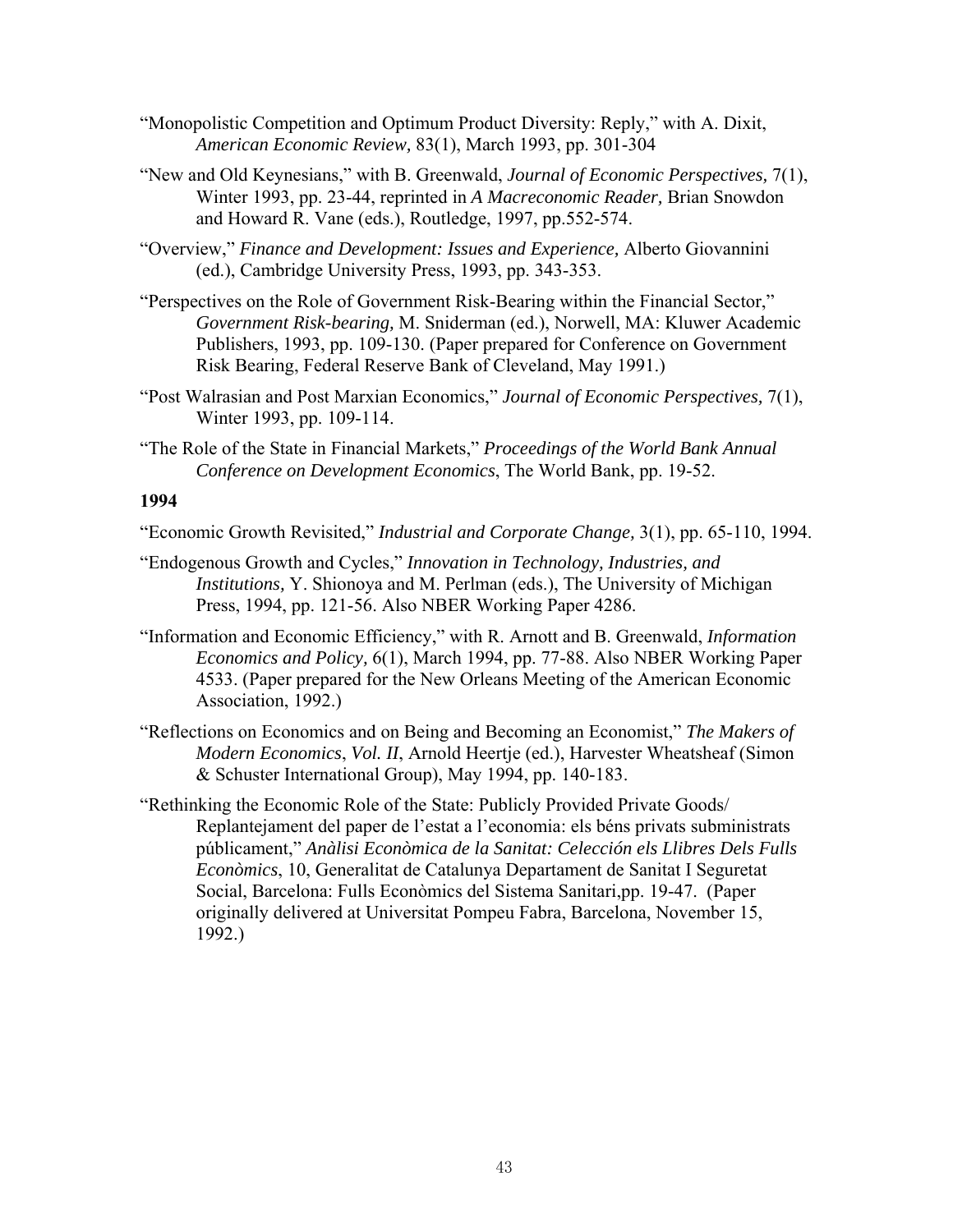- "Discouraging Rivals: Managerial Rent-Seeking and Economic Inefficiencies," with A. Edlin, *American Economic Review,* 85(5), December 1995, pp. 1301-1312. Also NBER Working Paper 4145, 1992. Later published in *40 Years of Research on Rent Seeking 2*, R. Congelton, A. Hillman, and K. Konrad, eds., Berlin: Springer, pp. 609-620. Reprinted in *The Selected Works of Joseph E. Stiglitz, Volume II: Information and Economic Analysis: Applications to Capital, Labor, and Product Markets*, Oxford: Oxford University Press, 2013, pp. 317-330.
- "Interest Rate Puzzles, Competitive Theory and Capital Constraints," *Economics in a Changing World,* IEA Conference Volume, Economic Growth and Capital and Labour markets, 111(5), Jean-Paul Fitoussi (ed.), New York: St. Martin's Press, 1995, pp. 145-175. (Prepared for the International Economics Association Meetings, Moscow, August 1992.)
- "Labor Market Adjustments and the Persistence of Unemployment," with B. Greenwald, *American Economic Review*, 85(2), May 1995, pp. 219-225.
- "Randomization in Optimal Income Tax Schedules," with D. Brito, J. Hamilton, and S. Slutsky, *Journal of Public Economics*, 56(189), February 1995, pp. 189-223. Also NBER Working Paper No. 3289
- "The Role of Exclusive Territories in Producers' Competition," with P. Rey, *Rand Journal of Economics*, 26(3), Autumn 1995, pp. 431-51. Previously NBER Working Paper: 4618, January 1994.
- "Setting Budget Priorities," *Vital Speeches of the Day*, 6(4), December 1, 1995, pp. 121- 124.
- "Social Absorption Capability and Innovation," *Social Capability and Long-Term Economic Growth,* Bon Ho Koo and D.H. Perkins (eds.), New York: St. Martin's Press, 1995, pp. 48-81.

- "Deposit Mobilisation Through Financial Restraint," with T. Hellmann and K. Murdock, *Financial Development and Economic Growth,* N. Hermes and R. Lensink (eds.), Routledge, 1996, pp. 219-246. Also in *Banking and Financial Institutions*, 3(5B), February 7, 1996; and Stanford Graduate School of Business Research Paper 1354, July 1995.
- "Financial Markets, Public Policy, and the East Asian Miracle," with M. Uy, *World Bank Research Observer,* 11(2), August 1996, pp. 249-276.
- "Institutional Innovations and the Role of Local Government in Transition Economies: The Case of Guangdong Province of China," with Yingyi Qian, *Reforming Asian Socialism: The Growth of Market Institutions*, John McMillan and Barry Naughton (eds.), Ann Arbor, MI: The University of Michigan Press, 1996, pp. 175-193.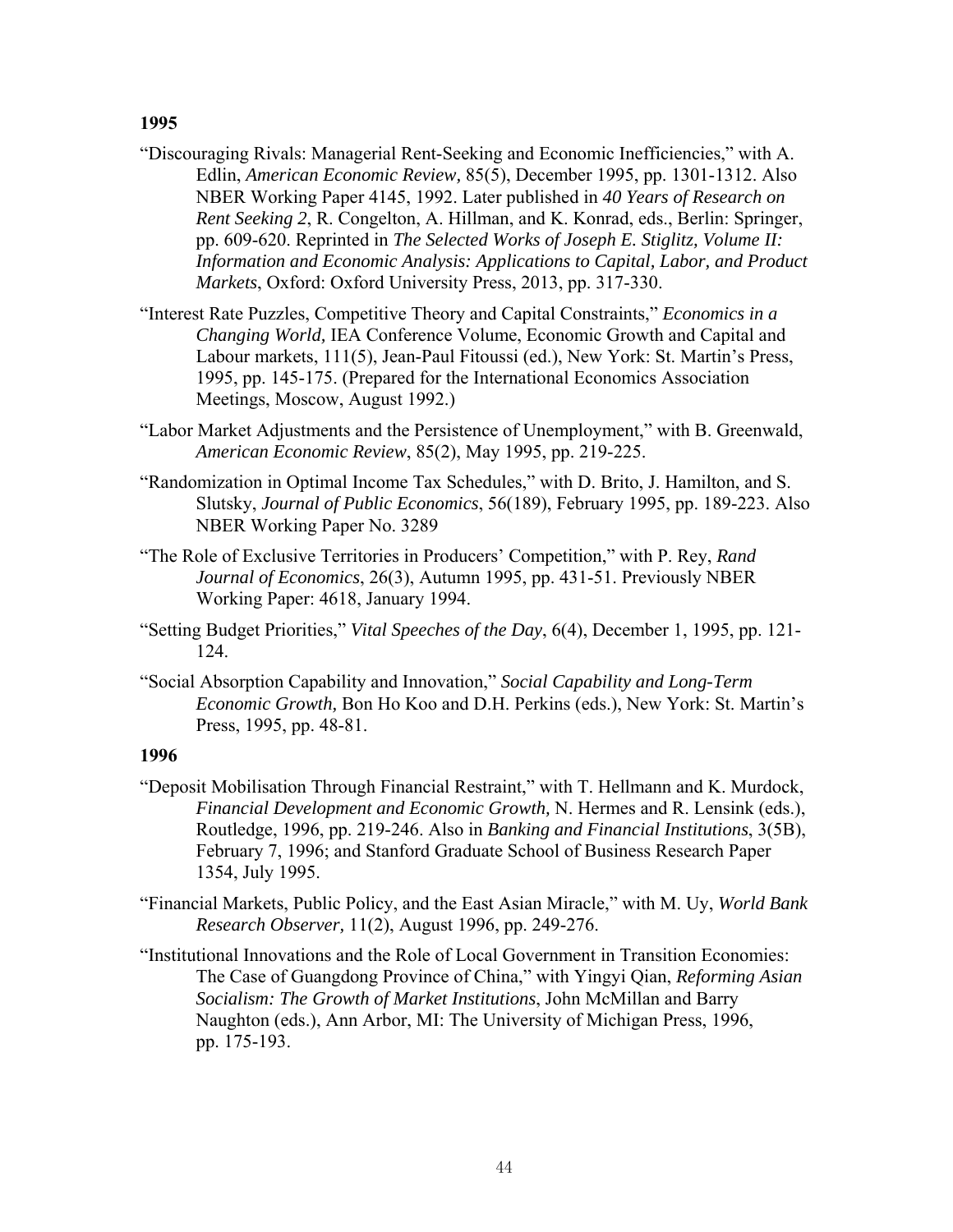- "International Economic Justice and National Responsibility: Strategies for Economic Development in the Post Cold War World," *Oxford Development Studies*, 24(2), June 1996, pp. 101-109.
- "Introduction: Scope of the Assessment," with J. Goldemberg, Goldemberg, J., R. Squitieri, A. Amano, X. Shaoxiong, S. Kane, J. Reilly, and T. Teisberg, Chapter 1 in *Climate Change 1995: Economic and Social Dimensions of Climate Change,* J. Bruce, H. Lee, and E. Haites (eds.), Cambridge: Cambridge University Press, 1996, pp. 21-51
- "Intertemporal Equity and Discounting," with K. Arrow, W.R. Cline, K-G. Maler, M. Munasinghe, and R. Squitieri, *Global Climate Change: Economic and Policy Issues,* M. Munasinghe (ed.), World Bank Environment Paper 12, Washington, D.C. 1995, pp. 1-32. Reprinted in an abbreviated format as "Intertemporal Equity, Discounting, and Economic Efficiency," *Climate Change 1995: Economic and Social Dimensions of Climate Change,* J. Bruce, H. Lee, and E. Haites (eds.), Cambridge: Cambridge University Press, 1996, pp. 125-144.
- "Some Lessons from the East Asian Miracle," *World Bank Research Observer*, 11(2), August 1996, pp. 151-177. Reprinted as "Algunas ensenanzas del milagro del Este Asiatico (with English summary)," *Desarrollo Economico*, 37(147), Oct.- Dec. 1997, pages 323-349.

- "Competition and Insurance Twenty Years Later," with Michael Rothschild, *Geneva Papers on Risk and Insurance Theory*, 22(2), December 1997, pages 73-79. Reprinted in *Selected Works of Joseph E. Stiglitz, Volume I: Information and Economic Analysis*, Oxford: Oxford University Press, 2009, pp. 160-167.
- "Defending the Clinton Administration," interview with *Challenge*, 40(3), May/ June 1997, pp. 22-34.
- "Dumping on Free Trade: The U.S. Import Trade Laws," *Southern Economic Journal,*  64(2), 1997, pp. 402-424. Also in *Trips, The Uruguay Round and Third World Interests,* Sir Hans Singer, Neelambar Hatti and Rameshwar Tandon (eds.), B.R. Publishing Corportation, 1999, pp. 711-748.
- "Financial Restraint: Toward a New Paradigm," with T. Hellmann and K. Murdock, *The Role of Government in East Asian Economic Development*, M. Aoki, H. Kim, and M. Okuna-Fujiwara (eds.), Oxford: Clarendon Press, 1997, pp. 163-207.
- "A Framework for a Development Strategy in a Market Economy," with Nicholas Stern, *Development Strategy and the Management of the Market Economy*, E. Malinvaud and A.K. Sen (eds.), Oxford: Clarendon Press, 1997, pp. 253-295. Also European Bank for Reconstruction and Development Working Paper 20, April 1997.
- "Looking out for the National Interest: the Principles of the Council of Economic Advisers," *American Economic Review,* 87(2), May 1997, pp. 109-113. (Speech to American Economic Association. New Orleans. January 5, 1997.)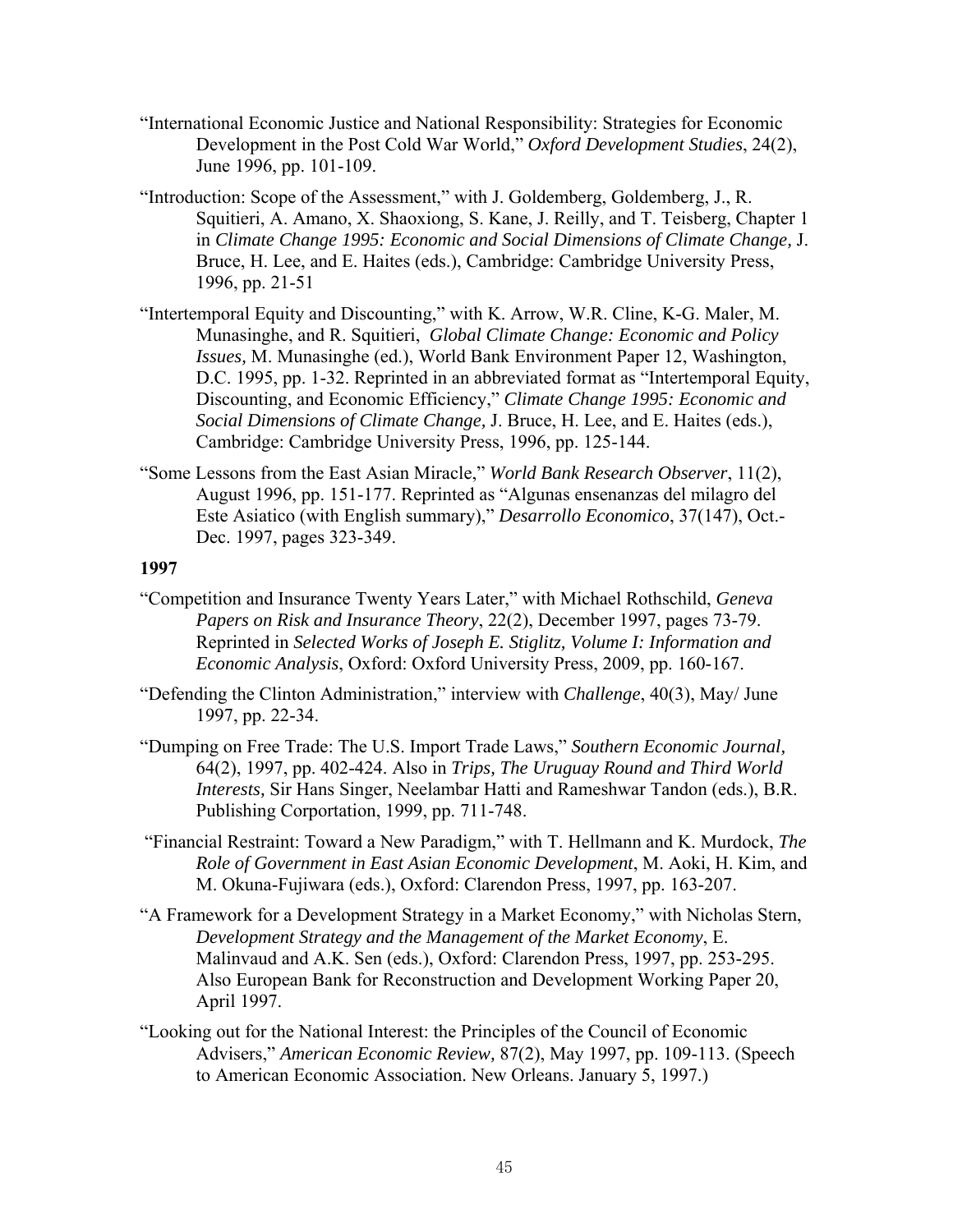- "Moneylenders and Bankers: Price-increasing Subsidies in a Monopolistically Competitive Market," with Karla Hoff, *Journal of Development Economics* 52, 1997, pp. 429-462. Corrected for printing errors in "Moneylenders and Bankers: Price-Increasing Subsidies with Monopolistic Competition," *Journal of Development Economics*, 55, 1998, pp. 485-518. Previously "Theory of Imperfect Competition in Rural Credit Markets," Institute for Policy Reform Working Paper IPR 49, 1992; and "Moneylenders and Bankers: Fragmented Credit Markets with Monopolistic Competition," Working Paper 93-10, University of Maryland, Department of Economics, 1993.
- "Reflections on the Natural Rate Hypothesis," *Journal of Economic Perspectives,* 11(1), Winter 1997, pp. 3-10.
- "Reply: Georgescu-Roegen versus Solow/Stiglitz," *Ecological Economics*, Elsevier Science, 1997, pp. 269-270.
- "The Role of Government in Economic Development (Keynote Address)," *Annual World Bank Conference on Development Economics 1996*, M. Bruno and B. Pleskovic (eds.), World Bank, 1997, pp. 11-23.
- "The Role of Government in the Economies of Developing Countries," *Development Strategy and the Management of the Market Economy*, E. Malinvaud and A.K. Sen (eds.), Oxford: Clarendon Press, 1997, pp. 61-109.
- "The State and Development: Some New Thinking," Report: International Roundtable: "The Capable State," World Bank and German Foundation for International Development. Berlin, October 8. (Transcript available at <http://www.worldbank.org/html/extdr/extme/jssp100897.htm>)

- "An Agenda for Development in the Twenty-First Century," *Annual World Bank Conference on Development Economics 1997*, J.E. Stiglitz and B. Pleskovic (eds.), World Bank, 1998, pp. 17-31.
- "Building Robust Financial Systems," *Central Bank of Barbados Economic Review*, 25(1), June 1998, pp. 49-56.
- "Central Banking in a Democratic Society," *De Economist* (Netherlands), 146(2), 1998, pp. 199-226. (Originally presented as 1997 Tinbergen Lecture, Amsterdam, October).
- "Development Based on Participation A Strategy for Transforming Societies," *Transition*, 9(6), World Bank and Davidson Institute, December 1998, pp. 1-3.
- "Economic Consequences of Income Inequality," with Jason Furman, *Symposium Proceedings – Income Inequality: Issues and Policy Options*, Jackson Hole, Wyoming: Federal Reserve Bank of Kansas City, 1998, pp. 221-263.
- "Economic Crises: Evidence and Insights from East Asia," with Jason Furman, *Brookings Papers on Economic Activity*, 1998(2), pp. 1-114. (Presented at Brookings Panel on Economic Activity, Washington, September 3, 1998.)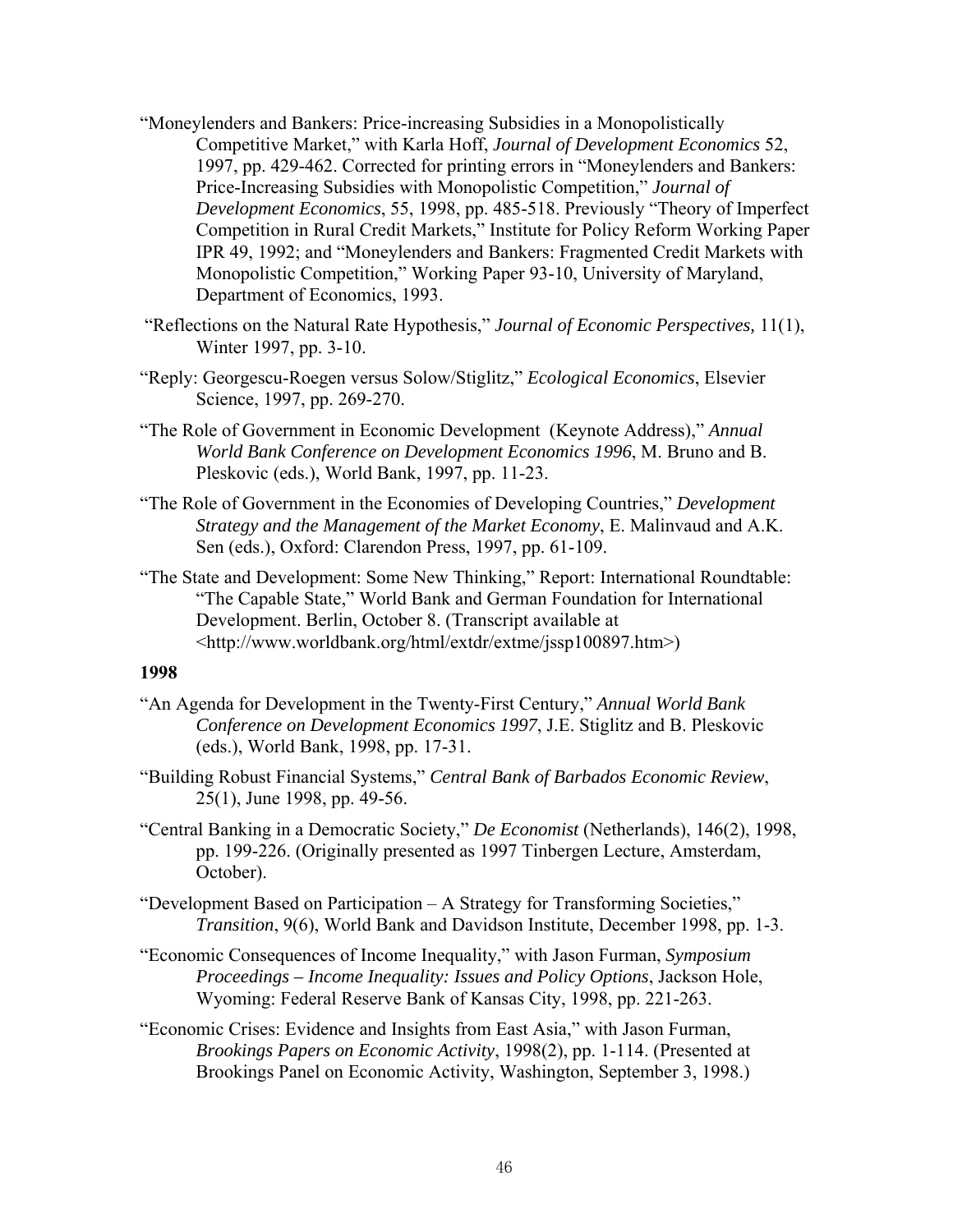- "Evaluation as an incentive instrument," *Evaluation & Development: The Institutional Dimension, R*o*bert Picciotto and Eduardo Wiesner (eds.)*, Transaction Publishers, 1998, pp. 287-290.
- "Financial Restraint and the Market Enhancing View," with T. Hellmann and K. Murdock, *The Institutional Foundations of East Asian Economic Development*, Y. Hayami and M. Aoki (eds.), London: MacMillan, 1998, pp. 255-284.
- "Foreword," *Assessing Aid: What Works, What Doesn't, and Why*, World Bank Policy Research Report, New York: Oxford University Press, 1998, pp. ix-x.
- "IFIs and the Provision of International Public Goods," *Cahiers Papers*, 3(2), European Investment Bank, 1998, pp. 116-134.
- "Inequality and Growth: Implications for Public Finance and Lessons from Experience in the US," *Beyond Tradeoffs: Market Reform and Equitable Growth in Latin America,*" N. Birdsall, C. Graham, R.H. Sabot (ed.), Inter-American Development Bank, 1998, pp. 305-319.
- "International Development: Is it Possible?," with Lyn Squire, *Foreign Policy*, 110, Spring 1998, pp. 138-151.
- "Introduction," with Boris Pleskovic, *Annual World Bank Conference on Development Economics 1997*, Pleskovic and Stiglitz (eds.), World Bank, Washington, D.C., 1998, pp. 1-7.
- "Knowledge for Development: Economic Science, Economic Policy, and Economic Advice," *Annual World Bank Conference on Development Economics*, B. Pleskovic and J. Stiglitz (eds.), Washington: World Bank, 1998, pp. 9-58.
- "The Private Uses of Public Interests: Incentives and Institutions," *Journal of Economic Perspectives,* 12(2), Spring 1998, pp. 3-22. (Originally presented as Society of Government Economists Distinguished Lecture on Economics in Government, ASSA meetings, January 4, 1998.)
- "The Role of Government in the Contemporary World," *Income Distribution and High-Quality Growth*, Vito Tanzi and Ke-young Chu (eds.), Cambridge, MA: MIT Press, pp. 21-53. Also Background Paper No. 5 of the 3<sup>rd</sup> Meeting High Level Group on Development Strategy and Management of the Market Economy, UNU/WIDER, Helsinki, Finland, July 8-10.
- "Road to Recovery: Restoring Growth in the Region Could Be a Long and Difficult Process," *Asiaweek* 24(8), July 17, 1998, pp. 66-67.
- "Towards a New Paradigm for Development: Strategies, Policies and Processes," 9<sup>th</sup> Raul Prebisch Lecture delivered at the Palais des Nations, Geneva, October 19, 1998, UNCTAD. Chapter 2 in *The Rebel Within*, Ha-Joon Chang (ed.), London: Wimbledon Publishing Company, 2001, pp. 57-93.

"Aid Effectiveness and Development Partnership," *Donor Coordination and the Effectiveness of Development Assistance*, UNU Public Lectures, November 1999, pp. 17-30.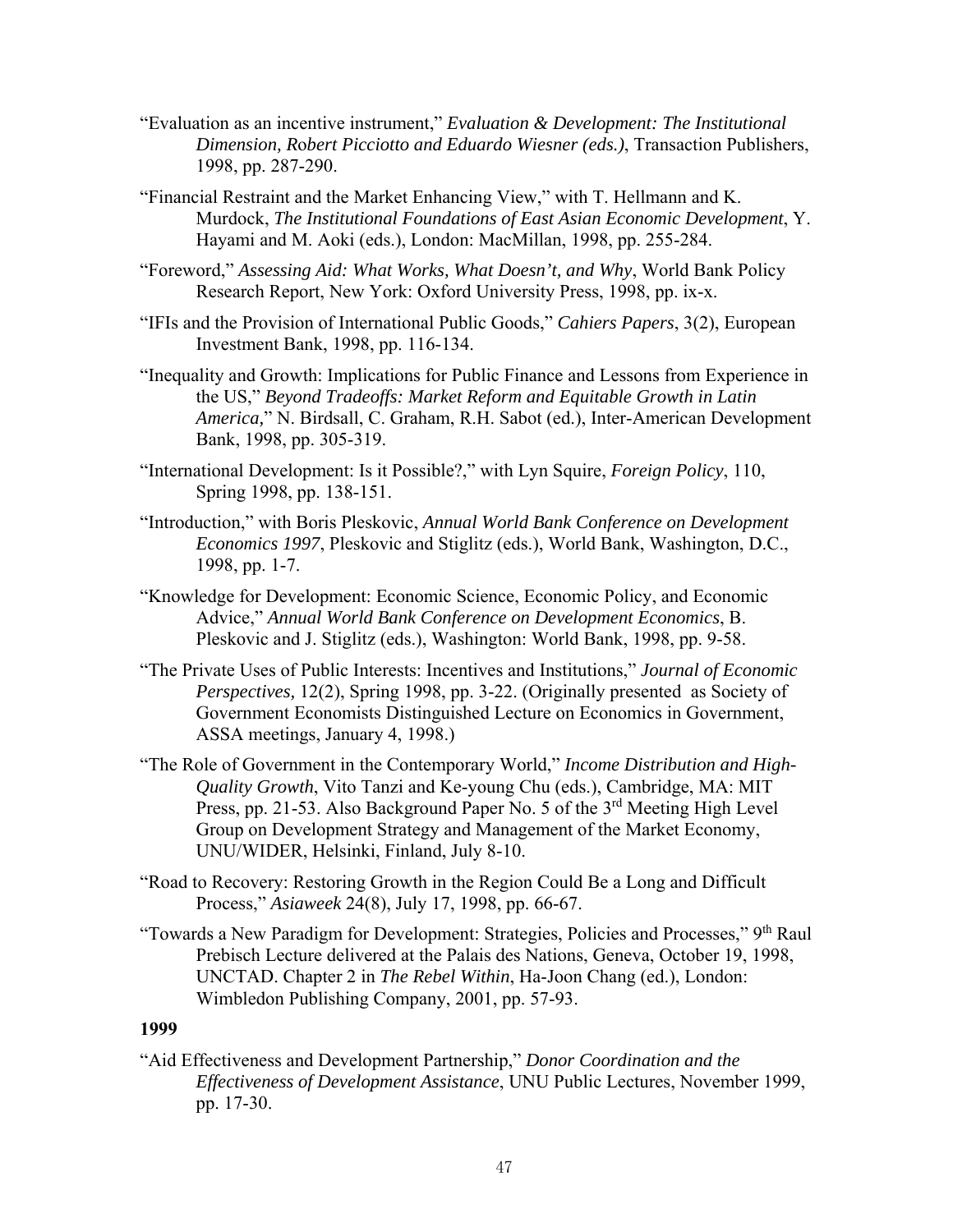- "Beggar-Thyself vs. Beggar-Thy-Neighbor Policies: The Dangers of Intellectual Incoherence in Addressing the Global Financial Crisis," *Southern Economic Journal*, 66(1), July 1999, pp. 1-38*.* (Paper presented to the Annual Meetings of the Southern Economics Association, Baltimore, November 8, 1998.)
- "Duality and Development: Some Reflections on Economic Policy," G.R. Saxonhouse and T.N. Srinivasan (eds.), *Development, Duality, and the International Economic Regime: Essays in Honor of Gustav Ranis*, Ann Arbor: University of Michigan Press, pp. 55-84.
- "Dumping on Free Trade: The U.S. Import Trade Laws," *New World Order Series*, 15(part II), *Sir Hans Singer, Neelambar Hatti, and Rameshwar Tandon*(eds.), B.R. Publishing Corporation, 1999, pp.711-748.
- "Economia y gobierno: los usos privados de los intereses publicos, incentivos e instituciones," *Planeacion & Desarrollo,* vol.XXX, No. 1, enero – marzo 1999, pp. 127-156.
- "Foreword," *The Economics of Saving & Growth: Theory, Evidence, and Implications for*  Policy, Klaus Schmidt-Hebbel and Luis Servén (eds.), Cambridge University Press, 1999.
- "The Future of the International Financial Architecture," *World Economic Affairs*, 2(3), Winter 1999, pp. 35-38.
- "Interest Rates, Risk, and Imperfect Markets: Puzzles and Policies," *Oxford Review of Economic Policy* 15(2), 1999, pp. 59-76.
- "Introduction," *Economic Notes*, 28(3), November 1999, pp. 249-254.
- "Introduction," with Boris Pleskovic, *Annual World Bank Conference on Development Economics 1998,* Boris Pleskovic and Joseph E. Stiglitz (eds.), World Bank, Washington, D.C., 1999, pp. 1-8.
- "Knowledge as a Global Public Good," *Global Public Goods: International Cooperation in the 21st Century*, Inge Kaul, Isabelle Grunberg, Marc A. Stern (eds.), United Nations Development Programme, New York: Oxford University Press, 1999, pp. 308-325. Also published in *International Intellectual Property in an Integrated World Economy,* F. Abbot, T. Cottier, and F. Gurry, eds., Aspen Publishers, 2007.
- "Lessons from East Asia," *Journal of Policy Modeling*, 21(3), May 1999, pp. 311-330. (Paper presented at the American Economic Association Annual Meetings, New York, January 4, 1999.)
- "More Instruments and Broader Goals: Moving Toward the Post-Washington Consensus," *Development Issues in the 21st Century*, G. Kochendorfer-Lucius and B. Pleskovic (eds.), Berlin: German Foundation for International Development, 1999, pp. 11-39. Also Chapter 1 in *The Rebel Within*, Ha-Joon Chang (ed.), London: Wimbledon Publishing Company, 2001, pp. 17-56. (Originally presented as the 1998 WIDER Annual Lecture, Helsinki, January 1998; also keynote address at Villa Borsig Winter Workshop, February 1998.)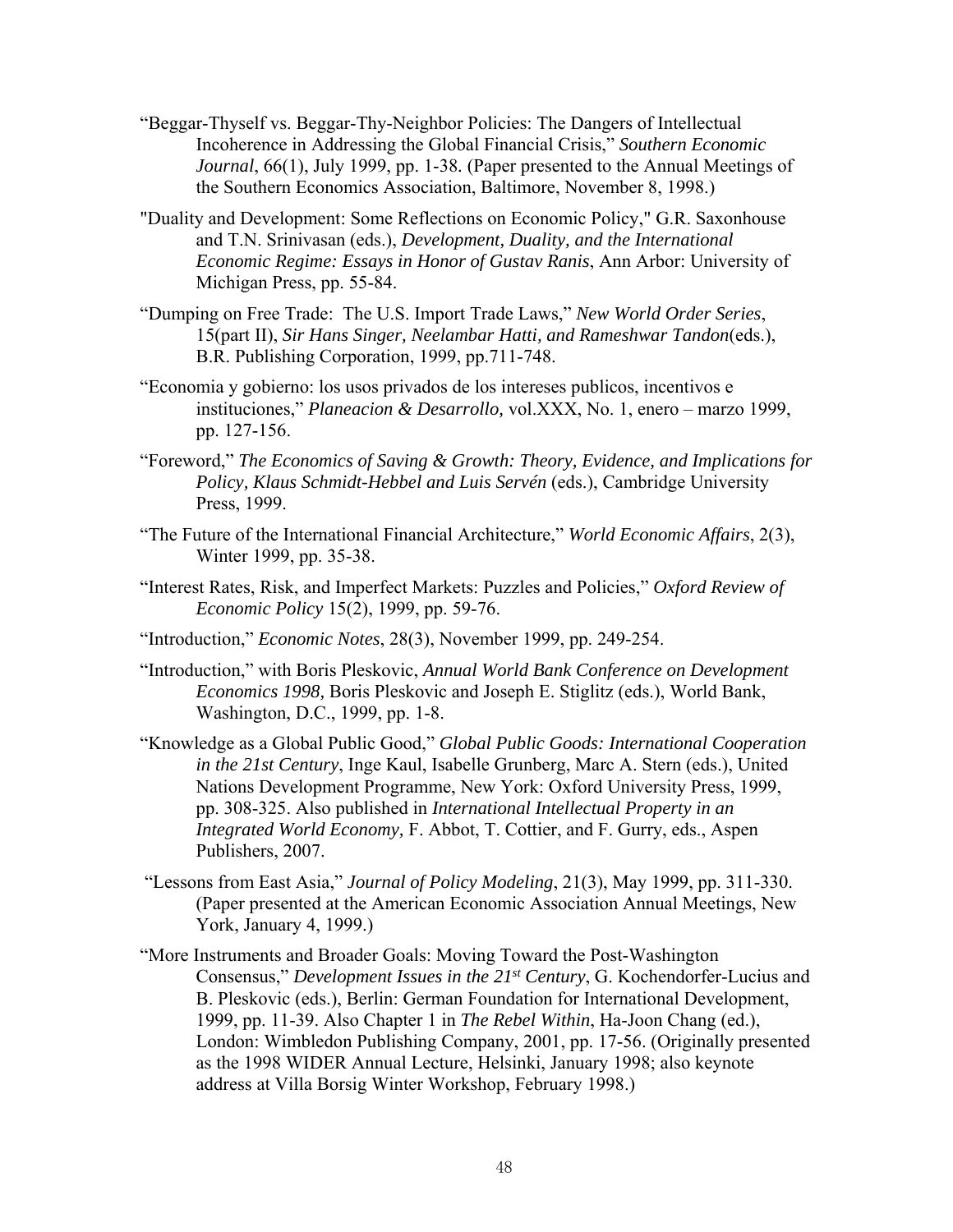- "Must Financial Crises Be This Frequent and This Painful?" *Policy Options* (Canada), 20(5), June, pp. 23-32. (Paper originally given on September 23, 1998 as University of Pittsburgh McKay Lecture).
- "New Perspectives on the Role of the State," *Akademische Reden und Kolloquien*  (Academic Lectures and Colloquia), 18, University of Erlangen-Nuernberg, 1999. (Paper initially presented as Recktenwald Prize Acceptance Speech, February 3, 1998)
- "The Procyclical Role of Rating Agencies: Evidence from the East Asian Crisis," with G. Ferri and L.-G. Liu, *Economic Notes*, 28(3), 1999, pp. 335-355.
- "Public-Private Technology Partnerships: Promises and Pitfalls," with Scott J. Wallsten, *American Behavioral Scientist*, 43(1), September 1999, pp. 52-74. Also published in *Public-Private Policy Partnerships*, P. Rosenau (ed.), Cambridge, MA: MIT Press, 2000, pp. 37-59.
- "The Reasons Behind the Crash," *Etruria Oggi*, 17(50), June 1999, pp. 28-31.
- "Reforming the Global Economic Architecture: Lessons from Recent Crises." *The Journal of Finance* 54 (4), August 1999, pp. 1508-1521.
- "Responding to Economic Crises: Policy Alternatives for Equitable Recovery and Development," *The Manchester School*, 67(5), Special Issue 1999, pp. 409-427. (Paper presented to North-South Institute, Ottawa, Canada, September 29, 1998.)
- "The Role of Participation in Development," *Development Outreach*, 1(1), Summer 1999, pp. 10-13. (Excerpted from presentation delivered at the Conference on Democracy, Market Economy and Development in Seoul, South Korea, February 1999.)
- "Taxation, Public Policy and The Dynamics of Unemployment," *International Tax and Public Finance*, 6, pp. 239-262. (Paper presented to the Institute of International Finance, Cordoba, Argentina, August 24, 1998.)
- "Toward a General Theory of Wage and Price Rigidities and Economic Fluctuations," *American Economic Review*, 89(2), May 1999, pp. 75-80. Reprinted in *Market Failure or Success – The New Debate*, Cowen, T. and E. Crampton (eds.), Edward Elgar, 2002, pp. 31-40.
- "Trade and the Developing World: A New Agenda," *Current History*, 98(631), November 1999, pp. 387-393.
- "The World Bank and the Overseas Economic Cooperation Fund in the New Millennium," *Journal of Development Assistance*, 5(1), pp. 11-17.
- "The World Bank at the Millennium," *Economic Journal*, 109(454), pp. F577-F597.
- "The WTO Millennium Round," *Social Development Review*, 3(4), December 1999, pp. 6-9.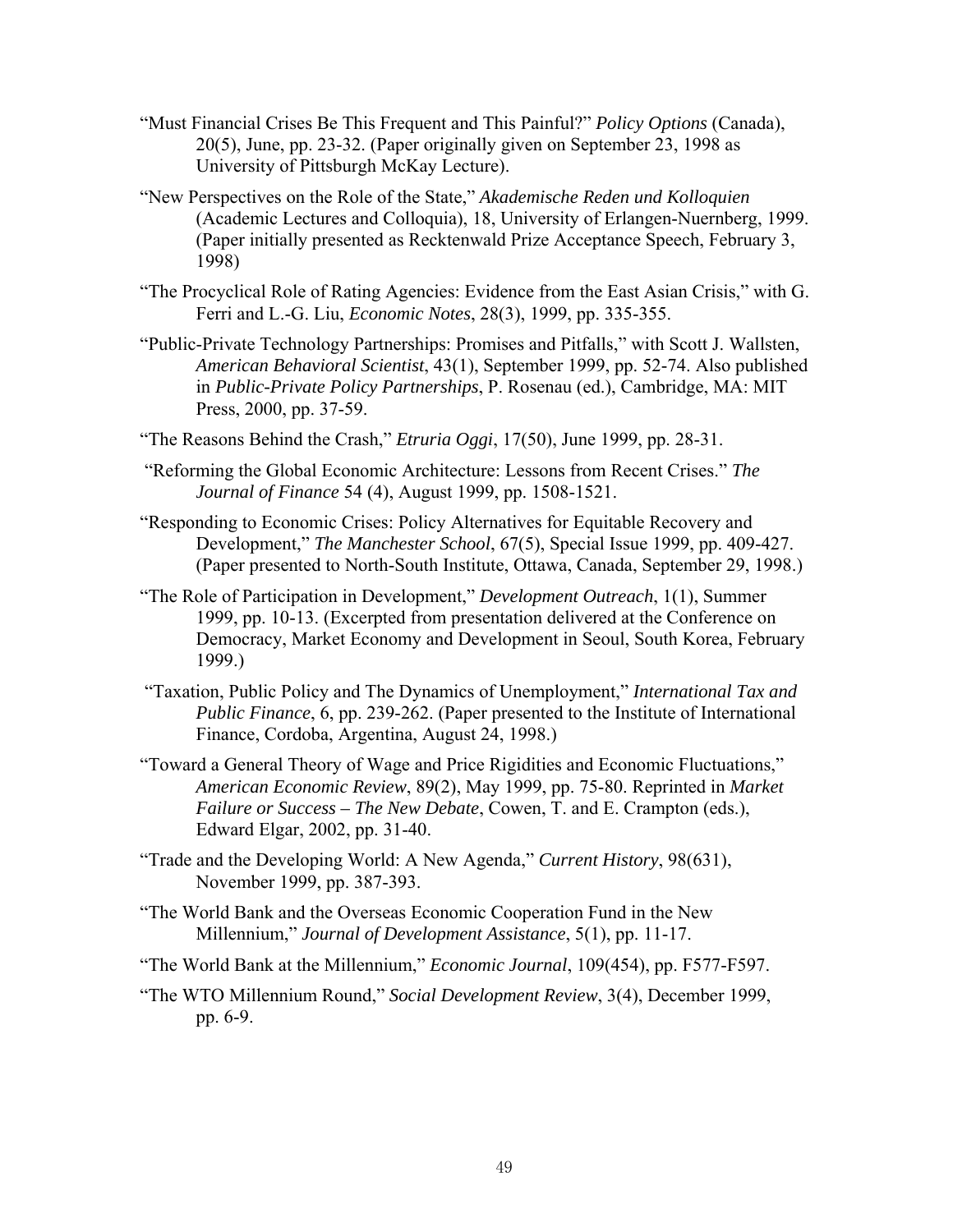- "Addressing Developing Country Priorities and Needs in the Millennium Round," *Seattle, the WTO, and the Future of the Multilateral Trading System*, R. Porter and P. Sauvé, eds., Cambridge: Harvard University Press, 2000, pp. 31-60
- "Capital Market Liberalization, Economic Growth, and Instability," *World Development*, 28(6), 2000, pp. 1075-1086.
- "Chinese Reforms from a Comparative Perspective," with Athar Hussain and Nicholas Stern, *Incentives, Organization, and Public Economics: Papers in Honour of Sir James Mirrlees*, Peter J. Hammond and Gareth D. Myles (eds.), Oxford University Press, 2000, pp. 243-277.
- "Conclusions," *Economic Notes*, 29(1), Special Issue, The East Asian Crisis: Lessons for Today and for Tomorrow, February 2000, pp. 145-151.
- "The Contributions of the Economics of Information to Twentieth Century Economics", *Quarterly Journal of Economics*, 115(4), November 2000, pp. 1441-78.
- "Credit and Equity Rationing in Markets with Adverse Selection," with T. Hellmann, *European Economic Review*, 44(2), February 2000, pp. 281-304. Earlier, longer version in "A Unifying Theory of Credit and Equity Rationing in Markets with Adverse Selection," Stanford Graduate School of Business Research Paper 1356, October 1995. Reprinted in *The Selected Works of Joseph E. Stiglitz, Volume II: Information and Economic Analysis: Applications to Capital, Labor, and Product Markets*, Oxford: Oxford University Press, 2013, pp. 178-188.
- "Democratic Development as the Fruits of Labor," Chapter 9 in *The Rebel Within*, Ha-Joon Chang (ed.), London: Wimbledon Publishing Company, 2001, pp. 279-315. (Originally Keynote Address at the Industrial Relations Research Association, Boston, January 2000.) Shortened version available in *Perspectives on Work*, 4(1), 2000, pp. 31-38.
- "Development Issues: Settled and Open," with Shahid Yusuf, *Frontiers of Development Economics: The Future in Perspective*, G. Meier and J. Stiglitz (eds.), Oxford: Oxford University Press, 2000, pp. 227-268.
- "Formal and Informal Institutions," *Social Capital: A Multifaceted Perspective*, P. Dasgupta and I. Serageldin (eds.), Washington: World Bank, 2000, pp. 59-68.
- "Introduction" and "Conclusions," with H. de Largentaye, P. Muet, and J. Rischard, *Governance, Equity and Global Markets: Proceedings from the Annual Bank Conference on Development Economics in Europe, June 1999*, Conseil d'Analyse economique, Paris, 2000, pp. 9-18 and 237-238. Printed in French in *Revue d'Economie du Developpement*, 0(1-2), June 2000.
- "Introduction," with Boris Pleskovic, *Annual World Bank Conference on Development Economics 1999,* Boris Pleskovic and Joseph E. Stiglitz (eds.), World Bank, Washington, D.C., 2000, pp. 1-13.
- "Introduction," *The World Bank: Structure and Policies,* Christopher L. Gilbert and David Vines, (eds.), Cambridge University Press, Cambridge, 2000, pp. 1-9.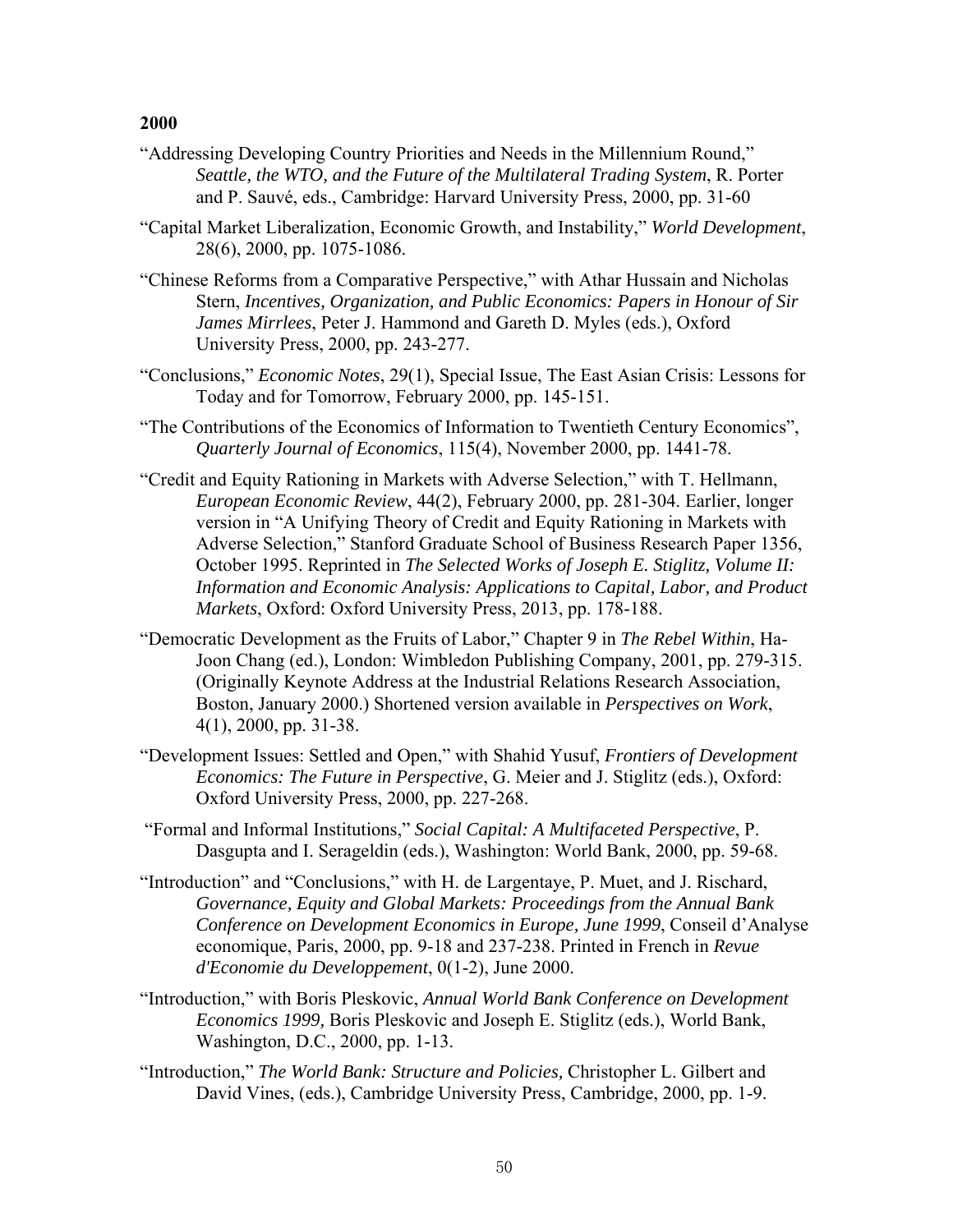- "Lessons from the Global Financial Crisis," *Global Financial Crises: Lessons from Recent Events*, Joseph R. Bisignano, William C. Hunter, George G. Kaufman (eds.), Boston: Kluwer Academic Publishers, 2000, pp. 89-109. (Originally presented at the Conference on Global Financial Crises, Bank for International Settlements and Federal Reserve Bank of Chicago, May 6, 1999.)
- "Liberalization, Moral Hazard in Banking and Prudential Regulation: Are Capital Requirements Enough?" with T. Hellmann and K. Murdock, *American Economic Review*, 90(1), March 2000, pp. 147-165. Also published in *Industrial Organization and Regulation*, 3(17), August 2000; and in *Banking and Financial Institutions*, 5(8), June 2000.
- "Mi aprendizaje de la crisi economica mundial," *Nueva Sociedad*, 168, pp.106-115.
- "New Bridges Across the Chasm: Macro- and Micro-Strategies for Russia and other Transitional Economies," with David Ellerman, *Zagreb International Review of Economics and Business*, 3(1), 2000, pp. 41-72.
- "O Que Eu Aprendi com a Crise Mundial," *Revista de Economia Politica/Brazilian Journal of Political Economy*, 20(3), July-September 2000, pp.169-74.
- "Preface" with Gerald M. Meier, *Frontiers of Development Economics: The Future in Perspective*, G. Meiter and J. Stiglitz (eds.), Oxford: Oxford University Press, 2000, pp. ix-x.
- "Quis custodiet ipsos custodes? Corporate Governance Failures in the Transition," *Governance, Equity and Global Markets*, *Proceedings from the Annual Bank Conference on Development Economics in Europe*, *June 1999,* Pierre-Alain Muet and J.E. Stiglitz (eds.), Conseil d'Analyse economique, Paris, 2000, pp. 51-84. Also published in *Challenge*, 42(6), November/December 1999, pp. 26-67. (Originally presented as keynote address at the Annual Bank Conference on Development Economics in Europe, Paris, June 23, 1999.) French version "Quis custodiet ipsos custodes? Les defaillances du gouvernement d'entreprise dans la transition", *Revue d'Economie du Developpement*, 0(1-2), June 2000, pp. 33-70.
- "Reflections on Mobility and Social Justice, Economic Efficiency, and Individual Responsibility," *New Markets, New Opportunities? Economic and Social Mobility in a Changing World*, Nancy Birdsall and Carol Graham (eds.), Washington D.C.: Brookings Institution Press, 2000, pp. 36-65. (Paper prepared for presentation at MacArthur Research Network meeting, Bellagio, Italy, May 6, 1998.)
- "Reflections on the Theory and Practice of Reform," *Economic Policy Reform: The Second Stage,* Anne Krueger (ed.), University of Chicago Press, 2000, pp. 551- 584.
- "Scan Globally, Reinvent Locally: Knowledge Infrastructure and the Localization of Knowledge," *Banking on Knowledge: the Genesis of the Global Development Network,* Diane Stone (ed.), Routledge, 2000, pp. 24-43. Also Chapter 6 in *The Rebel Within*, Ha-Joon Chang (ed.), London: Wimbledon Publishing Company, 2001, pp. 194-219. (Originally Keynote Address to the First Global Development Network Conference, Bonn, December 1999.)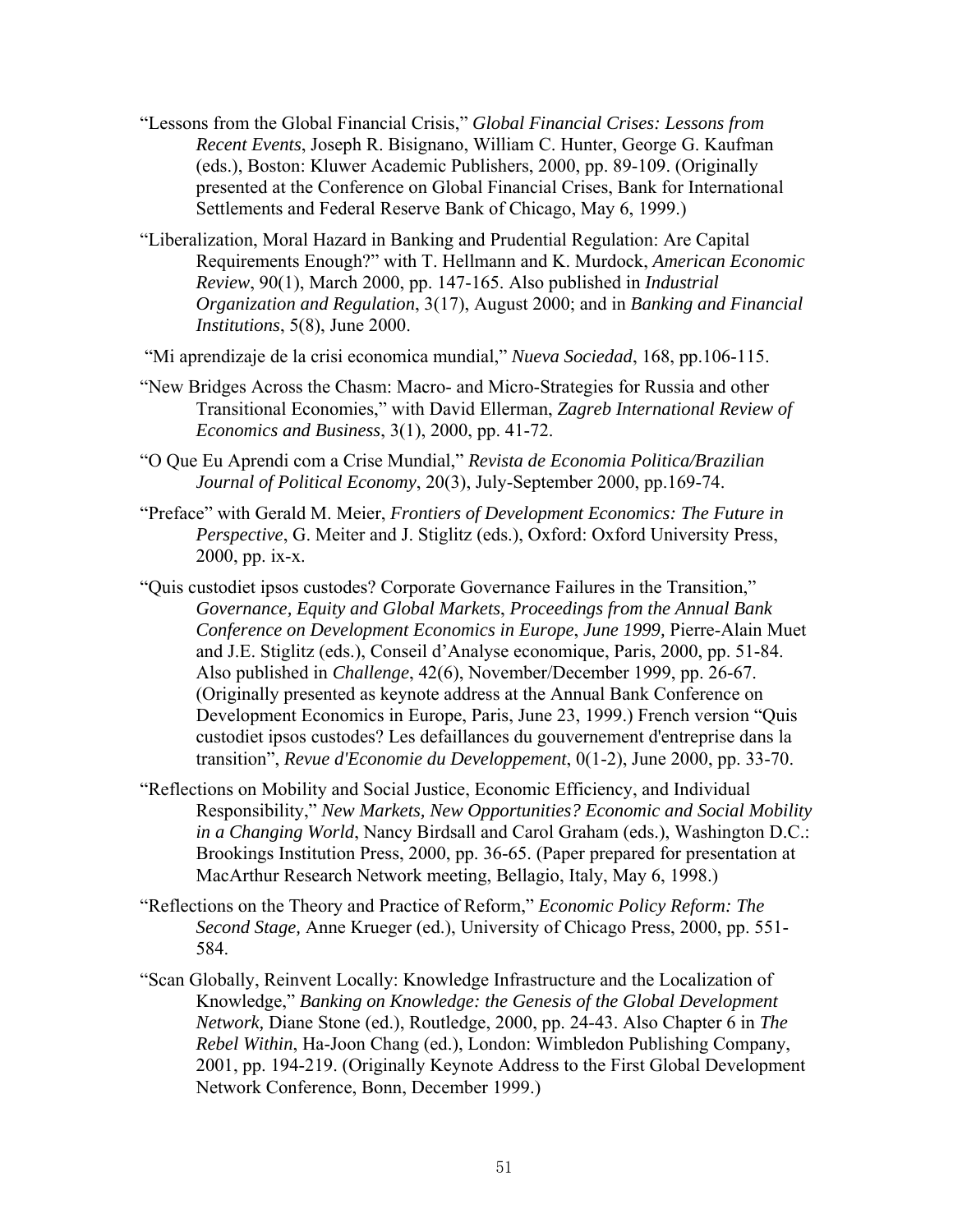- "Some Elementary Principles of Bankruptcy," *Governance, Equity and Global Markets: Proceedings from the Annual Bank Conference on Development Economics in Europe, June 1999,* Conseil d'Analyse economique, Paris, 2000, pp. 605-620.
- "Two Principles for the Next Round or, How to Bring Developing Countries in from the Cold," *World Economy,* 23(4), pp. 437-54.
- "The Underpinnings of a Stable and Equitable Global Financial System: From Old Debates to New Paradigm," with Amar Bhattacharya, *Annual World Bank Conference on Development Economics 1999*, B. Pleskovic and J.E. Stiglitz (eds.), Washington: World Bank, 2000, pp. 91-130. (Paper presented to the Annual World Bank Conference on Development Economics, April 28-30, 1999.)
- "Whither Reform? Ten Years of Transition," *Annual World Bank Conference on Economic Development,* B. Pleskovic and J.E. Stiglitz (eds.), Washington: World Bank, 2000, pp. 27-56. Also Chapter 4 in *The Rebel Within*, Ha-Joon Chang (ed.), London: Wimbledon Publishing Company, 2001, pp. 127-171. Summary in *Transition Economics*, 3(12), June 1999. (Originally presented on April 30, 1999.)

- "Bankruptcy Laws: Basic Economic Principles," *Resolution of Financial Distress: An International Perspective on the Design of Bankruptcy Laws*, S. Claessens, S. Djankov, and A. Mody, eds., Washington, DC: World Bank, pp. 1-23.
- "A Comparison of Economic Transition among China and Other Countries," *Economics Information*, 5, May, 2001, pp. 43-46 (in Chinese).
- "Challenges in the Analysis of the Role of Institutions in Economic Development," *Villa Borsig Workshop Series 2000: The Institutional Foundations of a Market Economy*, Gudrun Kochendorfer-Lucius and Boris Pleskovic (eds.), German Foundation for (DSE), 2001, pp. 15-28.
- "Crisis y Restructuración Financiera: el Papel de la Banca Central," *Cuestiones Económicas*, 17(2), 2001, pp. 3-24.
- "Development Theory at a Crossroads," *Proceedings from the Annual Bank Conference on Development Economics in Europe*, June 2000, Jean-Francois Rischard, et al. (eds.), Conseil d'Analyse Economique, 2001, pp. 65-74.
- "Development Thinking at the Millennium," *Proceedings from the Annual Bank Conference on Development Economics 2000*, Washington: World Bank, 2001, pp. 13-38. (Paper presented to the Annual World Bank Conference on Development Economics, Paris, June 26, 2000.)
- "Failure of the Fund: Rethinking the IMF Response", *Harvard International Review*, 23(2), Summer 2001, pp. 14-18.
- "Foreword," *The Great Transformation: The Political and Economic Origins of Our Time*," by Karl Polanyi, Boston: Beacon Press, 2001, pp. vii-xvii.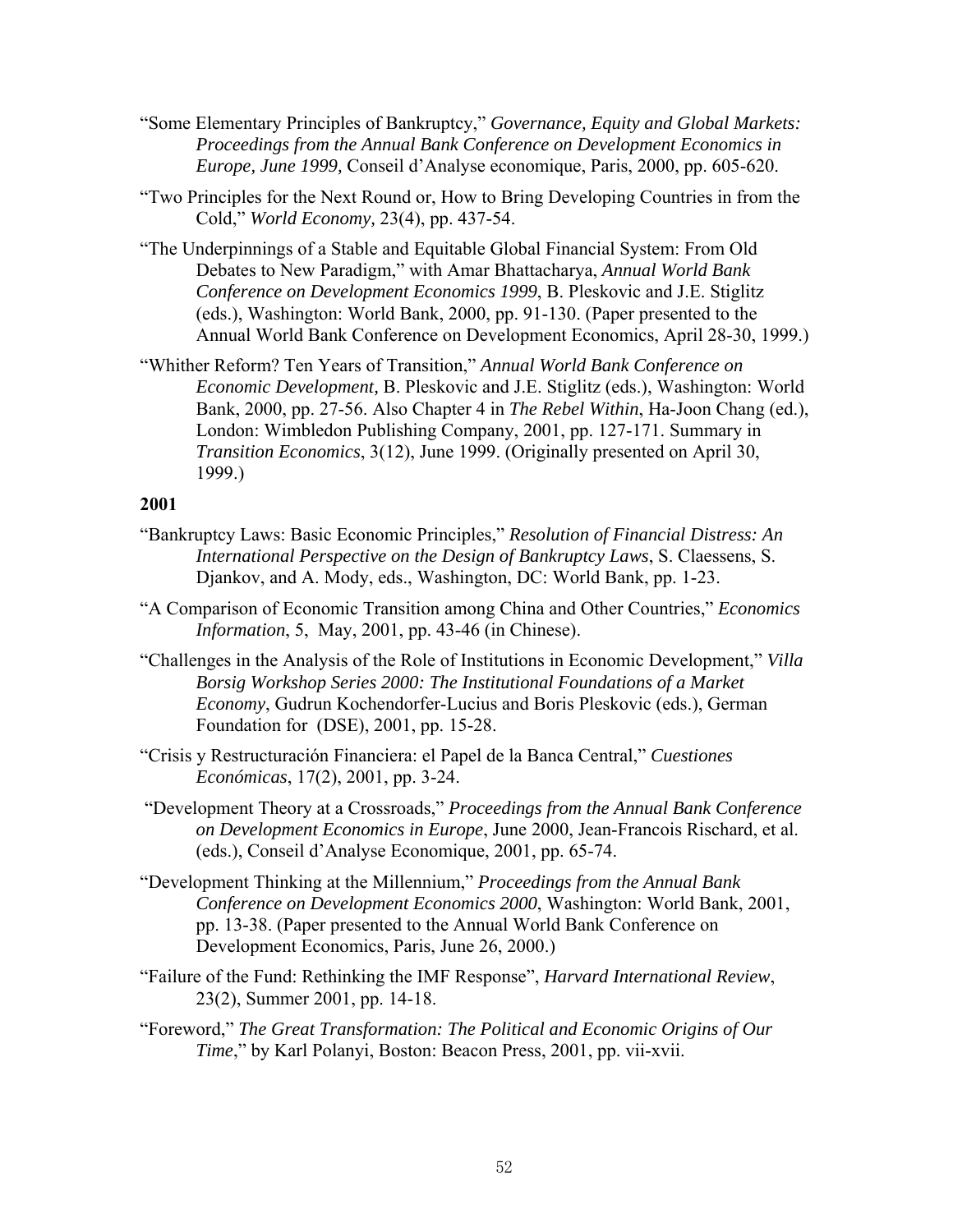- "From Miracle to Crisis to Recovery: Lessons from Four Decades of East Asian Experience," *Rethinking the East Asian Miracle,* J. Stiglitz and S. Yusuf (eds.), Oxford: Oxford University Press, 2001, pp. 509-526.
- "Etica, politica economica e paesi in via di sviluppo," *Rivista Internazionale di Scienzea Sociali*, CIX (4), 2001, pp. 391-407. (Also published in "Globalizzazione: nuove ricchezze e nuove poverta," Vita e Pensiero, Milano 2001.)
- "Introduction," with Robert Holzmann, *New Ideas about Old Age Security,* Robert Holzmann and Joseph E. Stiglitz (eds.). Washington: World Bank, 2001, pp. 1-16. (Presented at the conference on "New Ideas About Old Age Security," World Bank, Washington, DC, September 14-15, 1999.)
- "Mexico—Five Years After the Crisis," with D. Lederman, A. Menendez, and G. Perry, *Annual Bank Conference on Development Economics 2000*, Washington: World Bank, 2001, pp. 263-282.
- "Modern Economic Theory and Development" with Karla Hoff, *Frontiers of Development Economics: The Future in Perspective*, G. Meier and J. Stiglitz (eds.), Oxford: Oxford University Press, 2001, pp. 389-459.
- "Not Poles Apart: 'Whither Reform?' and 'Whence Reform?'," with David Ellerman, *The Journal of Policy Reform*, 4(4), 2001, pp. 325-338.
- "On Liberty, the Right to Know and Public Discourse: The Role of Transparency in Public Life," Chapter 8 in *The Rebel Within*, Ha-Joon Chang (ed.), London: Wimbledon Publishing Company, 2001, pp. 250-278. Also published in *Globalizing Rights*, Matthew Gibney (ed.), Oxford: Oxford University Press, 2003, pp. 115-156. (Originally presented as 1999 Oxford Amnesty Lecture, Oxford, January 1999.)
- "Participation and Development: Perspectives from the Comprehensive Development Paradigm," *Democracy, Market Economics & Development: An Asian Perspective*, Farrukh Iqbal and Jong-Il You (eds.), World Bank, 2001, pp. 49-72. Also Chapter 7 in *The Rebel Within*, Ha-Joon Chang (ed.), London: Wimbledon Publishing Company, 2001, pp. 220-249.
- "Preface," *The New Russia: Transition Gone Awry,* L. Klein and M. Pomer (eds.), Stanford, CA: Stanford University Press, 2001, pp. xvii-xxiii.
- "Principles of Financial Regulation: A Dynamic Approach," *The World Bank Observer,*  16(1), Spring 2001, pp. 1-18. Also Institute for Policy Reform Working Paper IPR 56, 1992.
- "Redefining the Role of the State," Chapter 2 in *The Rebel Within*, Ha-Joon Chang (ed.), London: Wimbledon Publishing Company, 2001, pp. 94-126. (Originally presented on the Tenth Anniversary of MITI Research Institute Tokyo, Japan, March 17, 1998.)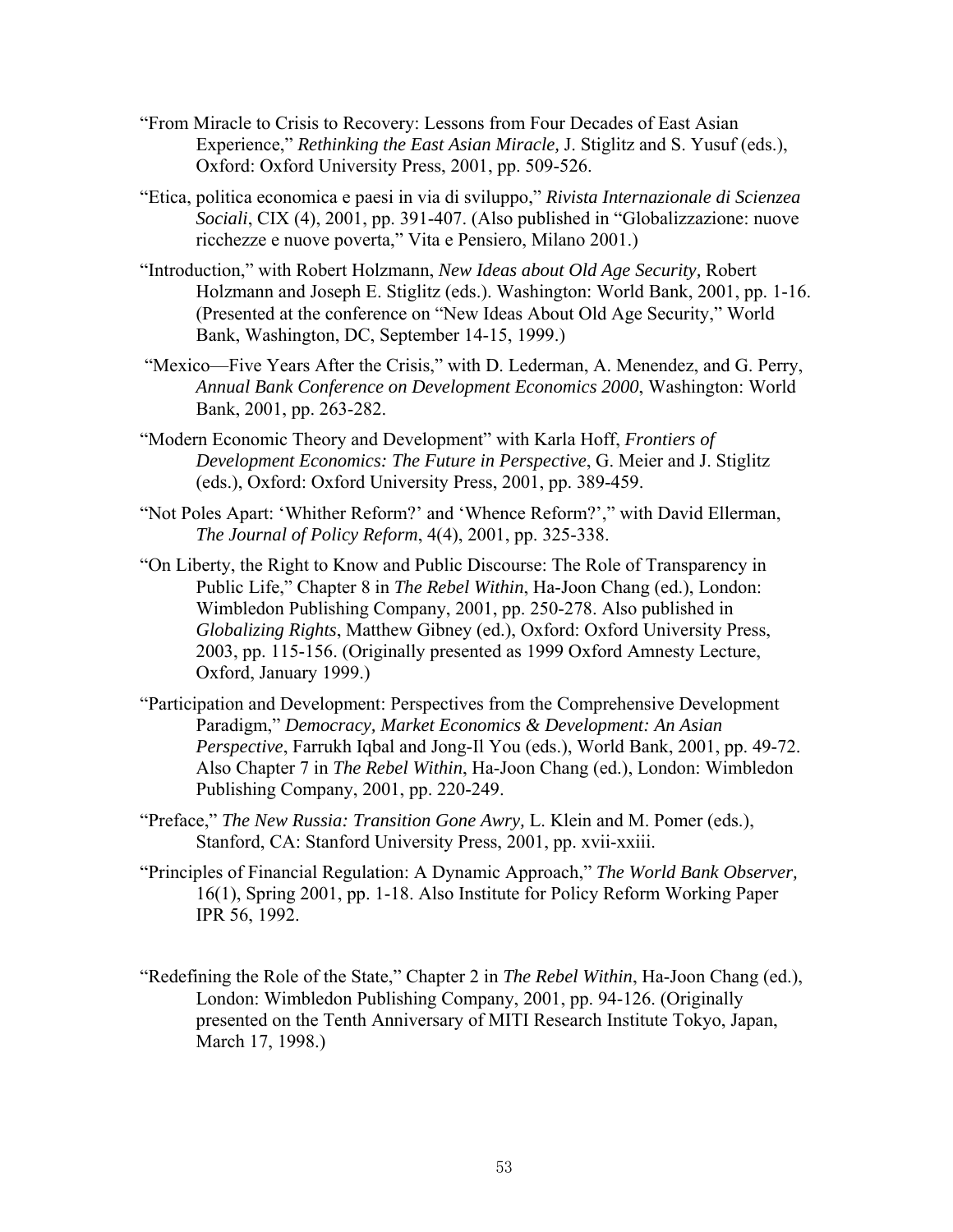- "Rethinking Pension Reform: Ten Myths About Social Security Systems" with Peter Orszag, *New Ideas About Old Age Security*, R. Holman and J. Stiglitz (eds.), Washington: World Bank, 2001, pp. 17-56. Also in Italital in *Il Pilastro Debole,*  1/2000, pp. 13-62. (Presented at the conference on "New Ideas About Old Age Security," World Bank, Washington, DC, September 14-15, 1999.)
- "Robust Financial Restraint," with P. Honohan, *Financial Liberalization: How Far, How Fast?* G. Caprio, P. Honohan and J. Stiglitz (eds.), Cambridge, UK: Cambridge University Press, 2001, pp. 31-63.
- "The Role of International Financial Institutions in the Current Global Economy," Chapter 5 in *The Rebel Within*, Ha-Joon Chang (ed.), London: Wimbledon Publishing Company, 2001, pp. 172-193. (Originally Address to the Chicago Council on Foreign Relations, Chicago, February 27, 1998.)
- "Shaken and Stirred: Explaining Growth Volatility," with William Easterly and Roumeen Islam, *Annual Bank Conference on Development Economics 2000*, Washington: World Bank, 2001, pp. 191-212.
- "Shaken and Stirred: Volatility and Macroeconomic Paradigms for Rich and Poor Countries," with William Easterly and Roumeen Islam, *Advances in Macroeconomic Theory*, Jacques Dreze(ed.), IEA Conference Volume, 133, Houndsmill: Palgrave, 2001, pp. 353-372. (Speech given for Michael Bruno Memorial Lecture, 12<sup>th</sup> World Congress of IEA, Buenos Aires, August 27, 1999.)

- "Capital Market Liberalization and Exchange Rate Regimes: Risk without Reward," *The Annals of the American Academy of Political and Social Science*, 579, Jan. 2002, pp. 219-248.
- "Competition and Competitiveness in a New Economy," *Competition and Competitiveness in a New Economy*, Heinz Handler and Christina Burger (eds.), Vienna: Austrian Federal Ministry for Economic Affairs and Labour, 2002, pp. 11-22.
- "Employment, Social Justice, and Societal Well-Being," *International Labour Review*, 141(1-2), 2002, pp. 9-29. Also published in *Revista Internacional del Trabajo,*  121 (1-2), 2002, pp. 9-31, and *Revue Internationale du Travail,* 141(1-2), 2002, pp. 9-31,.
- "Financial Market Stability and Monetary Policy," *Pacific Economic Review*, 7(1), February 2002, pp. 13-30 (Keynote speech at the HKEA First Biennial Conference, Hong Kong, 2000). Reprinted as "Financial Market Stability, Monetary Policy, and the IMF," *Exchange Rate Regimes and Macroeconomic Stability,* Lok-Sang Ho and Chi-Wa Yuen, eds., Norwell, MA: Kluwer Academic Publishers, 2003, pp. 33-54.
- "Franchise Value and the Dynamics of Financial Liberalization," with Thomas Hellmann and Kevin Murdock, *Designing Financial Systems in Transition Economies; Strategies for Reform in Central and Eastern Europe,* Anna Meyendorff and Anjan Thakor (eds.), MIT Press, 2002, pp. 111-127.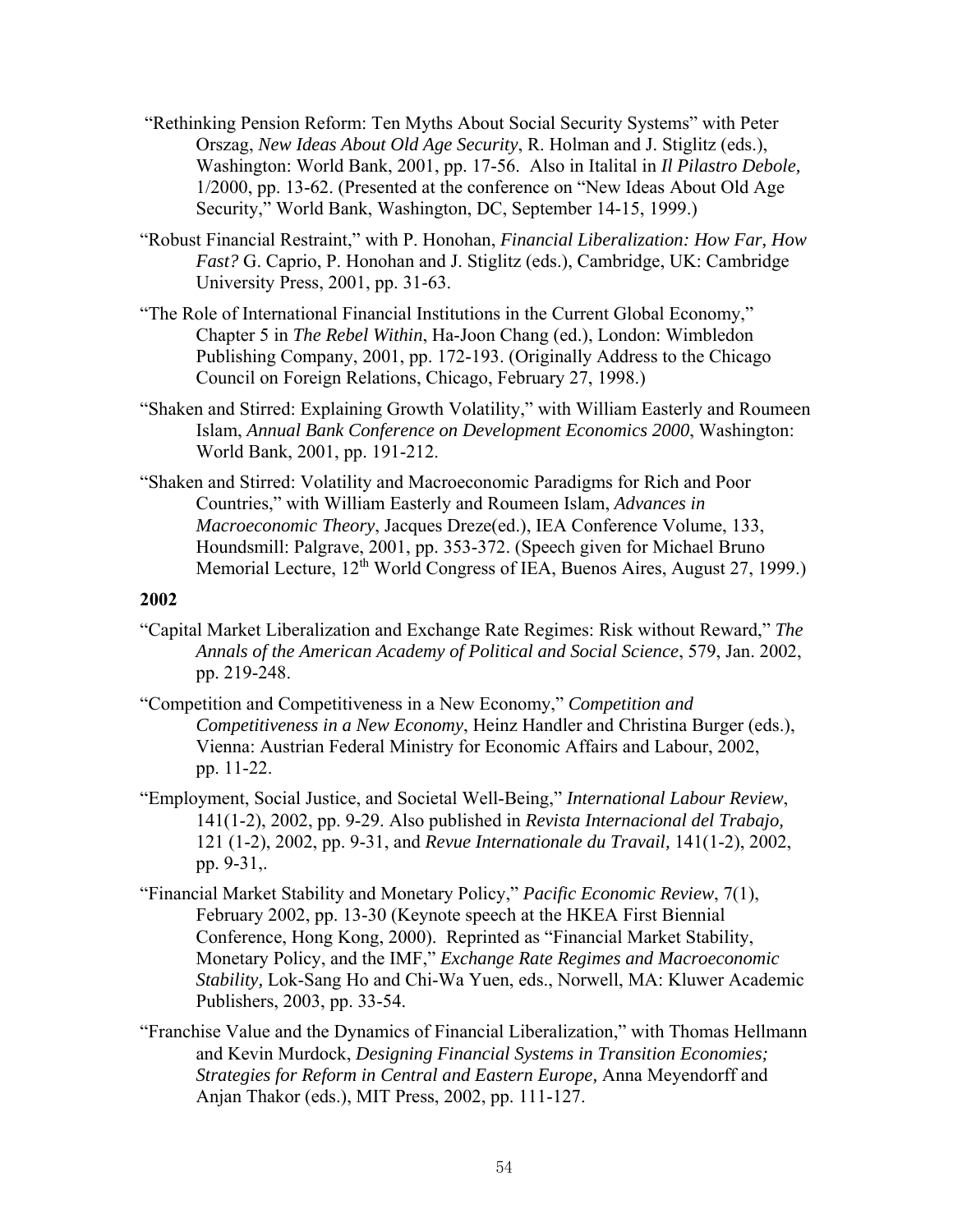- "Globalization and the Logic of International Collective Action: Re-Examining the Bretton Woods Institutions," *Governing Globalization: Issues and Institutions*, Deepak Nayyar (ed.), UNU/WIDER, New York: Oxford University Press, 2002, pp. 238-253.
- "Information and the Change in the Paradigm in Economics," *Les Prix Nobel; The Nobel Prizes 2001,* Tore Frangsmyr (ed.), The Nobel Foundation, 2002, pp. 472-540. Also published in *Revista Asturiana De Economia*, 25, December, 2002, pp.95- 164 and *Nobel Lectures: Economic Sciences, 2001-2005*, P. Englund, ed., World Scientific: Singapore, 2008, pp. 126-194. Reprinted in *Selected Works of Joseph E. Stiglitz, Volume I: Information and Economic Analysis*, Oxford: Oxford University Press, 2009, pp. 53-98
- "Information and the Change in the Paradigm in Economics," abbreviated version of Nobel lecture, *American Economic Review*, 92(3), June 2002, pp. 460-501.
- "Keynesian Economics and Critique of First Fundamental Theorem of Welfare Economics," *Market Failure or Success – The New Debate*, Cowen, T. and E. Crampton (eds.), Edward Elgar, 2002, pp. 41-65.
- "The Lessons of Argentina for Development in Latin America," *Argentina in Collapse? The Americas Debate*, Michael Cohen and Margarita Gutman (eds.), The New School, 2002, pp. 151-167. (Also published in Spanish in *¿Argentina en Colapso? América Debate*, Buenos Aires: Instituto Internacional de Medio Ambiente y Desarrollo, IIED-AL, 2002.)
- "Mejorando la eficiencia y la capacidad de respuesta del sector público: lecciones de la experiencia reciente," *Revista del CLAD: Reforma y Democracia*, No. 22, February 2002, pp. 7-68 (Speech given at the VI International Congress of CLAD, Buenos Aires, Argentina, November 2001).
- "Minimum Wage Laws and Unemployment Benefits, When Labor Supply is a Household Decision," with K. Basu and Garance Genicot, *Markets and Governments*, K. Basu, P. Nayak, and R. B. Ray (eds.), in Oxford University Press, pp.38-59.
- "New Perspectives on Public Finance: Recent Achievements and Future Challenges," *Journal of Public Economics*, 86, 2002, pp. 341-360.
- "New Perspectives on the role of the state," *Editing Economics; Essays in honour of Mark Perlman,* H. Lim, Ungsuh K. Park and G.C. Harcourt (eds.), Routledge-Taylor & Francis Group, 2002, p. 216-227.
- "Nobel Memoirs," *Les Prix Nobel; The Nobel Prizes 2001,* Tore Frangsmyr (ed.), The Nobel Foundation, 2002, pp. 447-471.
- "On Liberty, the Right to Know and Public Discourse: the Role of Transparency in Public Life," *Global Law Review*, 24, Autumn 2002, pp. 263-273.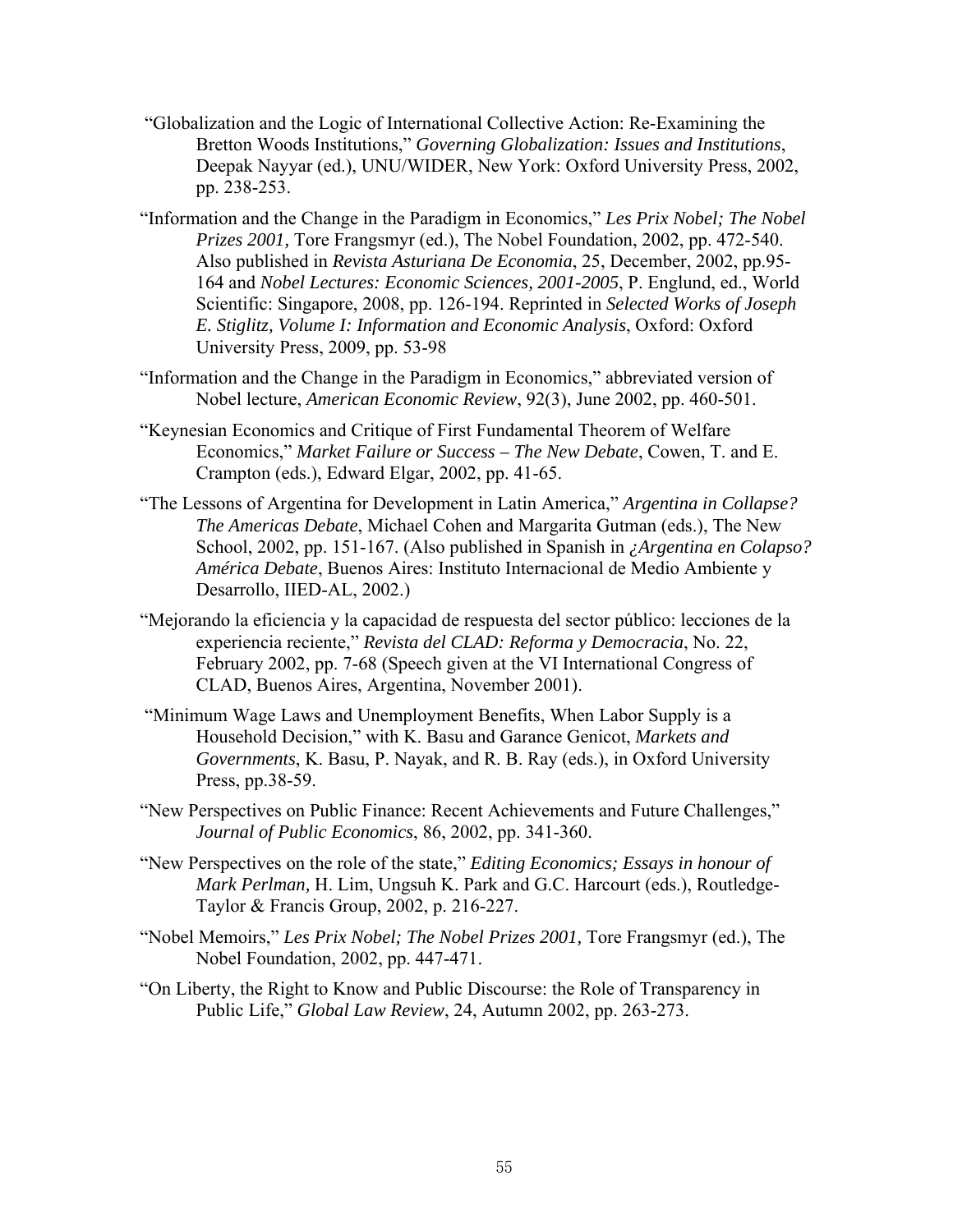- "Politicas de desenvolvimento no mundo da globalizacao," *BNDES Desenvolvimento Em Debate: Novos Rumos do Desenvolvimento no Mundo*, Ana Celia Castro (ed.), Rio de Janeiro: Mauad: BNDES, 2002, pp. 333-365. (Paper presented at the seminar "New International Trends for Economic Development" on the occasion of the fiftieth anniversary of the Brazilian Economic and Social Development Bank, Rio de Janeiro, September 12-13, 2002.)
- "Spotlight on Latin America," *The Bretton Woods Committee Critical Issues Forum*, Dec. 2002, pp. 4-5.
- "Transparency in Government," *The Right to Tell: The Role of Mass Media in Economic Development*, R. Islam, ed., WBI Development Studies, Washington, D.C.: World Bank Institute, 2002, pp. 27-44.
- "WTO Accession: Opportunities and Challenges for China," *New Economy & Asia: Proceeding of International Think Tank Forum 2001*, Li Luoli (ed.), Scientific and Cultural Publishing Co. H.K., 2002, pp. 267-281.

- "Challenging the Washington Consensus," Feature Interview in *The Brown Journal of World Affairs*, 9(2), Winter/Spring 2003, pp.33-40.
- "Colombia: Políticas para un crecimiento sostenible y equitativo," Hacia Una Economía Sostenible: Conflicto y Posconflicto en Colombia, Fundación Agenda Colombia (ed.), 2003, pp. 65-86 (Presented at the Conferencia Internacional Bogotá, March 6-7, 2003).
- "Dealing with Debt: How to Reform the Global Financial System," *Harvard International Review*,25(1), Spring 2003,pp.54-59.
- "Democratizing the International Monetary Fund and the World Bank: Governance and Accountability," *Governance*, 16(1), January 2003, pp.111-139.
- "El desarrollo no sólo es crecimiento del PIB," Papeles: De Cuestiones Internacionales, 81, Spring 2003, pp. 11-26 (Text of speech given at the Corporación Financiera Nacional de Ecuador, 2001).
- "El desarrollo económico en el nuevo milenio: visiones y estrategias," Documentos 1, Consejo de Economía Nacional, 2003, pp. 26-64. Abridged version published in *Revista BCV*, 17(2), July-December 2003, pp. 155-157. (Speech given at the Consejo de Economía Nacional, Caracas, Venezuela, 2002).
- "Edmund S. Phelps and Modern Macroeconomics," with Philippe Aghion, Roman Frydman, and Michael Woodford, *Knowledge, Information, and Expectations in Modern Macroeconomics: In Honor of Edmund S. Phelps*, Philippe Aghion, Roman Frydman, Joseph Stiglitz, and Michael Woodford (eds.), Princeton University Press, 2003, pp. 3-22
- "Ética, asesoría económica y política económica," *Revista Venezolana de Gerencia,*  Venezuela Universidad del Zulia, No. 21, pp.129-158, enero-marzo 2003 (presented a conference held by the InterAmerican Development Bank, Washington DC, 2000.)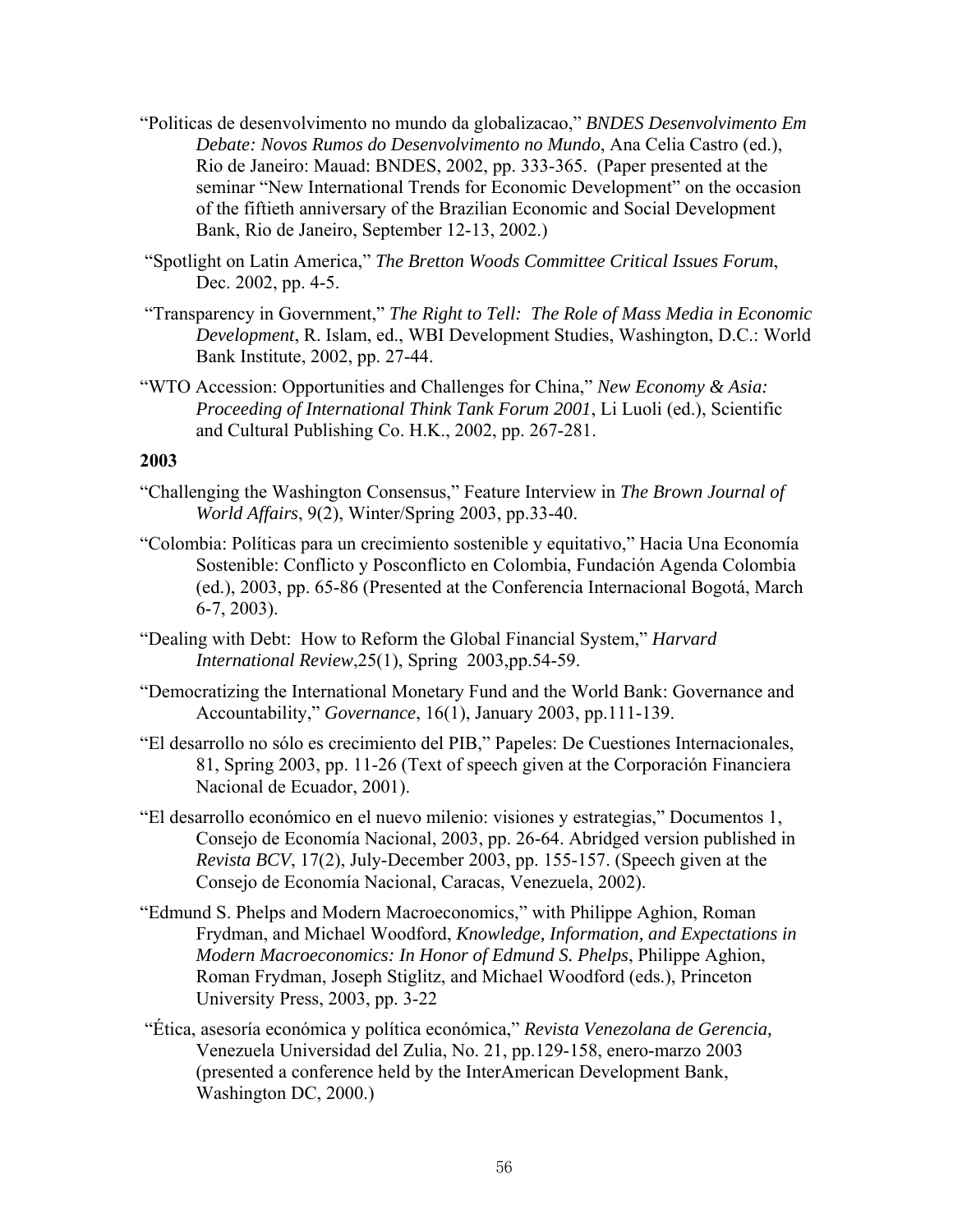- "Ethics, Market and Government Failure, and Globalisation," *The Governance of Globalisation: the Proceedings of the Ninth Plenary Session of the Pontifical Academy of Social Sciences,* E. Malinvaud and L. Sabourin, eds. The Pontifical Academy of Social Sciences: Vatican City, 2004, pp. 261-279. (presented to the Ninth Plenary Session, Casina Pio IV, 2-6 May, 2003).
- "The Eighth Risk Lecture, 1996: Competition and Insurance," with Michael Rothchild, *Ventures in Insurance Economics and Strategy- 30 Years- The Geneva Association*, Patrick M. Liedtke (ed.), Blackwell Publishing Ltd, 2003, pp.321- 349.
- "Foreword," *Caspian Oil Windfalls: Who Will Benefit?* by Svetlana Tsalik, New York: Open Society Institute, pp. xi-xii.
- "Globalization and Development," *Taming Globalization: Frontiers of Governance*, David Held and Mathias Koenig-Archibugi (eds.), Cambridge: Polity Press, 2003, pp. 47-67. (Presented as part of the Miliband Lecture Series at the London School of Economics, January 29, 2002).
- "Globalization and Growth in Emerging Markets and the New Economy," *Journal of Policy Modeling*, 25(5), July 2003, pp. 505-524.
- "Globalization and the Economic Role of the State in the New Millennium," *Industrial and Corporate Change*, 12(1), 2003, pp.3-26. ( Originally presented as a lecture in Rome, January 2001.)

"Globalization, Technology, and Asian Development," *Asian Development Review*, 20(2), 2003, pp. 1-

18 (Paper delivered in the Asian Development Bank Distinguished Speakers Program, Manila, April 2003.

- "Inflation Paranoia," *Realworld Economic Outlook the Legacy of Globalization: Debt and Deflation*, Ann Pettifor (ed.), Palgrave Macmillan, 2003, pp.42-44.
- "Information and the Change in the Paradigm in Economics, Part One," *The American Economist*, Volume 47, 2003, pp. 6-26.
- "Japan's Economic Malaise: Causes, Cures & Lessons for the Rest of the World," Columbia Business School Distinguished Lecture Series, *Special Report*, March 26, 2003
- "Macroeconomic Fluctuations in an Economy of Phelps-Winter Markets," with Bruce Greenwald, *Knowledge, Information, and Expectations in Modern Macroeconomics: In Honor of Edmund S. Phelps*, Philippe Aghion, Roman Frydman, Joseph Stiglitz, and Michael Woodford (eds.), Princeton University Press, 2003, pp.123-136
- "Making Corporations Responsible," *The Responsive Community*,14(1), Winter 2003/2004, pp.4-6.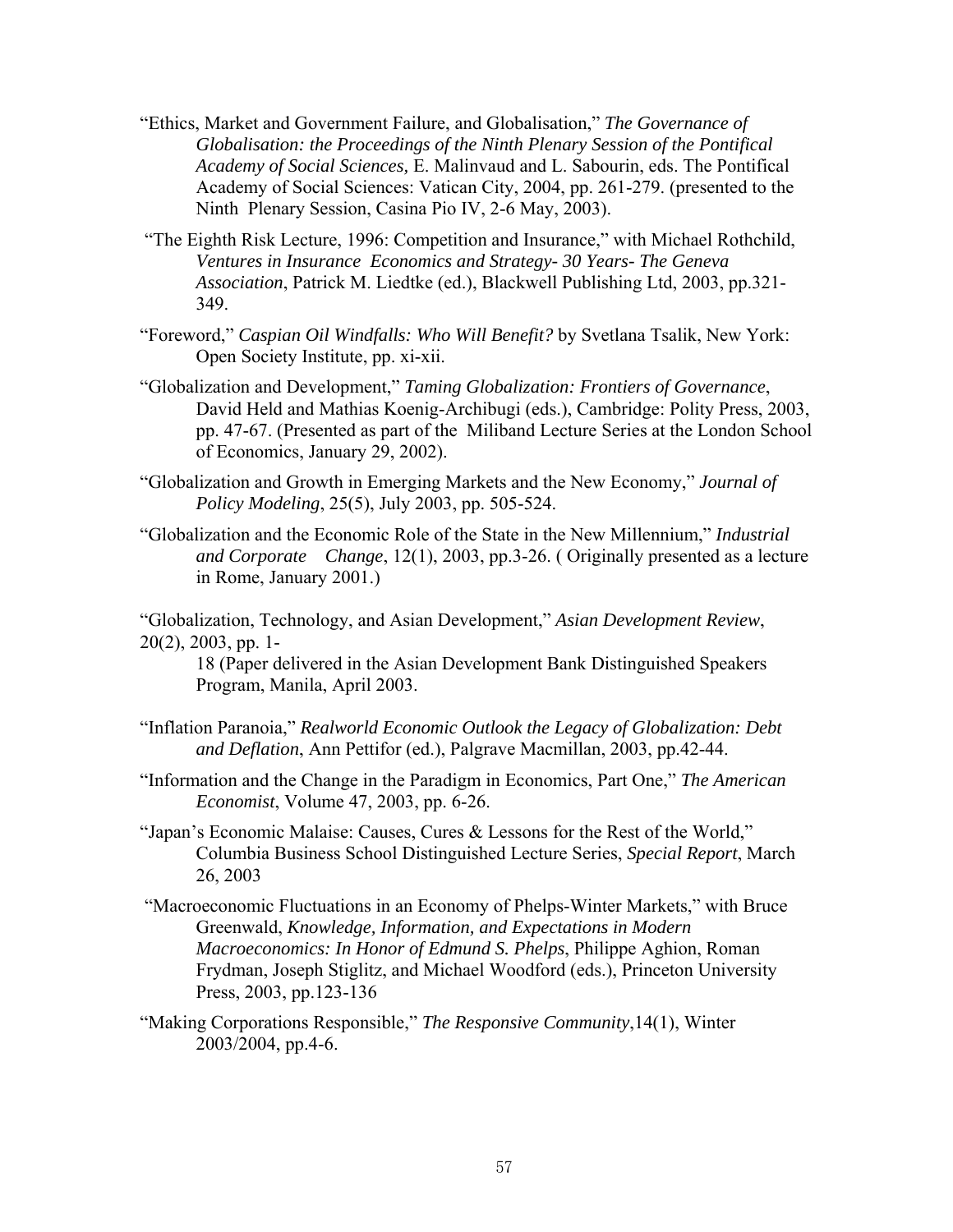- "Mexican Investment After the Tequila Crisis: Basic Economics, 'Confidence' Effect or Market Imperfection?" with Daniel Lederman, Ana María Menéndez, and Guillermo Perry, *Journal of International Money and Finance*, 22(2003), pp. 131- 151.
- "My Book and Its Discontents," *Aspenia International: Is the West Still the West,* 9(19- 20), 2003, pp.9-25. Also in Italian under "Tutti gli Errori del Fondo Monetario Internazionale," *Aspenia: Il Prezo dell'Impero*, 9(20), 2003, pp. 10-28.
- "On Liberty, the Right to Know, and Public Discourse: The Role of Transparency in Public Life," *Globalizing Rights: The Oxford Amnesty Lectures 1999*, Mathew J. Gibney (ed.), Oxford University Press, 2003, pp.115-156.
- "El rumbo de las reformas. Hacia una nueva agenda para América Latina," *Revista de la CEPAL*, No. 80, August 2003, pp. 7-40.
- "Rumors of War," *The Iraq War and Its Consequences: Thoughts of Nobel Peace Laureates and Eminent Scholars,* Irwin Abrams and Wang Gungwu, eds., Singapore: World Scientific Publishing, 2003, pp. 171-173.
- "Slicing and Dicing," *Realworld Economic Outlook the Legacy of Globalization: Debt and Deflation*, Ann Pettifor (ed.), PALGRAVE MACMILLAN, 2003, pp.45-49.
- "Sustainable Development and Neo-Liberalism," Bangladesh Economic Association, August 14, 2003, pg 21-50.
- "Towards a New Paradigm of Development," *Making Globalization Good: The Moral Challenges of Global Capitalism,* John H. Dunning (ed.), Oxford: Oxford University Press, 2003, pp. 76-107.
- "La Transicion de Una Economia Regulada a una Economia de Mercado," *Revistade Ciencias Empresariales y Economia*, 2(2), 2003, pp. 18-32 (Speech at the Central Bank of Uruguay, November 2001).
- "Whither Reform? Towards a New Agenda for Latin America," *CEPAL Review,* No. 80, August 2003, pp. 7-38.

- "After the Big Bang? Obstacles to the Emergence of the Rule of Law in Post-Communist Societies," with Karla Hoff, *American Economic Review*, 94(3), June 2004, pp. 753 - 763.
- "Banking Disintermediation and its Implication to Monetary Policy (Keynote Address)," *Banking Disintermediation and its Implication to Monetary Policy: Theoretical Views and Countries' Experiences,* Charles Joseph (ed.), proceedings of an international seminar sponsored by the Bank Indonesia and Asian Development Bank, in Denpasar, Bali, December 2004, pp. 1-11.
- "The Broken Promise of NAFTA," *Rotman, The Alumni Magazine of the Rotman School of Management*, Spring/Summer 2004, pp. 32-35.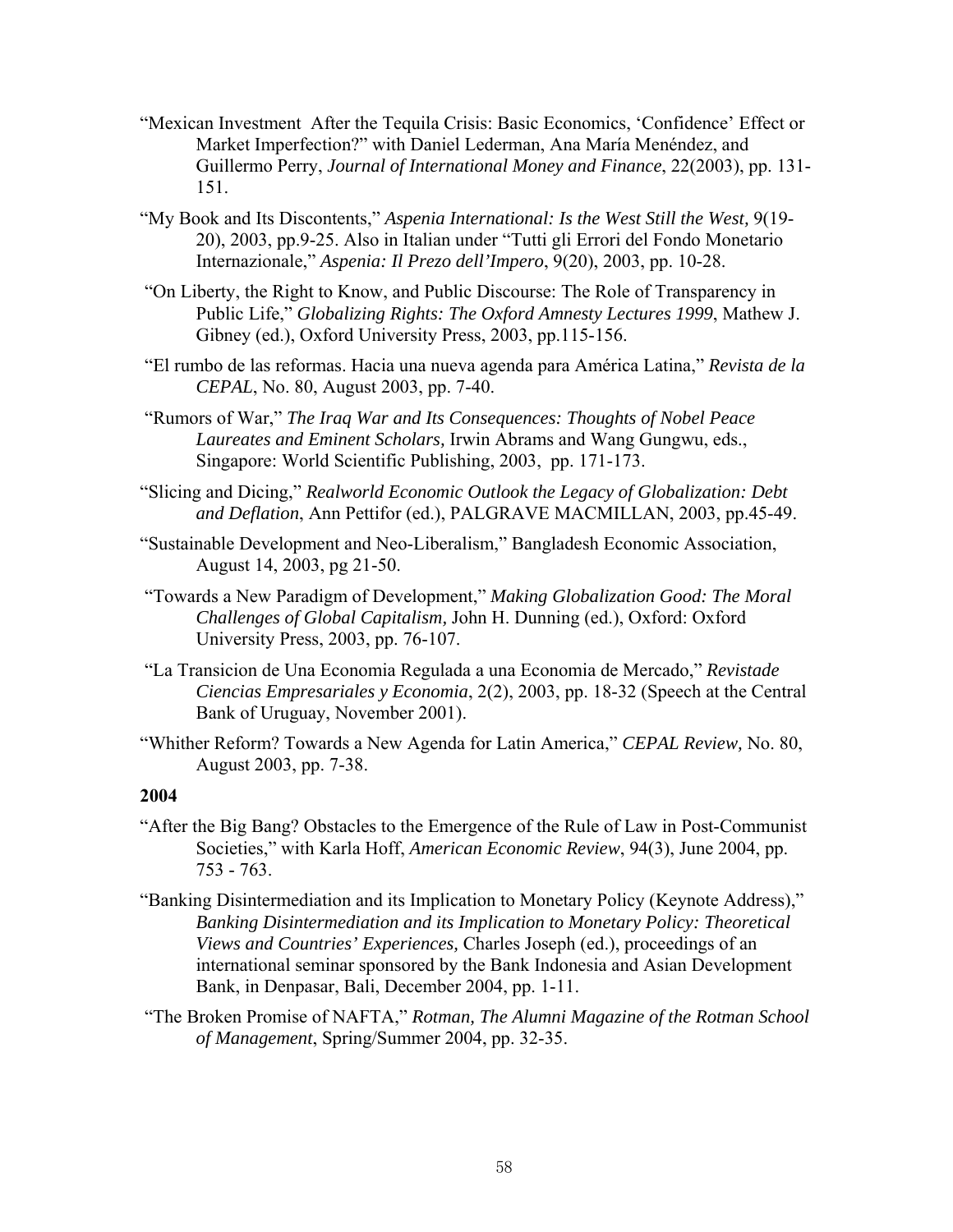- "Capital-Market Liberalization, Globalization and the IMF," *Oxford Review of Economic Policy*, Vol. 20, Issue 1, Spring 2004, pp.57-71. (Also published in Spanish as "Liberalización de los mercados de capitales, globalización y el FMI," *Desarrollo Econ*ó*mico – Revista de Ciencias Sociales,* 45(177), April/June 2005, pp. 3- 23.)
- "Common Values for the Development Round," with Andrew Charlton, *World Trade Review,* 3(3), 2004, pp. 495-506.
- "A Development Round of Trade Negotiations," with Andrew Charlton, *Annual World Bank Conference on Development Economics,* B. Pleskovic, ed., Washington: World Bank, 2004.
- "The Doha Round of Trade Negotiations: An Agenda to Promote Development and Facilitate Adjustment," with Andrew Charlton, Commonwealth Finance Ministers Reference Report 2004, pp. 174-183.

"Evaluating Economic Change," *Dædalus*, Summer 2004, pp.18-25.

"Globalization and Growth in Emerging Markets," *Journal of Policy Modeling*, 26, 2004, pp. 465-484.

- "Information and the Change in the Paradigm in Economics, Part Two" *The American Economist*, Vol. 48, Spring 2004, pp.17-50.
- "Multilateral Strategies to Promote Democracy," with Thomas Carothers, John Cavanagh, Michael Doyle, Sakiko Fukuda-Parr, Andrew Kuper, Adam Przeworski, Mary Robinson, *Carnegie Council on Ethics and International Affairs, First Report of the Empire and Democracy Project*, 2004.
- "Reflections on the State of the Theory of Monopolistic Competition," *The Monopolistic Competition Revolution in Retrospect*, Steven Brakman and Ben J. Hiejdra (eds.), Cambridge University Press, 2004, Chapter 6, pp. 134-148.
- "The Transition Process in Post-Communist Societies: Towards a Political Economy of Property Rights," with K. Hoff, *Toward Pro-Poor Policies: Aid, Institutions and Globalization,* B. Tungodden, N. Stern, and I. Kolstad (eds.), World Bank/Oxford University Press, 2004, pp. 231-245. Published in Chinese: *Nanjing Business Review* 4 (2005), pp. 22-37 and in French: *Revue d'économie du développement*, 2003/2-3 (Vol. 17).
- "A Willing World Can End Child Poverty," *The State of the World's Children 2005*, United Nations Children's Fund (UNICEF), 2004, pp. 96-97.

- "On Selective Indirect Tax Reform in Developing Countries" with S. Emran, *Journal of Public Economics*, April 2005, Pages 599-623.
- "The CDFs Intellectual Structure," *Balancing the Development Agenda: The Transformation of the World Bank under James D. Wolfensohn, 1995-2005*, Ruth Kagia, ed., Washington, DC: World Bank Press, 2005, pp. 150-151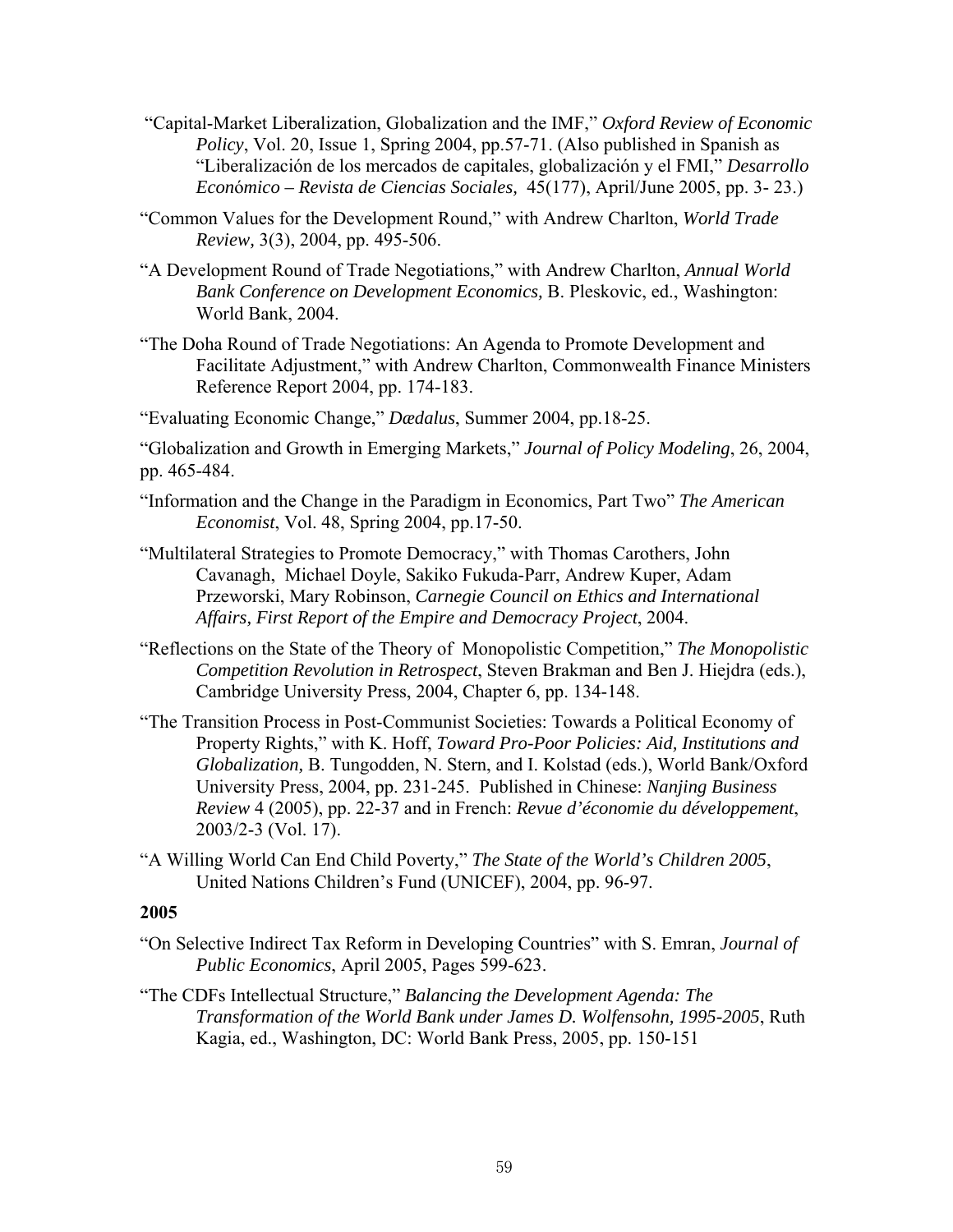- "A Development-friendly Prioritisation of Doha Round Proposals," with Andrew H. Charlton, *The World Economy,* Volume 28, Issue 3, March 2005, pp. 293-312. Also Initiative for Policy Dialogue Working Paper Series, Task Force on Trade, May 18, 2004.
- "Development Policies in a World of Globalization," *Putting Development First: The Importance of Policy Space in the WTO and International Financial Institutions*, Kevin P. Gallagher (ed.), New York: St Martin's Press, 2005, pp. 15-32.
- "The Ethical Economist," review of *The Moral Consequences of Economic Growth* by Benjamin M. Friedman, *Foreign Affairs*, 84(6), Nov/Dec 2005, pp. 128-134.
- "Finance for Development," *Development Dilemmas: The Methods and Political Ethics of Growth Policy* edited by Melvin Ayogu and Don Ross, Great Britain, Routledge, Taylor & Francis Inc, 2005, pp. 15-29.
- "Foreword," *Paul Samuelson: On Being an Economist*, Michael Szenberg, Aron A. Gottesman, Lall Ramrattan, eds., New York: Jorge Pinto Books, Inc., 2005, pp. ix-xiii.
- "Freedom to Choose?" *Human Rights and the Global Marketplace: Economic, Social, and Cultural Dimensions,* Jeanne M. Woods and Hope Lewis, eds., Transnational Publishers: New York, 2005.
- "The Integration of Unemployment Insurance with Retirement Insurance," with Jungyoll Yun, *Journal of Public Economics,* 89 (2005) pp. 2037-2067. (Revised from NBER Working Paper No. w9199).
- "More Instruments and Broader Goals: Moving toward the Post-Washington Consensus," *WIDER Perspectives on Global Development*, United Nations University –World Institute for Development Economics Research (ed.), Houndmills: Palgrave MacMillan, 2005, pp.16-48 (From the 1998 WIDER Annual Lecture, January 1998.)
- "Making Natural Resources into a Blessing rather than a Curse," *Covering Oil: A Reporter's Guide to Energy and Development*, Svetlana Tsalik and Anya Schiffrin, eds., The Open Society Institute: New York, 2005, pp. 13-20.
- "The Overselling of Globalization," *Globalization: What's New*, edited by Michael M. Weinstein, Columbia University Press, 2005, pg 228-261.
- "The Process of European Integration and the Future of Europe", Economic Analysis Division Occasional Paper No. 3, 2005 (Gunnar Myrdal Lecture, United Nations Publications, Palais des Nations, February 11, 2004)

- "Aid for Trade," with Andrew Charlton, *International Journal of Development Issues*, 5(2), pp. 1-41 (Reprint of paper prepared for Commonwealth Secretariat).
- "Aid for Trade," with Andrew Charlton, *The Swiss Review of International Economic Relations,* vol. 61(2), June 2006 (Abridged version of paper prepared for Commonwealth Secretariat).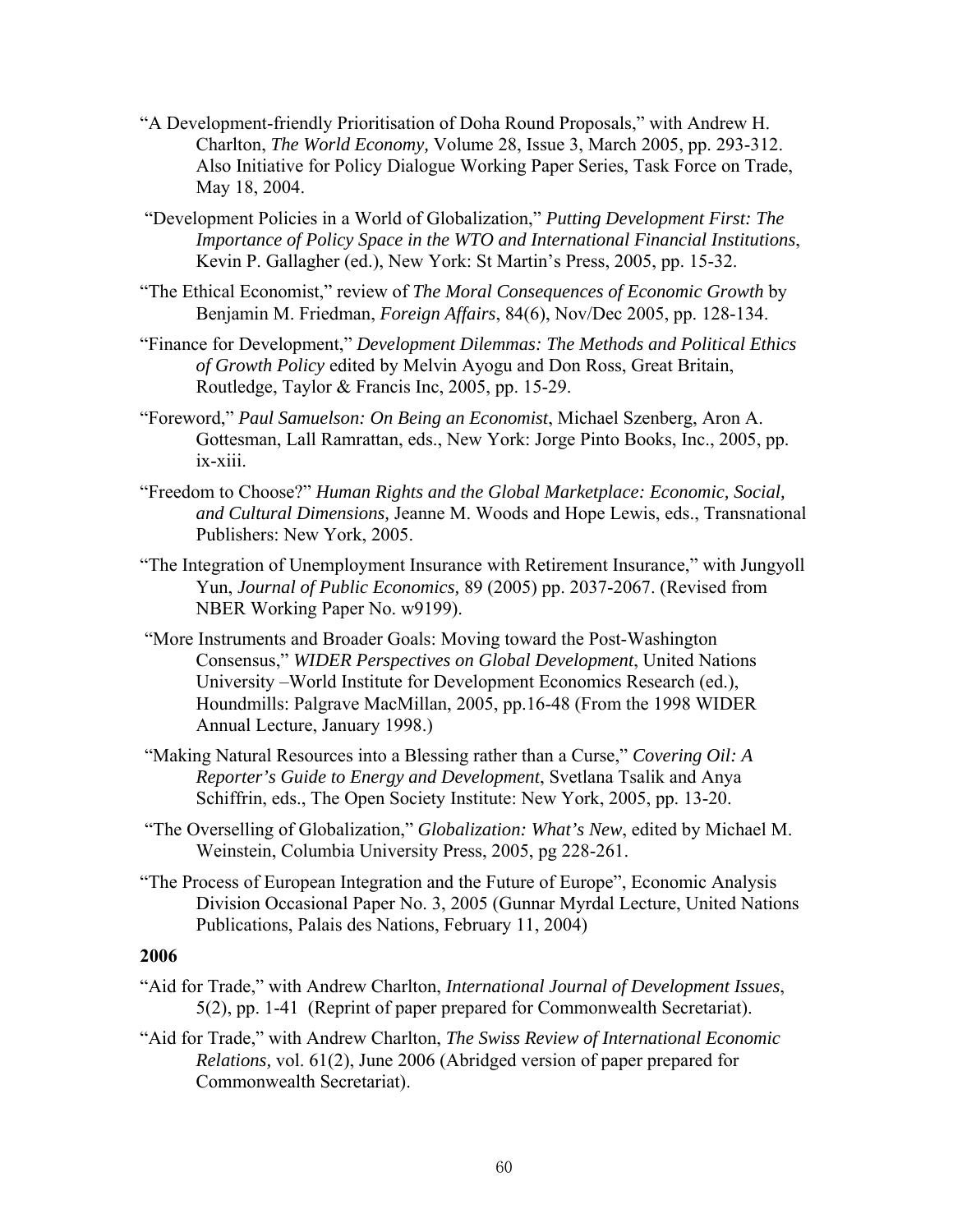- "Business Fluctuations in a Credit-Network Economy," with Domenico Delli Gatti, Mauro Gallegati, Bruce Greenwald, and Alberto Russo, *Physica A*, Vol. 370, pp. 68-74.
- "China and the Global Economy: Challenges, Opportunities, Responsibilities," *China, Hong Kong and the World Economy,* Lok Sang Ho and Robert Ash, eds., Hampshire, UK: Palgrave Macmillan, 2006, pp. 17-31.
- "Civil Strife and Economic and Social Policies," *The Economics of Peace and Security Journal*, 1(1), 2006, pp. 6-9.
- "Development and Finance: Insights from the New Paradigm of Monetary Economics," *Economic Theory and Development Options: The Legacy of W. Arthur Lewis*, edited by the Eastern Caribbean Central Bank, Kingston: Ian Randle Publishers, 2006, pp. 191-209. (The Tenth Sir Arthur Lewis Memorial Lecture, Basseterre, St. Kitts and Nevis, November 1, 2005)
- "Encore: Iraq Hemorrhage," with Linda Bilmes, *Milken Institute Review,* 4th Quarter, pp. 76-83.
- "Federalism in Securities Regulation: An Economist's Perspective," *University of San Francisco Law Review,* Vol. 40, No. 4, Summer 2006.
- "Foreword," *Economic Development and Environmental Sustainability*, R. López and M. Toman, eds., Oxford University Press: Oxford, 2006, pp. xv-xvii.
- "Global Public Goods and Global Finance: Does Global Governance Ensure that the Global Public Interest is Served?" *Advancing Public Goods,* Jean-Philippe Touffut, ed., Edward Elgar Publishing, Great Britain, pp. 149-164.
- "Globalism's Discontents," *Readings in Comparative Politics: Political Challenges and Changing Agendas,* M. Kesselman and J. Krieger, eds., Houghton Mifflin: Boston, 2006, pp.140-151. (Reprinted with permission from *The American Prospect*, vol. 13, no. 1, January 2002.)
- "Globalism's Discontents," *The Politics of Globalization: A Reader,* Mark Kesselman, ed., Houghton Mifflin: Boston, 2007, pp. 86-95. (Reprinted with permission from *The American Prospect,* vol. 13, no. 1, January 2002.)
- "Globalization and Its Discontents: The Promise of Global Institutions," *Beyond Borders: Thinking Critically About Global Issues*, Paula S. Rothberg, ed., New York: Worth Publishers, pp.419-431. (Reprinted from Stiglitz, J.E., *Globalization and Its Discontents*, New York: W.W. Norton Company, 2002.)
- "Helping Infant Economies Grow: Foundations of Trade Policies for Developing Countries," with B. Greenwald, *American Economic Review: AEA Papers and Proceedings,*Vol. 96, No. 2, May 2006, pp. 141-146.
- "Prologue," *The New Public Finance: Responding to Global Challenges*, I. Kaul and P. Conceição, eds., Oxford: Oxford University Press, 2006, pp. xii-xv.
- "Samuelson and the Factor Bias of Technological Change," *Samuelsonian Economics and the Twenty-First Century,* M. Szenberg et al, eds., Oxford University Press: New York, 2006, pp. 235-251.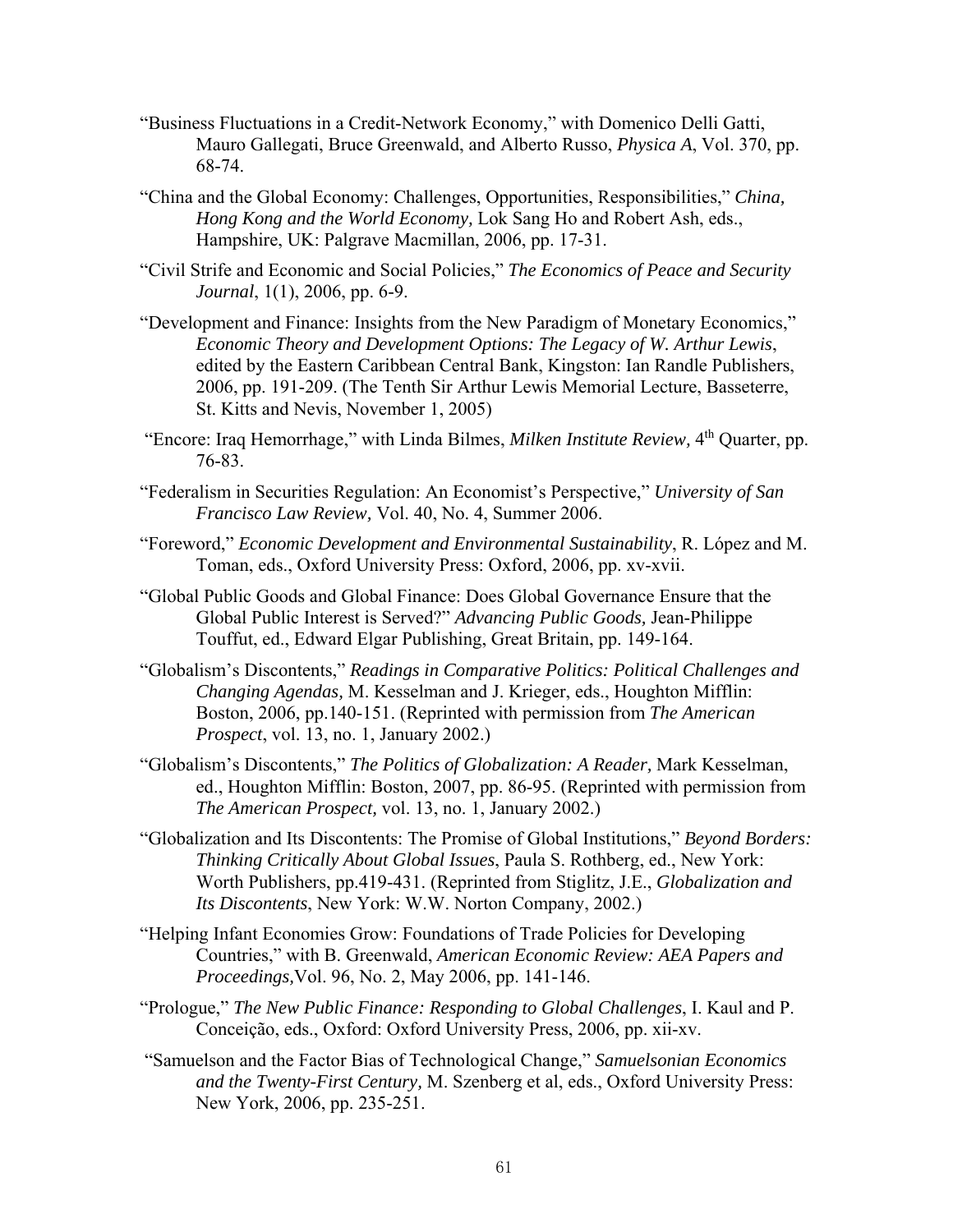- "Scrooge and Intellectual Property Rights," *British Medical Journal*, 333, December 2006, pp. 1279-1280.
- "Social Justice and Global Trade," *Far Eastern Economic Review,* 169(2), March 2006, pp. 18-22.
- "What is the Appropriate Role of the Federal Government in the Private Markets for Credit and Insurance? What is the Outlook?" Federal Reserve Bank of St. Louis *Review*, July/August 2006, pp. 391-395.

- "Credit Chains and Bankruptcy Propagation in Production Networks," with S. Battiston, D. Delli Gatti, and B. Greenwald, *Journal of Economic Dynamics and Control*, Volume 31, Issue 6, June 2007, pp. 2061-2084.
- "Europa in der Pflicht," *Abendland Unter? Reden über Europa*, Herausgegeben von Henning Schulte-Noelle and Michael M. Thoss, eds., Munich: Diederichs, 2007: pp. 80-89
- "Foreword," *The Right to Know: Transparency for an Open World*, A. Florini, ed., Columbia University Press: New York, 2007.
- "Future Directions for the Management of Natural Resources," with M. Humphreys and J. Sachs, *Escaping the Resource Curse*, M. Humphreys, J. Sachs, and J.E. Stiglitz, eds., New York: Columbia University Press, 2007, pp. 322-336.
- "The Global Economy (interview)," *The Present as History: Critical Perspectives on Global Power,* Nermeen Shaikh, ed., Columbia University Press: New York, 2007, pp.54-67.
- "Growth, Initial Conditions, Law and Speed of Privatization in Transition Countries: 11 Years Later," with S. Godoy, *Transition and Beyond*, S. Estrin et al, eds., Palgrave Macmillian: Hampshire, England, 2007, pp. 89-117.
- "International Justice and Aid. Do We Need some Scheme of Redistribution of Income at the World Level along the Lines of What Most Countries Have at the National Level?" *Charity and Justice in the Relations Among Peoples and Nations*, Proceedings of the 13<sup>th</sup> Plenary Session of the Pontifical Academy of Social Sciences, 27 April-1 May, 2007, Mary Ann Glendon, Juan José Llach, and Marcelo Sánchez Sorondo, eds., The Pontifical Academy of Social Sciences: Vatican City, 2007, pp. 221-230.
- "Introduction: What is the Problem with Natural Resource Wealth?" with M. Humphreys and J. Sachs, *Escaping the Resource Curse*, M. Humphreys, J. Sachs, and J.E. Stiglitz, eds., New York: Columbia University Press, 2007, pp. 1-20.
- "Le 'Shadow G8' 2007," *Revue de l'OFCE* 102, Paris: Observatoire Français de Économiques, pp. 139-154.
- "What is the Role of the State?" *Escaping the Resource Curse*, M. Humphreys, J. Sachs, and J.E. Stiglitz, eds., New York: Columbia University Press, 2007, pp. 23-52.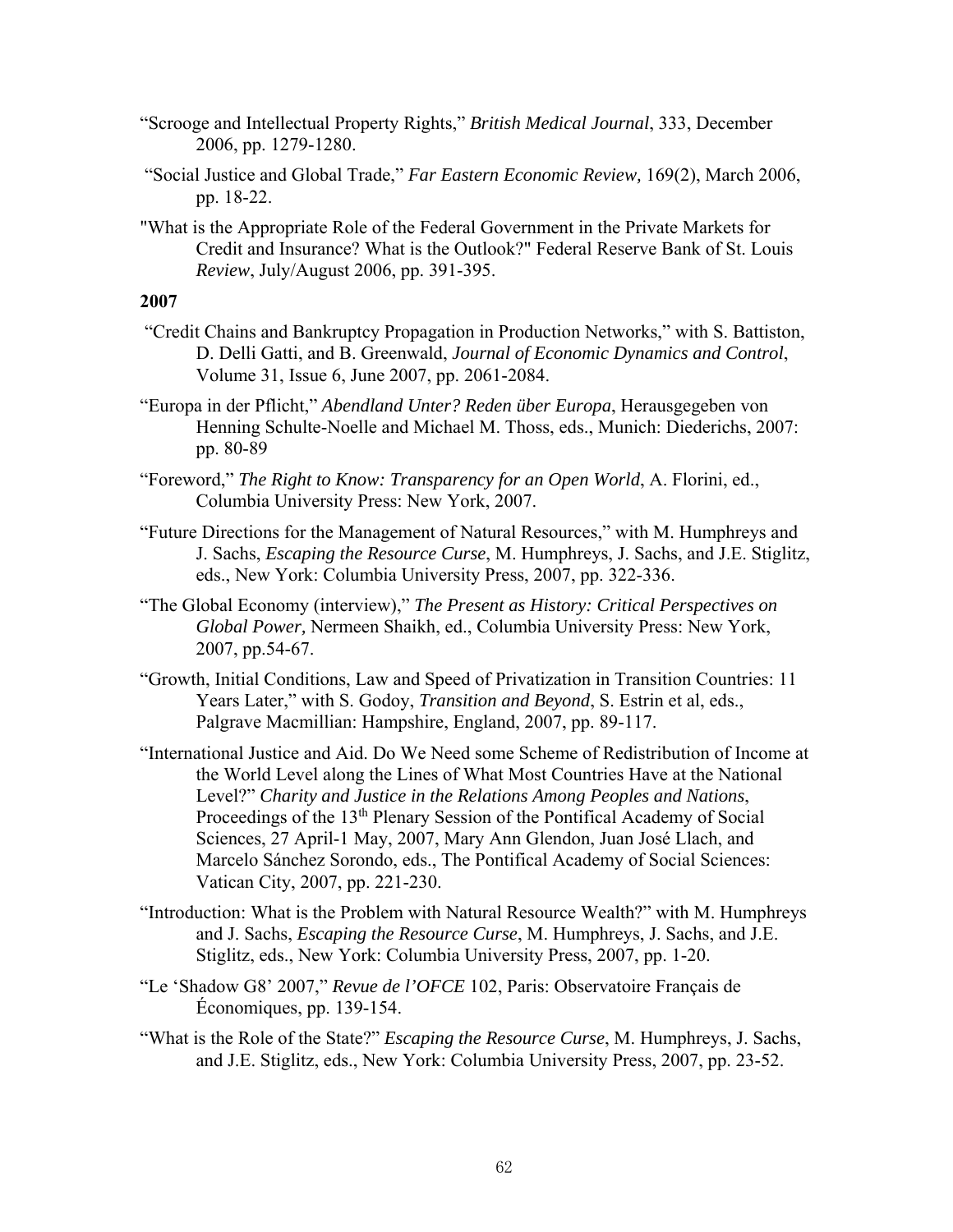- "A New Agenda for Global Warming," *The Economists' Voice: Top Economists Take on Today's Problems*, J.E. Stigliz, A. Edlin, and J.B. DeLong, eds., Columbia University Press: New York, pp. 22-27.
- "Aid for Trade," Keynote Address, with Andrew Charlton, *Annual World Bank Conference on Development Economics 2007, Rethinking Infrastructure for Development*, F. Bourguignon and B. Pleskovic, eds., World Bank: Washington, DC, pp. 29-46.
- "The Asymmetric Effect of Diffusion Processes: Risk Sharing and Contagion," with M. Gallegati, B. Greenwald, and M. Richiardi, *Global Economy Journal*, Vol. 8, Issue 3, Article 2.
- "Capital Flows, Financial Market Stability, and Monetary Policy," *Monetary Policy under Uncertainty*, Proceedings of the 2007 Banco Central de la República Argentina Money and Banking Seminar, J. Carrera, ed., BCRA: Buenos Aires, 2008, pp. 123-134.
- "Capital Market Liberalization, Globalization, and the IMF," *Capital Market Liberalization and Development*, J.E. Stiglitz and J.A. Ocampo (eds.), New York: Oxford University Press, pp.76-100.
- "Capital Market Liberalization and Development," with J.A. Ocampo and S. Spiegel, *Capital Market Liberalization and Development,* J.E. Stiglitz and J.A. Ocampo (eds.), New York: Oxford University Press, pp. 1-47.
- "China: Towards a New Model for Development," *China Economic Journal* 1(1), pp. 33- 52.
- "Comment on 'Social Capital and Personal Identity' by Partha Dasgupta," *Pursuing the Common Good: How Solidarity and Subsidiarity Can Work Together*, M. Archer and P. Donati, eds., Proceedings of the 14th Plenary Session of the Pontifical Academy of Social Sciences, held May 2-6, 2008, Vatican City.
- "The Economic Foundations of Intellectual Property," sixth annual Frey Lecture in Intellectual Property, Duke University, February 16, 2007, *Duke Law Journal*, Vol. 57, No. 6, April 2008, pp. 1693-1724.
- "Edmund Phelps: American Economic Association Luncheon Speech Honoring the 2006 Nobel Laureate in Economics," *Capitalism and Society*, 3(3), Article 4.
- "Exiting a Lawless State," with Karla Hoff, *Economic Journal*, 118(531), pp. 1474-1497. An earlier version of this paper was entitled "The creation of the rule of law and the legitimacy of property rights: The political and economic consequences of a corrupt privatization" (NBER Working Paper 11772).
- "Foreword," *Privatization: Success and Failures*, G. Roland, ed., New York: Columbia University Press, 2008, pp. ix-xix.
- "Fostering an Independent Media with a Diversity of Views," *Information and Public Choice: From Media Markets to Policymaking*, R. Islam, ed., World Bank: Washington, DC, 2008, pp. 139-152.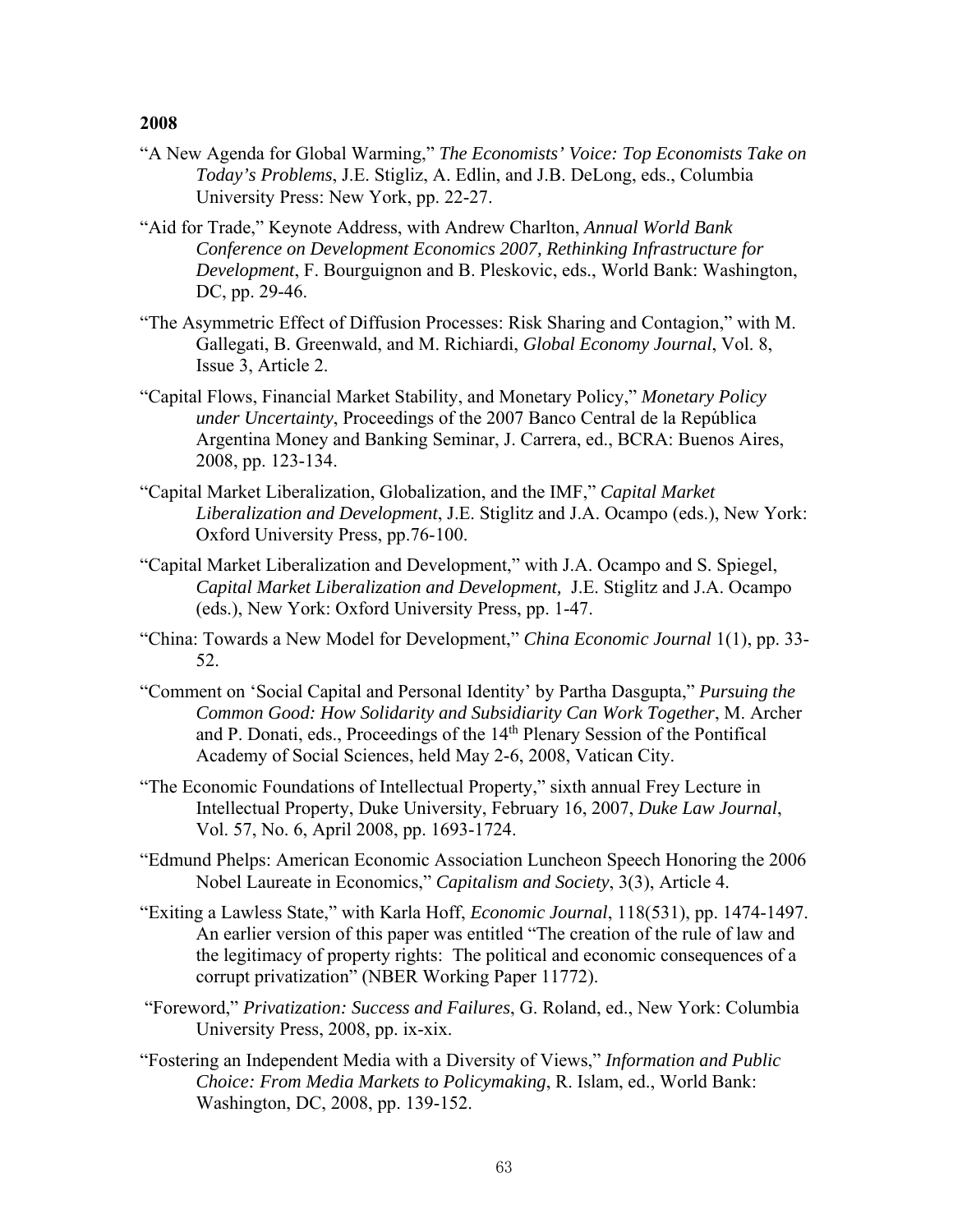- "The Future of Global Governance," *The Washington Consensus Reconsidered: Towards a New Global Governance*, Narcis Serra and Joseph E. Stiglitz (eds.), New York: Oxford University Press, 2008, pp. 313-327.
- "The Future of Globalization: Lessons from Cancún and Recent Financial Crises," *The Future of Globalization: Explorations in Light of Recent Turbulence*, Ernesto Zedillo, ed., New York: Routledge, 2008, pp. 70-81.
- "La globalización y los retos de la inmigración," *La inmigración y sus causas*, Alfonso Guerra and José Félix Tezanos, eds., Madrid: Editorial Sistema, 2008. (From a speech delivered at the 6th Forum for Debate about Immigration and its Causes, Fundacion Sistema, Salamanca, Spain, June 2007.)
- "Hidden Wounds and Accounting Tricks," with Linda Bilmes, *Lessons from Iraq: Avoiding the Next War*, M. Pemberton and W. Hartung, eds., Boulder, CO: Paradigm, 2008.
- "The High Cost of the Iraq War," *The Economists' Voice: Top Economists Take on Today's Problems*, J.E. Stigliz, A. Edlin, and J.B. DeLong, eds., Columbia University Press: New York, pp. 80-86.
- "Introduction: From the Washington Consensus Towards a New Global Governance," with N. Serra and S. Spiegel, *The Washington Consensus Reconsidered: Towards a New Global Governance*, N. Serra and J.E. Stiglitz (eds.), New York: Oxford University Press, 2008, pp. 3-13.
- "Is there a Post-Washington Consensus Consensus?" *The Washington Consensus Reconsidered: Towards a New Global Governance*, Narcis Serra and Joseph E. Stiglitz (eds.), New York: Oxford University Press, 2008, pp. 41-56.
- "It Doesn't Take Nostradamus," *The Economists' Voice*, 5(8), Article 1.
- "Making Globalization Work The 2006 Geary Lecture," *The Economic and Social Review*, 39(3), Winter, pp. 171-190.
- "The Need for an Adequate International Framework for FDI," *The Rise of Transnational Corporations from Emerging Markets: Threat or Opportunity?*, edited by Karl P. Sauvant, Northampton, MA: Edward Elgar, pp. 319-329.
- "The Progressive Tariff Reduction Scheme," with Andrew Charlton, *The WTO: Governance, Dispute Settlement, and Developing Countries*, M. Janow, V. Donaldson, and A. Yanovich, eds., New York: Juris Publishing, 2008, pp. 169- 183 (from a paper presented at the conference, "WTO at 10" held at Columbia University, April 2006).
- "Regulating Multinational Corporations: Towards Principles of Cross-Border Legal Frameworks in a Globalized World Balancing Rights with Responsibilities," *American University International Law Review*, 23(3), pp. 451-558, Grotius Lecture presented at the 101<sup>st</sup> Annual Meeting of the American Society for International Law, Washington, DC, March 28, 2007.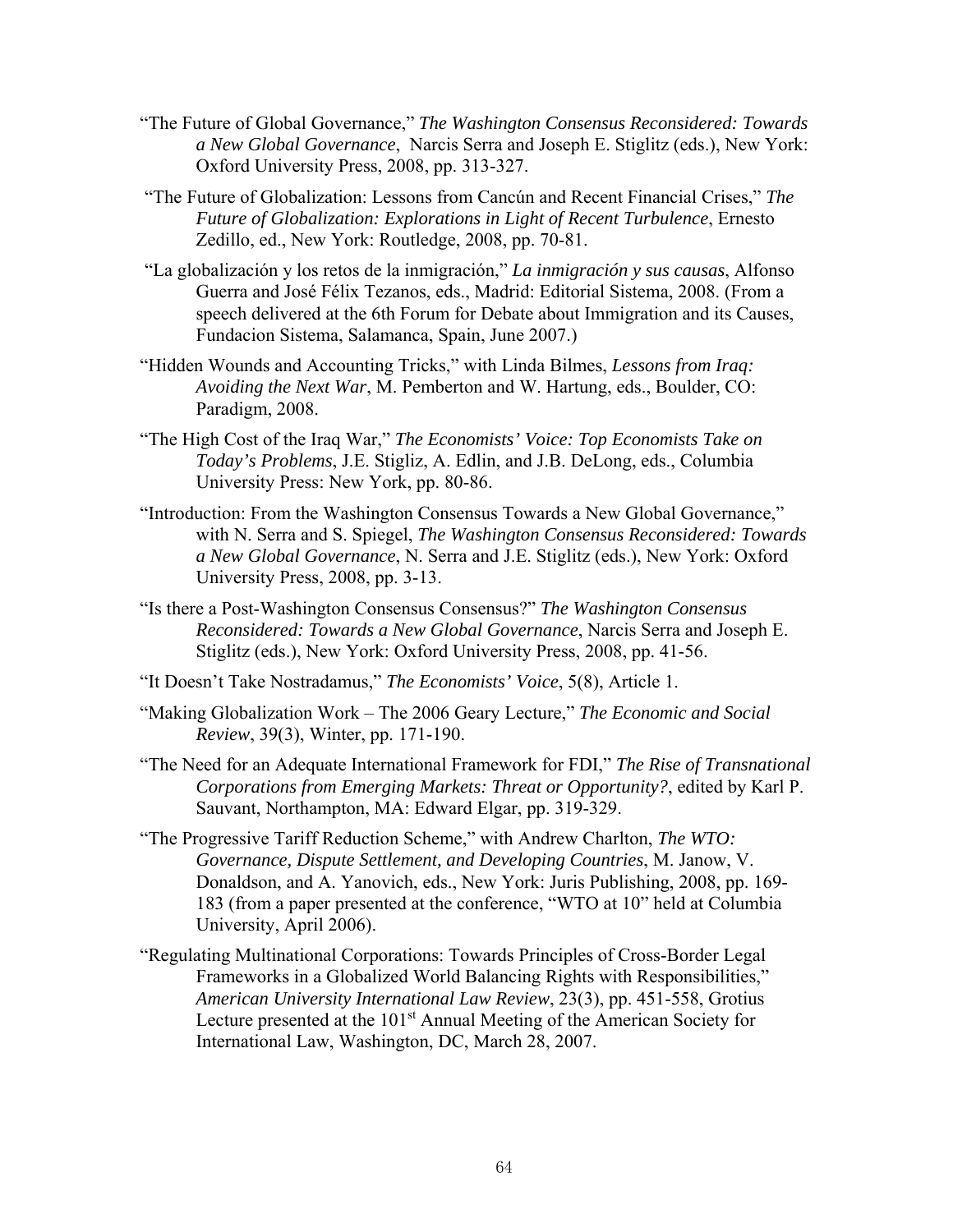"Toward a General Theory of Consumerism: Reflections on Keynes' *Economic Possibilities for Our Grandchildren*," *Revisiting Keynes: Economic Possibilities for Our Grandchildren*, G. Piga and L. Pecchi, eds., Cambridge: MIT Press, pp. 41-87.

"Turn Left for Sustainable Growth," *Economists' Voice*, 5(4),

"The World Development Report: Development Theory and Policy," *Development Economics Through the Decades: A Critical Look at 30 Years of the World Development Report*, by Shahid Yusuf, Washington, DC: World Bank, 2008, p. 139-151.

- "The Anatomy of a Murder: Who Killed America's Economy?" *Critical Review*, 21(2-3), pp. 329-339.
- "Business Fluctuations and Bankruptcy Avalanches in an Evolving Network," with D. Delli Gatti, M. Gallegati, B. Greenwald, and A. Russo, *Journal of Economic Interaction and Coordination,* 4(2), November 2009, pp. 195-212.
- "Capitalist Fools," *Best American Political Writing*, R. Flippin, ed, Boulder:Public Affairs, pp.107-115. Originally appeared in *Vanity Fair*, January 2009.
- "Dividend Taxation and Intertemporal Tax Arbitrage," with Anton Korinek, *Journal of Public Economics*, 93(2009), pp. 142-159.
- "The Future of Industrial Policies in the New Millennium: Toward a Knowledge-Centered Development Agenda," with Mario Cimoli and Giovanni Dosi, conclusion to *The Political Economy of Capabilities Accumulation: the Past and Future of Policies for Industrial Development*, M. Cimoli, G. Dosi, and J.E. Stiglitz, eds., Oxford University Press (Previously LEM Working Paper Series September 2008).
- "The Global Crisis, Social Protection, and Jobs," *International Labour Review*, Vol. 148, No. 1-2, pp. 1-13. Also published as "Crisis mundial, protección social y empleo," *Revista Internacional del Trabajo*, Vol. 128, No. 1-2, pp. 1-15, and "Crise mondiale, emplois et protection sociale," *Revue Internationale du Travail*, Vol. 148, No. 1-2, pp. 1-13. Based on an address to the Governing Body of the International Labour Organization, Geneva, March 12, 2009.
- "The Current Economic Crisis and Lessons for Economic Theory," Presidential Lecture to the Eastern Economic Association, *Eastern Economic Journal*, 35(3), June, pp. 281-296.
- "Moving Beyond Market Fundamentalism to a More Balanced Economy," *Annals of Public and Cooperative Economics*, 80(3), pp. 345-360.
- "Institutions and Policies in Developing Economies," with M. Cimoli, G. Dosi, and R. Nelson, *Handbook of Innovation systems and Developing Countries: Building Domestic Capabilities in a Global Setting*, Cheltenham, UK and Northampton, MA: Edward Elgar, pp. 337-359.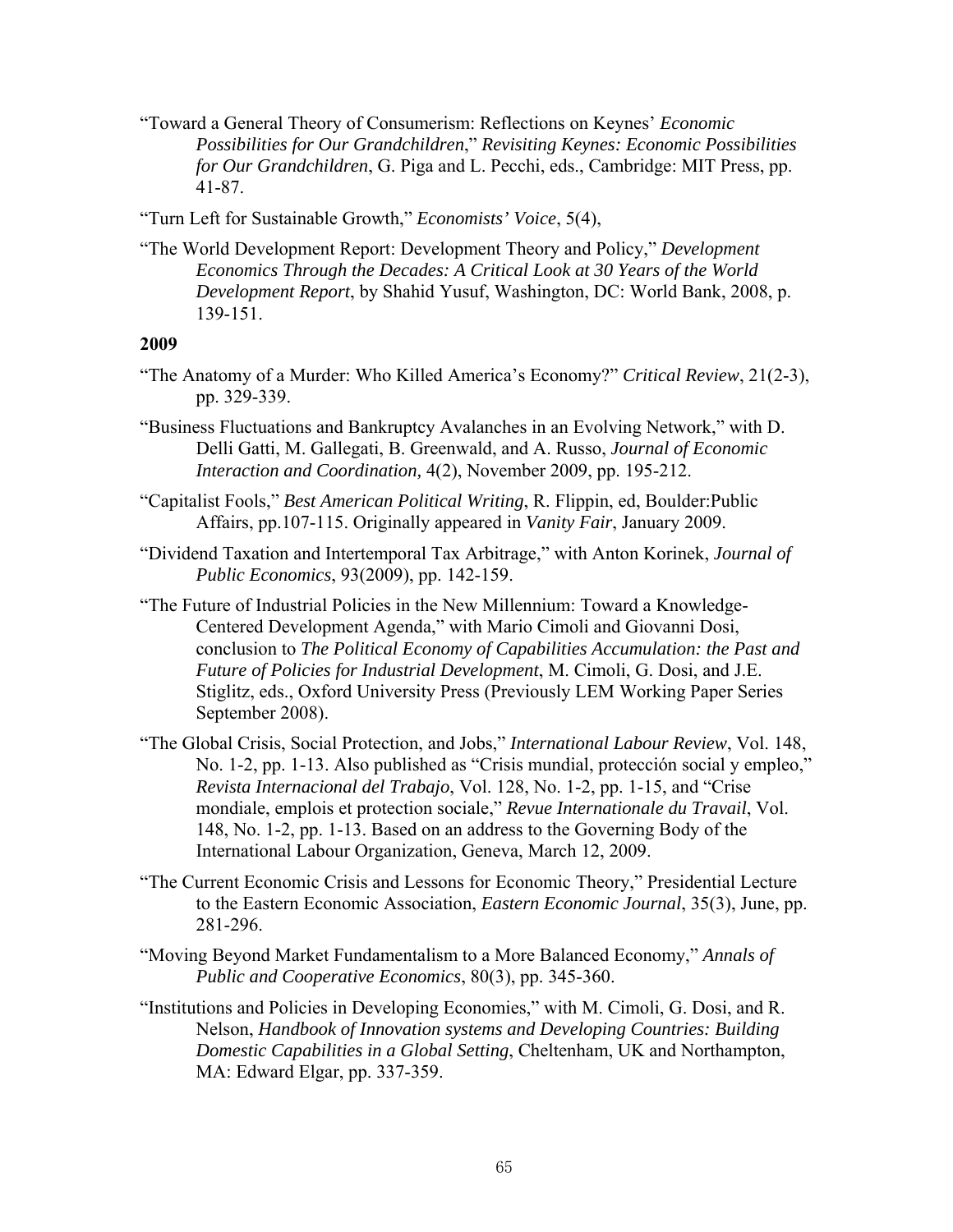- "Keynote Address at Berlin Meeting," *The Global Financial Crisis and International Financial Institutions: Governance Perspectives for Developing Countries,"* Proceedings, International Policy Dialogue, 8-9 March 2009, Berlin and 25 April 2009, Washington, D.C., pp. 21-28.
- "The Political Economy of Capabilities Accumulation: the Past and Future of Policies for Industrial Development," with Mario Cimoli and Giovanni Dosi, preface to *The Political Economy of Capabilities Accumulation: the Past and Future of Policies for Industrial Development*, M. Cimoli, G. Dosi, and J.E. Stiglitz, eds., Oxford University Press (Previously LEM Working Paper Series July 2008).
- "Preface," *One Billion Rising: Land Law and the Alleviation of Global Poverty*, T. Hanstad, R. Mitchell and R. Prosterman, eds., Amsterdam: Leiden University Press, 2009, pp. 9-15.
- "Regulation and Market Failure," *New Perspectives on Regulation*, D. Moss and J. Cisternino, eds., Cambridge, MA: Tobin Project, 2009, pp 11-23.
- "Simple Formulae for Optimal Income Taxation and the Measurement of Inequality," *Arguments for a Better World: Essays in Honor of Amartya Sen, Volume I, Ethics, Welfare, and Measurement*, K. Basu and R. Kanbur, eds., Oxford, UK: Oxford University Press, 2009, pp. 535-566.
- "Sorting Out the Differences Between Signaling and Screening Models," with A. Weiss, *Selected Works of Joseph E. Stiglitz, Volume I: Information and Economic Analysis*, Oxford: Oxford University Press, 2009, pp. 223-231. Originally NBER Technical Working Paper 93, November 1990.
- "Two Ideas to Increase Innovation and Reduce Pharmaceutical Costs and Prices," with Arjun Jayadev, *Health Affairs*, 28(1), January/February 2009, pp. 165-168.
- "Ownership Changes and Access to External Financing," with A. Knyazeva and D. Knyazeva, *Journal of Banking and Finance,* 33(10), October 2009, pp. 1804- 1816.

- "Comment on 'The Right to Food,'" *Catholic Social Doctrine and Human Rights*, Proceedings of the 15<sup>th</sup> Plenary Session of the Pontifical Academy of Social Sciences, R. Minnerath, O.F. Carulli, and V. Possenti, eds., Vatican City: Pontifical Academy of Social Sciences, 2010, pp.336-340.
- "Contagion, Liberalization, and the Optimal Structure of Globalization," *Journal of Globalization and Development,* 1(2), Article 2, 45 pages.
- "The Dangers of Deficit Reduction," *The Economists' Voice*, 7(1), Article 6.
- "Development-Oriented Tax Policy," *Taxation in Developing Countries*, R. H. Gordon, ed., New York: Columbia University Press, pp. 11-3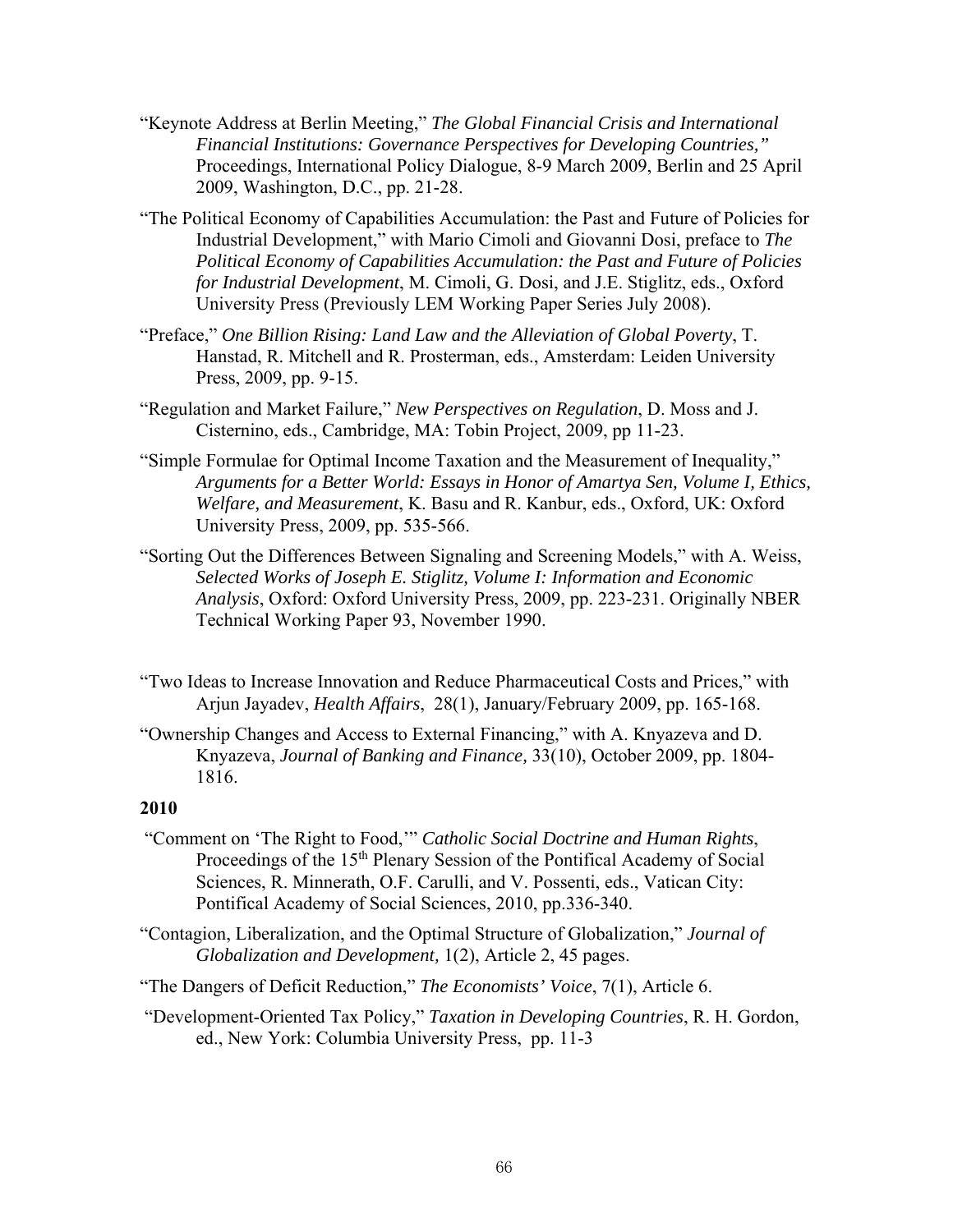- "Equilibrium Fictions: A Cognitive Approach to Societal Rigidity," with K. Hoff, *American Economic Review,* 100(2), May 2010, pp. 141-146. Shortened version of Policy research Working Paper 5219 (same title), The World Bank Development Research Group, February 2010, accessible at http://elibrary.worldbank.org/docserver/download/5219.pdf?expires=1304012730 &id=id&accname=guest&checksum=5428C2B3013CF8ECBB54953BAC3F328 C.
- "Government Failure vs. Market Failure: Principles of Regulation," *Governments and Markets: Toward a New Theory of Regulation*, E.J. Balleisen and D. Moss, eds., New York: Cambridge University Press, 2010, pp. 13-51.
- "Human Rights and Globalization: The Responsibility of States and of Private Actors," *Catholic Social Doctrine and Human Rights*, Proceedings of the 15<sup>th</sup> Plenary Session of the Pontifical Academy of Social Sciences, R. Minnerath, O.F. Carulli, and V. Possenti, eds., Vatican City: Pontifical Academy of Social Sciences, 2010, pp.341-346.
- "Intellecutal Property, Dissemination of Innovation, and Sustainable Development," with C. Henry, *Global Policy* 1(1), October, pp. 237-251.
- "Introduction," *Capitalism, Socialism and Democracy,* by Joseph A. Schumpeter, London: Rutledge pp. ix-xiv.
- "Introduction," with S. Griffith-Jones and J.A. Ocampo, *Time for a Visible Hand: Lessons from the 2008 World Financial Crisis*, S. Griffith-Jones, J.A. Ocampo, and J.E. Stiglitz, eds., Initiative for Policy Dialogue Series, Oxford: Oxford University Press, pp. 1-18, 2010.
- "Interpreting the causes of the Great Recession of 2008," *Financial System and Macroeconomic Resilience: Revisited*, BIS Paper No. 53, September, pp. 4-19.
- "The Financial Crisis of 2007-2008 and its Macroeconomic Consequences,", *Time for a Visible Hand: Lessons from the 2008 World Financial Crisis*, S. Griffith-Jones, J.A. Ocampo, and J.E. Stiglitz, eds., Initiative for Policy Dialogue Series, Oxford: Oxford University Press, pp. 19-49
- "Responding to the Crisis," *Time for a Visible Hand: Lessons from the 2008 World Financial Crisis*, S. Griffith-Jones, J.A. Ocampo, and J.E. Stiglitz, eds., Initiative for Policy Dialogue Series, Oxford: Oxford University Press, 2010, pp. 76-100
- "A Modest Proposal for International Monetary Reform," with Bruce Greenwald, *Time for a Visible Hand: Lessons from the 2008 World Financial Crisis*, S. Griffith-Jones, J.A. Ocampo, and J.E. Stiglitz, eds., Initiative for Policy Dialogue Series, Oxford: Oxford University Press, 2010. pp.314-344
- "Introduction," *Debates on the Measurement of Global Poverty,* S. Anand, P. Segal, and J.E. Stiglitz (eds.), New York: Oxford University Press, 2010, pp. 1-24.
- "Leverage and Asset Bubbles: Averting Armageddon with Chapter 11?" with Marcus Miller, *Economic Journal*, 120(544), May 2010, pp. 500-518.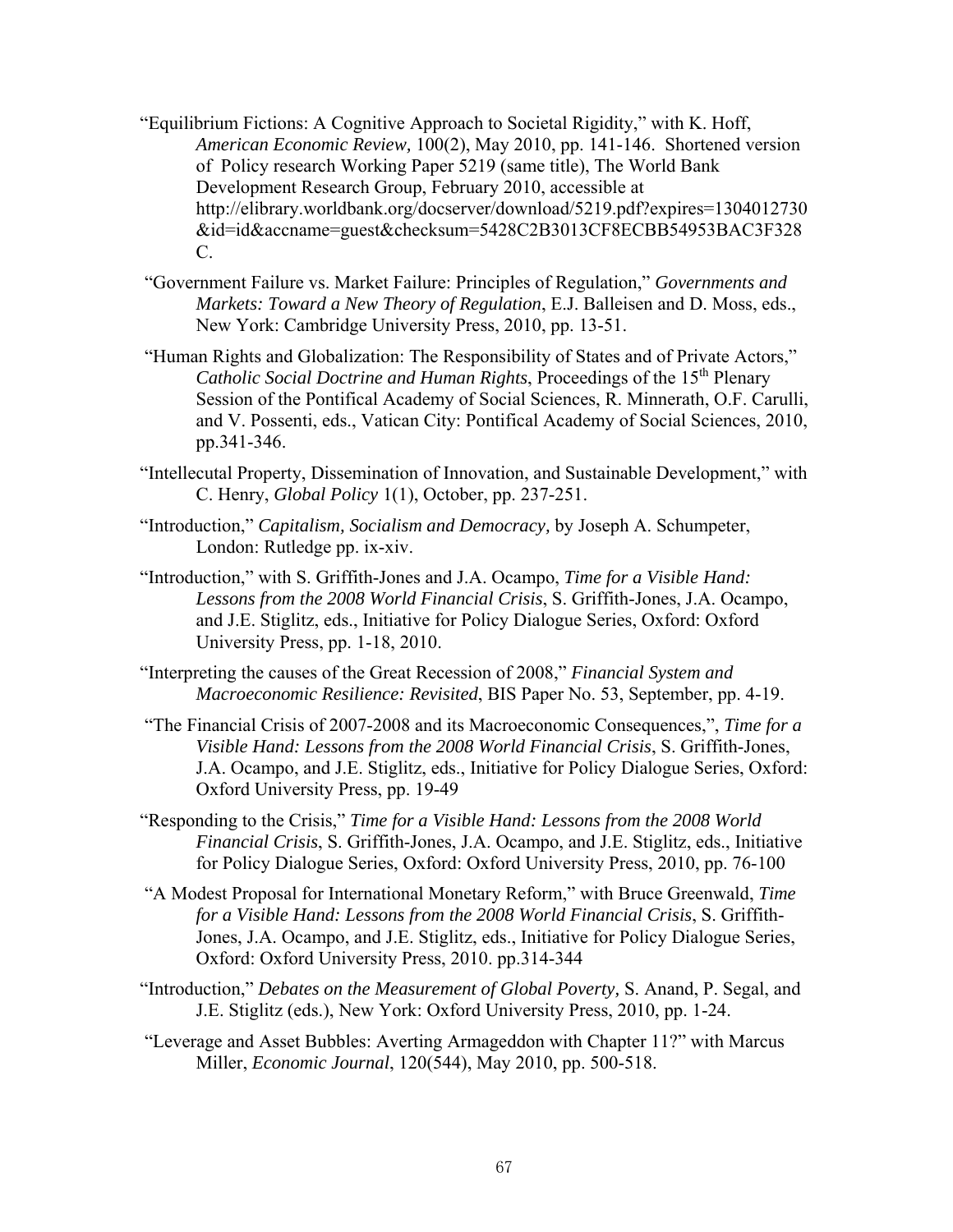- "Lessons from the Global Financial Crisis of 2008," *Seoul Journal of Economics*, 23(3), pp. 321-339.
- "Medicine for tomorrow: Some Alternative Proposals to Promote Socially Beneficial Research and Development in Pharmaceuticals," with Arjun Jayadev, *Journal of Generic Medicine*, 7(3), pp. 217-226.
- "Premio Nobel de Economia," *Es dificil ser joven en america latina: Los Desafios Abiertos,* Bernardo Kliksberg (ed.), pp. 43-65.
- "Prepared Joint Statement," with Linda J. Bilmes, *Hearing before the Committee on veterans' affairsn.* 2nd session, Washington: USGovernment Printing Office, 2010.
- "Por Qué Estalló la Economía Americana?" *Es Difícil Ser Joven en América Latina: Los Desafíos Abiertos*, B. Kliksberg, ed., Buenos Aires: UNDP, 2010, pp. 43-65.
- "The Promise of Global Institutions," *Globalization: The Greatest Hits,* M. B. Steger, ed., Boulder, CO: Paradigm, 2010, pp. 136-152. (Reprinted from Stiglitz, J.E., *Globalization and Its Discontents*, New York: W.W. Norton Company, 2002.)
- "Regulación y fallas," *Revista de Economí Institucional*, 12(23), pp.13-28.
- "Risk and Global Economic Architecture: Why Full Financial Integration May be Undesirable," *American Economic Review*, 100(2), May 2010, pp. 388-392.
- "Robust Growth or Anemic Recovery in the U.S. and Global Economy," *Journal of Policy Modeling*, 32(5), September-October, pp. 632-636.
- "Sovereign Debt: Notes on Theoretical Frameworks and Policy Analyses," *Overcoming Developing Country Debt Crises,* B. Herman, J.A. Ocampo, and S. Spiegel, eds., Oxford: Oxford University Press, pp. 35-69.
- "Towards a New Global Reserves System," with Bruce Greenwald, *Journal of Globalization and Development*, 1(2), Article 10. A different version of the paper with the same title, appears in *The Future Global Reserve System*, J.D. Sachs, M. Kawai, J.-W. Lee, and W.T. Woo, eds., June, Asian Development Bank.

- "An Analysis of the Japanese Credit Network," with G. De Masi, Y. Fujiwara, M. Gallegati, and B. Greenwald, *Evolutionary and Institutional Economics Review*,7(2), pp, 203-232..
- "The Failure of Macroeconomics in America," *China & World Economy*, Volume 19, Issue 5, October, pp. 17-30.
- "From Inside Brazil: Vinod Thomas's Vision," *A Vision for Development: Dialogues on the Work of Vinod Thomas*, Ray C. Rist, ed., Washington, DC: Independent Evaluation Group, pp. 201-205.
- "Heterogeneous Interacting Agent Models for Understanding Monetary Economies," with M. Gallegati, *Eastern Economic Journal*, 37 (Winter 2011), pp. 6-12.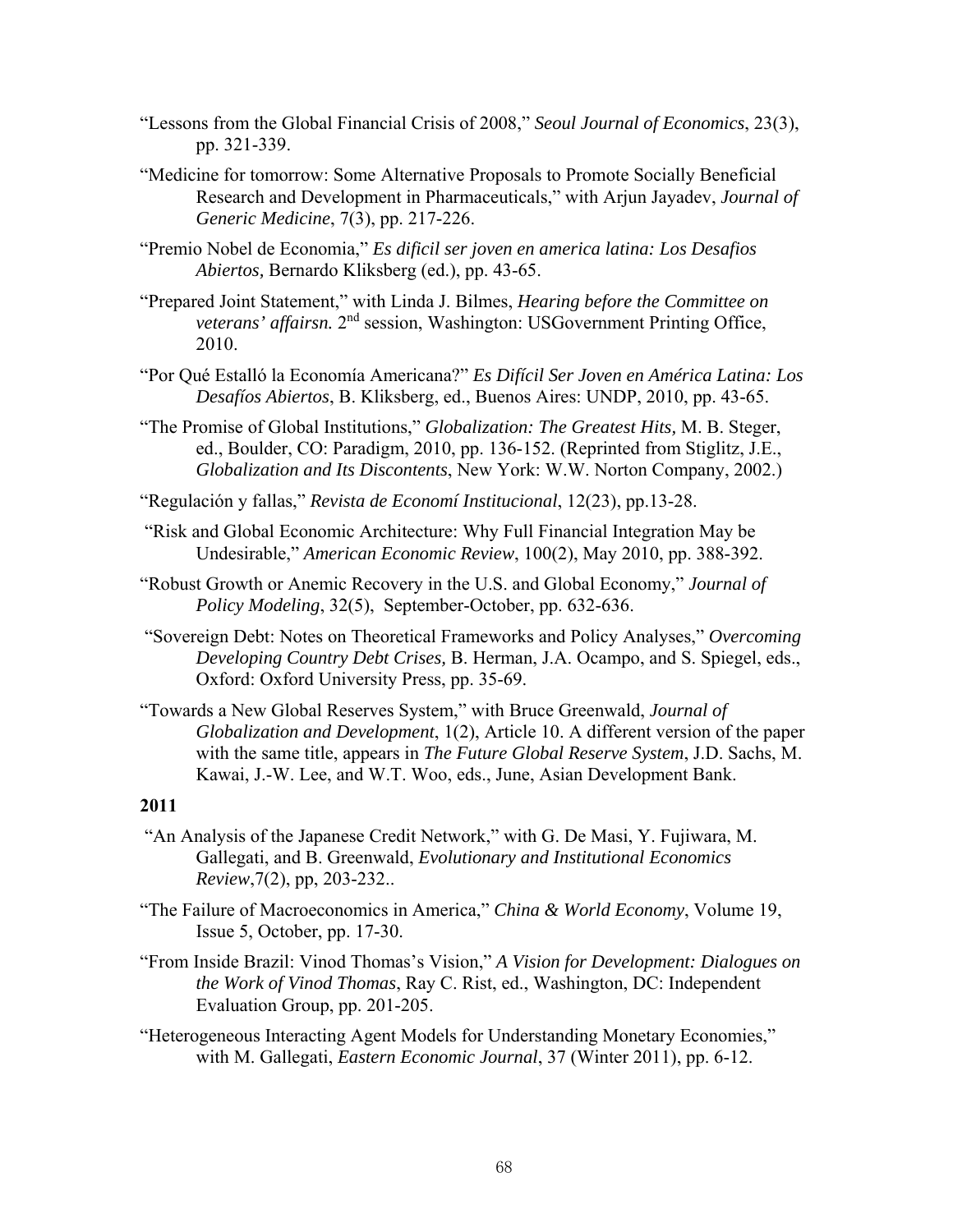- "The Media and the Crisis: An Information Theoretic Approach," *Bad News: How America's Business Press Missed the Story of the Century,* A. Schiffrin, ed., New York: The New Press, pp. 22-36.
- "The Long-Term Costs of Conflict: the Case of the Iraq War," with Linda Bilimes, *Handbook on the Economics of Conflict*, Keith Hartley and Derek Braddon, eds., Cheltenham, UK: Edward Elgar Publish Ltd, pp. 293-310.
- "Preface," *Exiting from the Crisis: Towards a Model of More Equitable Growth and Sustainable Development*, D. Coats (ed.), Brussels, ETUI aisbl, pp. 9-15. Published in French in *Sortir de la Crise: Vers un Modele de Croissance Plus Équitable et Plus Durable*, D. Coats (ed.), Brussels: Institut Syndical Européen (2014).
- "Rethinking Development Economics," *The World Bank Research Observer*, 26(2):230- 236.
- "Rethinking Macroeconomics: What Went Wrong and How to Fix It," *Global Policy*, 2(2): pp. 165-175.
- "Rethinking Macroeconomics: What Failed and How to Repair It," *Journal of the European Economic Association*, 9(4), pp. 591-645.
- "Should the Government Invest, or Try to Spur Private Investment?" with Michael Cragg, *Economists' Voice*, 8(1), Article 1.

- "African Development Prospects and Possibilities," with Akbar Noman, in E. Aryeetey et al., eds., *The Oxford Companion to the Economics of Africa*, Oxford: Oxford University Press, pp. 33-40.
- "Crises and Contagion: A Survey," with A. Knyazeva and D. Knyazeva, *What if Ireland Defaults?*, B. Lucey, C. Larkin and C. Gurdgiev (eds.), Dublin: Orpen Press. Reprinted in *Europe on the Brink: Debt Crisis and Dissent in the European Periphery*, Tony Phillips (ed.), London, Zed Books (2014), pp. 74-110.
- "Default Cascades: When Does Risk Diversification Increase Stability?" with S. Battiston, D. Delli Gatti, M. Gallegati, and B. Greenwald, *Journal of Financial Stability*, 8(3), pp.138-149.
- "Essay on Commodity Price Volatility and Inclusive Growth," *Commodity Price Volatility and Inclusive Growth in Low-Income Countries*, Rabah Arezki, Catherine A Pattillo, Marc Quintyn, Min Zhu (eds.), Washington, DC: IMF, pp. xvi-xxiv.
- "Estimating the Costs of War: Methodological Issues, with Applications to Iraq, and Afghanistan," with L.J. Bilmes, *The Oxford Handbook of the Economics of Peace and Conflict*, M.R. Garfinkel and Stergios Skaperdas, eds., Oxford University Press, pp. 275-314.
- "From the G-20 to a Global Economic Coordination Council," with José Antonio Ocampo, *Journal of Globalization and Development*, 2(2), Article 9.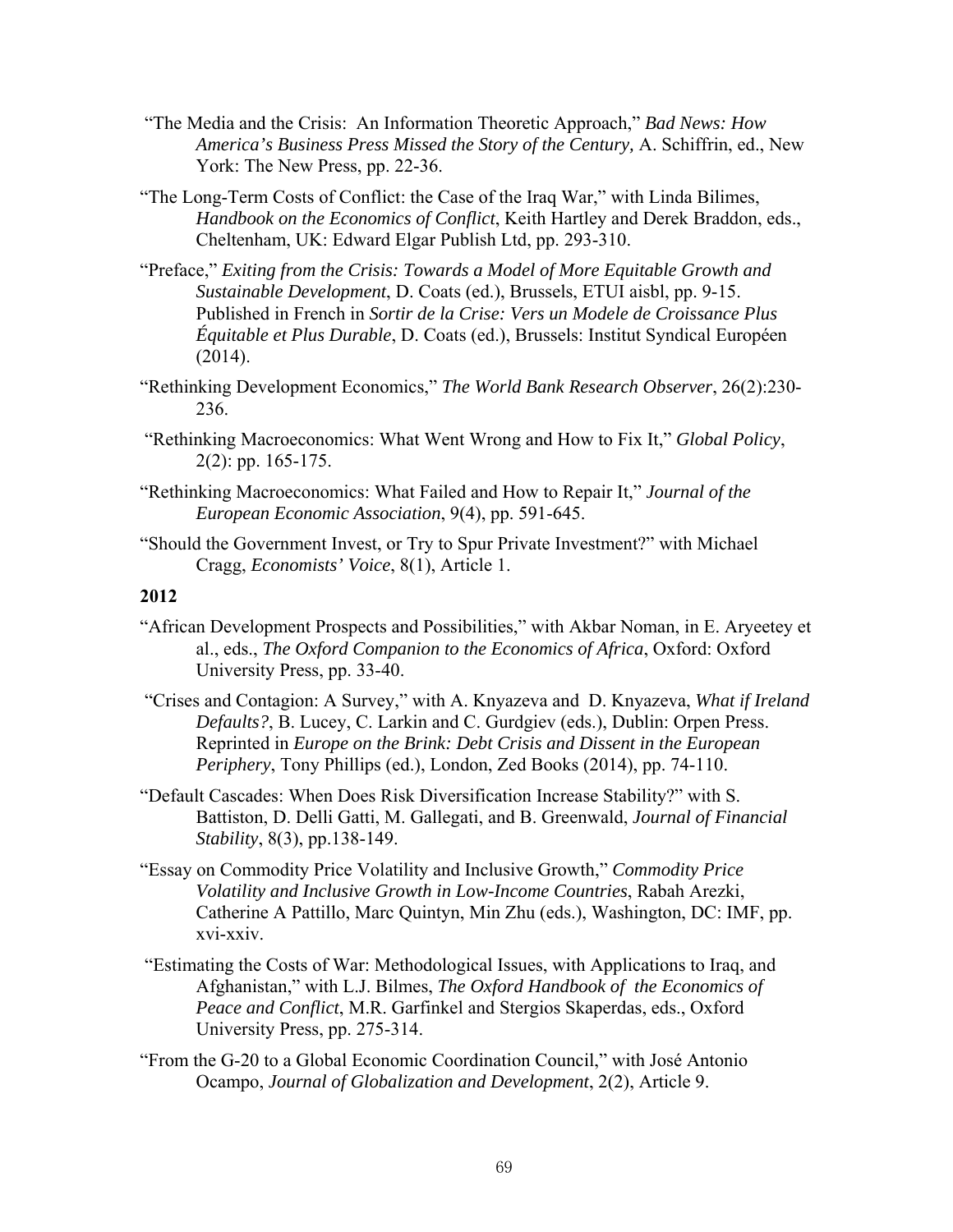- "Harmony Between Man and Man, and Man and Nature," *The Global Quest for Tranquillitas Ordinis. Pacem in Terris, Fifty Years Later*, M.A. Glendon, R. Hittinger, and M. Sánchez Sorondo (eds.), Vatican City: Pontifical Academy of Social Sciences, Acta 18, pp. 475-483.
- "Introduction: The World Wakes," *From Cairo to Wall Street: Voices from the Global Spring,* A. Schiffrin and E. Kircher-Allen, eds., New York: The New Press, pp. 1- 22.
- "The Journal of Economic Perspectives and the Marketplace of Ideas: A View from the Founding," *Journal of Economic Perspectives,* 25(2): 1-9.
- "Liaisons Dangereuses: Increasing Connectivity, Risk Sharing, and Systemic Risk," with Stefano Battiston, Domenico Delli Gatti, Mauro Gallegati, and Bruce Greenwald, *Journal of Economic Dynamics and Control*, 36(8): 1121-1141.
- "Macroeconomics, Monetary Policy, and the Crisis," *In the Wake of the Crisis,* O.J. Blanchard, D. Romer, M. Spence, and J.E. Stiglitz (eds.), Cambridge, MA: MIT Press, 2012, pp. 31-42.
- "Mobility Constraints, Productivity Trends, and Extended Crises," with D. Delli Gatti, M. Gallegati, B. Greenwald, and A. Russo, *Journal of Economic Behavior & Organization*, 83(3): 375– 393.
- "Macroeconomic Fluctuations, Inequality, and Human Development," *Journal of Human Development and Capabilities*, 13(1), pp. 31-58. Reprinted in *Macroeconomics and Human Development,* Deepak Nayyar (ed.), Taylor and Francis, 2013.
- "Preface," with A. Noman, K. Botchwey, and H. Stein, *Good Growth and Global Governance in Africa*, A. Noman, K. Botchwey, H. Stein, J.E. Stiglitz, eds., New York: Oxford University Press, pp. vii-x.
- "Sectoral Imbalances and Long Run Crises," with D. Delli Gatti, M. Gallegati, B.C. Greenwald and A. Russo, *The Global Macro Economy and Finance*, F. Allen, M. Aoki, J.-P. Fitoussi, N. Kiyotaki, R. Gordon, and J.E. Stiglitz, eds., IEA Conference Volume No. 150-III, Houndmills, UK and New York: Palgrave, 2012, pp. 61-97 (originally Columbia University Working paper, 2012, and presented to World Congress of IEA, Jordan, June, 2014)
- "Strategies for African Development," with Akbar Noman, *Good Growth and Governance for Africa: Rethinking Development Strategies*, A. Noman, K. Botchwey, H. Stein, and J.E. Stiglitz, eds., Oxford, New York: Oxford University Press, pp. 3-47.
- "Toward an Analytical Solution for Agent-Based Models: An Application to a Credit Network Economy," *Complexity and Insitutions: Markets, Norms, and Corporations*, Masahiko Aoki, Kenneth Binmore, Simon Deakin, and Herbert Gintis (eds.), Houndmills, UK and New York: Palgrave Macmillan, pp. 63-80.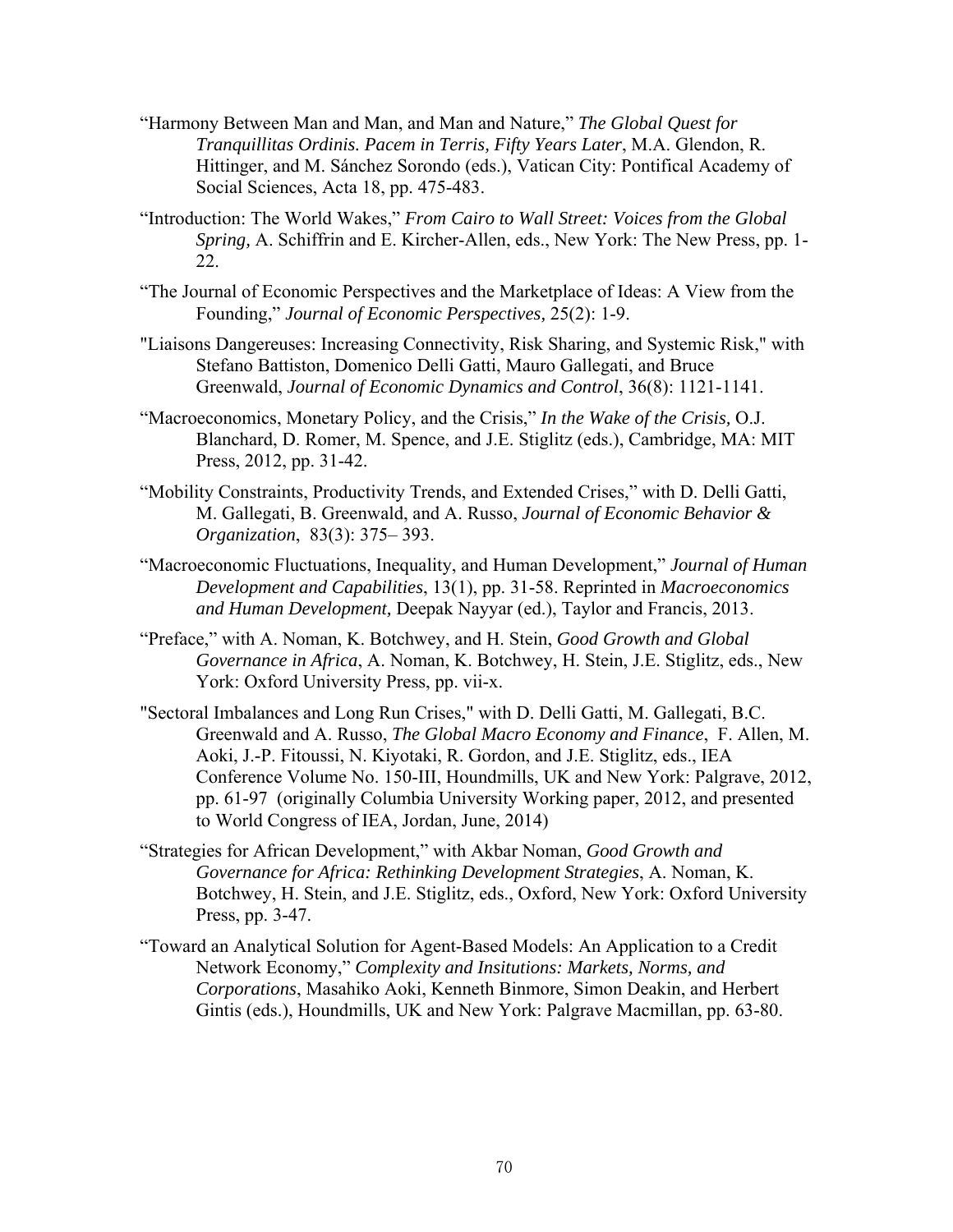- "Analyzing Legal Formality and Informality: Lessons From Land-Titling and Microfinance Programs," with Antara Haldar, *Law and Economic Development with Chinese Characteristics: Institutions for Promoting Development in the Twenty-First Century*, David Kennedy and Joseph Stiglitz, eds., 2013, New York and Oxford: Oxford University Press, pp.112-148.
- "Complex Derivatives," with Stefano Battiston, Guido Caldarelli, Co-Pierre Georg, and Robert May, *Nature Physics*, 9(March): 123-125.
- "Conclusion: Taking Stock—Analytical Challenges and Directions for Future Research," *Sovereign Wealth Funds and Long-Term Investing*, Patrick Bolton, Frederic Samama, and Joseph E. Stiglitz (eds.), New York: Columbia University Press, 2012, pp. 221-224.
- "Creating the Institutional Foundations for a Market Economy," *Law and Economic Development with Chinese Characteristics: Institutions for the 21st Century*, J.E. Stiglitz and D. Kennedy (eds.), New York and Oxford: Oxford University Press, pp. 71-111.
- "The Economics Behind Law in a Market Economy: Alternatives to the Neoliberal Orthodoxy," *Law and Economic Development with Chinese Characteristics: Institutions for the 21st Century*, J.E. Stiglitz and D. Kennedy (eds.), New York and Oxford: Oxford University Press, pp. 153-186.
- "Equilibrium in Competitive Insurance Markets with Moral Hazard," with R. Arnott, *The Selected Works of Joseph E. Stiglitz, Volume II: Information and Economic Analysis: Applications to Capital, Labor, and Product Markets*, Oxford: Oxford University Press, 2013, pp. 660- 689. Originally Princeton University Discussion Paper 4, 1987. Also NBER Working Paper 3588, 1991.
- "Incentives: An Overview," *The Selected Works of Joseph E. Stiglitz, Volume II: Information and Economic Analysis: Applications to Capital, Labor, and Product Markets*, Oxford: Oxford University Press, 2013, pp. 341-382.
- "Information and Competition," *The Selected Works of Joseph E. Stiglitz, Volume II: Information and Economic Analysis: Applications to Capital, Labor, and Product Markets*, Oxford: Oxford University Press, 2013, pp. 20-35. Originally the Inaugural Lecture presented at All Souls College, Oxford, June 1978.
- "Institutional Design for China's Innovation System," *Law and Economic Development with Chinese Characteristics: Institutions for the 21st Century*, J.E. Stiglitz and D. Kennedy (eds.), New York and Oxford: Oxford University Press, pp. 247-277.
- "Introduction," with P. Bolton and F. Samama, *Sovereign Wealth Funds and Long-Term Investing*, with Patrick Bolton and Frederic Samama (eds.), New York: Columbia University Press, 2012, pp. 1-25.
- "Introduction," with J. Cortina and E. Ochoa- Reza, *New Perspectives on International Migration and Development*, J. Cortina and E. Ochoa- Reza (eds.), New York: Columbia University Press, pp. xv-xx.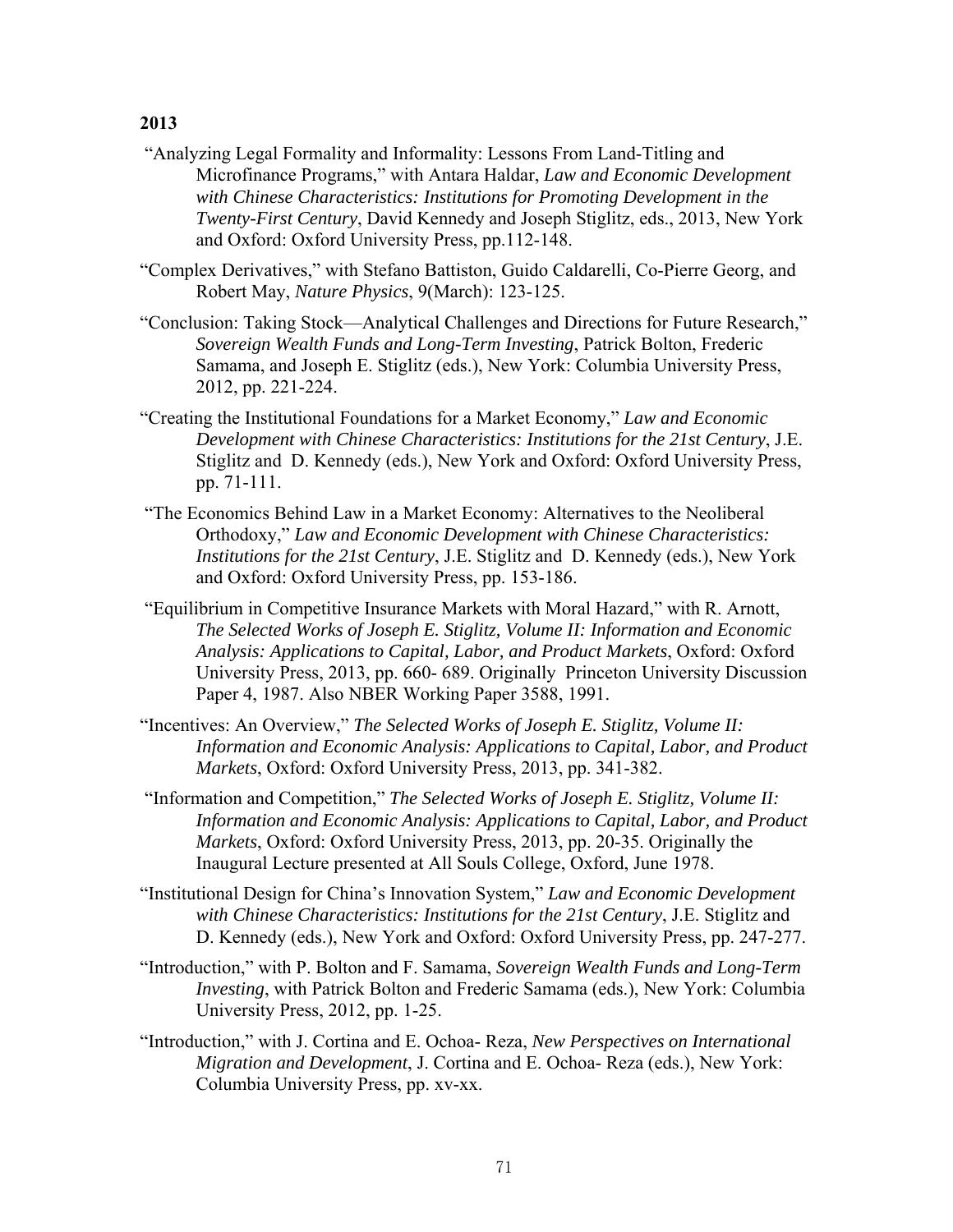- "Introduction," with Mary Kaldor, *The Quest for Security: Protection without Protectionism and the Challenge of Global Governance*, Mary Kaldor and Joseph E. Stiglitz (eds.), New York: Columbia Unversity Press, pp. 1-16.
- "Introduction," with D. Kennedy, *Law and Economic Development with Chinese Characteristics: Institutions for the 21st Century*, J.E. Stiglitz and D. Kennedy (eds.), Oxford and New York: Oxford University Press, pp. 1-16.
- "Introductory Remarks," Sunil Khilnani and Manmohan Malhoutra, eds., *An Indian Social Democracy: Integrating Markets, Democracy and Social Justice*, v. I, pp. 225-229.
- "Learning and Macro-Economic Dynamics," with S. Landini, M. Gallegati, and X. Li, *Nonlinear Economic Dynamics and Financial Modelling*, R. Dieci, X.-Z. He and C. Hommes (eds.), Berlin and Heidelberg: Springer-Verlag, pp. 109-134.
- "On the Measurement of Social Progress and Wellbeing: Some Further Thoughts", with Jean-Paul Fitoussi, *Global Policy,* Volume 4, Issue 3, September, pp 290-293 and *The Global Macro Economy and Finance*, Franklin Allen, Masahiko Aoki, Jean-Paul Fitoussi, Nobuhiro Kiyotaki, Roger Gordon, and Joseph E. Stiglitz (eds), International Economic Association Series, Palgrave Macmillan, 2012, pp. 13-24.
- "Ownership Change, Institutional Development and Performance," with A. Knyazeva and D. Knyazeva, *Journal of Banking and Finance.* 37: 2605–2627.
- "Price Equilibrium, Efficiency, and Decentralizability in Insurance Markets," with R. Arnott, *The Selected Works of Joseph E. Stiglitz, Volume II: Information and Economic Analysis: Applications to Capital, Labor, and Product Markets*, Oxford: Oxford University Press, 2013, pp. 632-659. Originally NBER Working Paper 3642, 1991.
- "A Revolution in Monetary Policy," (C.D. Deshmukh memorial lecture, January, 2013). in Uma Kapila, ed., *Indian Financial Reforms: Priorities and Policies Post Global Financial Crisis*, New Delhi: Academic Foundation, pp. 159-203.
- "The Right to Trade: Rethinking the Aid for Trade Agenda," with Andrew Charlton, *Assessing Aid for Trade: Effectiveness, Current Issues and Future Directions,*  Mohammad A. Razzaque and Dirk Willem te Velde (eds.), London: Commonwealth Secretariat, pp. 359-386. Originally published in 2012 online at http://unctad.org/meetings/en/Miscellaneous%20Documents/Right-to-Trade-Report.pdf.
- "A Simple Proof that Futures Markets are Almost Always Informationally Imperfect," with I. Gale, *The Selected Works of Joseph E. Stiglitz, Volume II: Information and Economic Analysis: Applications to Capital, Labor, and Product Markets*, Oxford: Oxford University Press, 2013, pp.122-132. Originally working paper from April 1989. (Revised version of "Futures Markets Are Almost Always Informationally Inefficient," Princeton University Financial Research Center Memorandum No. 57, February 1985.)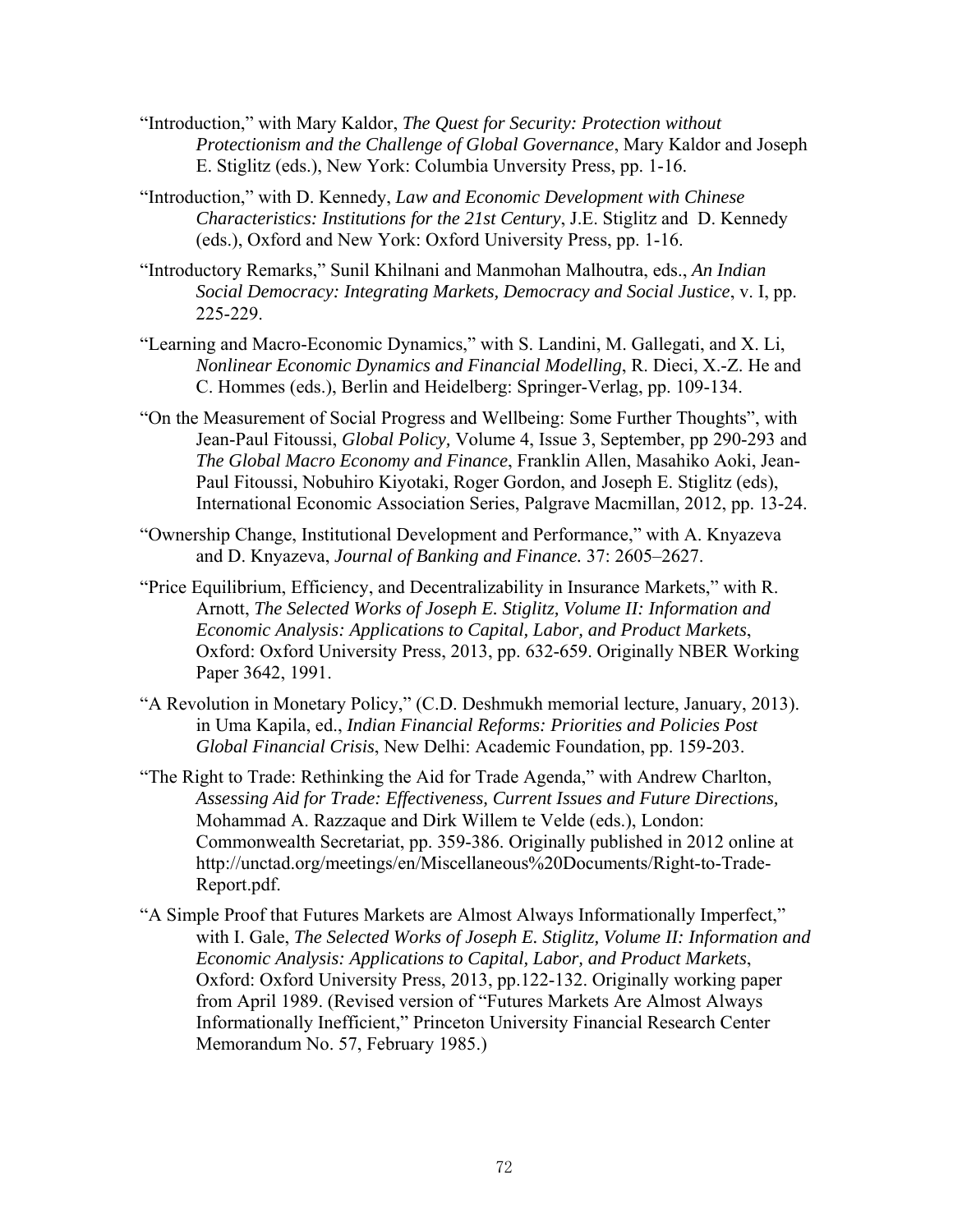- "Sharing the Burden of Saving the Planet: Global Social Justice for Sustainable Development," Mary Kaldor and Joseph E. Stiglitz, eds., *The Quest for Security: Protection without Protectionism and the Challenge of Global Governance*, New York: Columbia Unversity Press, pp. 161-190.
- "Short-term Contracts as a Monitoring Device," with P. Rey, *The Selected Works of Joseph E. Stiglitz, Volume II: Information and Economic Analysis: Applications to Capital, Labor, and Product Markets*, Oxford: Oxford University Press, 2013, pp. 273-290. Originally NBER Working Paper 4514, 1993.
- "A Social Democratic Agenda for a More Dynamic Indian Economy: Creating an Innovative and Learning Society," Sunil Khilnani and Manmohan Malhoutra, eds., *An Indian Social Democracy: Integrating Markets, Democracy and Social Justice*, v. II, pp. 277-307.
- "Social Protection without Protectionism," Mary Kaldor and Joseph E. Stiglitz, eds, *The Quest for Security: Protection without Protectionism and the Challenge of Global Governance*, New York: Columbia Unversity Press, pp. 24-47.
- "Sovereign Wealth Funds—Distinguishing Aspects and Opportunities" *Sovereign Wealth Funds and Long-Term Investing*, Patrick Bolton, Frederic Samama, and Joseph E. Stiglitz, (eds.), New York: Columbia University Press, 2012, pp. 26-31.
- "Stable Growth in an Era of Crises: Learning from Economic Theory and History," *Ekonomi-tek,* 2(1): 1-38(Originally delivered as keynote lecture to the Turkish Economic Association, Izmir, November, 2012).

- "Can the Euro Be Saved? An Analysis of the Future of the Currency Union," *Rivista di Politica Economica*, 3, pp. 7-42.
- "Crises: Principles and Policies: With an Application to the Eurozone Crisis," *Life After Debt: The Origins and Resolutions of Debt Crisis*, Joseph E. Stiglitz and Daniel Heymann (eds.), Houndmills, UK and New York: Palgrave Macmillan, 2014, pp.43-79.
- "Economies with Heterogeneous Interacting Learning Agents," with S. Landini and M. Gallegati, *Journal of Economic Interaction and Coordination*, January, available online at

<http://link.springer.com/article/10.1007%2Fs11403-013-0121-1>.

"Eliminating Extreme Inequality: A Sustainable Development Goal, 2015-2030," with Michael Doyle, *Ethics and International Affairs* 28(1), available online at <http://www.ethicsandinternationalaffairs.org/2014/eliminating-extremeinequality-a-sustainable-development-goal-2015-2030/>. Condensed and reprinted in *Ministers Reference Book Commonwealth 2015*, Lodon: Henley Media Group, pp. 86-88.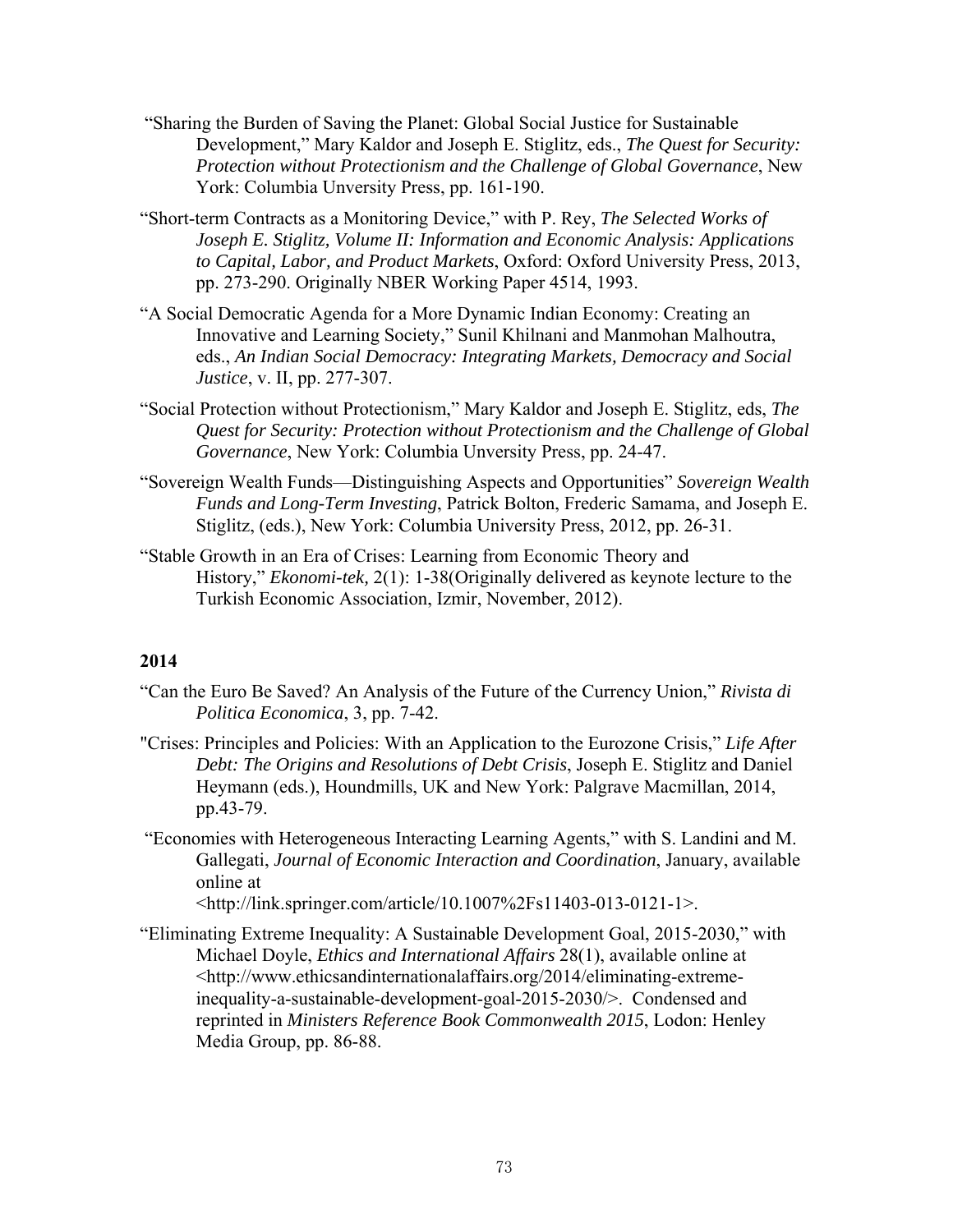- "Income Contingent Loans for the Unemployed: A Prelude to a General Theory of the Efficient Provision of Social Insurance," with Jungyoll Yun, *Income Contingent Loans: Theory, Practice and Prospects*, Joseph E. Stiglitz, Bruce Chapman, and Timothy Higgins (eds.), Houndmills, UK and New York: Palgrave Macmillan, pp.180-204.
- "Industrial Policies, the Creation of a Learning Society, and Economic Development," with Bruce C. Greenwald, *The Industrial Policy Revolution I: The Role of Government Beyond Ideology,* Joseph E. Stiglitz and Justin Yifu Lin (eds.), Houndmills, UK and New York: Palgrave Macmillan, pp. 43-71.
- "Inequality Is Holding Back the Recovery," *Divided: The Perils of Our Growing Inequality*, New York: The New Press, pp. 44-49. Originally published by *The New York Times* on January 19, 2013.
- "Introduction," with Daniel Heymann, *Life After Debt: The Origins and Resolutions of Debt Crisis*, Joseph E. Stiglitz and Daniel Heymann (eds.), Houndmills, UK and New York: Palgrave Macmillan, 2014, pp. 1-39.
- "Introduction: Industrial Policy in the African Context," with Justin Yifu Lin, Célestin Monga, and Ebrahim Patel, *The Industrial Policy Revolution II: Africa in the 21st Century*, Joseph E. Stiglitz, Justin Yifu Lin, and Ebrahim Patel (eds.), Houndmills, UK and New York: Palgrave Macmillan, pp. 1-22.
- "Introduction: The Rejuvenation of Industrial Policy," with Justin Yifu Lin and Célestin Monga, *The Industrial Policy Revolution I: The Role of Government Beyond Ideology,* Joseph E. Stiglitz and Justin Yifu Lin (eds.), Houndmills, UK and New York: Palgrave Macmillan, pp. 1-15.
- "Introduction and Summary," with Bruce Chapman and Timothy Higgins, *Income Contingent Loans: Theory, Practice and Prospects*, Joseph E. Stiglitz, Bruce Chapman, and Timothy Higgins (eds.), Houndmills, UK and New York: Palgrave Macmillan, pp.1-11.
- "Learning and Industrial Policy: Implications for Africa," with Bruce Greenwald, *The Industrial Policy Revolution II: Africa in the 21st Century*, Joseph E. Stiglitz, Justin Yifu Lin, and Ebrahim Patel (eds.), Houndmills, UK and New York: Palgrave Macmillan, pp. 25-49.
- "Learning, Growth, and Development: A Lecture in Honor of Sir Partha Dasgupta," *Environment & Development Economics: Essays in Honor of Sir Partha Dasgupta,* Scott Barret, Karl-Goran Maler, and Eric S. Maskin (eds.), Oxford: Oxford University Press, pp. 31-94. Revised version of paper of same title in *Development Challenges in a Postcrisis World: Annual World Bank Conference on Development Economics 2011*, C. Sepúlveda, A. Harrison, and J.Y. Lin (eds.), Washington: The World Bank, pp. 37-88. Published in French as "Apprentissage, croissance et développement: conférence en l'honneur de Sir Partha Dasgupta," *Revue D'Économie du D*é*veloppment*, No. 4, December, 2011, pp.19-86.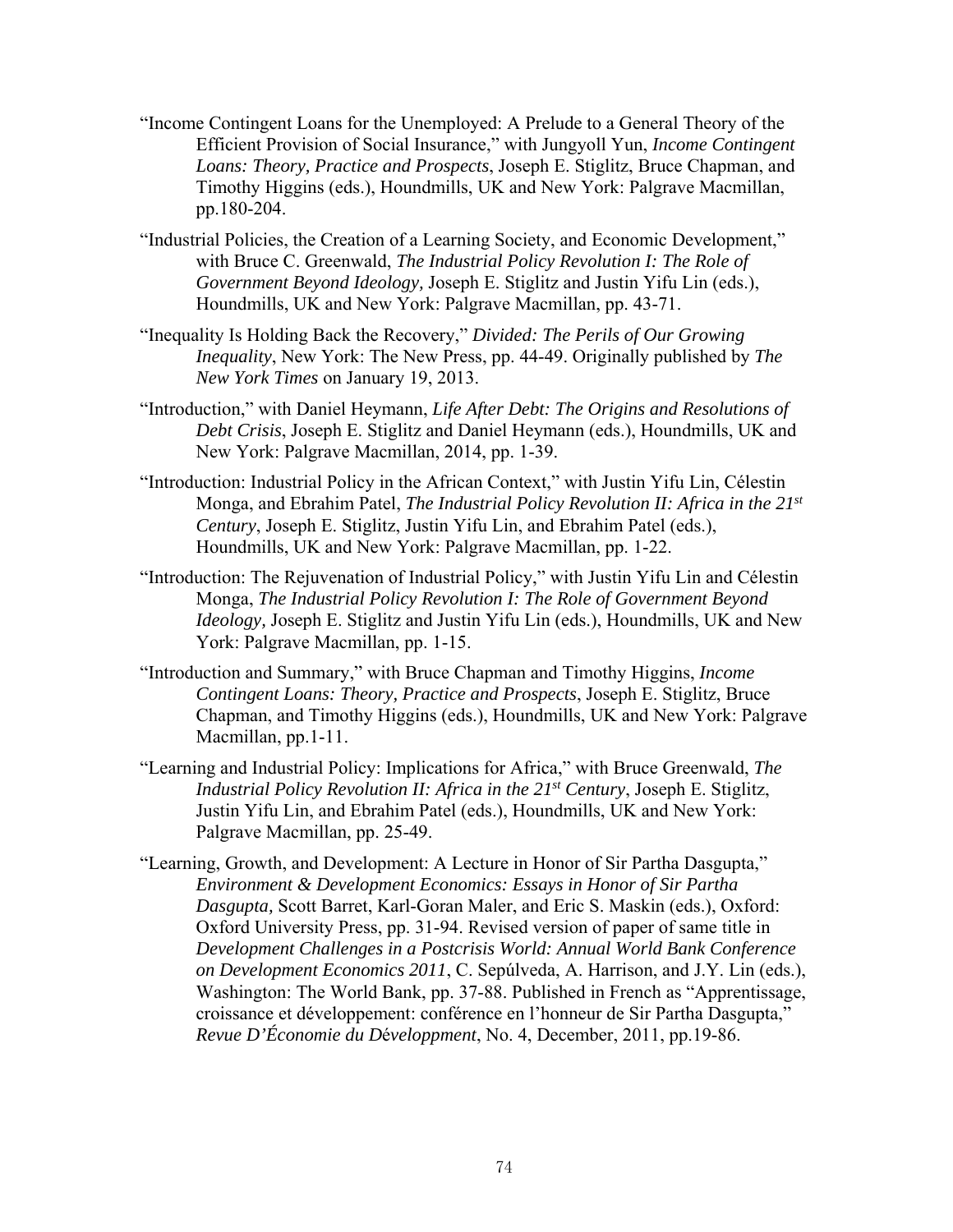- "The Lessons of the North Atlantic Crisis for Economic Theory and Policy," *What Have We Learned? Macroeconomic Policy after the Crisis*, Geroge Akerlof, Olivier Blanchard, David Romer, and Joseph E. Stiglitz (eds.) Cambridge, Mass. and London: MIT Press, pp. 335-347.
- "Reforming Taxation to Promote Growth and Equity," Roosevelt Institute White Paper, May 28.
- "Remarks on Income Contingent Loans: How Effective Can They Be at Mitigating Risk?" *Income Contingent Loans: Theory, Practice and Prospects*, Joseph E. Stiglitz, Bruce Chapman, and Timothy Higgins (eds.), Houndmills, UK and New York: Palgrave Macmillan, pp. 31-38.
- "The Role of Intellectual Property Rights in Developing Countries: Some Conclusions," with Mario Cimoli, Giovanni Dosi, Keith E. Maskus, Ruth L. Okediji, and Jerome H. Reichman, *Intellectual Property Rights: Legal and Economic Challenges for Development*, Mario Cimoli, Giovanni Dosi, Keith E. Maskus, Ruth L. Okediji, Jerome H. Reichman, and Joseph E. Stiglitz (eds.), Oxford, UK and New York: Oxford University Press, pp. 503-513.
- "The Role of Intellectual Property Rights in the Development Process, with Some Lessons from Developed Countries: An Introduction," with Giovanni Dosi, *Intellectual Property Rights: Legal and Economic Challenges for Development*, Mario Cimoli, Giovanni Dosi, Keith E. Maskus, Ruth L. Okediji, Jerome H. Reichman, and Joseph E. Stiglitz (eds.), Oxford, UK and New York: Oxford University Press, pp. 1-53.
- "Tapping the Brakes: Are Less Active Markets Safer and Better for the Economy?" Presented at the Federal Reserve Bank of Atlanta 2014 Financial Markets Conference Tuning Financial Regulation for Stability and Efficiency, April 15, available at

http://www.frbatlanta.org/documents/news/conferences/14fmc/Stiglitz.pdf.

- "Transition to a Market Economy: Explaining the Successes and Failures," with Shenggen Fan, Ravi Kanbur, Shang-Jin Wei, Xiaobo Zhang (eds.), *The Oxford Companion to the Economics of China*, New York and Oxford: Oxford University Press, 2014, pp. 36-41.
- "Un'agenda per salvare l'euro," *Un'altra Europa. Sostenibile, democratica, paritaria, solidale*, S. Zamboni (ed.), Milan: Edizioni Ambiente, 2014, pp. 105-108.

#### **2015**

- "Devolution, Independence, and the Optimal Provision of Public Goods," *Economics of Transportation*, 4, pp. 82–94.
- "Economics and Policy: Some Lessons from Africa's Experience," with Akbar Noman, in *The Oxford Handbook of Africa and Economics, Volume II: Policies and Practices*, Célestin Monga and Justin Yifu Lin (eds.), Oxford, UK and New York: Oxford University Press, pp. 830-848.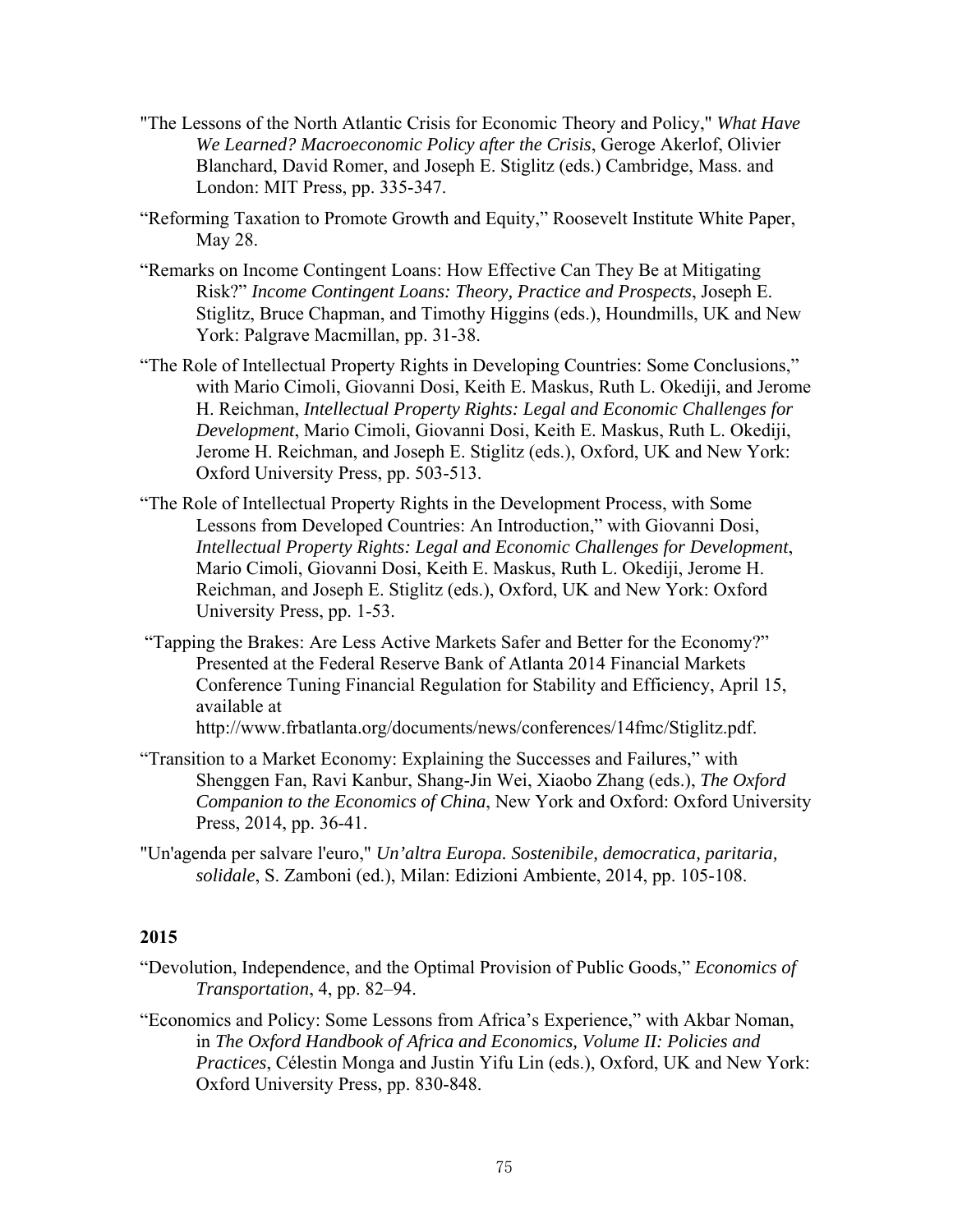- "Foreword," *What Caused the Crime Decline?,* Oliver Roeder, Lauren-Brooke Eisen, and Julia Bowling, report of the Brennan Center for Justice at the New York University School of Law, pp. 1-2.
- "Identifying and Resolving Inter-Creditor and DebItor-Creditor Equity Issues in Sovereign Debt Restructuring," with Skylar Brooks, Martin Guzman and Domenico Lombardi, for the Centre for International Governance Innovation, Policy Brief No. 53, January 2015, available online at https://www.cigionline.org/sites/default/files/pb\_no53.pdf. Also published in Spanish in Ensayos Economicos by Banco Central de la Republica Argentina.
- "In Praise of Frank Ramsey's Contribution to the Theory of Taxation," *Economic Journal*, 125(583), March 2015, pp. 235-268 and NBER Working Paper 20530, October 2014.
- "Introduction," *Taming Capital Flows: Capital Account Management in an Era of Globalization,* with Refet S. Gurkaynak, IEA Conference Volume No. 154, Joseph E. Stiglitz and Refet S. Gurkaynak (eds.), New York: Palgrave Macmillan, 2015.
- "Introduction and Overview: Economic Transformation and Learning, Industrial, and Technology Policies in Africa," *Industrial Policy and Economic Transformation in Africa*, Akbar Noman and Joseph E. Stiglitz (eds.), New York: Columbia University Press, 2015.
- "Leaders and Followers: Perspectives on the Nordic Model and the Economics of Innovation," *Journal of Public Economics*, Volume 127, July 2015, pp 3–16 and NBER Working Paper 20493, September 2014.
- "Monetary Policy in a Multipolar World," *Taming Capital Flows: Capital Account Management in an Era of Globalization,* IEA Conference Volume No. 154, Joseph E. Stiglitz and Refet S. Gurkaynak (eds.), Houndmills, UK and New York: Palgrave Macmillan, 2015.
- "The Origins of Inequality, and Policies to Contain It," *National Tax Journal* 68(2): 425- 448.
- "The Price of Inequality: How Today's Divided Society Endangers Our Future," *Sustainable Humanity, Sustainable Nature: Our Responsibility*, P.S. Dasgupta, V. Ramanathan, M. Sanchez Sorondo (eds.), Vatican City: The Pontifical Academy of Sciences, 2015, pp.379-399.
- "A Progressive Agenda for the Twenty-First Century," *Progressivism in America: Past, Present and Future*, David B. Woolner and John M. Thompson (eds.), New York: Oxford University Press, 2015, pp. 215-232.
- "Reconstructing Macro-Economic Theory to Manage Economic Policy," *Fruitful Economics: Papers in Honour of and by Jean-Paul Fitoussi*, Eloi Laurent and Jacques Le Cacheux (eds.), Houndmills, UK and New York: Palgrave Macmillan, pp. 20-49.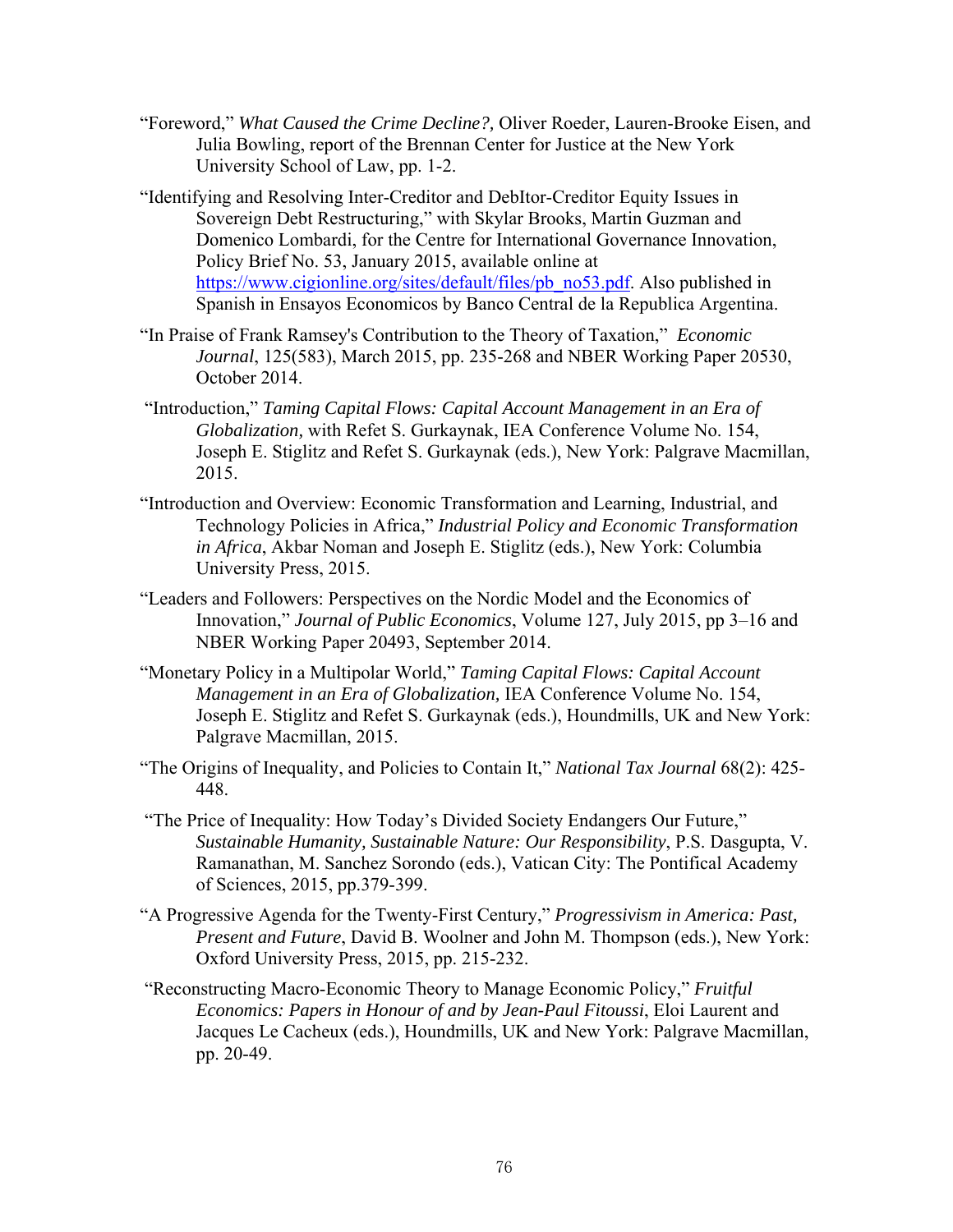- "Sovereign Debt and Joint Liability: An Economic Theory Model for Amending the Treaty of Lisbon," with Kaushik Basu, *Economic Journal*, 125(586), August 2015, pp. F115-F130 and World Bank Policy Research Working Paper WPS6555, August, 2013.
- "The Unfinished Task of Bretton Woods: Creating a Global Reserve System", *Bretton Woods—The Next 70 Years*, Marc Uzan (ed), The Reinventing Bretton Woods Committee, pp. 343-350.
- "Wealth and Income Distribution: New Theories Needed for a New Era," with Ravi Kanbur, Vox, August 18, 2015.

- "America's Great Malaise and What To Do About It," *Journal of Policy Modeling*, 38 (2016), pp. 639-648, accessible at https://www.sciencedirect.com/science/article/pii/S0161893816300412. (Paper presented at the American Economic Association Annual Meetings, San Francisco, January 3, 2016.)
- "An Agenda for Sustainable and Inclusive Growth for Emerging Markets," *Journal of Policy Modeling*, 38 (2016), pp. 693-710, accessible at https://www.sciencedirect.com/science/article/pii/S0161893816300503. (Paper presented at the American Economic Association Annual Meetings, San Francisco, January 3, 2016.)
- "Agent Based-Stock Flow Consistent Macroeconomics: Towards a Benchmark Model," with Alessandro Caiania, Antoine Godinb, Eugenio Caverzasia, Mauro Gallegatia, and Stephen Kinsellac, *Journal of Economic Dynamics and Control,*  Volume 69, August, pp. 375–408, accessible at https://www.sciencedirect.com/science/article/pii/S0165188915301020.
- "Building the Fairer and Sustainable Social Security System," *CDF Proceedings 2016*, accessible at http://bit.ly/2sfqfdh. Paper presented at China Development Forum, March 19, 2016.
- "Creating a Framework for Sovereign Debt Restructuring that Works," with Martin Guzman, *Too Little, Too Late: The Quest to Resolve Sovereign Debt Crisis*, M. Guzman, J.A. Ocampo and J.E. Stiglitz (eds.), New York: Columbia University Press, accessible at http://bit.ly/2BJBs9L and presented at the United Nations General Assembly Ad Hoc Committee on Sovereign Debt Restructuring Processes, July 2015.
- "Dynastic Inequality, Mobility and Equality of Opportunity," with Ravi Kanbur, *Journal of Economic Inequality*, Volume 14, Issue 4, December, pp. 419-434, accessible at https://link.springer.com/content/pdf/10.1007%2Fs10888-016-9328-4.pdf, and Centre for Economic Policy Research Discussion Paper No. 10542, April 2015, accessible at

https://cepr.org/active/publications/discussion\_papers/dp.php?dpno=10542#.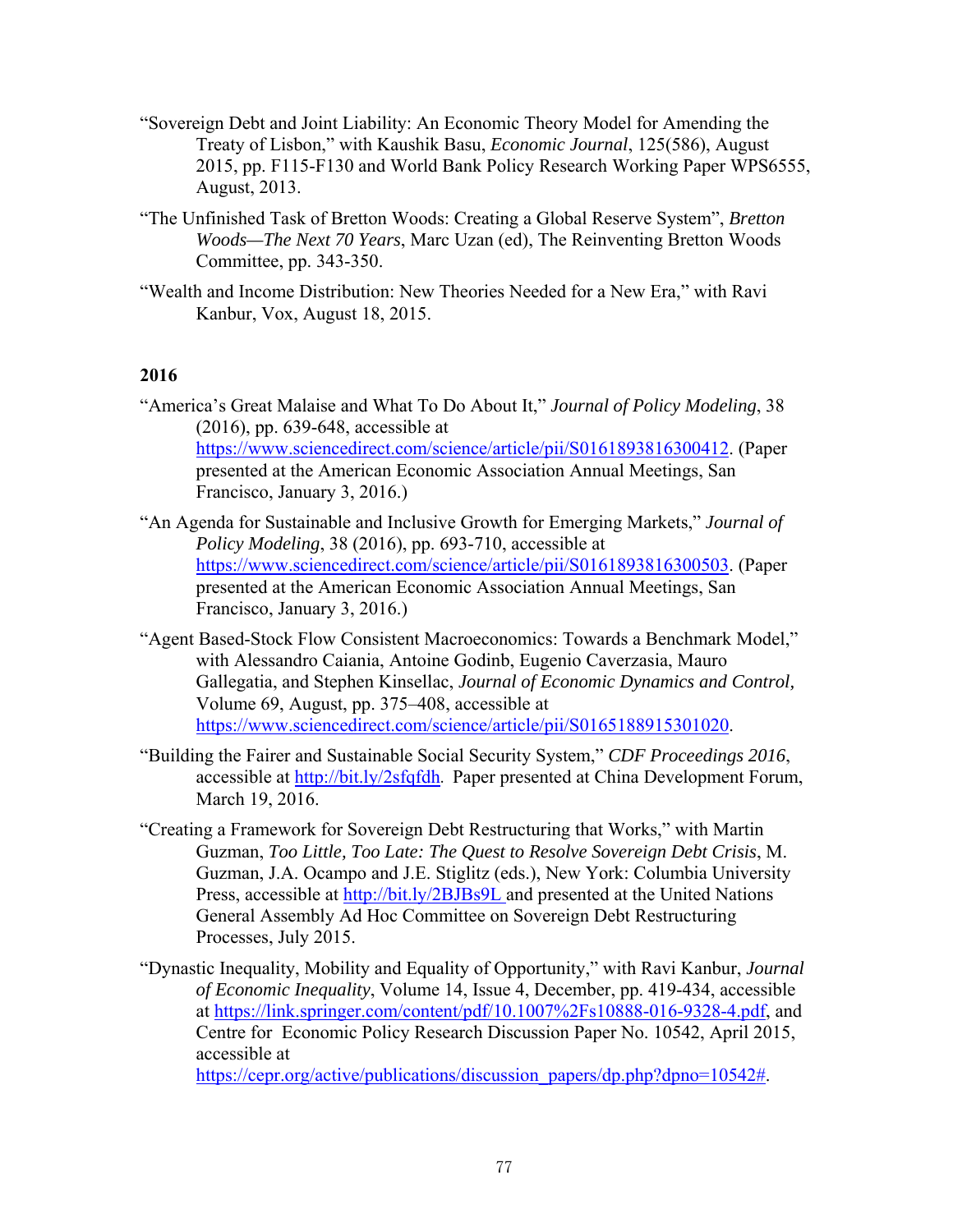- "Ethics, Economic Advice, and Economic Policy," *The Oxford Handbook of Professional Economic Ethics*, George F. DeMartino and Deirdre N. McCloskey (eds.), Oxford, UK and New York: Oxford University Press, pp. 495-519, accessible at http://bit.ly/2ElCURl.
- "Fed Policy, Inequality, and Equality of Opportunity," *Economic Mobility: Research & Ideas on Strengthening Families, Communities & the Economy*, Alexandra Brown David Buchholz Daniel Davis Arturo Gonzalez (eds.), Federal Reserve Bank of St. Louis and the Board of Governors of the Federal Reserve System, pp. 77-94; published by The Roosevelt Institute in August 2015; and presented at the Ninth Biennial Federal Reserve System Community Development Research Conference, April 2015, accessible at https://www.stlouisfed.org/~/media/Files/PDFs/Community%20Development/Ec onMobilityPapers/EconMobility\_Book\_508.pdf and http://rooseveltinstitute.org/wp-content/uploads/2015/10/276094823-Fed-Policy-Inequality-and-Equality-of-Opportunity.pdf.
- "Group Lending, Joint Liability, and Social Capital: Insights from the Indian Microfinance Crisis," with Antara Haldar, *Politics & Society*, SAGE Publications, Vol. 44(4) 459–497, accessible at http://journals.sagepub.com/doi/pdf/10.1177/0032329216674001.
- "How to Restore Equitable and Sustainable Economic Growth in the United States," *American Economic Review,* 106(5): 43-47, accessible at https://pubs.aeaweb.org/doi/pdfplus/10.1257/aer.p20161006.
- "Income Contingent Loans: Some General Theoretical Considerations, with Applications," *Contemporary Issues in Microeconomics,* Joseph E. Stiglitz and Martin Guzman (eds.), IEA Conference Volume, No. 155-III, Houndmills, UK and New York: Palgrave Macmillan, accessible at http://bit.ly/2ElT5ye. (Paper presented at a special session of the International Economic Association World Congress, Dead Sea, Jordan, June, 2014 sponsored by the OECD.)
- "Inequality and Economic Growth," *Rethinking Capitalism*,: *Economics and Policy for Sustainable and Inclusive Growth,* Michael Jacobs and Mariana Mazzucato (eds.), pp. 134-155,Oxford: Wiley-Blackwell in association with *The Political Quarterly,*  accessible at https://bit.ly/2JPP6wy and published in Chinese in *Comparative Economic & Social Systems,* accessible at http://bit.ly/2nTZcj4.
- "Introduction," with Martin Guzman and Jose Antonio Ocampo, *Too Little, Too Late: The Quest to Resolve Sovereign Debt Crisis*, M. Guzman, J.A. Ocampo and J.E. Stiglitz (eds.), New York: Columbia University Press, accessible at http://bit.ly/2H7Zf2C.
- "Learning, Industrial, and Technology Policies: An Overview," with Akbar Noman, *Efficiency, Finance, and Varieties of Industrial Policy: Guiding Resources, Learning, and Technology for Sustained Growth,* Joseph E. Stiglitz and Akbar Noman (eds.), New York: Columbia University Press, pp. 1-20, accessible at http://bit.ly/2ElAgep.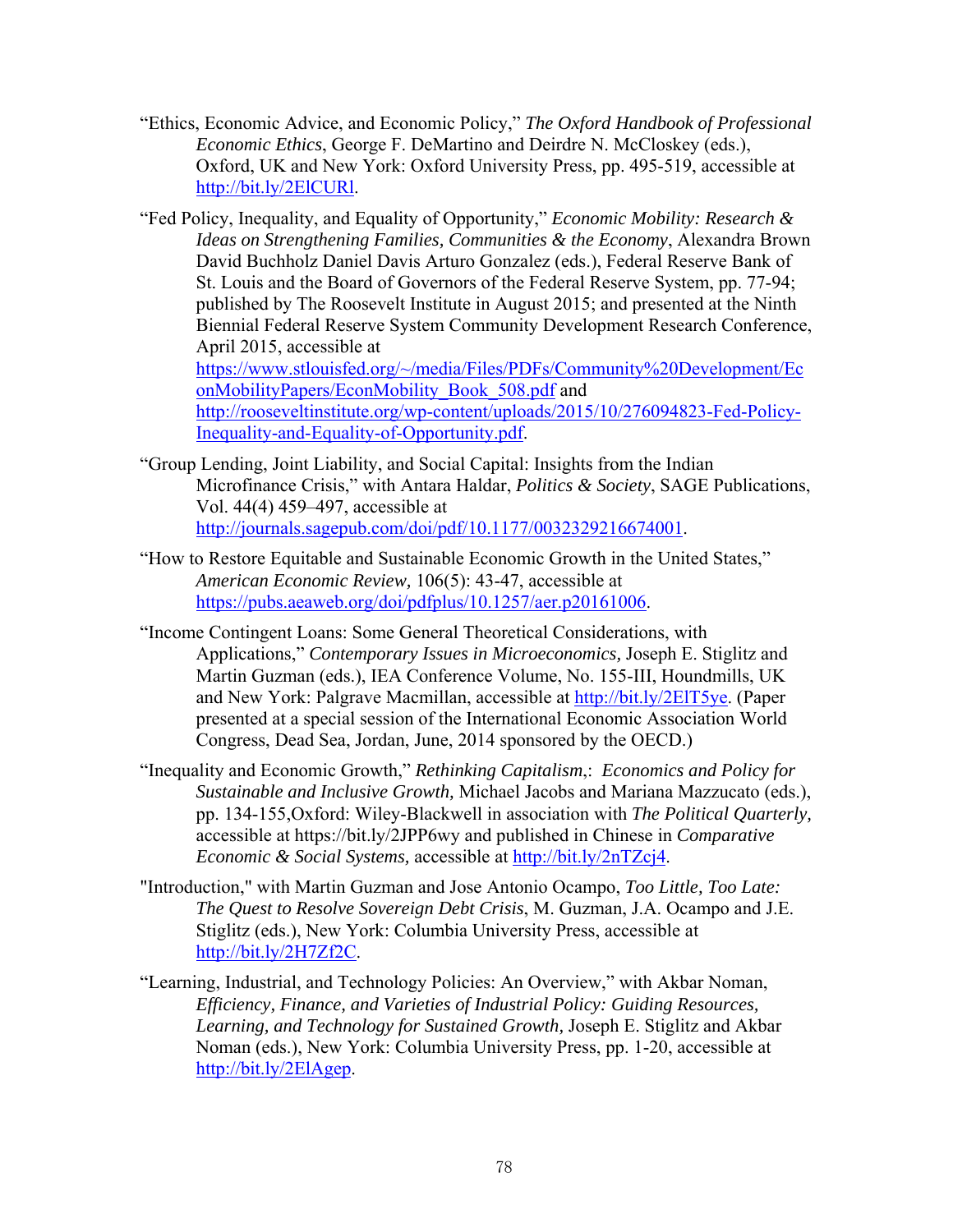- "The Measurement of Wealth: Recessions, Sustainability and Inequality," *Contemporary Issues in Macroeconomics: Lessons from The Crisis and Beyond,* Joseph E. Stiglitz and Martin Guzman (eds.), IEA Conference Volume, No.155-II, Houndmills, UK and New York: Palgrave Macmillan and NBER Working Paper 21327, July 2015. (Paper presented at a special session of the International Economic Association World Congress, Dead Sea, Jordan, June 2014 sponsored by the OECD, accessible at http://www.nber.org/papers/w21327.pdf.)
- "Measuring Income Inequality: Comments on 'Do Nations Just Get the Inequality they Deserve? The 'Palma Ratio' Re-examined,'" *Inequality and Growth: Patterns and Policy, Volume II: Regions and Regularities*, Kaushik Basu and Joseph E. Stiglitz (eds.), IEA Conference Volume No. 156-II, Houndmills, UK and New York: Palgrave Macmillan, accessible at http://bit.ly/2Hb3rPl.
- "New Theoretical Perspectives on the Distribution of Income and Wealth among Individuals," *Inequality and Growth: Patterns and Policy, Volume I: Concepts and Analysis*, Kaushik Basu and Joseph E. Stiglitz (eds.), IEA Conference Volume No. 156-I, Houndmills, UK and New York: Palgrave Macmillan, 2016, accessible at http://bit.ly/2nVcQSX.
- "Overcoming the Shadow Economy," with Mark Pieth, Friedrich Ebert Stiftung International Policy Analysis Paper, November, accessible at https://library.fes.de/pdf-files/iez/12922.pdf. (Also published in German, accessible at http://library.fes.de/pdf-files/iez/13083.pdf and Portuguese, accessible at http://library.fes.de/pdf-files/bueros/brasilien/13165.pdf.)
- "Preface: Inequality and Growth: A Preamble," *Inequality and Growth: Patterns and Policy, Volume I: Concepts and Analysis and Volume II: Regions and Regularities*, with Kaushik Basu and Vivian Hon, Kaushik Basu and Joseph E. Stiglitz (eds.), IEA Conference Volume No. 156-I, Houndmills, UK and New York: Palgrave Macmillan, 2016, accessible at https://link.springer.com/content/pdf/bfm%3A978-1-137-55459-8%2F1.pdf and http://bit.ly/2nS33gz.
- "The Price of Complexity in Financial Networks," with Stefano Battiston, Guido Caldarelli, Robert M. May, and Tarik Roukny, *PNAS (Proceedings of the National Academy of Sciences of the United States of America)*, September 6, Volume 113, No 36, pp. 10031-36, accessible at http://www.pnas.org/content/pnas/113/36/10031.full.pdf.
- "Reflections on China's 13th Five Year Plan," *Journal of China Development Forum 2016*. Paper presented at China Development Forum, March 19, 2016, accessible at http://bit.ly/2EmNbsu.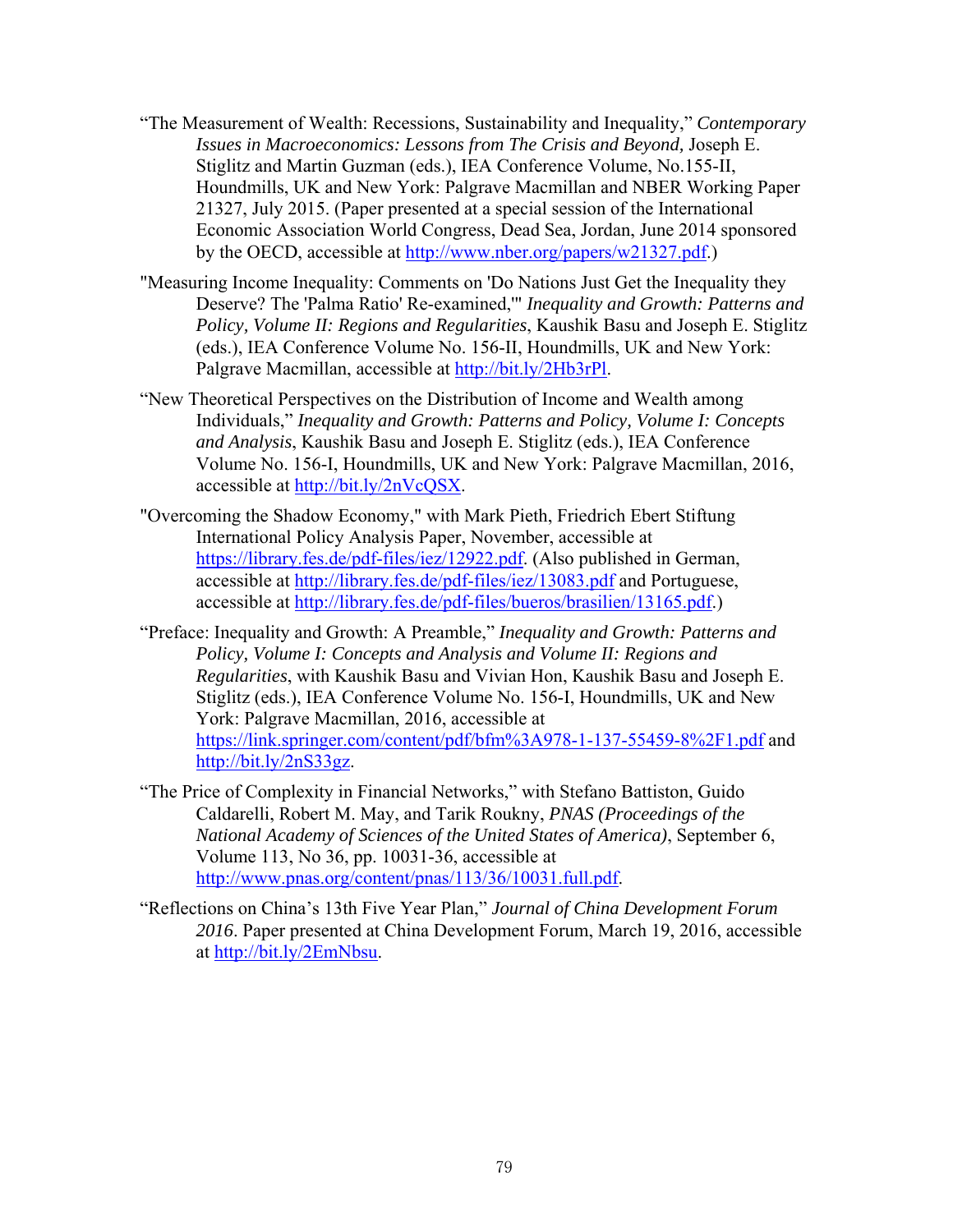- "A Soft Law Mechanism for Sovereign Debt Restructuring Based on the UN Principles," with Martin Guzman, FES International Policy Analysis paper with Initiative for Policy Dialog, October, accessible at http://library.fes.de/pdf-files/iez/12873.pdf (also translated in Spanish, accessible at http://nuso.org/media/documents/guzman\_y\_stiglitz\_2017\_FF.pdf and Chinese, accessible at http://library.fes.de/pdf-files/bueros/china/13983.pdf) and presented in seminar "Sovereign Debt Vulnerabilities and the Opportunity for a New Debt Workout Mechanism Building on the UNGA process" at the United Nations in October.
- "The State, the Market, and Development," to be published in *Mapping Development Economics: the Past, Present and Future*, Tony Addison and Finn Tarp (eds.) and WIDER working paper 2016/1, January 2016, originally presented at UNU-WIDER 30th Anniversary Conference held September 2015 in Helsinki, Finland, accessible at https://www.wider.unu.edu/sites/default/files/wp2016-1.pdf.
- "Stockholm Statement: Towards a Consensus on the Principles of Policymaking for the Contemporary World," with Sabina Alkire (Oxford), Pranab Bardhan (Berkeley), Kaushik Basu (New York), Haroon Bhorat (Cape Town), Francois Bourguignon (Paris), Ashwini Deshpande (Delhi), Ravi Kanbur (Ithaca), Justin Yifu Lin (Beijing), Kalle Moene (Oslo), Jean-Philippe Platteau (Namur), Jaime Saavedra (Lima), and Finn Tarp (Helsinki and Copenhagen), statement issued November, from meeting in Stockholm, Sweden, September 16-17, 2016, hosted by Swedish International Development Cooperation Agency (Sida) and the World Bank, accessible at https://www.sida.se/globalassets/sida/eng/press/stockholmstatement.pdf.
- "Striving for Balance in Economics: Towards a Theory of the Social Determination of Behavior," with Karla Hoff, *Journal of Economic Behavior and Organization*, Issue 126 (June), pp. 25–57; World Bank Policy Research Working Paper No. WPS 7537, January; and NBER Working Paper 21823, December 2015, accessible at

http://documents.worldbank.org/curated/en/636811468179051978/pdf/WPS7537. pdf.

- "A Theory of Pseudo-Wealth," *Contemporary Issues in Macroeconomics: Lessons from The Crisis and Beyond,* (with Martin Guzman) Joseph E. Stiglitz and Martin Guzman (eds.), IEA Conference Volume, No.155-II, Houndmills, UK and New York: Palgrave Macmillan, accessible at http://bit.ly/2nUyG9l. (Paper presented at a special session of the International Economic Association World Congress, Dead Sea, Jordan, June 2014.)
- *Towards a General Theory of Deep Downturns*, IEA Conference Volume, 155-VI, Houndmills, UK and New York: Palgrave Macmillan, 2016. NBER Working Paper 21444, August 2015, accessible at http://www.nber.org/papers/w21444.pdf. Originally presented as Presidential Address to the 17th World Congress of the International Economic Congress, Dead Sea, Jordan, June, 2014, accessible at http://bit.ly/2ECenXO.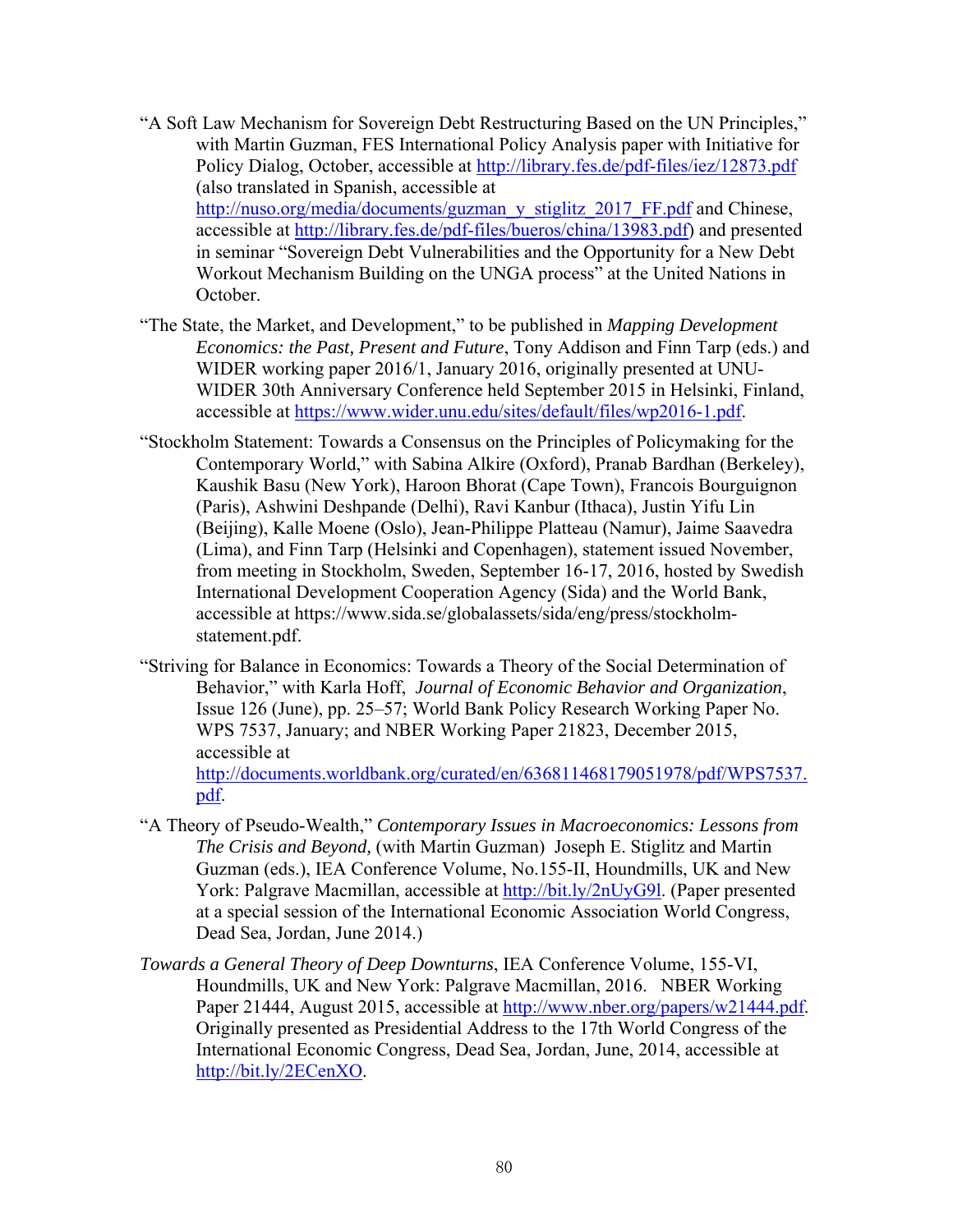- "The Coming Great Transformation," *Journal of Policy Modeling*, Vol. 39, Issue 4, July– August, pp. 625-638, accessible at http://bit.ly/2EmKurL. (Paper presented at the American Association Annual Meetings, Chicago, January 6, 2017.)
- "Countering the Power of Vested Interests: Advancing Rationality in Public Decision-Making," *Journal of Economic Issues,* 51(2), 2017, pp. 359-365, accessible at http://www.tandfonline.com/doi/full/10.1080/00213624.2017.1320907; paper presented at the 2017 ASSA Conference, January 2017.
- "From Global Savings Glut to Financing Infrastructure: The Advent of Investment Platforms," with Rabah Arezki, Patrick Bolton, Sanjay Peters, and Frédéric Samama, *Economic Policy*, Vol. 32, Issue 90, pp. 221–261, accessible at https://bit.ly/2RVaiBz. (IMF Working Paper WP/16/18, February 2016, accessible at https://www.imf.org/en/Publications/WP/Issues/2016/12/31/From-Global-Savings-Glut-to-Financing-Infrastructure-The-Advent-of-Investment-Platforms-43689.)
- "The Fundamental Flaws in the Euro Zone Framework," *The Euro and the Crisis: Perspectives for the Eurozone as a Monetary and Budgetary Union*, Nazaré da Costa Cabral, José Renato Gonçalves, Nuno Cunha Rodrigues (eds.), New York: Springer, pp. 11-16, accessible at http://bit.ly/2EnIbom; excerpt from "Crises: Principles and Policies: With an Application to the Eurozone Crisis," *Life After Debt: The Origins and Resolutions of Debt Crisis*, Joseph E. Stiglitz and Daniel Heymann (eds.), Houndmills, UK and New York: Palgrave Macmillan, 2014, pp.43-79.
- "Growing Inequality: Laws of Nature or Laws of Men?*" Starmus Beyond the Horizon: A Tribute to Stephen Hawking*, Garik Israelian and Brian May (eds.), Starmus, pp. 188–199, accessible at http://bit.ly/2BEFgER. (Speech at Starmus Festival 2016, Tenerife, Spain.)
- "Industrial Policy, Learning and Development," *The Practice of Industrial Policy: Government-Business Coordination in Africa and East Asia,* John Page and Finn Tarp (eds.), Oxford: Oxford University Press, pp. 23-39, accessible at http://bit.ly/2nbsI2w (WIDER Working Paper 2015/149, UNU-WIDER, and the Korean International Cooperation Agency, Helsinki, Finland, December 2015, accessible at https://www.wider.unu.edu/sites/default/files/wp2015-149.pdf, based on keynote address to 30<sup>th</sup> Anniversary celebration of WIDER, Helsinki, September 18, 2015.)
- "Innovation, Intellectual Property, and Development: A Better Set of Approaches for the 21st Century," with Dean Baker and Arjun Jayadev, paper in series AccessIBSA: Innovation & Access to Medicines in India, Brazil & South Africa, a project supported by the Shuttleworth Foundation, accessible at http://cepr.net/images/stories/reports/baker-jayadev-stiglitz-innovation-ipdevelopment-2017-07.pdf.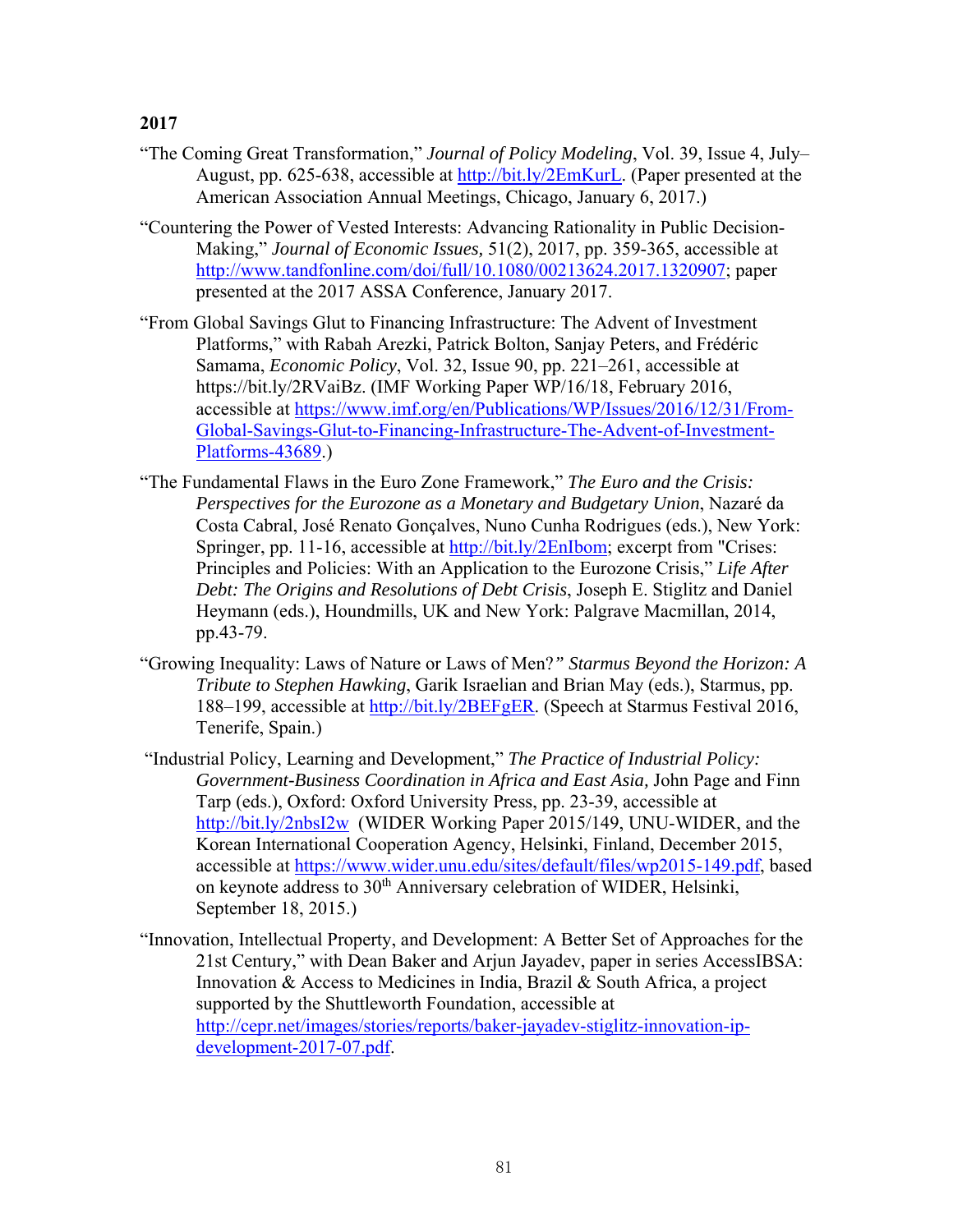- "Monopolistic Competition, the Dixit–Stiglitz Model, and Economic Analysis," *Research in Economics*, 71 (2017), Special Issue of in Honor of the 40 Years of the Dixit-Stiglitz model, pp. 798-802, accessible at https://www.sciencedirect.com/science/article/pii/S1090944317303265?via%3Di hub.
- "Overcoming the Copenhagen Failure with Flexible Commitments," *Global Carbon Pricing: The Path to Climate Cooperation*, Peter Cramton, David JC MacKay, Axel Ockenfels, and Steven Stoft (eds), Cambridge, Mass.: MIT Press, pp. 99– 108, accessible at http://bit.ly/2FEfqU1; and in *Economics of Energy and Environmental Policy,* Vol. 4, No. 2, Symposium on International Climate Negotiations, September 2015, pp. 29–36, accessible at http://bit.ly/2rSOUUF; and in Global Carbon Pricing: We Will If You Will, Peter Cramton, David J.C. MacKay, Azel Ockenfels, and Steven Stoft (eds), eBook, December 2015, P 59- 66, accessible at http://carbon-price.com/wp-content/uploads/Global-Carbon-Pricing-cramton-mackay-okenfels-stoft.pdf.
- "The Overselling of Globalization," *Business Economics*, Vol. 52, No. 3, pp. 129–137, accessible at http://bit.ly/2nw9hCC. (Roosevelt Institute Working Paper, August, accessible at http://rooseveltinstitute.org/oversellingofglobalization/, based on speech for Paul A. Volcker Lifetime Achievement Award for Economic and Monetary Policy of the National Association of Business Economics.)
- "Report of the High-Level Commission on Carbon Prices," with Nicholas Stern and Commission Members, Carbon Pricing Leadership Coalition, International Bank for Reconstruction and Development and International Development Association/ The World Bank, May 29, accessible at https://www.carbonpricingleadership.org/report-of-the-highlevel-commission-oncarbon-prices/.
- "Rethinking Globalization in the Trump Era: US-China Relations," *Journal of China Development Forum 2017*. Paper presented at China Development Forum, March 18, 2017 and published as Roosevelt Institute Working Paper, June, accessible at http://rooseveltinstitute.org/rethinking-globalization-trump-era-us-chinarelations/.
- "The Revolution of Information Economics: The Past and the Future," to be published in proceedings from World Bank conference *The State of Economics, The State of the World*, and NBER Working Paper No. 23780, September, accessible at http://www.nber.org/papers/w23780.
- "Structural Transformation, Deep Downturns, and Government Policy," to be published in *Oxford Handbook of Structural Transformation: Structural Transformation, Deep Downturns, and Government Policy*, Célestin Monga and Justin Yifu Lin (eds.). (African Development Bank Group, Working Paper No. 301, September, accessible at https://www.afdb.org/fileadmin/uploads/afdb/Documents/Publications/WPS\_No\_ 301\_Structural\_Transformation\_Deep\_Downturns\_and\_Government\_Policy\_A A.pdf and NBER Working Paper No. 23794, September, accessible at http://www.nber.org/papers/w23794.)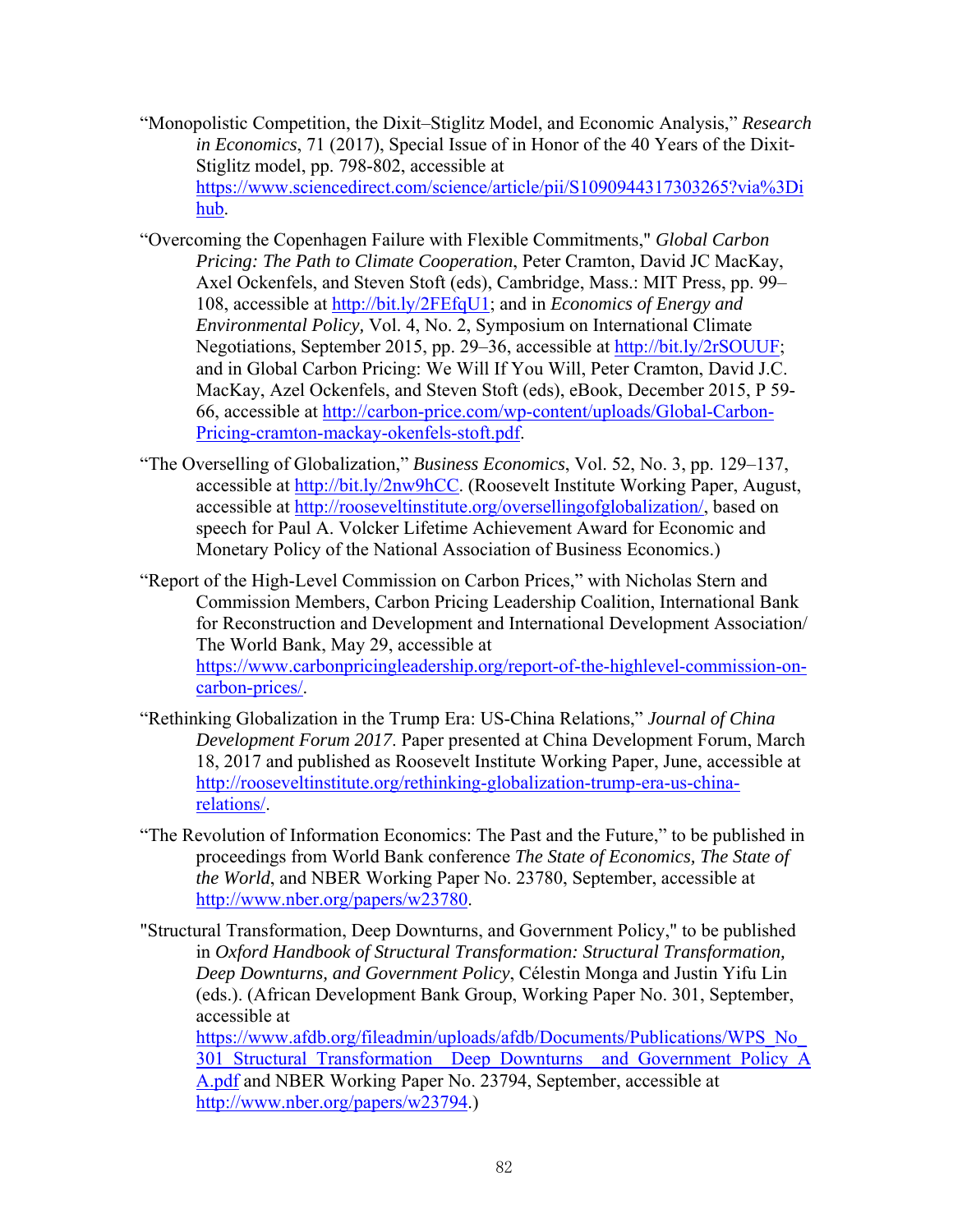- "Tony Atkinson and His Legacy," with Rolf Aaberge, et al., *Review of Income and Wealth*, vol. 63, no. 3, Sept. 2017, pp. 411–44, accessible at http://onlinelibrary.wiley.com/doi/10.1111/roiw.12335/full.
- "Toward a Taxonomy of Media Capture," *In The Service of Power: Media Capture and the Threat to Democracy*, Anya Schiffrin (ed.), Washington, D.C.: Center for Media Assistance, National Endowment for Democracy, accessible at https://www.cima.ned.org/resource/media-capture-toward-taxonomy-mediacapture/.
- "Towards a Broader View of Competition Policy," *Competition Policy for the New Era: Insights from the BRICS Countries*, Tembinkosi Bonakele, Eleanor Fox, and Liberty Mncube (eds.), Oxford: Oxford University Press, November, pp. 4- 21, accessible at https://bit.ly/2ExsVUg, and Roosevelt Insitute Working Paper, June, accessible at http://rooseveltinstitute.org/towards-broader-viewcompetition-policy/. (Lecture presented to the 4th BRICS International Competition Conference in Durban, November 2015.)
- "Wealth and Income Inequality in the Twenty-First Century", presented at the 18th World Congress of the International Economic Association, Mexico City, June 19-23 2017, accessible at http://bit.ly/2DVMdHz.

- "A Soft Law Mechanism for Sovereign Debt Restructuring Based on the UN Principles," with M. Guzman, *Sovereign Debt & Human Rights,* Ilias Bantekas and Cephas Lumina (eds.), Oxford: Oxford University Press, pp. 446-457. Accessible at: https://bit.ly/2WFt7el
- "Addressing Inequality: Education for the Information Age," (1964) *JFK: The Last Speech*, Neil Bicknell, Roger Mills and Jan Worth-Nelson (eds.), Mascot Books, pp. 323-331, October 2018, accessible at https://bit.ly/2RIeaG6. "Alternatives to Debt-driven Growth: Continuing in China's 40 year of Reform," *Journal of China Development Forum 2018*. Paper presented at China Development Forum, accessible at https://bit.ly/2Gdp7JL.
- "An Analysis of Puerto Rico's Debt Relief Needs to Restore Debt Sustainability," with Pablo Gluzmann and Martin Guzman, NBER Working Paper No. 25256, November, 2018, accessible at https://www.nber.org/papers/w25256.pdf and published in *Espacios Abiertos,* January, accessible at http://espaciosabiertos.org/wp-content/uploads/2018/01/Final-Report-DSA-2018.01.pdf.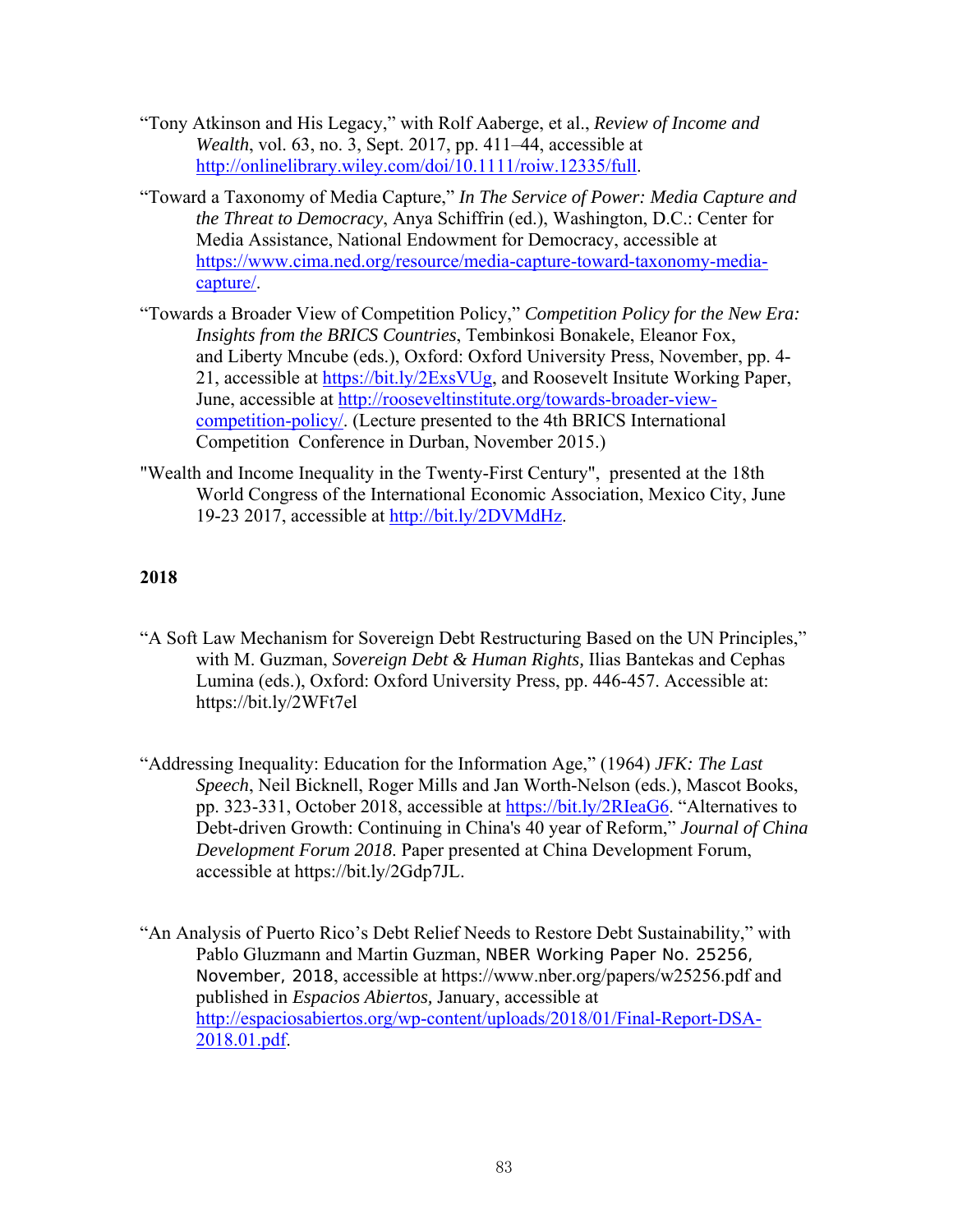- "Alternatives to Debt-driven Growth: Continuing in China's 40 year of Reform," Journal of China Development Forum 2018. Paper presented at China Development Forum.
- "Artificial Intelligence, Worker-Replacing Technological Progress and Income Distribution," with Anton Korinek, NBER Working Paper No. 24174, December 2017 and to be published in *Economics of Artificial Intelligence*, NBER/University of Chicago Press, accessible at http://www.nber.org/papers/w24174. (Paper presented in NBER AI conference September 13-14, 2017.)
- "Beyond GDP: Measuring What Counts for Economic and Social Performance," with Jean-Paul Fitoussi and Martine Durand, OECD Publishing, Paris, November 2018.
- "Commentary on Partha Dasgupta's Birth and Death," to be published in *Time and the Generations*, Partha Dasgupta, New York: Columbia University Press, accessible at https://bit.ly/2RJaOm9.
- "The Dynamics of Social Inequalities in the Present World," *Towards a Participatory Society: New Roads to Social and Cultural Integration*, Pierpaolo Donati (ed.), Proceedings of the Vatican 2017 Plenary Session *Towards a Participatory Society: New Roads to Social and Cultural Integration*, 28 April - 2 May 2017, Vatican City: Libreria Editrice Vaticana, pp. 115-131, accessible at https://bit.ly/2NP1ESc.
- "Economic Justice in America: Fifty Years After the Kerner Report," *Healing Our Divided Society: Investing in America Fifty Years After the Kerner Report, Fred* Harris and Alan Curtis (eds.), Philadelphia: Temple University Press, pp.127-138, accessible at https://bit.ly/2ITIZTR and Roosevelt Institute Working Paper, August 2017, accessible at http://rooseveltinstitute.org/economic-justice-america/.
- "Foreword," *Rewriting the Rules of the Korean Economy*, Won-Soon Park et al. (authors), The Seoul Institute.
- "From Manufacturing-Led Export Growth To A Twenty-First-Century Inclusive Growth Strategy: Explaining The Demise Of A Successful Growth Model And What To Do About It," WIDER Working Paper 2018/176 Helsinki: UNU-WIDER, accessible at https://www.wider.unu.edu/publication/manufacturing-led-exportgrowth-twenty-first-century-inclusive-growth-strategy
- "Industrial Policies and Development Cooperation for a Learning Society," Asia-Pacific Review, Vol. 25, no. 2, Nov. 2018, pp. 4-15, accessible at https://www.tandfonline.com/doi/full/10.1080/13439006.2018.1548816?scroll=to p&needAccess=true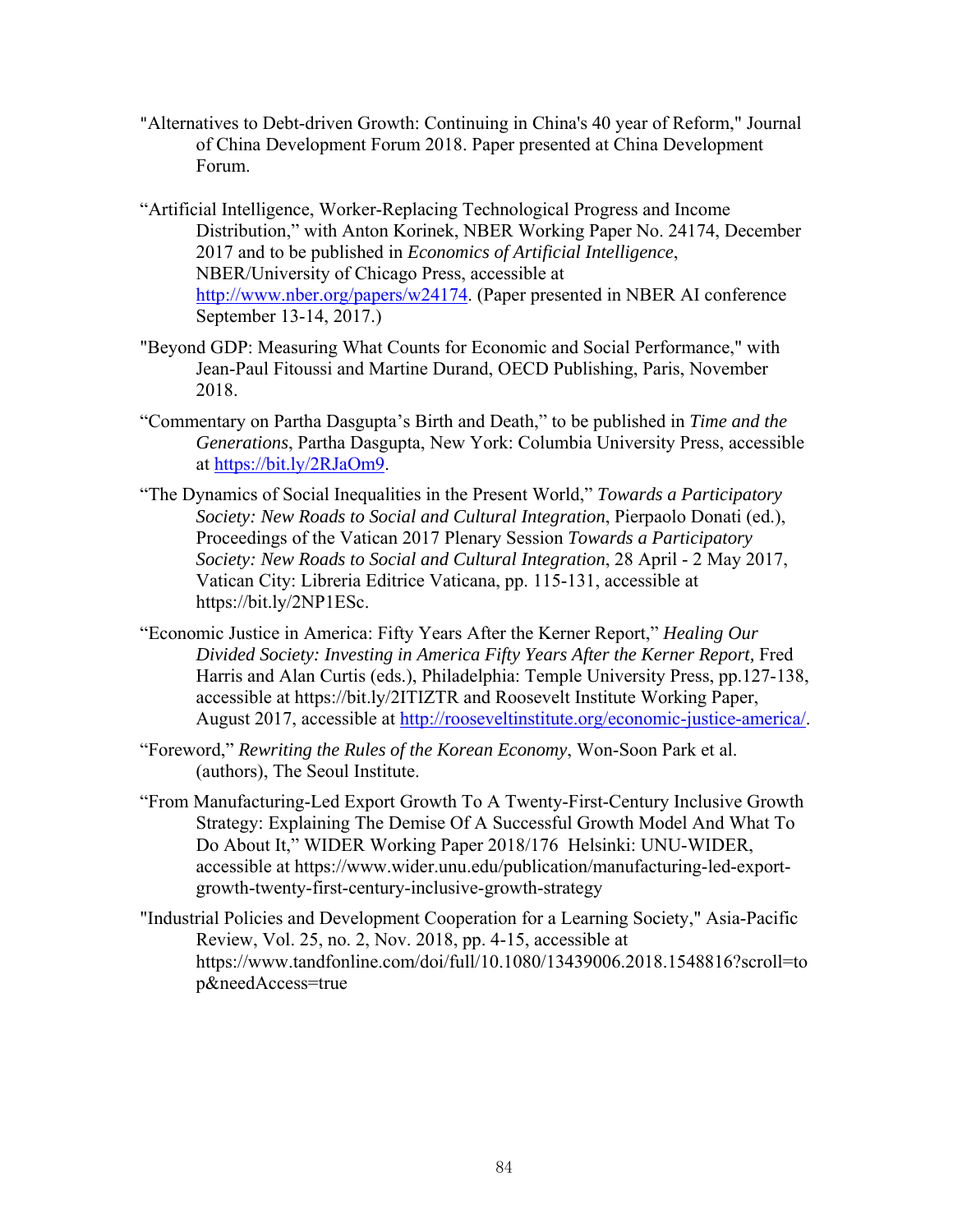- "Interconnectedness as a Source of Uncertainty in Systemic Risk", with Tarik Roukny and Stefano Battiston, *Journal of Financial Stability,* Vol. 35, pp. 93-106, accessible at https://www.sciencedirect.com/science/article/pii/S1572308916302200?\_rdoc=1 & fmt=high& origin=gateway& docanchor=&md5=b8429449ccfc9c30159a5f9 aeaa92ffb.
- "J-nomics and a New Policy Agenda in Korea," Korea *Institute for Industrial Economics and Trade (*KIET*) Monthly Industrial Economics*, May, Vol. 236, pp. 7-36, accessible at https://bit.ly/2CEUUoJ.
- "Lessons from the Financial Crisis and their Implications for Global Economic Policy," to be published in *The 10 Years After: The End of the Familiar…Reflections on the Great Economic Crisis*, Reinventing Bretton Woods Committee (RBWC), accessible at http://bit.ly/2BEVjmf.
- "Markets, States and Institutions," *Markets, Governance and Institutions in the Process of Economic Development*: *A Festschrift in Honour of Kaushik Basu*, Ajit Mishra and Tridip Ray (eds.), Oxford: Oxford University Press, accessible at https://bit.ly/2pMm6K9. (Roosevelt Institute Working Paper, June, accessible at http://rooseveltinstitute.org/markets-states-and-institutions/.)
- "Pareto Efficient Taxation and Expenditures: Pre- and Re-distribution," *Journal of Public Economics Special Issue in Honor of Sir Tony Atkinson (1944-2017)*, Vol. 162, pp. 101-119, Erzo Luttmer and Henrik Kleven (eds.), accessible at https://www.sciencedirect.com/journal/journal-of-public-economics/vol/162. (NBER Working Paper No. 23892, September 2017, Revised October 2017, accessible at http://www.nber.org/papers/w23892.)
- "Preface," *Toward a Just Society: Joseph Stiglitz and Twenty-First Century Economics*, Martin Guzman (ed.), New York: Columbia University Press, accessible at https://cup.columbia.edu/book/toward-a-just-society/9780231186728.
- "Preface," with Jose Antonio Ocampo, *The Welfare State Revisited*, Jose Antonio Ocampo and Joseph E. Stiglitz (eds.), Initiative for Policy Dialogue at Columbia, New York: Columbia University Press, accessible at https://bit.ly/2E2frj2.
- "Real Exchange Rate Policies for Economic Development," with M. Guzman and J.A. Ocampo, *World Development*, Vol. 110, pp. 51-62, accessible at https://authors.elsevier.com/sd/article/S0305750X18301657. (NBER working paper No. 23868, September 2017, accessible at http://www.nber.org/papers/w23868.)
- "Sustainable Development Goals and Measurement of Economic and Social Progress," with Ravi Kanbur and Ebrahim Patel, to be published in *For Good Measure: Advancing Research on Well-Being Metrics Beyond GDP*, OECD High Level Group on the Measurement of Economic Performance and Social Progress (HLEG), accessible at https://bit.ly/2EoA0Mj.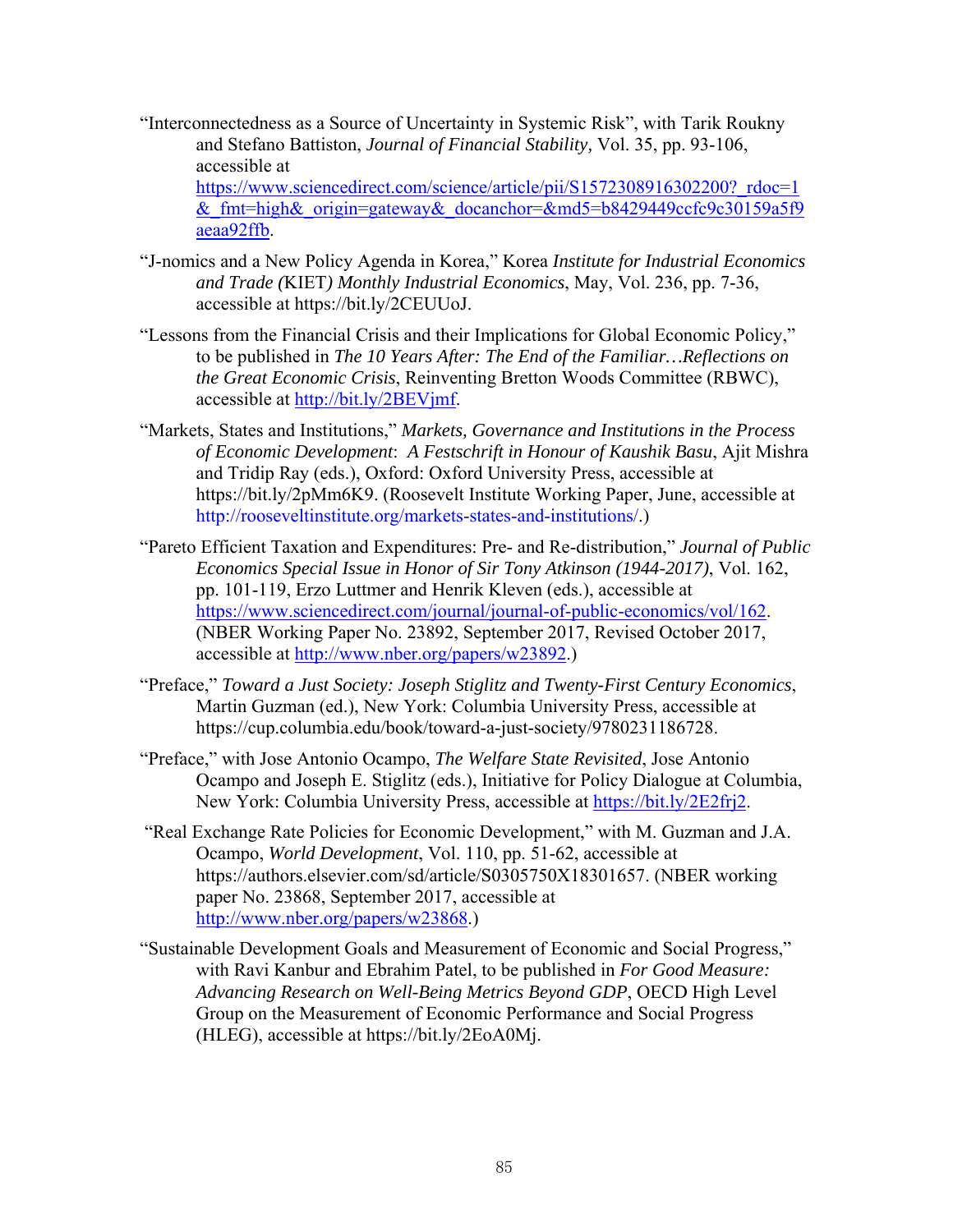- "Ten Years Later," to be published in Ten Years After the Financial Crisis, Sharyn O'Halloran (ed), New York: Columbia University Press, and Roosevelt Institute Working Paper, September 2018, accessible at http://rooseveltinstitute.org/10 years-after-financial-crisis/.
- "The Theory of Credit and Macroeconomic Stability," *Economic Theory and Policy Amidst Global Discontent: Essays in Honour of Deepak Nayyar*, Ananya Ghosh Dastidar, Rajeev Malhotra and Vivek Suneja (eds.), Routledge India, pp. 127-183, accessible at https://bit.ly/2JM9776. (NBER Working Paper No. 22837, November 2016, accessible at http://www.nber.org/papers/w22837.pdf.)
- "Towards a Twenty-first Century Investment Agreement," Preface in *Yearbook on International Investment Law and Policy 2015-2016*, Lise Johnson and Lisa Sachs (eds.), pp. xiii-xxviii, Oxford University Press, accessible at http://ccsi.columbia.edu/files/2014/03/YB-2015-16-Front-matter.pdf.
- "Trump and Globalization," *Journal of Policy Modeling*, Vol. 40, Issue 3, pp. 515-528, accessible at https://bit.ly/2QPs2NH. (Paper presented at "TrumpEconomics: a First Year Evaluation,"American Economic Association Meetings, Philadelphia, Pennsylvania, January 5, 2018.)
- "The Welfare State in the Twenty First Century," *The Welfare State Revisited*, Jose Antonio Ocampo and Joseph E. Stiglitz (eds.), Initiative for Policy Dialogue at Columbia, New York: Columbia University Press, accessible at https://bit.ly/2DXBW8S and Roosevelt Institute Working Paper, June, pp. 1-37, accessible at http://rooseveltinstitute.org/welfare-state-twenty-first-century/.
- "Where Modern Macroeconomics Went Wrong," *Oxford Review of Economic Policy*, Vol. 34, Issue 1-2, pp. 70-106, accessible at https://academic.oup.com/oxrep/article/34/1-2/70/4781816. (NBER Working Paper No. 23795, September 2017, revised November 2017 accessible at http://www.nber.org/papers/w23795.)
- "Working with a Great Public Intellectual: Remembering Tony Atkinson," *The Economic and Labour Relations Review*, Vol. 29(1) pp. 38–40, accessible at http://journals.sagepub.com/doi/10.1177/1035304618757111.

"Structural Transformation, Deep Downturns, and Government Policy," *The Oxford Handbook of Structural Transformation*, Célestin Monga and Justin Yifu Lin (eds.), Oxford: Oxford University Press, March, pp. 35-44.

#### **Books**

*An Agenda for the Development Round of Trade Negotations in the Aftermath of Cancun*, with Andrew Charlton, prepared for the Commonwealth Secretariat, 2004.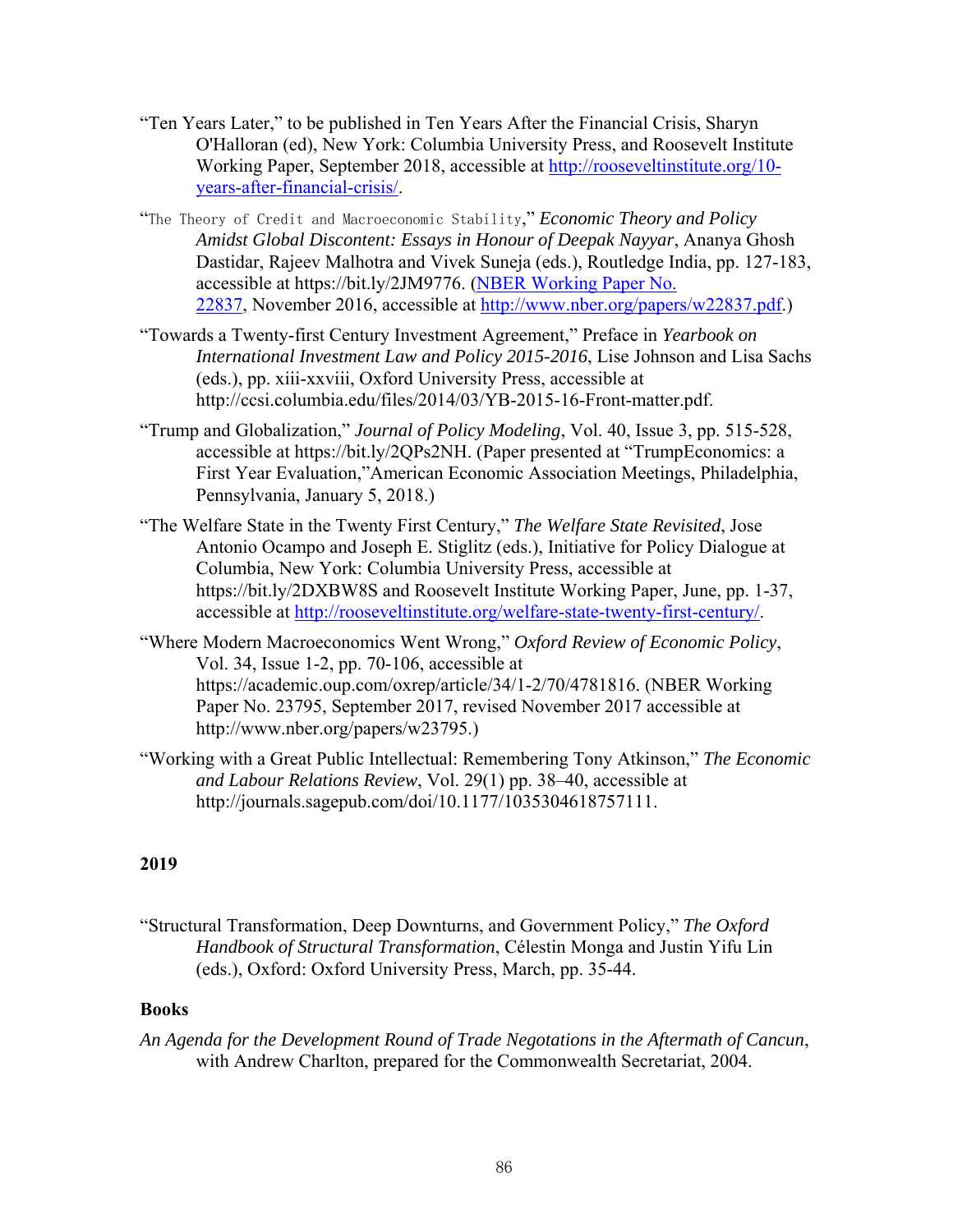- *Creating a Learning Society: A New Approach to Growth, Development, and Social*  Progress, with Bruce C. Greenwald, New York: Columbia University Press, 2014. Reader's Edition published 2015. Also published Chinese (simplified)/China (mainland PR) by CITIC Publishing Group (Expected December 2016), Czech/World by Nakladatestvi Academia (Expected September 2017), French/World by Editions Les Liens Qui Liberent (Expected Spring 2017), German/World by UllsteBuchverlage GmbH. (Published 10/9/15), Hungarian/World by Napvilag Kidao Kft. (Expected January 2017), Italian/World by Giulio Einaudi Editore (Published 2018), Japanese/World by Toyo Keizai Inc. (Published 2017), Korean/World by The Korea Economic Daily & Business Publications (Published 2016), Portuguese/World ex. Brazil by Bertrand Editora Ltda (Expected 2017), Spanish/LatAmerica and US by Ediciones Culturales Paidos (Published 10/15/15) and Spanish/World ex. LatAmerica and US by La Esfera De Los Libros, S.L. (Published 1/26/16), Vietnamese by National Publishing House of Vietnam (Published 2017)
- *An Economic Analysis of the Conservation of Depletable Natural Resources*, with P. Dasgupta, G. Heal, R. Gilbert, and D. Newbery, prepared for the Federal Energy Administration, May 1977.
- Beyond GDP: Measuring What Counts for Economic and Social Performance, Chairs' Summary of the OECD High Level Expert Group on the Me3asurement of Economic Performance And Social Progress,with Jean-Paul Fitoussi, and Martine Durand New York: New Press, 2019
- *The Economic Role of the State*, Oxford, Basil Blackwell, 1989. (Translated in Italian by Marco Da Rin, Società editrice il Mulino, Bologna, 1992)
- *The Euro: How a Common Currency Threatens the Future of Europe, New York: W.W. Norton,* August 2016. Published in paperback in 2017. Also published in the UK by Allen Lane/Penguin, in Bulgarian by Iztok-Zapad, in Catalan by Edicions 62, in Chinese complex characters by Business Weekly, in Chinese simplified characters by China Machine Press, in Croatian by Profil, in Czech by Euromedia Group, in Dutch by Athenaeum, in French by Les Liens qui Liberent, in German by Siedler, in Greek by Editions K. Papadapoulos, in Italian by Guilio Einaudi Editore, in Japanese by Tokuma Shoten, in Korean by The Open Books Co., in Polish by Wydawnictwo Krytyki Politycznej, in Portuguese by Bertrand Editoria, in Romanian by Editura Publica, in Serbian by Akademska Knjiga, in Spanish by Taurus, and in Swedish by Atlantis. Audiobook by Audible.
- *Effects of Risk on Prices and Quantities of Energy Supplies*, with R. Gilbert, prepared for Electric Power Research Institute, EPRI EA-700, Project 869-1, Final Report, 1-4, May 1978.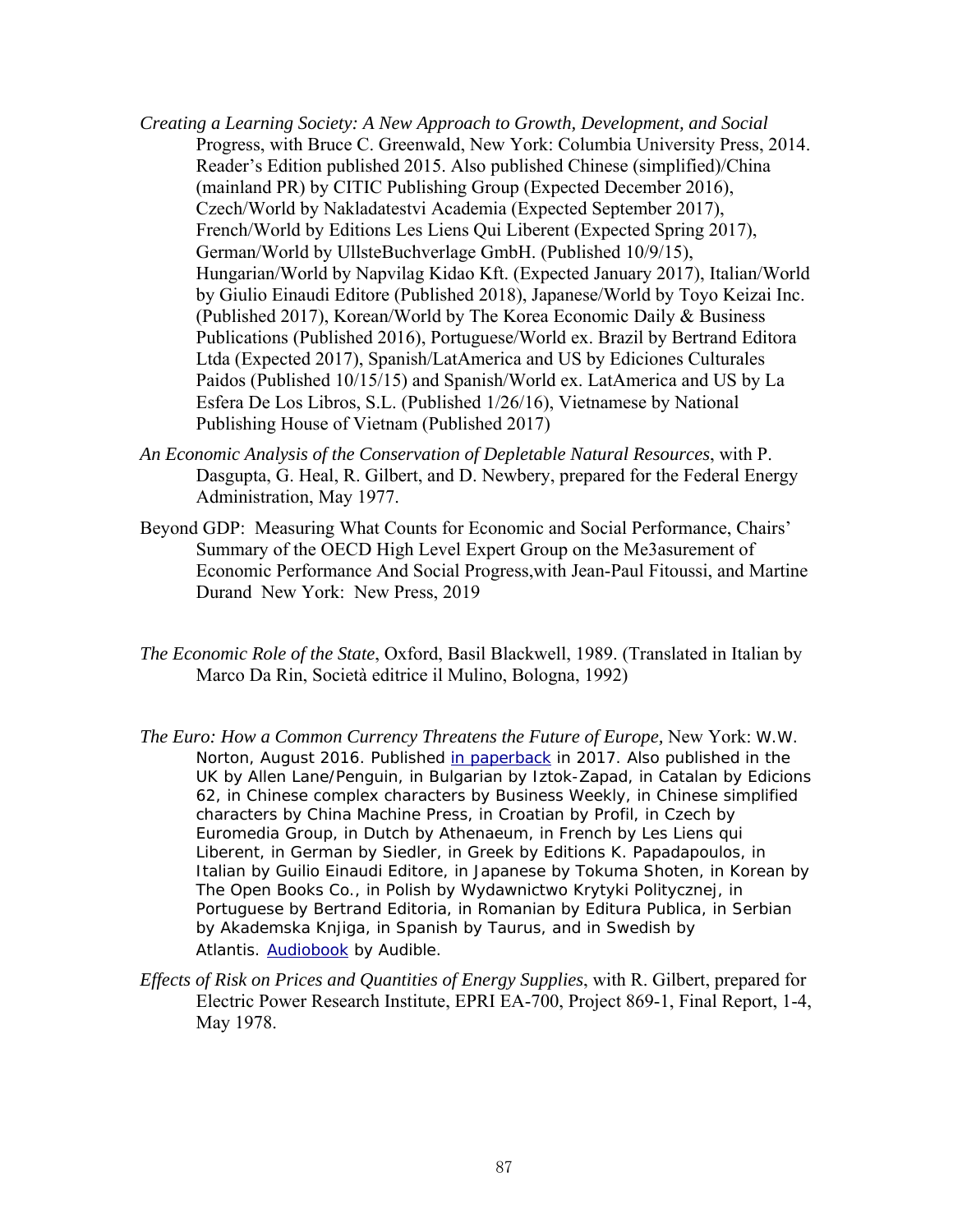- *Fair Trade for All*, with Andrew Charlton, New York: Oxford University Press, 2005. Also published in Simplified Chinese by China Renmin University Press, in Croatian by Masmedia, in Czech by Victoria, in French by Fayard, in German by Murmann, in Hungarian by Lexecon, in Italian by Garzanti, in Japanese by Nihon Keizai, in Korean by Nexus, in Polish by PWN, in Portuguese by Elsevier (Brazil) and ASA (Portugal), in Russian by Ves Mir, and in Spanish by Taurus.
- *Freefall: America, Free Markets, and the Sinking of the World Economy*, New York: WW Norton, 2010. Also published in the UK by Penguin/Allen Lane. Translated in Arabic by Dar Al Kitab al Arabi, Bahasa Melayu by Institut Terjemahan Negara, Bulgarian by Info Dar, complex Chinese by Commonwealth, simplified Chinese by China Machine Press, Dutch by Het Spectrum, Estonian by Tänapäev, French by Les Liens qui Liberent, German by Siedler, Greek by Papadopoulos, Italian by Einaudi, Japanese by Tokuma Shoten, Korean by Book 21, Polish by Polish Economic Society, Portuguese (Brazil) by Companhia das Letras, Portuguese (Portugal) by Ana Paula Faria, Romanian by Editura Publica Com Srl, Russian by Eksmo Press, Serbian by Media II, Spanish by Taurus and Debolsillo (by Penguin Random House Grupo Editorial), Swedish by Leopard, Thai by ASTV Manager Co., Turkish by Hiperlink Egtim Iletisim Yay, and Vietnamese by DT Books. Audio version published by Tantor Media.
- *Globalization and Its Discontents*, New York: W.W. Norton Company, 2002. Also published by Penguin Books (UK); Profil (Croatian); Alfa Basim Yayim Dagitm Tic (Turkish); Einaudi (Italian); Radarami (Georgian); ASTVmanager (Thai); Siedler (German); Turiba (Latvian); Youth Publisher (Vietnamese); Monsudar (Mongolian); Ecumenical Institute (Sinhala); Zenith (Albanian); Prophetes Globalizacija (Slovenian); China Machine Press (Chinese Simplified); PWN (Polish); PT Ina Publikatama (Indonesian); Livani (Greek); Taurus (Spanish); Tokuma Shoten (Japanese); Azerbaijan Center for Economic Reforms (Azeri); D C Books (Malayalam); Dar al-Farabi (Arabic); Editura Economica SRL (Romanian); Empuries (Catalan); Fayard (French); Hakibbutz Hameuchad (Hebrew); Het Spectrum (Dutch); Info Dar (Bulgarian); Kyiv Mohyla (Ukrainian); Leopard (Swedish); Locus (Chinese Complex); Napvilag Kiado (Hungarian); National Public Scientific Foundation (Russian); PT-Kustannus (Finnish); Prostor (Czech); Sejong Books (Korean); Spektrum (Norwegian); Miba Books (Serbian).
- *Globalization and Its Discontents Revisited: Anti-Globalization in the Era of Trump,*  New York: W.W. Norton, 2017. Also published in the UK by Allen Lane/Penguin.

*Globalizzazione*, Rome: Donzelli, 2011.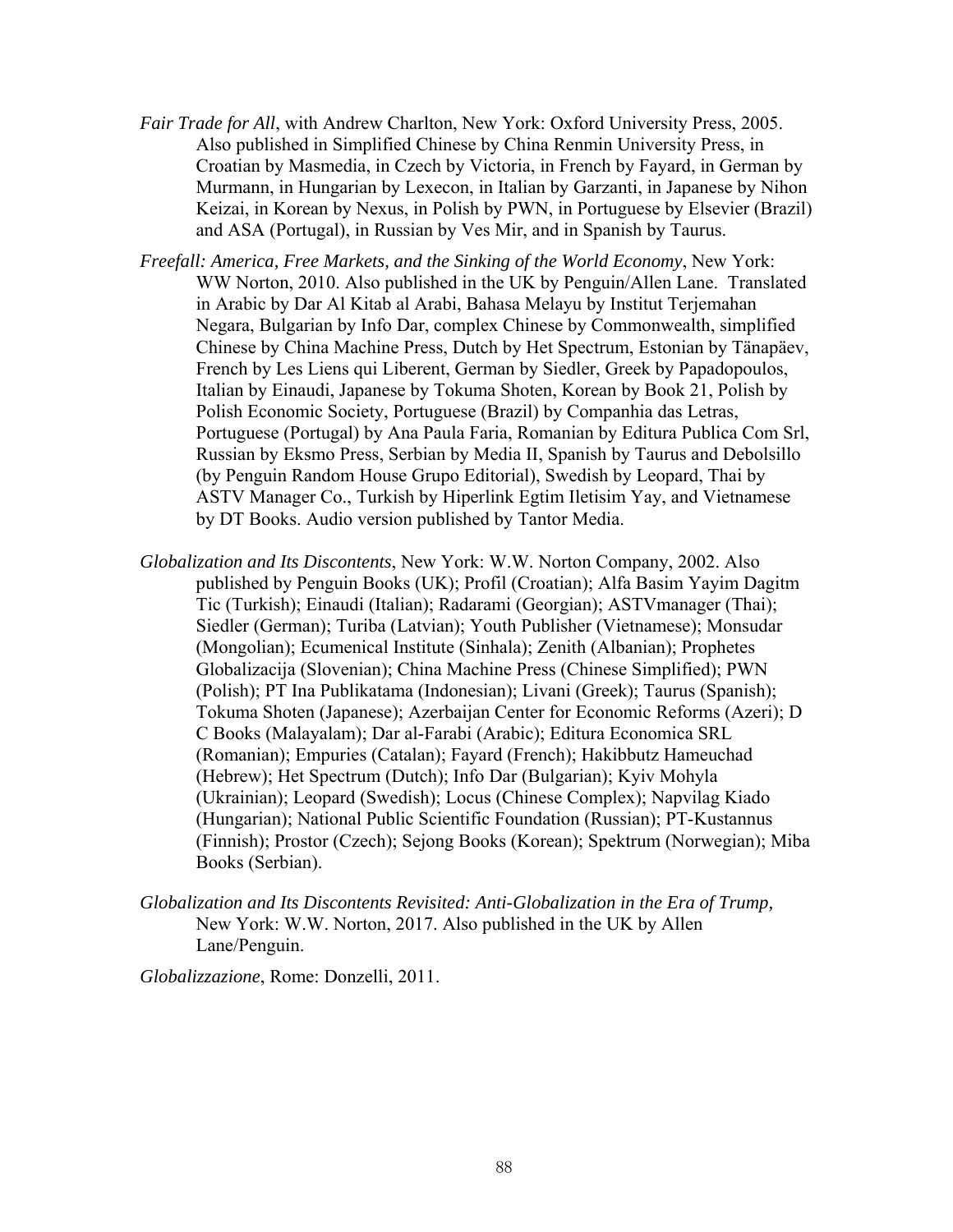- *The Great Divide: Unequal Societies and What We Can Do About Them*, New York: W.W. Norton, 2015. Published in paperback in 2016, also by Norton. Also published in the U.K. by Penguin Books and in audio format by Audible. Translated and published in Chinese complex characters by Commonwealth Magazine Group, in Chinese simplified characters by China Machine Press, in French by Les Liens qui Liberent, in German by Siedler, in Italian by Einaudi, in Japanese by Tokuma Shoten, in Korean by The Open Books Co., in Portuguese by Alta Books (Brazil) and Bertrand Editoria (Portugal), in Romanian by Editura Publica, in Russian by Exem License Limited, in Serbian by Akademska Knjiga, and in Spanish by Taurus.
- *Have Recent Crises Affected the State-Market Debate?* Dhaka: University Press Ltd (for the Bangladesh Economic Association), 1999.
- *In un mondo imperfetto. Mercato e democrazia nell'era della globalization,* Donzelli: Rome, 2001.
- *Informazione, Economia pubblica e Macroeconomia*, edited by A. Boitani and A. Petretto, Bologna: Il Mulino, 2002.
- *Joseph Stiglitz for Project Syndicate: The Complete Archive, 2001-2011*, Project Syndicate, 2011 (Kindle eBook).
- *Making Globalization Work,* New York: WW Norton, 2006. Also published in the UK by Penguin/Allen Lane, in audio format by Audible, in Arabic by Arabic Book Program Cairo, in Catalan by Empuries, in complex Chinese by Commonwealth, in simplified Chinese by China People's Publishing House, in Croatian by Algoritam, in Dutch by Het Spectrum, in French by Fayard, in German by Siedler, in Herbrew by Arieh Nir, in Indonesian by Mizan Pustaka, in Italian by Einaudi, in Japanese by Tokuma Shoten, in Korean by Book 21, in Malayalam by Kerala State Institute of Languages, in Norwegian by Pax Forlag, in Polish by PWN, in Portuguese by Companhia das Letras (Brazil) and ASA Editores (Portugal), in Romanian in Editura Polirom, in Serbian by Informatika, in Spanish by Debolsillo and Taurus, in Swedish by Daidalos, in Thai by Suan Nguen Mee Ma Press, in Turkish by Plan B, and in Vietnamese by Youth Publishers.
- *Mismeasuring Our Lives: Why GDP Doesn't Add Up*, with J. Fitoussi and A. Sen, New York: The New Press, 2010. Published in French by Odile Jacob, simplified Chinese by Xinhua, in Italian by Etas, in Korean by Dongnyok, and in Spanish by RBA.
- *Peasants versus City-Dwellers: Taxation and the Burden of Economic Development*, with R. Sah, Oxford and New York: Oxford University Press, 1992. Published in paperback in 2002, also by Oxford University Press.
- *People, Power, and Profits: Progressive Capitalism for an Age of Discontent*, W.W. Norton, April, 2019. Also published in the UK by Allen Lane/Penguin.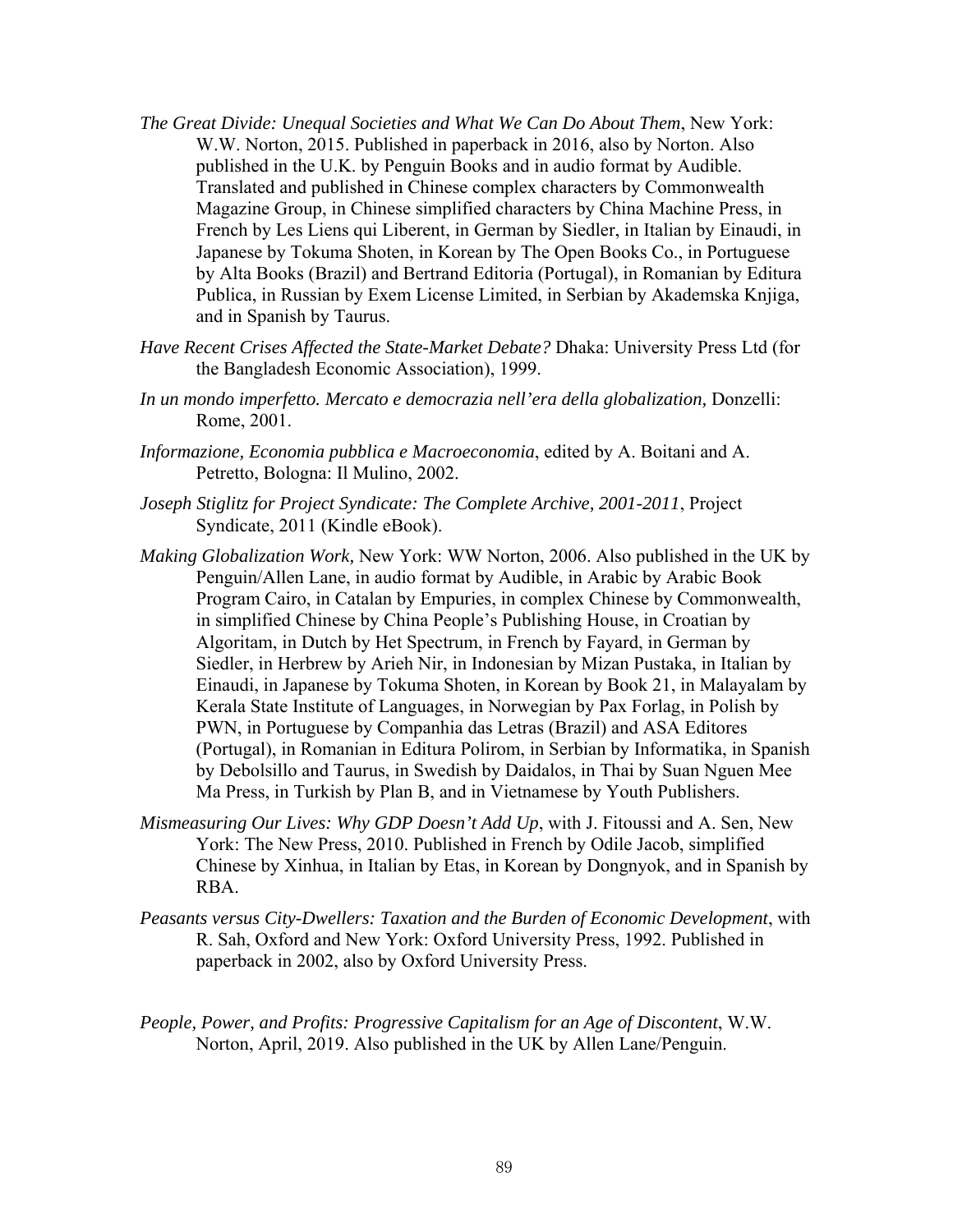- *The Price of Inequality: How Today's Divided Society Endangers Our Future*, New York: W.W. Norton, 2012. Also published in the U.K. by Penguin/Allen Lane and in audio format by Tantor Media. Translated in Arabic by National Center for Translation, Egypt, in Bulgarian by Iztok-Zapad, in simplified Chinese by China Machine Press, in complex Chinese by Commonwealth, in French by Les Liens Qui Libèrent, in German by Siedler, in Greek by Papadopoulos, in Hebrew by Calcalist, in Italian by Einaudi, in Japanese by Tokuma Shoten, in Korean by Open Books, in Polish by Krytyka Polityczna, in Portuguese by Bertrand Editora, in Romanian by Editura Publica, in Russian by Exem License Limited, in Spanish by Taurus and Penguin Random House Grupo Editorial, in Tamil by Aazhi Publishers, in Thai by SE-Education Public Company Limited, in Turkish by Iletisim Yayincilik, in Ukranian by Ecem Media, and in Vietnamese by Knowledge Publishing House.
- *The Rebel Within: Joseph Stiglitz and the World Bank*, edited by Ha-Joon Chang, Anthem World Economics, London: Wimbledon Publishing Company, UK, 2001. (A collection of papers and lectures written or delivered during tenure as Chief Economist of the World Bank)
- *Rewriting the Rules of the American Economy: An Agenda for Growth and Shared Prosperity*, with Nell Abernathy, Adam Hersh, Susan Holmberg and Mike Konczal, A Roosevelt Institute Book, New York: W.W. Norton, November 2015. Also published in audio format by Random House Audio. Translated and published in Chinese complex characters by Commerical Press, in Chinese simplified characters by China Machine Press, in Italian by il Saggiatore, in Japanese by Tokuma Shoten, in Korean by The Open Books Co., and in Portuguese by Bertrand. Available at http://www.rewritetherules.org.
- *The Roaring Nineties: A New History of the World's Most Prosperous Decade,* New York: W.W. Norton, 2003. Also published in the U.K. by Penguin/ Allen Lane. Translated in Arabic by Dar al-Farabi, in complex Chinese by Commonwealth, in simplified Chinese by China Financial, in French by Fayard, in German by Siedler, in Greek by Livani, in Hungarian by Napvilag Kiado, in Indonesian by Marjin Kiri, in Italian by Einaudi, in Japanese by Tokuma Shoten, in Korean by Sejong, in Polish by PWN, in Portuguese by Companhia das Letras (Brazil) and Terramar (Portugal), in Romanian by Editura Economica, in Russian by National Public Scientific Foundation, in Spanish by Taurus, and in Turkish by CSA Global.
- *Selected Works on Economics of Joseph E. Stiglitz* (Chinese), Beijing: China Financial Publishing House, 2006.
- *The Selected Works of Joseph E. Stiglitz, Volume I: Information and Economic Analysis*, Oxford: Oxford University Press, 2009.
- *The Selected Works of Joseph E. Stiglitz, Volume II: Information and Economic Analysis: Applications to Capital, Labor, and Product Markets*, Oxford: Oxford University Press, 2013.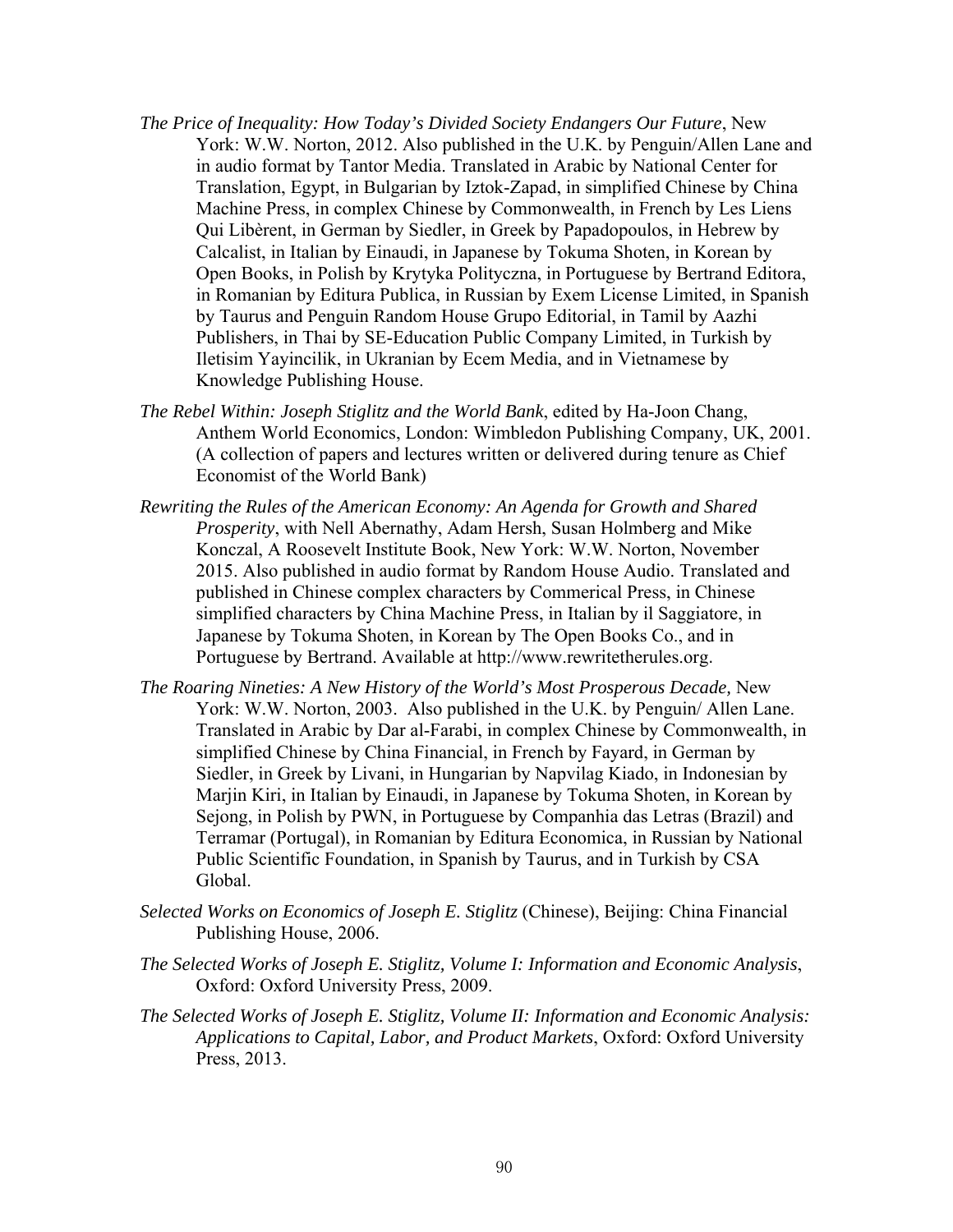- *Stability with Growth: Macroeconomics, Liberalization, and Development*, with José Antonio Ocampo, Shari Spiegel, Ricardo Ffrench-Davis, and Deepak Nayyar, The Initiative for Policy Dialogue Series, Oxford: Oxford University Press, 2006.
- *The Stiglitz Report: Reforming the International Monetary and Financial Systems in the Wake of the Global Crisis,* with Members of the Commission of Experts on Reforms of the International Monetary and Financial System appointed by the President of the United Nations General Assembly, New York: The New Press, 2010. Published in complex Chinese by Commonwealth Magazine Company, in simplified Chinese by Xinhua, in French by Odile Jacob, in India by Orient Black Swan (2011), in Korean by Dongnyok, in Russian by International Relations Publishing, and in Spanish by RBA.
- *Sustainable Development and Neo-Liberalism*, Dhaka:Bangladesh Economic Association, 2004.
- *The Theory of Commodity Price Stabilization,* with D. Newbery, Oxford: Oxford University Press, 1981.
- *The Three Trillion Dollar War: The True Cost of the War in Iraq*, with L. Bilmes, New York: W.W. Norton and London: Penguin, 2008. Also published in the UK by Penguin, in Arabic by Dar al Kitab al Arabi, in Chinese simplified characters by China Renmin, in Dutch by Het Spectrum, in French by Fayard, in German by Siedler, in Indonesia by Mizan Pustaka, in Italian by Einaudi,, in Japanese by Tokuma Shoten, in Korean by Strategy and Culture Publishing, in Polish by PWN, in Romanian by Editura Tehnica, in Spanish by Taurus, and in Turkish by ODTU Gelistirme Vakfi.
- *Towards a New Paradigm in Monetary Economics,* with Bruce Greenwald, Cambridge: Cambridge University Press, 2003. Also published in complex Chinese by Scitech Publishing, in simplified Chinese by CITIC Publishing, in French by Editions Librairie Economica, in Japanese by University of Tokyo Press, and in Portuguese (Brazil) by Editora Francis Ltda.
- *Towards a General Theory of Deep Downturns*, IEA Conference Volume, 155-VI, Houndmills, UK and New York: Palgrave Macmillan, 2016. NBER Working Paper 21444, August 2015. Originally presented as Presidential Address to the 17th World Congress of the International Economic Congress, Dead Sea, Jordan, June, 2014.
- *Whither Socialism?* Cambridge, MA: MIT Press, 1994. (Expanded from a paper presented at the Wicksell Lectures, May 1990.)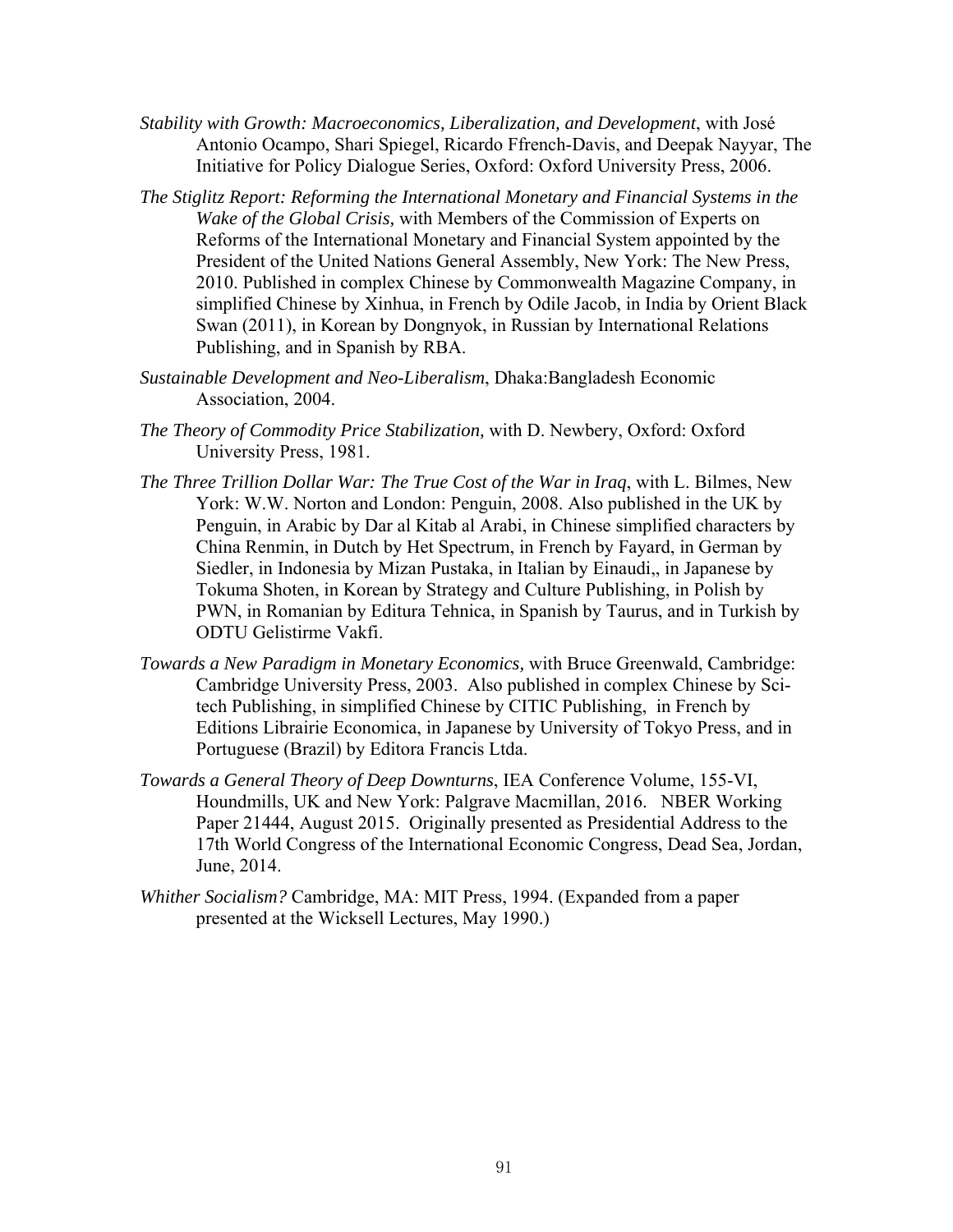#### **Textbooks**

- *Economics,* 1st Edition, New York: W.W. Norton, 1993. Translated in Catalan by Editorial Ariel. In Chinese simplified by China People's University Press, in French by Edition de Boeck (France) and USIA (Haiti and Africa), in Italian by Bollati Boringhieri Editore, in Japanese by Toyo Kiezai Shinposha Ltd, in Latvian by The University of Latvia, in Spanish by Editorial Ariel (Spain) and Planeta International (Latin America).
- *Economics,* 2nd edition, New York: W.W. Norton, 1997. Translated in Chinese simplified by China People's University Press and China Renmin, in French by Edition de Boeck (France) and by USIA/Nouveaux Horizons (Haiti and Africa), in German by Oldenbourg Verlag, in Italian by Bollati Boringhieri Editore, in Japanese by Toyo Kiezai Shinposha Ltd, and in Korean by Hanul.
- *Economics,* with Carl Walsh, 3rd edition, New York: W.W. Norton, 2002. Translated in Chinese (simplified) by China People's University Press and China Renmin, French by Edition de Boeck, in Japanese by Toyokezai Shinposha, in Portuguese by Editora Campus, and in Romanian by Economica.
- *Economics*,with Carl Walsh, 4th Edition, New York: W.W. Norton, 2006. Also published in Chinese simplified by China Renmin, in English by Viva Books (India) and Wiley Australia (Australia & New Zealand), in French by de Boeck, and in German by Oldenbourg, in Greek by Papazissis, and in Japanese by Toyokeizai Shinposha.
- *Economics and the Canadian Economy,* with R. Boadway, Canadian Edition. New York: W.W. Norton, 1994.
- *Economics and the Canadian Economy,* 2nd edition, with R. Boadway, Canadian Edition. New York: W.W. Norton, 1997.
- *Economics of the Public Sector*, New York: W.W. Norton, 1986. Translated in Czech by Liberal Institute USIA/ Victoria Publishing, in French by Editions de Boeck, in German by Oldenbourg Verlag, in Italian by Ulrico Hoepli Editore, in Japanese by McGraw Hill Book Co. and Toyokeizai Shinposha, in Norwegian by Norsk-Lyd, in Portuguese by Editora Atlas, in Russian by Moscow University Press, in Spanish by Antoni Bosch, and in Turkish by Marmara University USIA.
- *Economics of the Public Sector*, second edition, New York: W.W. Norton, 1988. Translated in Czech by Liberal Institute/USIA/ Victoria Publishing, in Chinese (simplified) by China People's University Press, in Estonian by the Estonian Institute of Public Administration, in Greek by Kritiki, in Hungarian by Kozgazdasagi Ed Jugi Konyvkiado, in Japanese by Toyo Keizai Shinposha, in Spanish by Antoni Bosch, and in Ukranian by Osnovy Publishers.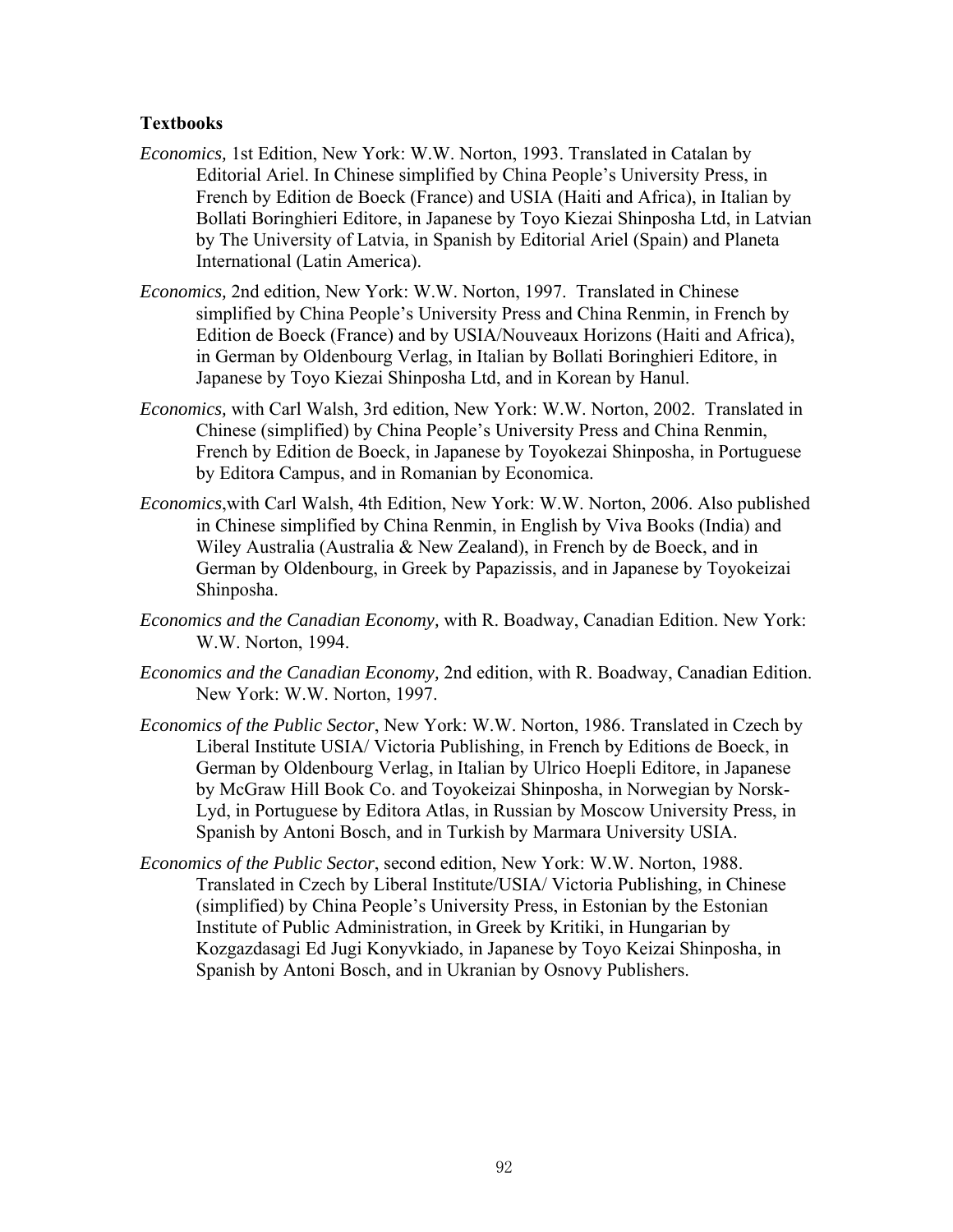- *Economics of the Public Sector*, third edition, New York: W.W. Norton, 2000. Translated in Chinese (simplified) by China People's University Press and China Renmin, in French by Edition de Boeck, in Italian by Ulrico Hoepli Editore, in Japanese by Toyokiezai Shinposha Ltd, in Macedonian by Macedonian Ministry of Finance and Tabernakul Publishing, in Polish by Wydawnictwo Naukowe PWN, in Portuguese by Editora Atlas (Brazil), in Serbian by the University of Belgrage Economic Department and Center for Publishing Activiti, in Spanish by Antoni Bosch..
- *Economics of the Public Sector*, fourth edition, New York: W.W. Norton, 2015. Translated in Chinese simplified by China Renmin, in French by De Boeck, in Italian by Hoepli, and in Spanish by Antoni Bosch.
- *Lectures on Public Economics*, with A.B. Atkinson, McGraw-Hill Book Company, New York and London, 1980. Reprinted in 2015, with a new introduction, Princeton: Princeton University Press. (Spanish translation 1988, Instituto de Estudios Fiscales; Chinese translation 1991, Shanghai San-Lian Publishing.)

*Principles of Macroeconomics,* New York: W.W. Norton, 1993.

*Principles of Macroeconomics,* 2nd Edition*,* New York: W.W. Norton, 1997.

- *Principles of Macroeconomics,* with Carl Walsh, 3rd Edition New York: W.W. Norton, 2002. Translated in Portuguese by Editora Campus and in Spanish by Editorial Ariel.
- *Principles of Macroeconomics, with Carl Walsh, 4<sup>th</sup> Edition, New York: W.W. Norton,* 2006.
- *Principles of Macroeconomics and the Canadian Economy,* New York: W.W. Norton, 1993.
- *Principles of Microeconomics,* New York: W.W. Norton, 1993. Translated into Spanish by Editorial Ariel.
- *Principles of Microeconomics,* 2nd Edition*,* New York: W.W. Norton, 1997.
- *Principles of Microeconomics,* with Carl Walsh, 3rd Edition, New York: W.W. Norton, 2002. Translated in Italian by Ulrico Hoepli Editore, in Portuguese by Editora Campus, and in Spanish by Editorial Ariel.
- *Principles of Microeconomics,* with Carl Walsh, 4th Edition*,* New York: W.W. Norton, 2006. Translated in French by de boeck. Translated in Japanese by Toyokeizai Shinposha.

#### **Edited books**

- *The Collected Scientific Papers of P.A. Samuelson*, volumes 1 and 2, M.I.T. Press, 1965; Japanese language edition, 1991.
- *Readings in Modern Theory of Economic Growth*, with H. Uzawa, M.I.T. Press, 1969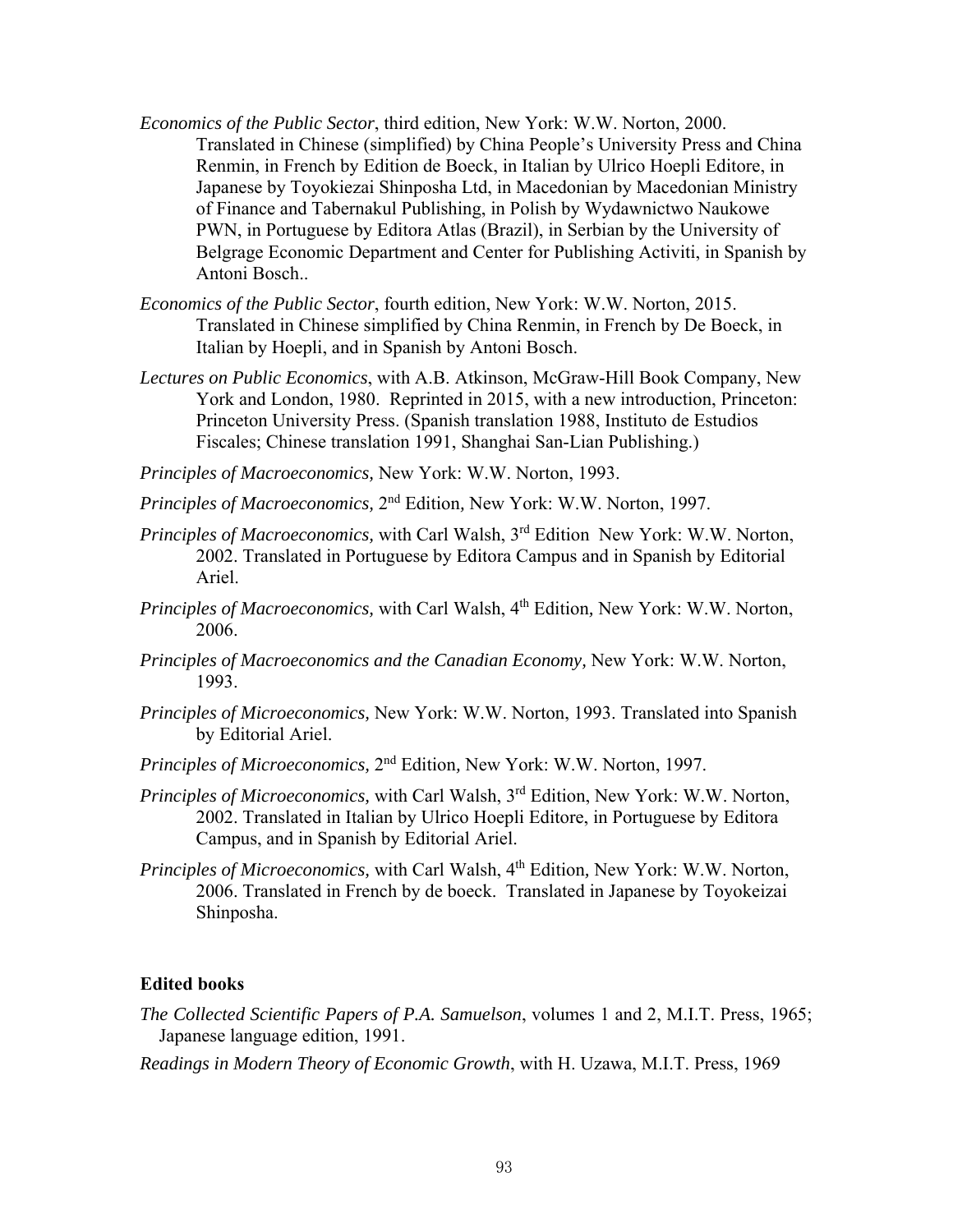- *Capital Market Liberalization and Development*, with Jose Antonio Ocampo (eds.), New York: Oxford University Press, 2008.
- *Contemporary Issues in Macroeconomics: Lessons from The Crisis and Beyond*, with Martin Guzman (eds.), IEA Conference Volume No. 155-II, Houndmills, UK and New York: Palgrave Macmillan, 2016.
- *Contemporary Issues in Microeconomics*, with Martin Guzman, IEA Conference Volume No. 155-III, Houndmills, UK and New York: Palgrave Macmillan, 2016.
- *Debates on the Measurement of Global Poverty,* with Sudhir Anand and Paul Segal (eds.), New York: Oxford University Press, 2010.
- *The Economics of Rural Organization: Theory, Practice, and Policy,* with K. Hoff and A. Braverman (eds.), New York: Oxford University Press, 1993.
- *The Economists' Voice: Top Economists Take on Today's Problems*, with Aaron S. Edlin and J. Bradford DeLong (eds.), New York: Columbia University Press, 2008.
- *Efficiency, Finance, and Varieties of Industrial Policy: Guiding Resources, Learning, and Technology for Sustained Growth,* with Akbar Noman (eds.), New York: Columbia University Press, 2016.
- *Escaping the Resource Curse*, with Macartan Humphreys and Jeffrey Sachs (eds.), New *York: Columbia University Press, 2007.*
- *Etica y Desarrollo, with B. Kliksberg and A. Sen (eds.), Buenos Aires: El Ateneo, 2002.*
- *Financial Liberalization: How Far, How Fast? with Gerard Caprio and Patrick Honohan (eds.), Cambridge, UK: Cambridge University Press, 2001.*
- *For Good Measure: Advancing Research and Well-being Metrics Beyond GDP, with Jean-Paul Fitoussi, and Martine Durand New York: New Press, 2019.*
- *Frontiers of Development Economics: the Future in Perspective,* with Gerald M. Meier (eds.), New York: Oxford University Press, 2001.
- *The Global Macro Economy and Finance*, with Franklin Allen, Masahiko Aoki, Nobuhiro Kiyotaki, Roger Gordon, and Jean-Paul Fitoussi (eds.), Palgrave Macmillan, 2012.
- *Good Growth and Governance in Africa*, with Akbar Noman, Kwesi Botchwey, and Howard Stein (eds.), New York: Oxford University Press, 2012.
- *Governance, Equity, and Global Markets,* with Pierre-Alain Muet (eds.), Oxford: Oxford University Press, 2001.
- *The G20 and Recovery and Beyond: An Agenda for Global Governance for the Twenty-First Century*, with J.P. Fitoussi (eds), e-book with contributions from The Paris Group, 2011 (available at www.josephstigliz.com).
- *In the Wake of the Crisis,* J. Blanchard, David Romer, Michael Spence and J. E. Stiglitz (eds.), Cambridge, MA: MIT Press, 2012, Cambridge, MA: MIT Press, 2012.
- *Income Contingent Loans: Theory, Practice and Prospects*, with B. Chapman and T. Higgins (eds.), Houndmills, UK and New York: Palgrave Macmillan, 2014.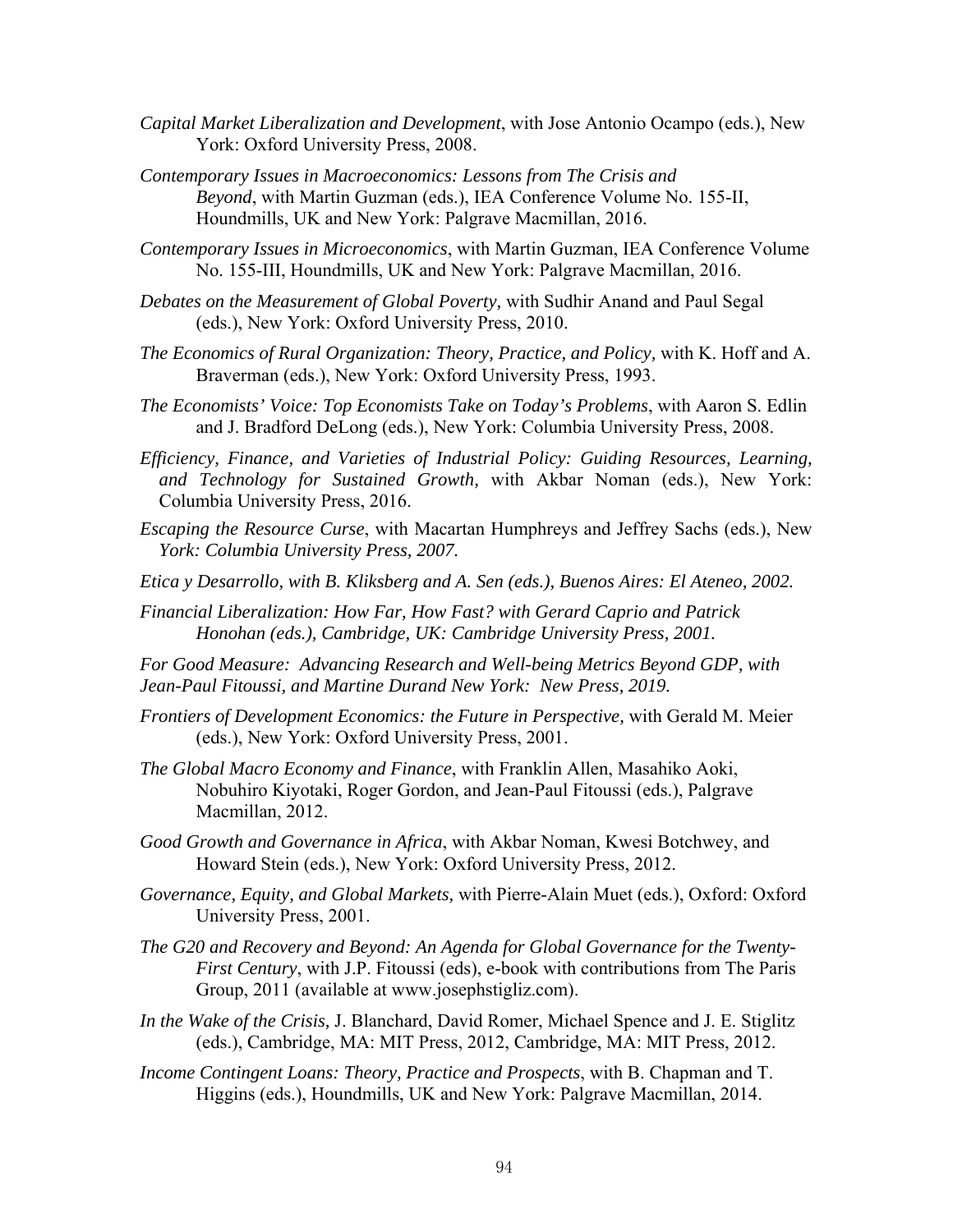- *Industrial Policy and Development,* with M. Cimoli and G. Dosi (eds.), Oxford: Oxford University Press, 2009.
- *Industrial Policy and Economic Transformation in Africa,* with Akbar Noman (eds.), New York: Columbia University Press, 2015.
- *The Industrial Policy Revolution I: The Role of Government Beyond Ideology,* with Justin Yifu Lin, Houndmills, UK and New York: Palgrave Macmillan, 2014. Translated in Chinese by Peking University Press.
- *The Industrial Policy Revolution II: Africa in the 21st Century*, with Justin Yifu Lin and Ebrahim Patel, Houndmills, UK and New York: Palgrave Macmillan, 2014. Translated in Chinese by Peking University Press.
- *Inequality and Growth: Patterns and Policy, Volume I: Concepts and Analysis*, with Kaushik Basu (eds.), IEA Conference Volume No. 156-I, Houndmills, UK and New York: Palgrave Macmillan, 2016.
- *Inequality and Growth: Patterns and Policy, Volume II: Regions and Regularities*, with Kaushik Basu (eds.), IEA Conference Volume No. 156-I, Houndmills, UK and New York: Palgrave Macmillan, 2016.
- *Intellectual Property Rights: Legal and Economic Challenges for Development*, with Mario Cimoli, Giovanni Dosi, Keith E. Maskus, Ruth L. Okediji, Jerome H. Reichman (eds.), Oxford: Oxford University Press, 2014.
- *Knowledge, Informtation and Expectation in Modern Macroeconomics: In Honor of Edmund S. Phelps*, with P. Aghion, R. Frydman, and M, Woodford*,* Princeton, NJ: Princeton University Press, 2003.
- *Law and Economic Development with Chinese Characteristics: Institutions for the 21st Century*, with David Kennedy (eds.), 2013, Oxford and New York: Oxford University Press.
- *Life After Debt: The Origins and Resolutions of Debt Crisis*, with Daniel Heymann, Houndmills, UK and New York: Palgrave Macmillan, 2014. Also published in Spanish by Eudeba.
- *New Developments in the Analysis of Market Structure*, with C.F. Mathewson (eds.), London: The Macmillan Press, 1986.
- *New Ideas about Old Age Security,* with Robert Holzmann (eds.), Washington, D.C.: World Bank, 2001.
- *The Quest for Security: Protection without Protectionism and the Challenge of Global Governance*, with Mary Kaldor (eds.), New York: Columbia University Press, 2013. Translated in Spanish as *La Búsqueda de la Seguridad: Protección sin Protecciónsimo y el Desafío de la Gobernanza Global*, Buenos Aires: Paidós, 2013; and in Portuguese by Bertrand Editora,2015..
- *Rethinking the East Asian Miracle,* with S. Yusuf (eds.), World Bank and Oxford University Press, 2001.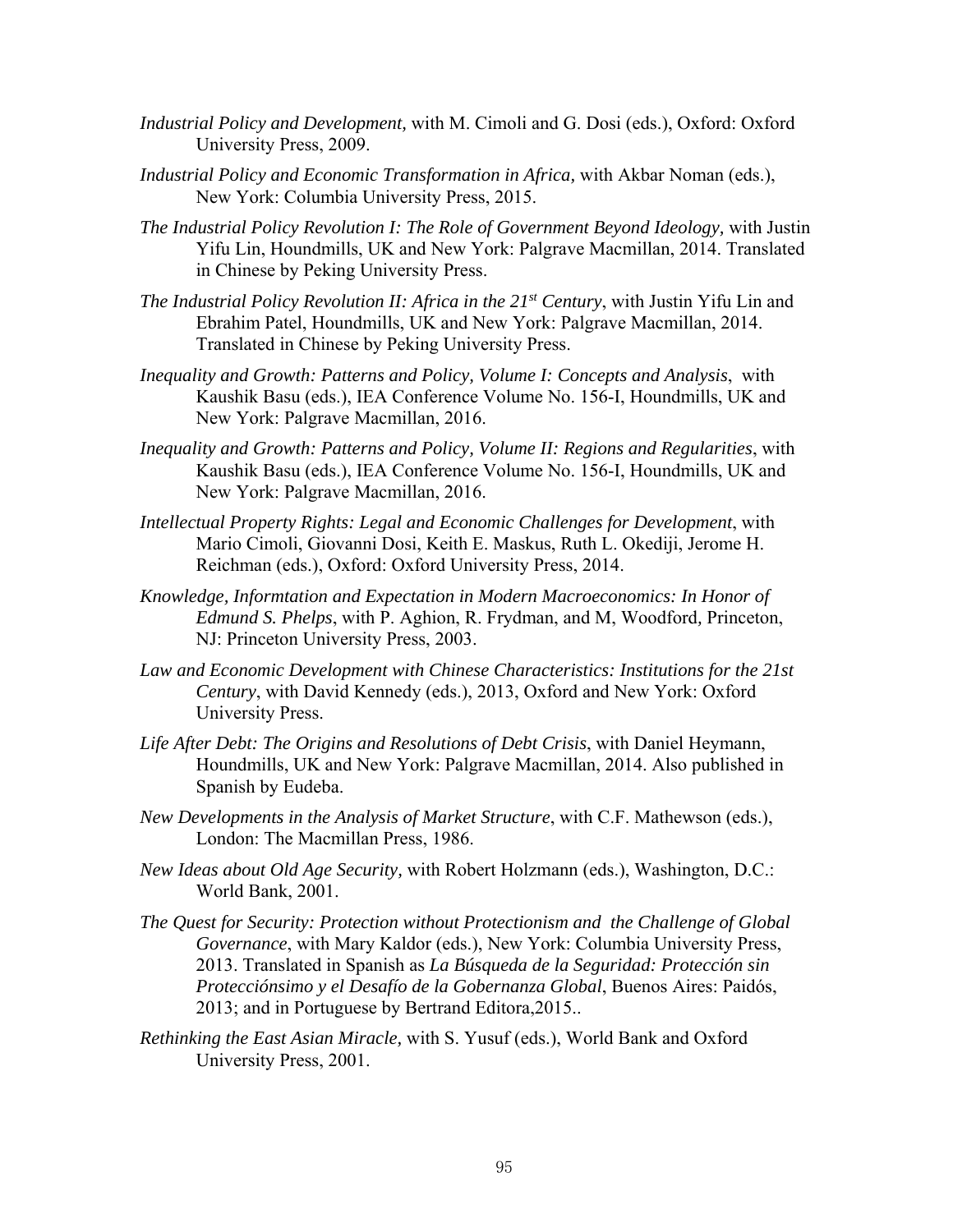- *Sovereign Wealth Funds and Long-Term Investing*, with Patrick Bolton and Frederic Samama (eds.), New York: Columbia University Press, 2012.
- *Taming Capital Flows: Capital Account Management in an Era of Globalization*, with Refet S. Gurkaynak (eds.), IEA Conference Volume No. 154, Houndmills, UK and New York: Palgrave Macmillan, 2015.
- *Time for a Visible Hand: Lessons from the 2008 World Financial Crisis*, with S. Griffith-Jones and J.A. Ocampo (eds.), Initiative for Policy Dialogue Series, Oxford: Oxford University Press, 2010.
- *Too Little, Too Late: The Quest to Resolve Sovereign Debt Crises,*with Martin Guzman and J.A. Ocampo (eds.), Initiative for Policy Dialogue at Columbia, New York: Columbia University Press, 2016.
- *The Washington Consensus Reconsidered: Towards a New Global Governance*, with Narcis Serra (eds.), New York: Oxford University Press, 2008.
- *The Welfare State Revisited*, Jose Antonio Ocampo and Joseph E. Stiglitz (eds.), Initiative for Policy Dialogue at Columbia, New York: Columbia University Press, 2018
- *What Have We Learned? Macroeconomic Policy after the Crisis*, George Akerlof, Olivier Blanchard, David Romer, and J. E. Stiglitz (eds.), Cambridge, Mass. and London: MIT Press, 2014.

#### **Journalism**

#### **2019**

"A 'democratic socialist' agenda is appealing. No wonder Trump attacks it," The Washington Post, May 8, 2019.

"Public options are the key to restoring the middle-class life, Financial Times," May 7, 2019.

"The Economy We Need," Project Syndicate, May 3, 2019.

"US trade deals were designed to serve corporations at the expense of workers," CNBC, April 21, 2019.

"Corporate greed is accelerating climate change. But we can still head off disaster," CNN Business, April 21, 2019.

"Progressive Capitalism Is Not an Oxymoron," The New York Times, April 20, 2019.

"Market Concentration Is Threatening the US Economy," Project Syndicate, March 11, 2019.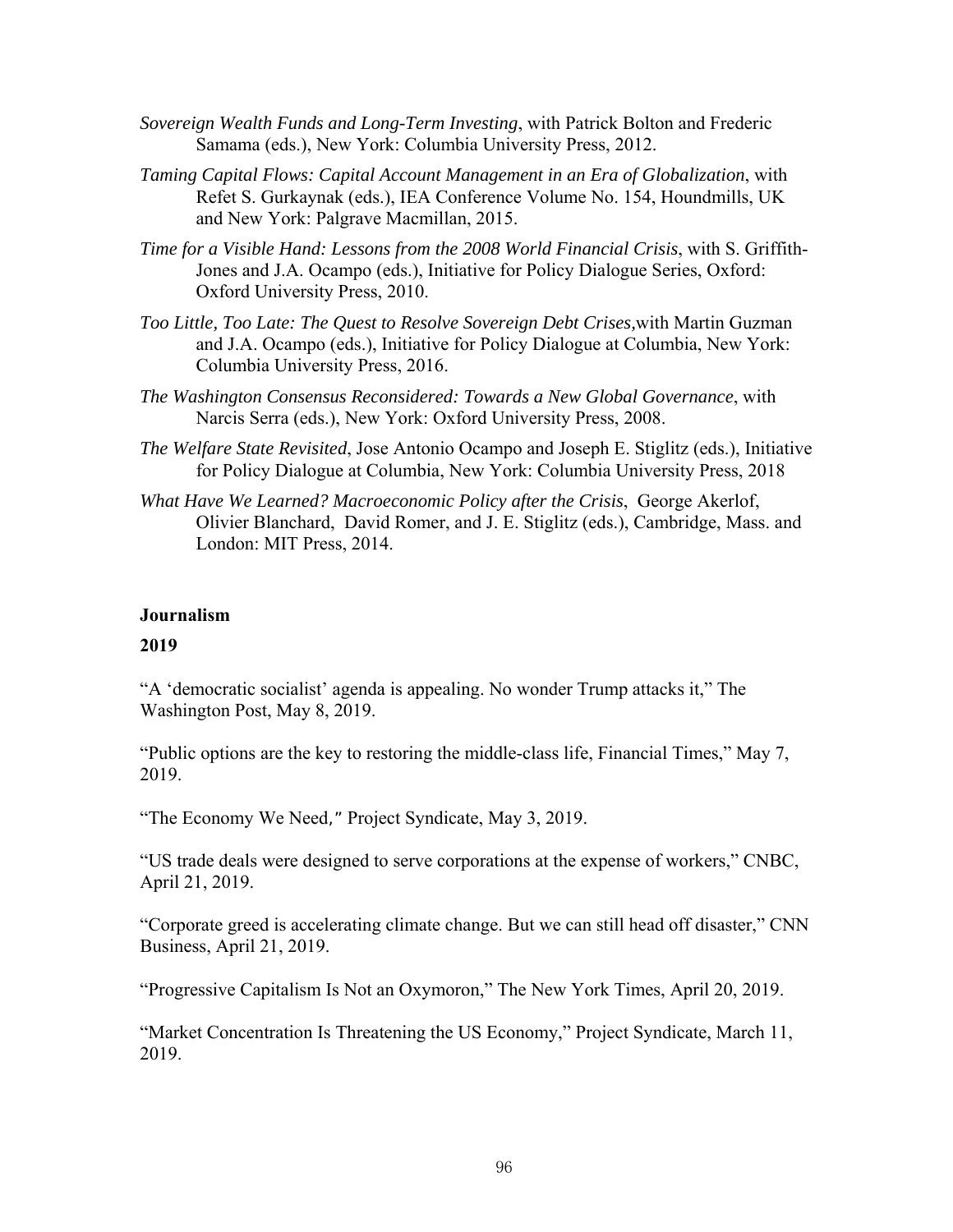"Real Exchange Rates for Economic Development," with Martin Guzman and José Antonio Ocampo, VoxEU, Feb. 21, 2019.

"How Can We Tax Footloose Multinationals?" Project Syndicate, February 13, 2019.

"From Yellow Vests to the Green New Deal," Project Syndicate, January 7, 2019. "A Very Trumpian Year," Project Syndicate, January 3, 2019.

#### **2018**

"Beyond GDP," Project Syndicate, December 3, 2018.

"Disaster Capitalism Comes to Puerto Rico," with Martin Guzman, Project Syndicate, November 15, 2018.

"Can American Democracy Come Back?" Project Syndicate, November 6, 2018.

"A Rigged Economy and What We Can Do About It", Scientific American, November 2018.

"People vs. Money in America's Midterm Elections," Project Syndicate, October 11, 2018.

"Beyond Secular Stagnation," Project Syndicate, September 5, 2018.

"The Myth of Secular Stagnation," Project Syndicate, August 28, 2018.

"Meet the 'Change Agents' Who are Enabling Inequality, Review of Winners Take All: The Elite Charade of Changing the World," by Anand Giridharadas, New York Times, August 20, 2018.

"The US is at Risk of Losing a Trade War with China," Project Syndicate, July 30, 2018.

"Buzzwords and Tortuous Impact Studies Won't Fix a Broken Aid System," with Sabina Alkire (Oxford Poverty and Human Development Initiative), Florent Bédécarrats )French Development Agency), Angus Deaton (Princeton University, Nobel prize in economics), Gaël Giraud (chief economist, French Development Agency), Isabelle Guérin (French National Research Institute for Sustainable Development), Barbara Harriss-White (Oxford University), James Heckman (University of Chicago, Nobel prize in economics), Jason Hickel Goldsmiths (University of London), Naila Kabeer (London School of Economics and Political Science), Solène Morvant-Roux (University of Geneva), Judea Pearl (Columbia University), Cécile Renouard (Codev-Essec Business School), François Roubaud (French National Research Institute for Sustainable Development), Jean-Michel Servet (Graduate Institute), The Guardian, July 16, 2018.

"American Democracy on the Brink," Project Syndicate, June 29, 2018.\*\*\*

"How to Exit the Eurozone: Italy is Right to Consider Leaving the EU's Common Currency Area," Politico, June 26, 2018

"Can the Euro Be Saved?" Project Syndicate, June 13, 2018.

"The Roots of Argentina's Surprise Crisis," Project Syndicate, June 5, 2018.

"How Costa Rica Gets It Right," Project Syndicate, May 8, 2018.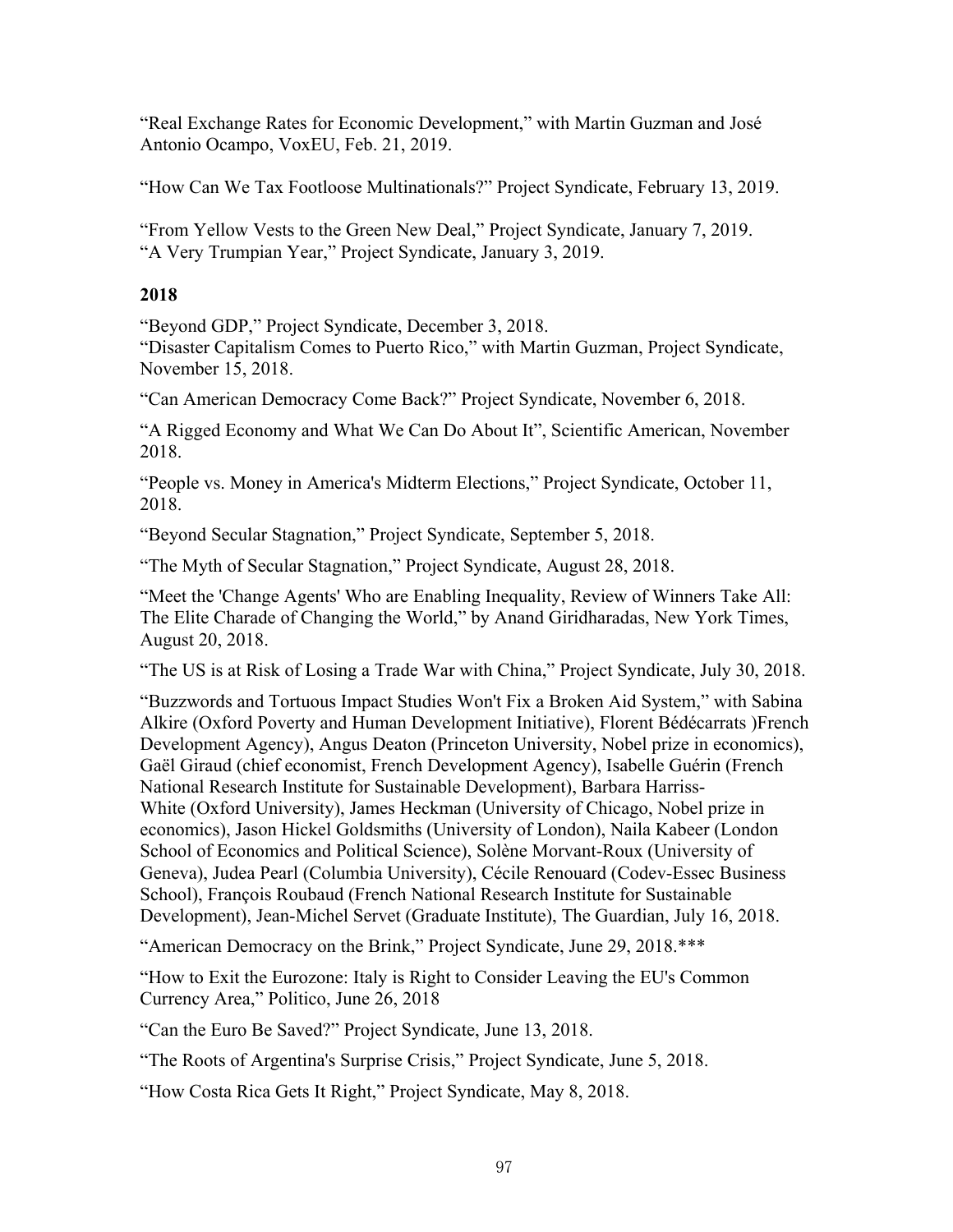"Trump's Trade Confusion," Project Syndicate, April 5, 2018.

"When Shall We Overcome?" Project Syndicate, March 12, 2018.

"Post-Davos Depression," Project Syndicate, February 1, 2018.

"A Fiscal Plan for Puerto Rico Recovery," with Daron Acemoglu, Alan A. Aja, Robert Blecker, José Caraballo Cueto, Hector Cordero-Guzman, William "Sandy" Darity, Jr., Alberto Dávila,Zadia M. Feliciano, José M. Fernández, Richard Freeman, Jason Furman, Jamie Galbraith, Martin Guzman, Darrick Hamilton, Simon Johnson, Thea Lee, José Alameda Lozado, Mario Marazzi Santiago, Marie T. Mora, Francisco L. Rivera-Batiz, Dani Rodrik, Jeffrey Sachs, Gene Sperling, Mark Weisbrot, and Antonio Weiss, January 24, 2018.

"The US Donor Relief Act of 2017," Project Syndicate, January 2, 2018.

## **2017**

"The Global Economy's Risky Recovery," Project Syndicate, December 20, 2017.

"Don't Expect Debt Payments from Puerto Rico Any Time Soon," with Martin Guzman and Antonio Weiss, December 11, 2017.

"The Globalization of Our Discontent," Project Syndicate, December 5, 2017.

"In Celebration of Africa's Fine, Upstanding Muckrakers," Sunday Times (South Africa), with Anya Schiffrin, November 12, 2017.

"Has Trump Captured the Fed?," Project Syndicate, November 3, 2017.

"230 Law and Economics Professors Urge President Trump to Remove Investor-State Dispute Settlement (ISDS) from NAFTA and Other Pacts," October 25, 2017.

"America Has a Monopoly Problem—and It's Huge," The Nation, October 23, 2017.

"Bail-ins and Bailouts: Incentives, Connectivity, and Systemic Stability," VOX, October 18, 2017.

"Intellectual Property for the Twenty First Century Economy," with Dean Baker and Arjun Jayadev, Project Syndicate, October 17, 2017.

"When It Comes to The Economy, Britain Has a Choice: May's 80s Rerun or Corbyn's Bold Rethink," Prospect Magazine, October 9, 2017.

"Déjà Voodoo," Project Syndicate, October 4, 2017.

"PROMESA's Dangerous Premises," with Martin Guzman, Project Syndicate, September 18, 2017.

"Learning from Harvey," Project Syndicate, September 8, 2017.

"Why Tax Cuts for the Rich Solve Nothing," Project Syndicate, July 27, 2017.

"Trump and the Truth About Climate Change," Project Syndicate, July 2, 2017.

"Austerity Has Strangled Britain. Only Labour will Consign it to History," The Guardian, June 7, 2017.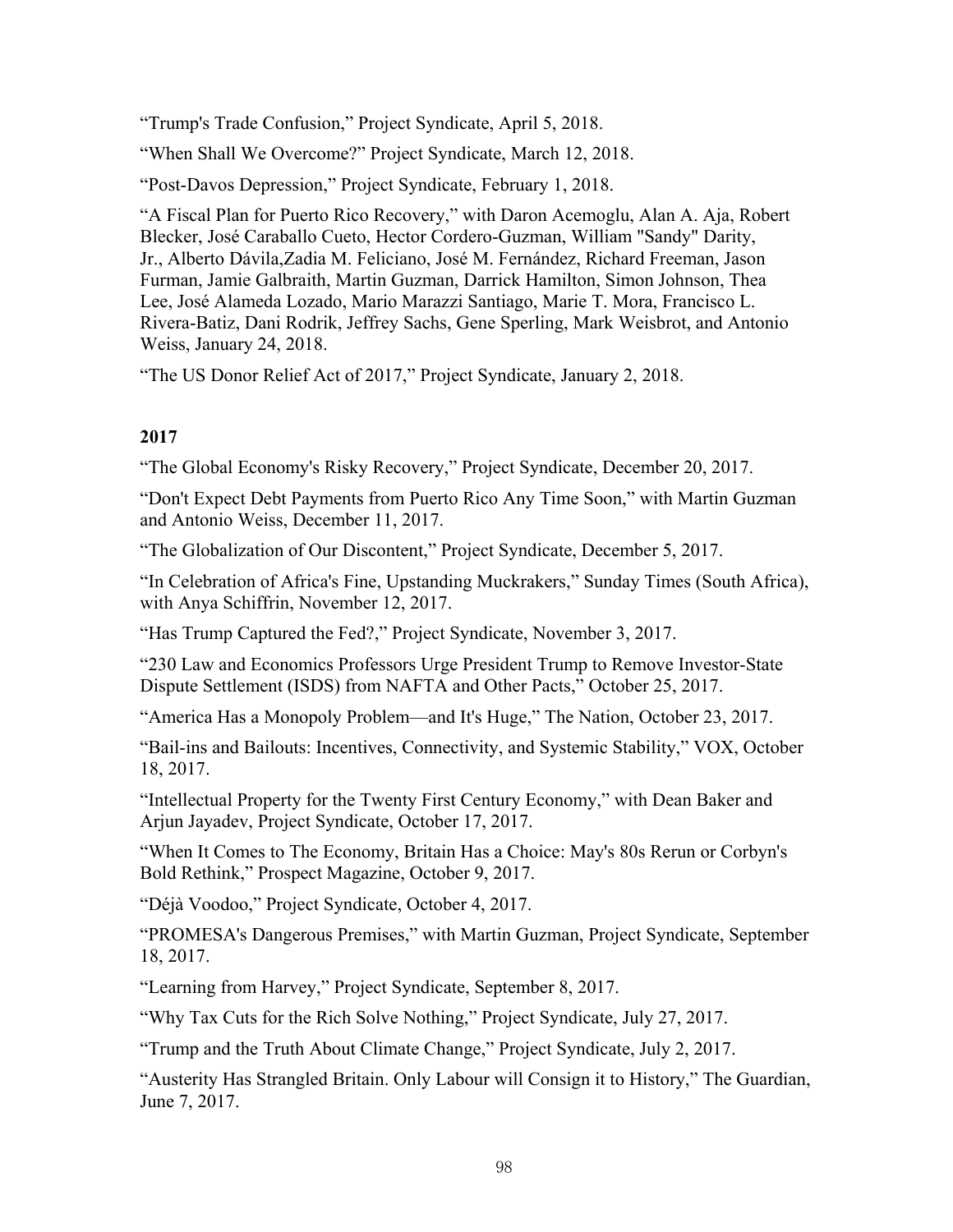"Trump's Rogue America," Project Syndicate, June 2, 2017.

"Lessons from the Anti-Globalists," Project Syndicate, May 1, 2017.

Janet Yellen Piece for TIME 100, April 20, 2017.

"Le programme antieuropéen de Marine Le Pen dénoncé par 25 Nobel d'économie," Le Monde, April 18, 2017. (The anti-European program of Marine Le Pen denounced by 25 Nobel economics.)

"Illiberal Stagnation," Project Syndicate, April 2, 2017.

"From Bad to Worse for Puerto Rico," with Martin Guzman, Project Syndicate, February 27, 2017.

"Letter to the Editor on Puerto Rico," The New York Times, February 27, 2017.

"How to Survive the Trump Era," Project Syndicate, February 20, 2017.

"Trump's Most Chilling Economic Lie," Vanity Fair, February 17, 2017.

"Nobel Economist: One-Percenters, Pay Your Taxes," CNN.com and on Frankfurter Allgemeine Zeitung, January 16, 2017.

"Trumpian Uncertainty," Project Syndicate, January 9, 2017.

#### **2016**

"A New Year's Development Resolution," with Kaushik Basu, Francois Bourguignon, and Justin Yifu Lin, Project Syndicate, December 30, 2016.

"Why 2017 Could See the Collapse of the Euro," Fortune, December 30, 2016.

"A Nobel Laureate Explains How Trump Could Nuke the Economy," Vanity Fair, December 27, 2016.

"Bad News for America's Workers," Project Syndicate, December 19, 2016.

"How Democrats Can Fix Themselves: The Days of Triangulation Are Toast," Vanity Fair, November 17, 2016.

"What America's Economy Needs from Trump," Project Syndicate, November 13, 2016.

"Would a President Trump Be Good for Business?," Tampa Bay Times, November 1, 2016.

"Why the Economy Has Failed So Many - And Why Donald Trump Has the Wrong Answers," Cleveland Plain Dealer, October 26, 2016.

"The One Thing Our Next President Needs to Know About the Economy," Vanity Fair, October 24, 2016.

"How Trump Happened," Project Syndicate, October 14, 2016.

"The Real Scandal Behind the Panama Papers," Vanity Fair, September 29, 2016.

"The Apple Tax Tussle Shows the Need for a New Way of Taxing Profits," with Erika Siu, in Süddeutsche Zeitung, September 19, 2016.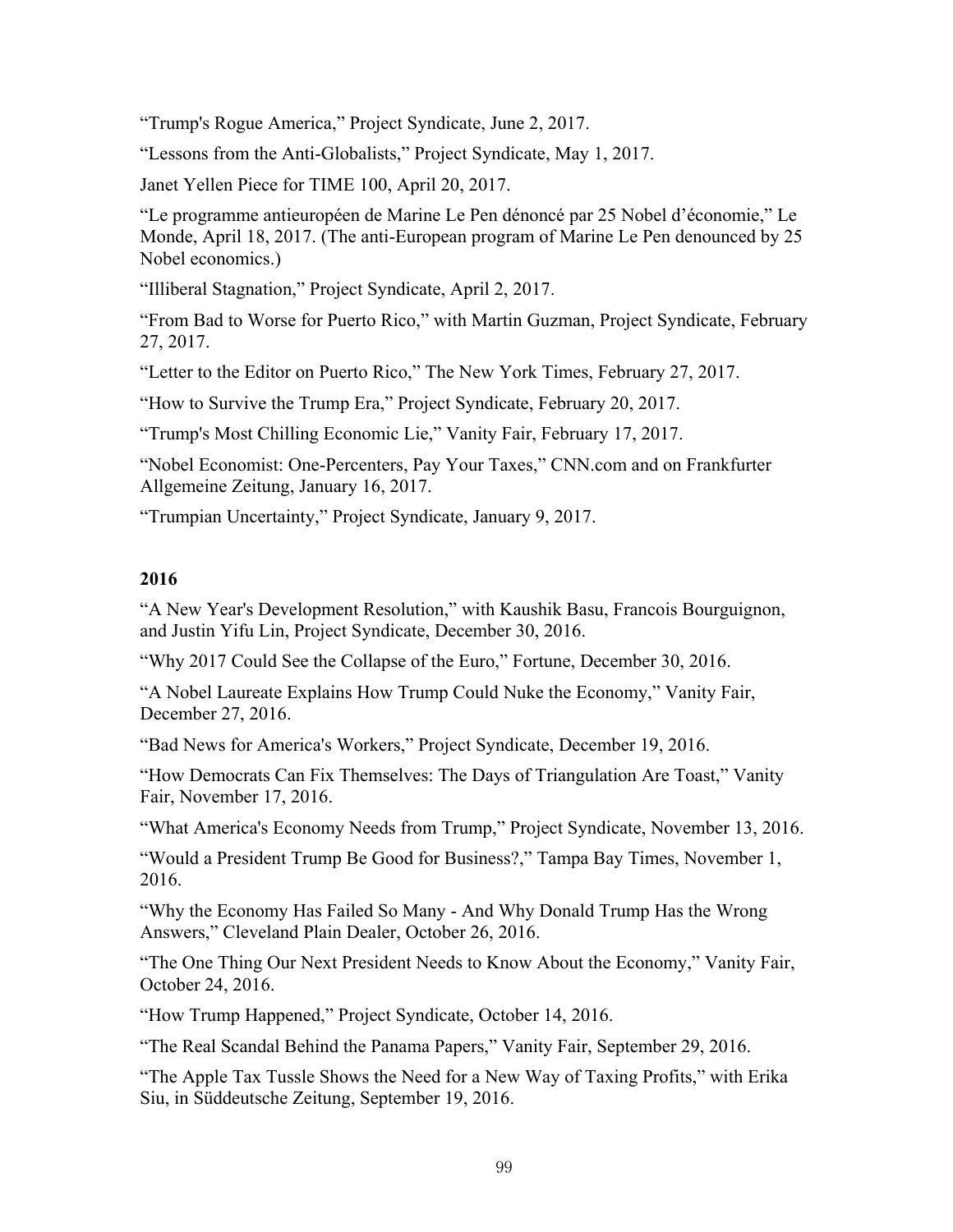"A Better Economic Plan for Japan," Project Syndicate, September 14, 2016.

"Reform or Divorce in Europe," Project Syndicate, August 22, 2016.

"Why We Left the Panama Commission," with Mark Pieth, TIME, August 10, 2016.

"Globalization and its New Discontents," Project Syndicate, August 5, 2016.

"Trump and the Damage Done," Boston Globe, August 4, 2016.

"From Brexit to the Future," Project Syndicate, July 6, 2016.

"Learning from Namibia," with Anya Schiffrin, Project Syndicate, June 14, 2016.

"Donald Trump's Biggest Vulnerability," Vanity Fair, June 1, 2016.

"Monopoly's New Era," Project Syndicate, May 13, 2016.

"TTIP and Climate Change: A Tale of Two Cities from Paris to Hannover" and "Mit TTIP zerstören Merkel und Obama ihr eigenes Werk" ("Merkel and Obama destroy their own work with TTIP"), Suddeutsche Zeitung, April 21, 2016.

"What's Wrong With Negative Interest Rates?", Project Syndicate, April 13, 2016.

"How Hedge Funds Held Argentina for Ransom," New York Times, April 1, 2016.

"Tricks of the Trade Deal: Six Big Problems with the Trans-Pacific Partnership," Roosevelt Institute, March 28, 2016.

"The New Generation Gap," Project Syndicate, March 16, 2016.

 "Closing Developing Countries' Capital Drain," with Hamid Rashid, Project Syndicate, February 18, 2016.

"What's Holding Back the World Economy?", with Hamid Rashid, Project Syndicate, February 8, 2016.

"China's Bumpy New Normal," Project Syndicate, January 27, 2016, and in Columbia Business School Chazen Global Insights, February 1, 2016.

Article in Economic Report of the President, "Chapter 7: The 70th Anniversary of the Council of Economic Advisors," February 2016.

"Argentina's Uncertain Prospects," with Martin Guzman, Project Syndicate, January 29, 2016.

"Sri Lanka's Rebirth," Project Syndicate, January 25, 2016.

Article for New York Magazine's Beginnings: The Breakthrough Moment, January 12, 2016.

"The New Geo-Economics," Project Syndicate, January 8, 2016.

## **2015**

"How to Fix Inequality," Boston Globe, December 10, 2015.

"When Inequality Kills," Project Syndicate, November 9, 2015.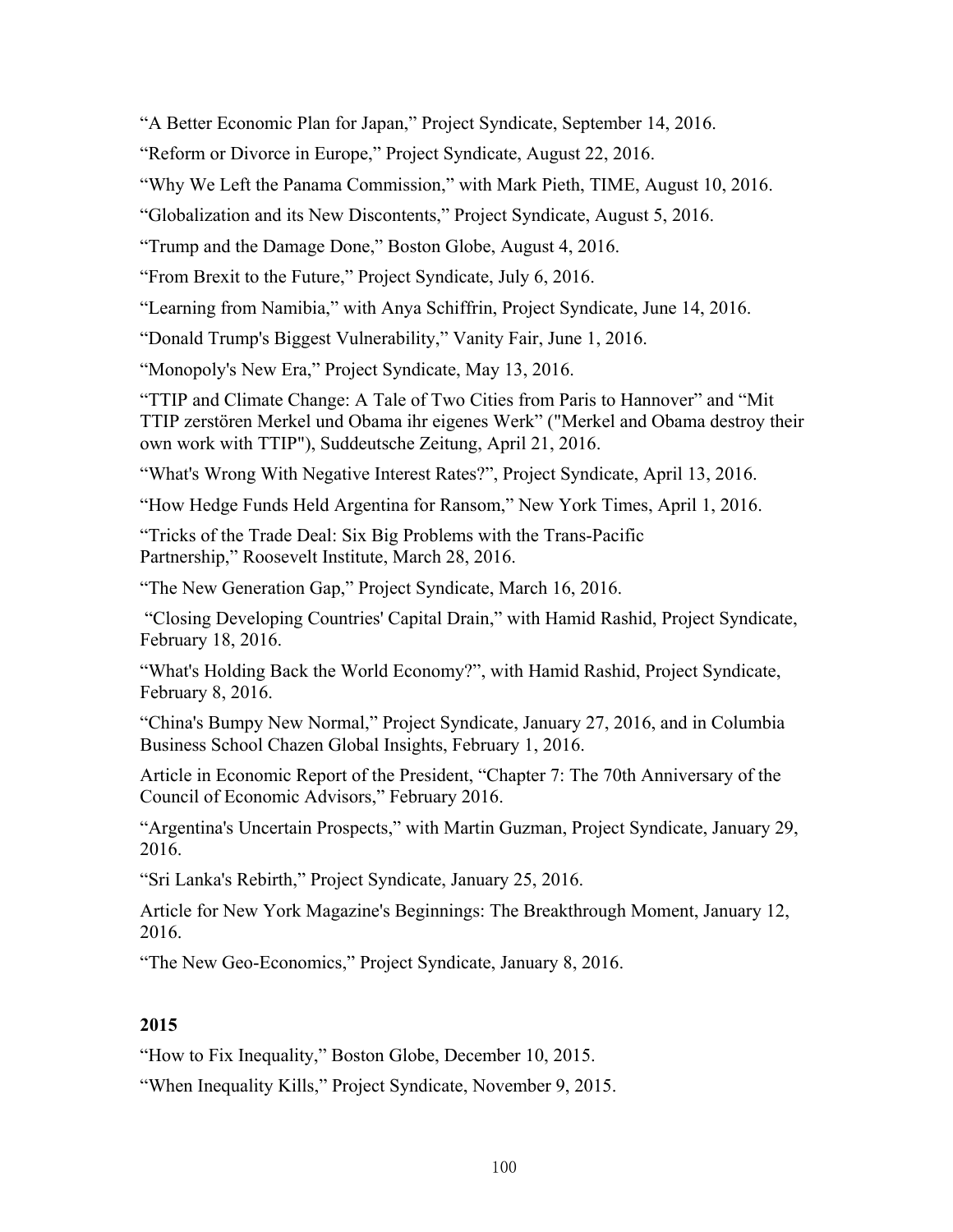"A Step Forward for Sovereign Debt," with Martin Guzman, Project Syndicate, November 9, 2015.

"Tax avoidance Fuels Global Inequality," CNN, October 9, 2015.

"El Gobierno Debe Exigir un Acuerdo Transpacifico que Beneficie a los Mexicanos," with Adam S. Hersh, La Jornada, October 3, 2015.

"The Trans-Pacific Free-Trade Charade," with Adam S. Hersh, Project Syndicate, October 2, 2015.

"Don't Let TPP Jeopardise Malaysia's Future," with Adam S. Hersh, The Malaysian Insider, October 2, 2015.

"Nobel de Economia a Humala: No Permitan que el TPP Encierre al Peru en Relaciones Comerciales Desiguales," with Adam S. Hersh, La Republica, October 1, 2015.

"Fed Up with the Fed," Project Syndicate, September 7, 2015.

"Joseph Stiglitz Explains Why the Fed Shouldn't Raise Interest Rates," Los Angeles Times, August 27, 2015.

"What the United States Owes Puerto Rico," with Mark Medish, The Wall Street Journal, August 13, 2015.

"America in the Way," Project Syndicate, August 6, 2015.

"Greece, the Sacrificial Lamb," The New York Times, July 25, 2015.

"Joseph E. Stiglitz: The U.S. Must Save Greece," Time.com, July 9, 2015.

"Europe Must Back Away from Greek Austerity Cliff: Joseph Stiglitz," USA Today, July 7, 2015.

"Argentina Shows Greece There May Be Life After Default," with Martin Guzman, Huffington Post, June 30, 2015.

"Europe's Attack on Greek Democracy," Project Syndicate, June 29, 2015.

"A Rule of Law for Sovereign Debt," with Martin Guzman, Project Syndicate, June 15, 2015.

"Europe's Last Act?", Project Syndicate, June 5, 2015.

"Inequality, Wealth, and Capital," FEPS Queries Magazine, Summer 2015.

"The Secret Corporate Takeover," Project Syndicate, May 13, 2015.

"Asia's Multilateralism," op-ed on the AIIB, Project Syndicate April 13, 2015.

"A Fair Hearing for Sovereign Debt," with Martin Guzman, Project Syndicate, March 5, 2015.

"Obama Versus Obamacare," with Dean Baker and Arjun Jayadev, Project Syndicate, February 10, 2015.

"A Greek Morality Tale," Project Syndicate, February 3, 2015.

"Don't Trade Away Our Health," The New York Times, January 31, 2015.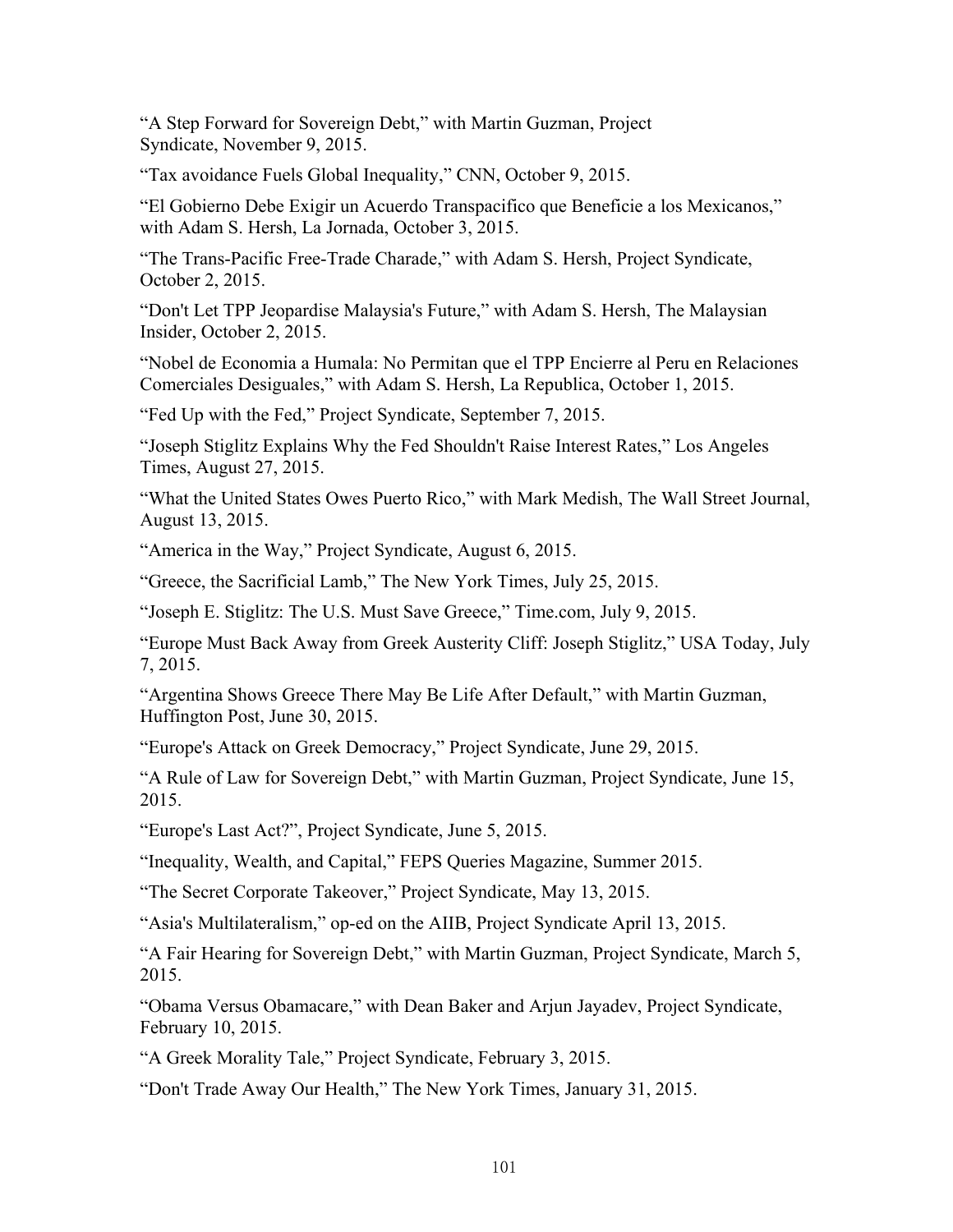"Europe Will Benefit from Greece Being Given a Fresh Start," letter to the Financial Times, signed with several other scholars, January 22, 2015.

"The Politics of Economic Stupidity," Project Syndicate, January 20, 2015.

"Europe's Lapse of Reason," Project Syndicate, January 8, 2015.

"The Chinese Century," Vanity Fair, January 2015.

## **2014**

"Inequality and the American Child," Project Syndicate, December 11, 2014.

"Ebola and Inequality," Project Syndicate, November 20, 2014

"Slow Growth and Inequality Are Political Choices. We Can Choose Otherwise." Washington Monthly, December 2014.

"Fed Can Influence Banks to Spread Opportunity," The New York Times, October 28, 2014.

"The Age of Vulnerability," Project Syndicate, October 13, 2014.

"The World Needs a Sovereign Debt Restructuring Mechanism," Emerging Markets, October 12, 2014.

"Debeaking the Vultures," Project Syndicate, October 1, 2014.

"Europe's Austerity Zombies," Project Syndicate, September 26, 2014.

"Comments on wage growth," The Financial Times, September 18, 2014.

"Comments on Scotland," The Sunday Herald, September 14, 2014.

"Democracy in the Twenty-First Century," Project Syndicate, September 1, 2014.

"The Economy Should Serve Society, Finance and Development," September 2014.

"Phony Capitalism," Harper's Magazine, September 2014.

"Argentina's Griesafault," with Martin Guzman, Project Syndicate, August 7, 2014.

"A New U.S. Strategy for Business in Africa," The Financial Times, August 4, 2014.

"A Global System Is Needed for Debt Restructuring," The New York Times, Room for Debate forum on Argentina's default, August 1, 2014.

"The Myth of America's Golden Age," Politico, July/August 2014.

"American Delusions Down Under," Project Syndicate, July 9, 2014.

"Inequality Is Not Inevitable," The New York Times, June 27, 2014.

"Saving a Broken Euro," Queries, June 23, 2014.

"Creating a Learning Society," Project Syndicate, June 3, 2014.

"A Light Unto Cities (lessons from Medellin)," Project Syndicate, May 7, 2014.

"Reforming China's State-Market Balance," Project Syndicate, April 2, 2014.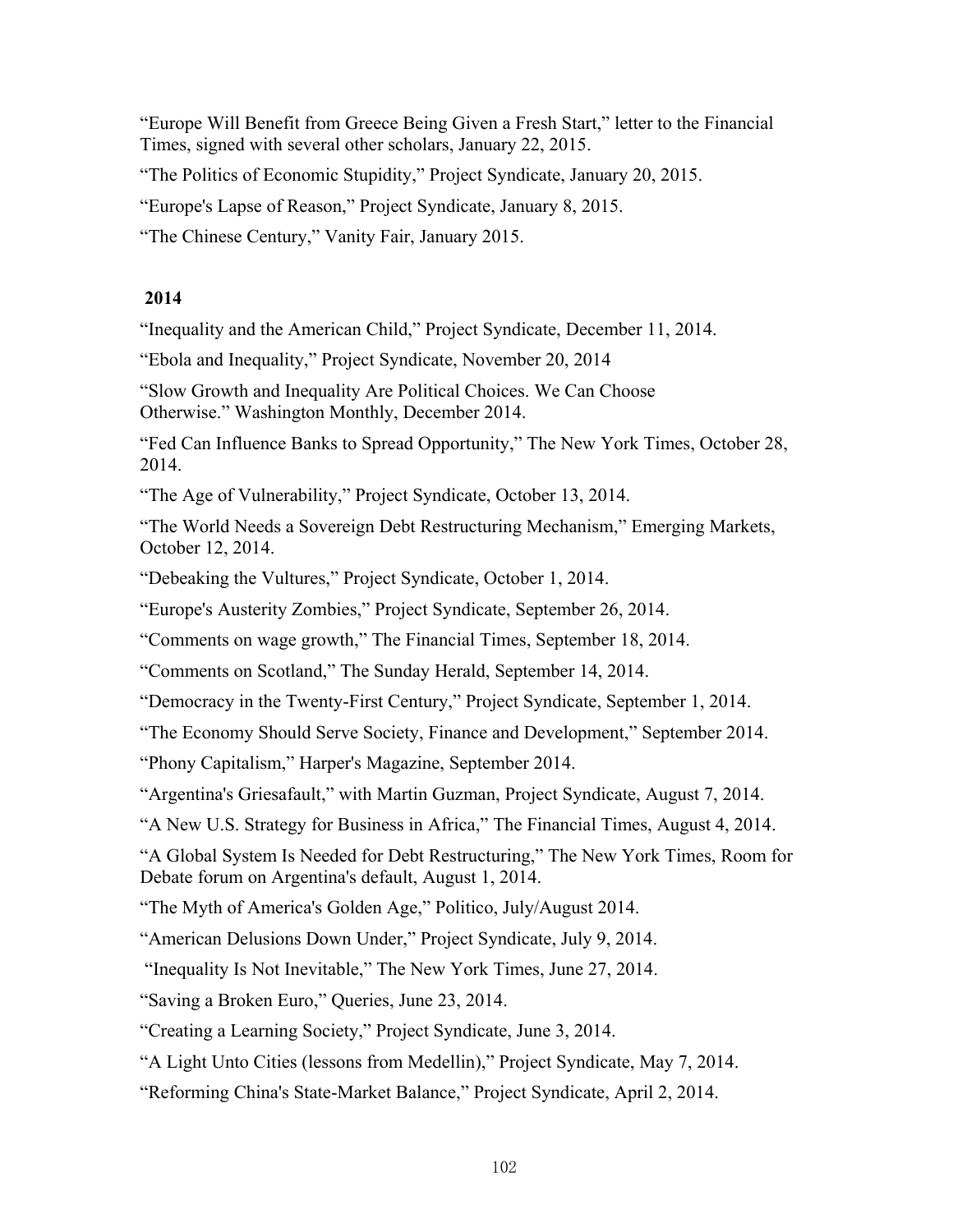"Eliminating Extreme Inequality: A Sustainable Development Goal," 2015-2030, with Michael Doyle, Ethics and International Affairs, March 20, 2014.

"On the Wrong Side of Globalization," The New York Times, March 17, 2014.

"The Innovation Enigma," Project Syndicate, March 9, 2014.

"Stagnation by Design," Project Syndicate, February 6, 2014.

"Advanced Malaise," Project Syndicate, January 13, 2014.

"The Great Malaise Drags On," Project Syndicate, January 5, 2014.

"Joint Liability in International Lending: A Proposal for Amending the Treaty of Lisbon," with Kaushik Basu, VOX, January 2, 2014.

## **2013**

"In No One We Trust," The New York Times, December 21, 2013.

"An Agenda to Save the Euro," Project Syndicate, December 4, 2013.

"The Insanity of Our Food Policy," The New York Times, November 16, 2013.

"Inequality Is a Choice," The New York Times, October 13, 2013.

"The Global Financial Crisis Has Made Capital Account Management More Important than Ever," Emerging Markets, October 11, 2013.

"Five Years in Limbo," Project Syndicate, October 8, 2013.

"How Washington Caved to Wall Street," TIME, September 23, 2013.

"There Is Still Much to Learn from Lehman," The Financial Times, September 18, 2013.

"Why Janet Yellen, Not Larry Summers, Should Lead the Fed," The New York Times, September 6, 2013.

"The Vultures' Victory," Project Syndicate, September 4, 2013.

"Australia, You Don't Know How Good You've Got It," The Sydney Morning Herald, September 2, 2013.

"How Dr. King Shaped My Work in Economics," The New York Times, August 28, 2013.

"The Wrong Lesson From Detroit's Bankruptcy," The New York Times, August 12, 2013.

"The Changing of the Monetary Guard," Project Syndicate, August 5, 2013.

"How Intellectual Property Reinforces Inequality," The New York Times, July 14, 2013.

"The Free-Trade Charade," Project Syndicate, July 4, 2013.

"Sub-Saharan Africa's Subprime Borrowers," with Hamid Rashid, Project Syndicate, June 25, 2013.

"Japan Is a Model, Not a Cautionary Tale," The New York Times, June 9, 2013.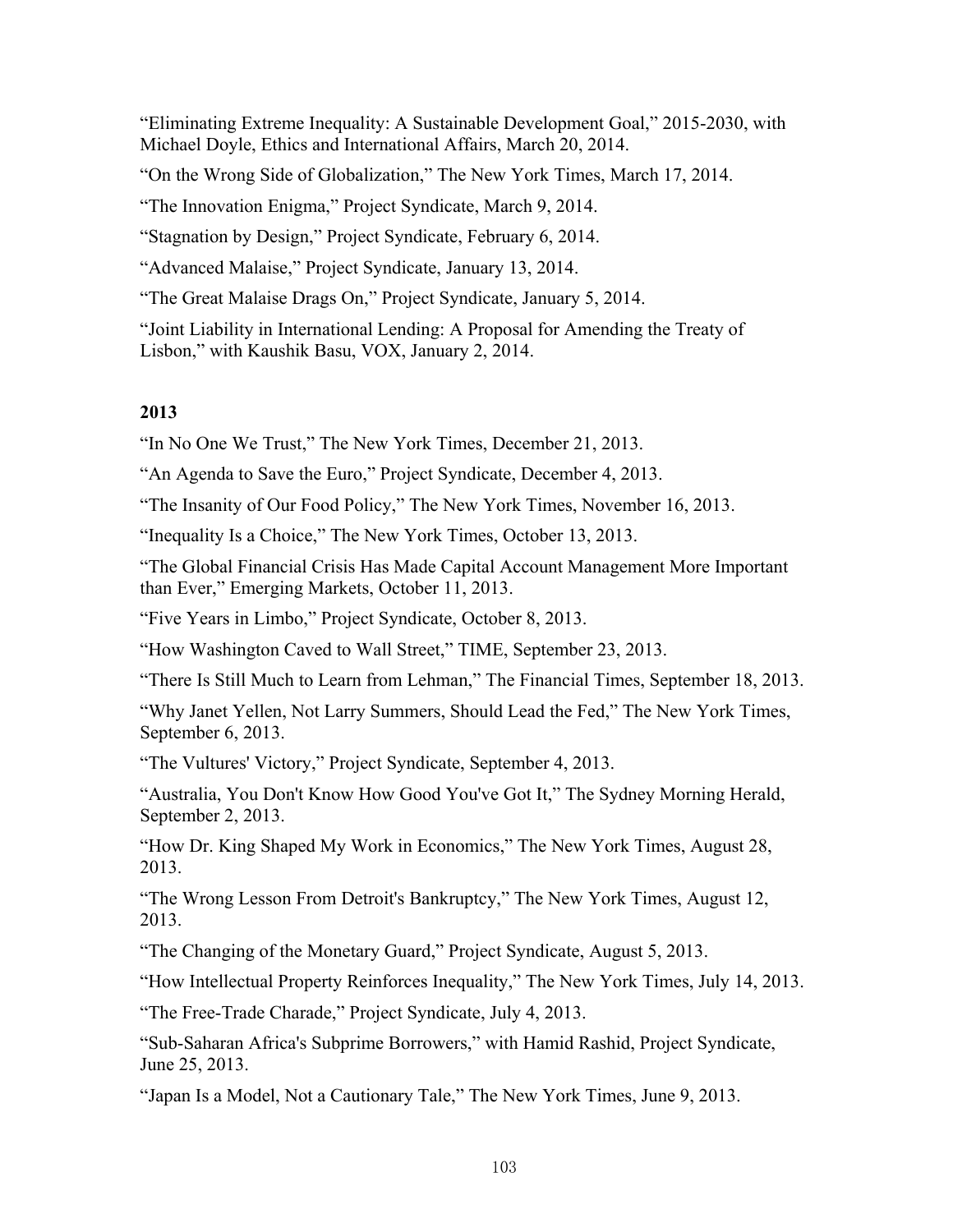"East Asia's Lessons for Africa," Project Syndicate, June 3, 2013.

"Globalisation Isn't Just About Profits. It's About Taxes, Too," The Guardian, May 27, 2013.

"Student Debt and the Crushing of the American Dream," The New York Times, May 12, 2013.

"Lives versus Profits," Project Syndicate, May 6, 2013.

"The Lessons of the North Atlantic Crisis for Economic Theory and Policy," IMF Direct, May 3, 2013.

"A New World's New Development Bank," with Nicholas Stern, Amar Bhattacharya, Mattia Romani, Project Syndicate, May 1, 2013.

"A Tax System Stacked Against the 99 Percent," The New York Times, April 15, 2013.

"India's Patently Wise Decision," with Arjun Jayadev, Project Syndicate, April 8, 2013.

"The Promise of Abenomics," Project Syndicate, April 5, 2013.

"Singapore's Lessons for an Unequal America," The New York Times, March 18, 2013.

"What Is Italy Saying?" Project Syndicate, March 4, 2013.

"Equality of Opportunity, Our National Myth," The New York Times, February 16, 2013.

"Complacency in a Leaderless World," Project Syndicate, February 6, 2013.

"No US Peace Dividend After Afghanistan," with Linda Bilmes, Financial Times, January 23, 2013.

"Inequality Is Holding Back the Recovery," The New York Times, January 19, 2013.

"The Post-Crisis Crises," Project Syndicate, January 7, 2013.

## **2012**

"Joseph Stiglitz: US Setting 'Terrible Example' with Income Inequality," The Global Post, December 27, 2012.

"Some Are More Unequal Than Others," The New York Times, October 26, 2012.

"Political Causes, Political Solutions for Inequality," The New York Times, October 18, 2012.

"Fallacies of Romney's Logic," USA Today, September 19, 2012.

"The One Housing Solution Left: Mass Mortgage Refinancing," with Mark Zandi, The New York Times, August 12, 2012.

"Debt buries American dream," USA Today, July 5, 2012.

"America is no longer a land of opportunity," Financial Times, June 26, 2012.

"To grow again, attack inequality," New York Daily News, June 24, 2012.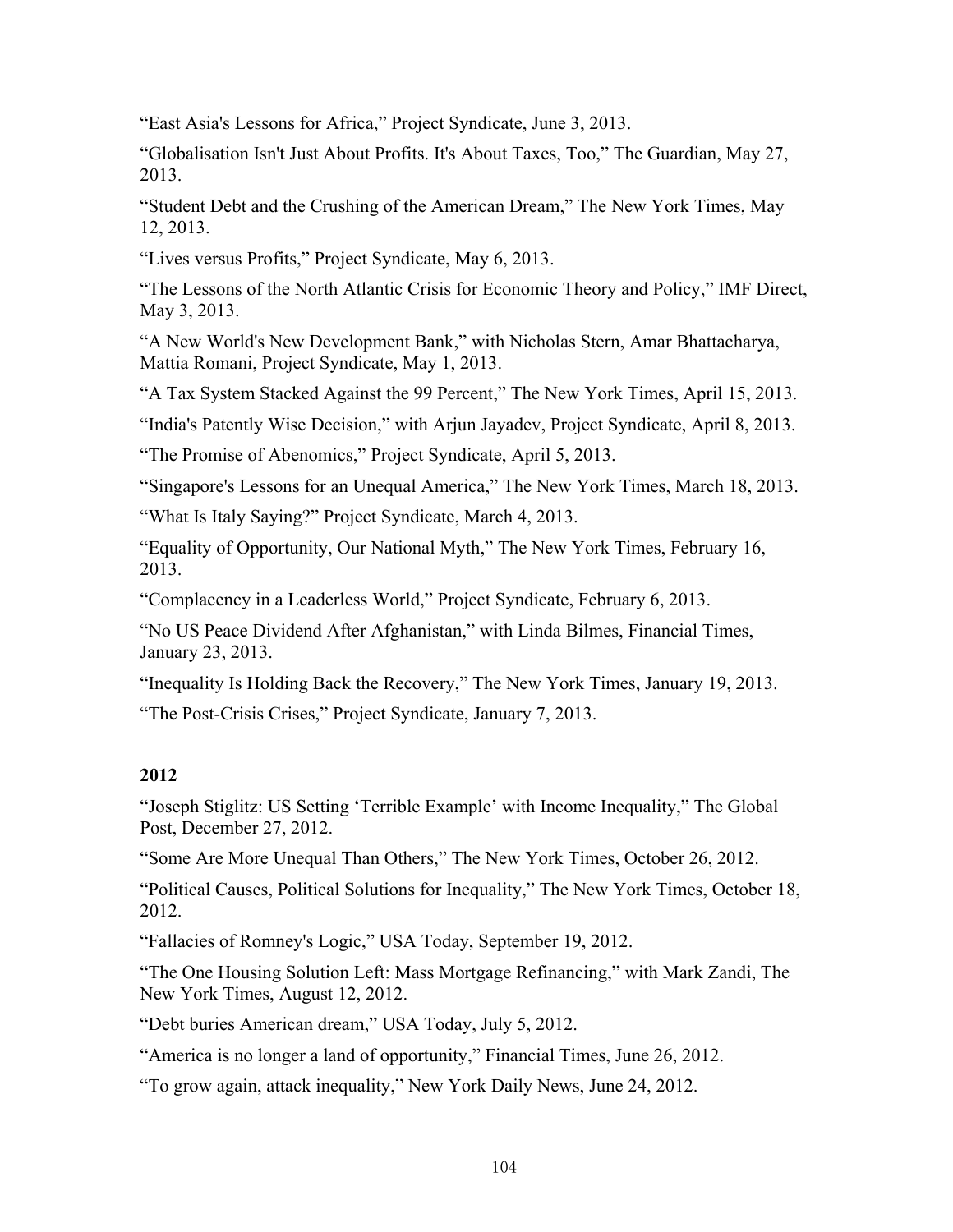"How policy has contributed to the great economic divide," The Washington Post, June 22, 2012.

"An Economic Agenda for the G20, Emerging Markets," June 14, 2012.

"The 99 percent wakes up," The Daily Beast, May 2, 2012.

"The 1 Percent's Problem," Vanity Fair, May, 2012.

"End the monopoly: Let's make it a real World Bank at last," Financial Times, March 18, 2012.

"The US labour market is still a shambles," Financial Times, March 12, 2012.

"The Book of Jobs," Vanity Fair, January 2012.

# **2011**

"Achieving the Impossible, Emerging Markets," September 22, 2011.

"America's Costly War Machine," with Linda Bilmes, Los Angeles Times, September 18, 2011.

"How to put America back to work," Politico, September 7, 2011.

"How to make the best of the long malaise," Financial Times, August 9, 2011.

"Europe finally admits its debt problem to save the Euro," Financial Times, July 22, 2010.

"Eurozone's problems are political, not economic," Financial Times, July 20, 2011.

"Europe's travails and our collective fate," The New York Times and International Herald Tribune, July 19, 2011.

Response to PBS story on Fannie Mae, PBS NewsHour Web site, July 1, 2011.

"We must help Tunisia to nurture democracy," Financial Times, May 25, 2011.

"The IMF cannot afford to make a mistake with Strauss-Kahn's successor," The Telegraph, May 21, 2011.

"Of the 1%, by the 1%, for the 1%," Vanity Fair, May 2011.

"ECB-IMF deal is a noose that will strangle economic recovery," with Michael Cragg, Irish Times, April 9, 2011.

"The best alternative to a new global currency," Financial Times, March 31, 2011.

"Why I didn't sign deficit letter," Politico, March 28, 2011.

"A balanced debate about reforming economics," IMF blog, March 22, 2011.

"Turbulence ahead: another year of malaise along the Atlantic," Newsweek, January 23, 2011.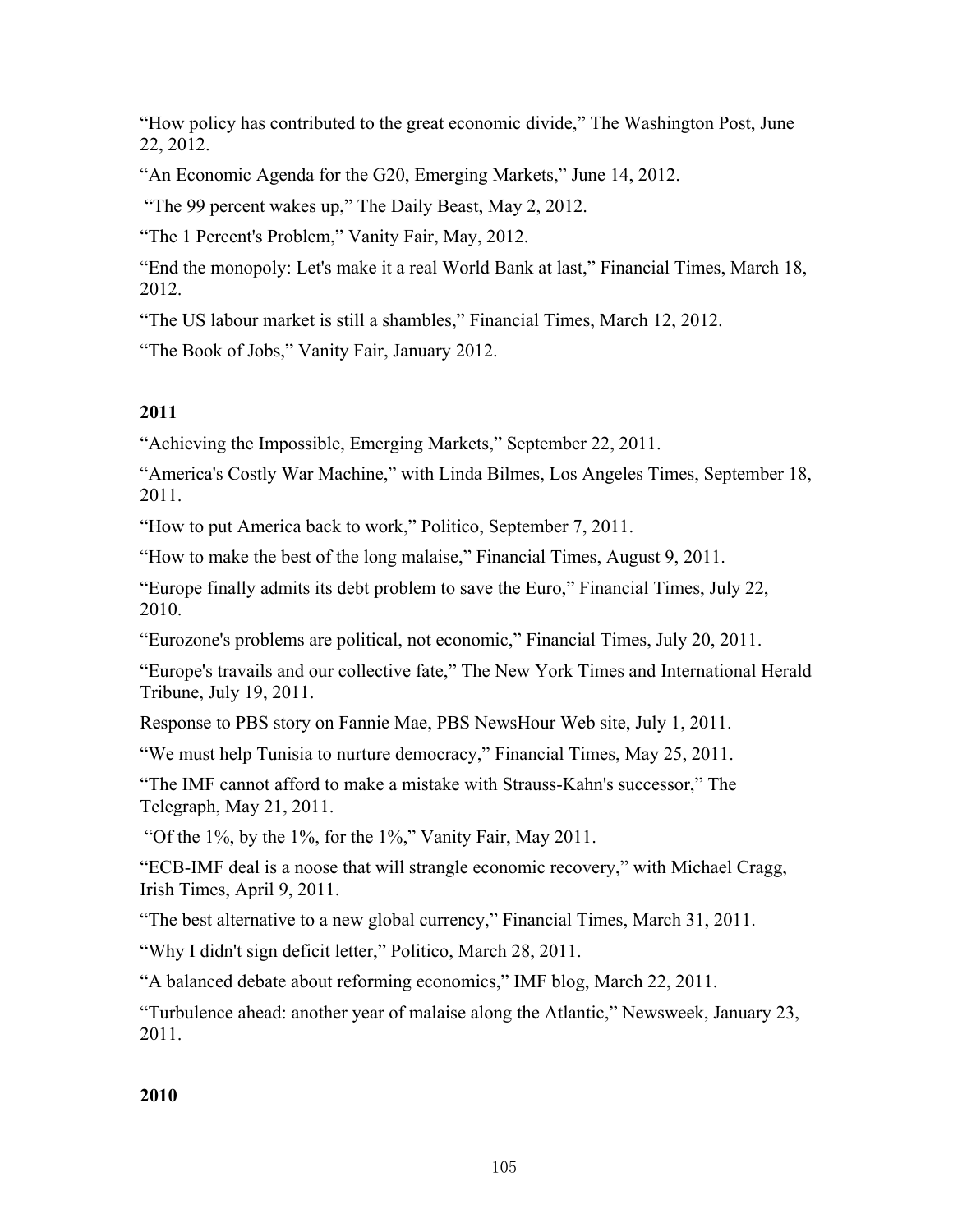"The Economic Outrage of 2010," New York Daily News, December 22, 2010.

"Federal Spending Is a Necessity," Los Angeles Times, November 14, 2010.

"A Currency War Has No Winners," The Guardian, November 1, 2010.

"Why Easier Money Won't Work," The Wall Street Journal, October 23, 2010.

"To Choose Austerity Is to Bet It All on the Confidence Fairy," Guardian, October 19, 2010.

"It Is Folly to Place All Our Trust in the Fed," Financial Times, October 18, 2010.

"Time to Build a Better Stimulus," Politico, September 15, 2010.

"The True Cost of the Iraq War: \$3 Trillion and Beyond," with Linda J. Bilmes, The Washington Post, September 5, 2010.

"Needed: a New Economic Paradigm," Financial Times, August 19, 2010.

"Taming Finance in an Age of Austerity," Project Syndicate, July 8, 2010.

"Fiscal Conservatism May Be Good for One Nation, but Threatens Collective Disaster," The Independent, June 15, 2010.

"Reach Equals Grasp on Banking Bill," Politico, June 7, 2010.

"Financial Re-Regulation and Democracy," Project Syndicate, June 4, 2010.

"Protect Taxpayers from Wall Street Risk," CNN.com, May 3, 2010.

"Can the Euro Be Saved?", Project Syndicate, May 2010.

"The Non-Existent Hand," London Review of Books, April 22, 2010.

"The Case Against Gene Patents," with John Sulston, Wall Street Journal, April 16, 2010.

"Build Strong Rules for Finance System," Politico, April 12, 2010.

"No Time for a Trade War," Project Syndicate, April 6, 2010.

"The Dangers of Deficit Reduction," Project Syndicate, March 5, 2010.

"Obama Must Resist "Deficit Fetish"" Politico.com, February 10, 2010.

"Watchdogs Need Not Bark Together," Financial Times, February 10, 2010.

"Obama's Banking Proposals are a Good First Step," LA Times, January 29, 2010.

"Obama's Falling Down on the Job," New York Daily News, January 29, 2010.

"A Principled Europe Would Not Leave Greece to Bleed," The Guardian (UK), January 25, 2010.

"Incentives and the Performance of America's Financial Sector," testimony at the Hearing on Compensation in the Financial Industry, House Committee on Financial Services, January 22, 2010.

"Economics: Facing a Marked Global Reversal," Financial Times, January 3, 2011.

"Overcoming the Copenhagen Failure," Project Syndicate, January 2010.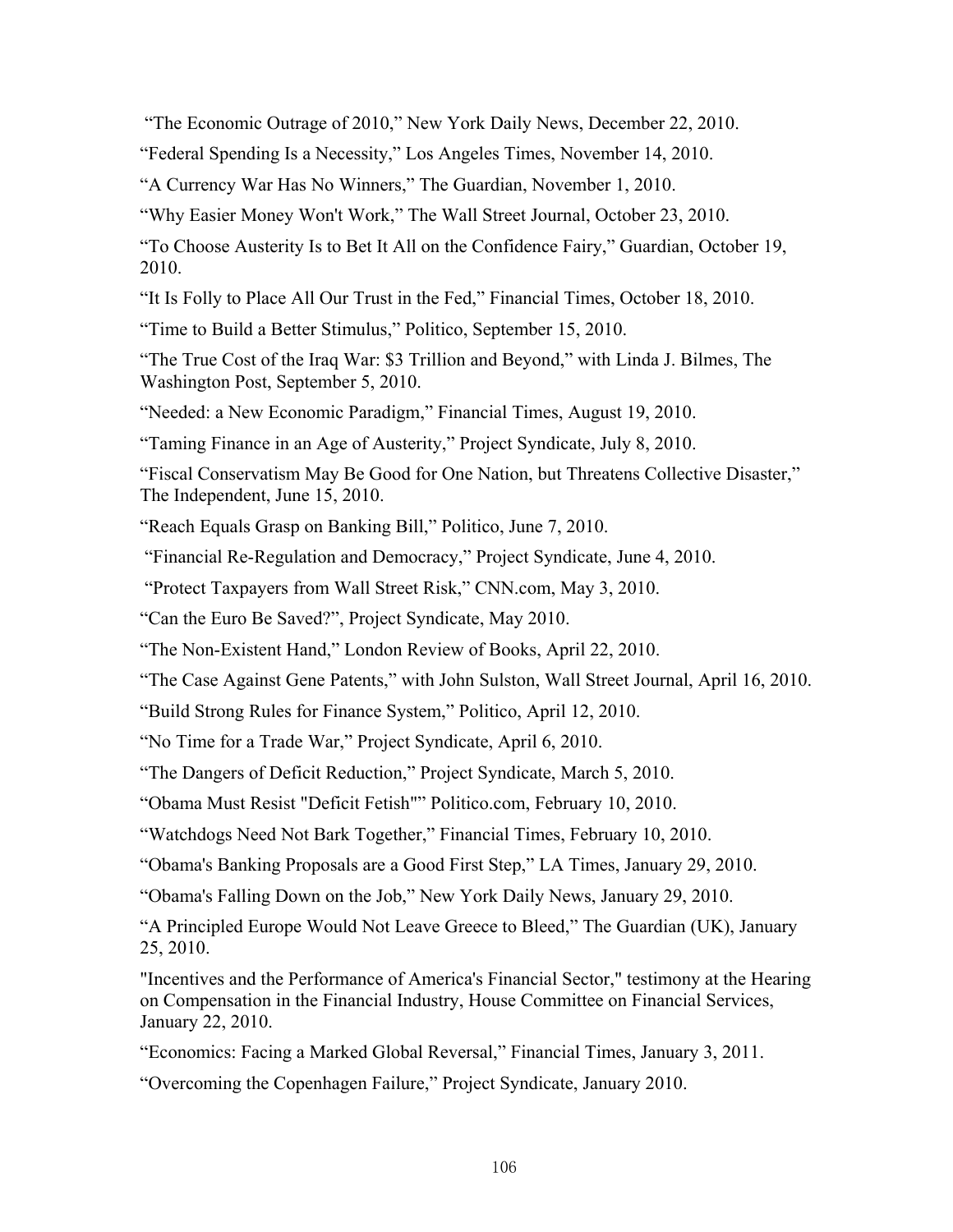"The Imperative for Improved Global Economic Coordination," Development Outreach, December 2009.

"Too Big to Live," Project Syndicate, December 2009.

"Let a Hundred Theories Bloom," Project Syndicate, November 2009.

"Death Cometh for the Greenback," The National Interest, October 27, 2009.

"For all of Obama's Talk of Overhaul, the US has Failed to Wind in Wall Street," The Guardian (UK), September 14, 2009.

"GDP Seen as Inadequate Measure of Economic Health," by David Jolly, New York Times, September 14, 2009.

"Towards A Better Measure of Well-Being," Financial Times, September 13, 2009.

"Thanks to the Deficit, the Buck Stops Here," Washington Post, August 30, 2009.

"Stimulate or Die," Project Syndicate, August 2009.

"The US in Iraq: An Economics Lesson," LA Times, July 2, 2009.

"The UN Takes Charge," Project Syndicate, July 2009.

"Wall Street's Toxic Message," Vanity Fair, July 2009.

"One Small Step Forward," The Guardian (UK), June 28, 2009.

"A Global Recovery for a Global Recession," The Nation, June 24, 2009.

"America's Socialism for the Rich," Project Syndicate, June 2009.

"The Spring of the Zombies," Project Syndicate, May 2009.

"Obama's Ersatz Capitalism," The New YorkTimes, April 1, 2009.

"Developing Countries and the Global Crisis," Project Syndicate, April 2009.

"Reform is Needed. Reform is in the Air. We Can't Afford to Fail," The Guardian (UK), March 27, 2009.

"A Bank Bailout That Works," The Nation, March 23, 2009.

 "Obama's Chance to Lead the Green Recovery," with Nicholas Stern, Financial Times, March 4, 2009.

"How to Fail to Recover," Project Syndicate, March 2009.

"Davos Man's Depression," Project Syndicate, February 2009.

"Give us Bangs for our Bailout Bucks," The Times (London), January 27, 2009.

"How to Rescue the Bank Bailout," CNN.com, January 26, 2009.

"Do Not Squander America's Stimulus on Tax Cuts," Financial Times, January 15, 2009.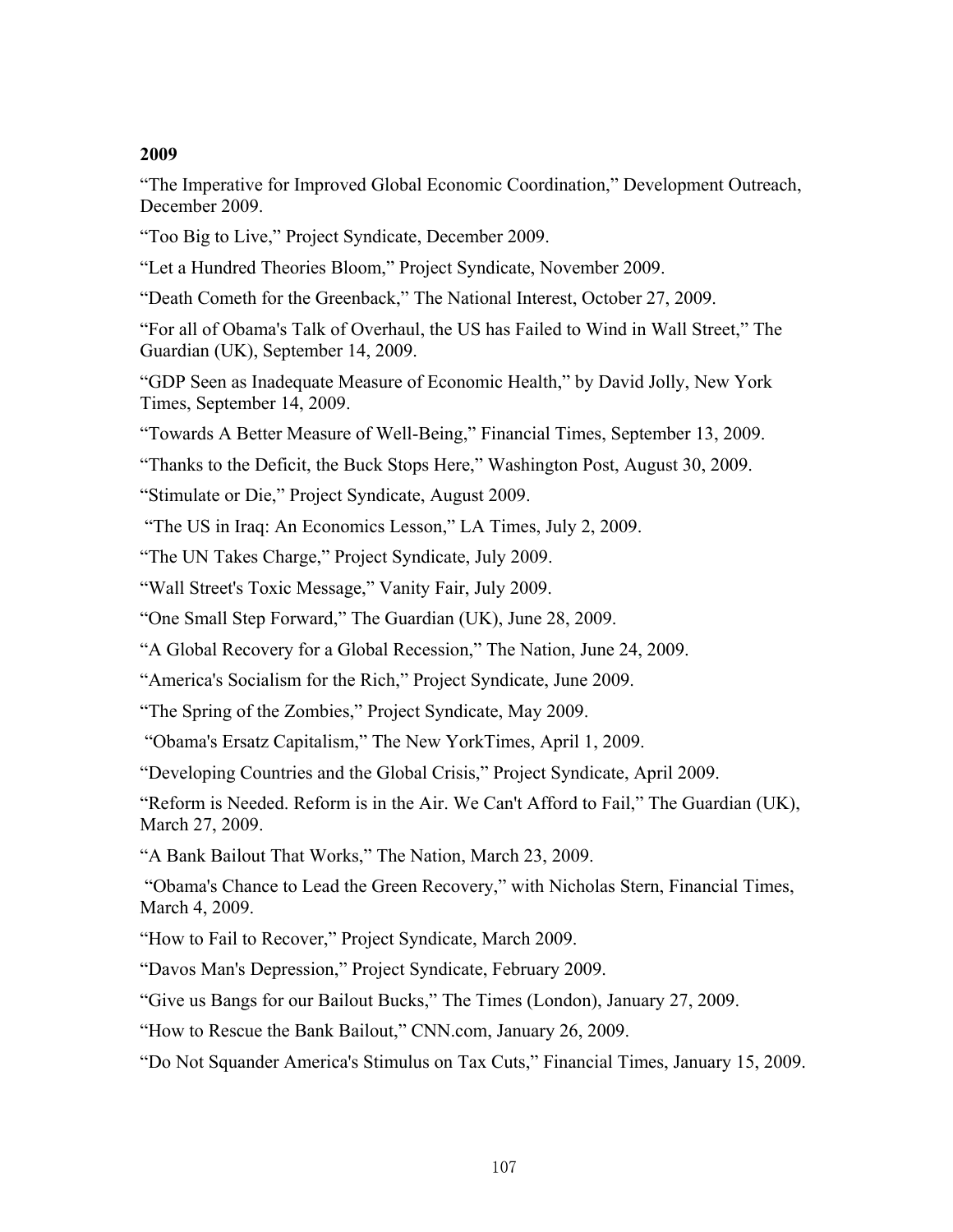"Recommendations for Immediate Action," a statement from the first meeting of the Comission of Experts, January 4-6, 2009, New York.

"The Rocky Road to Recovery," Project Syndicate, January 2009.

"The \$10 Trillion Hangover: Paying the Price for Eight Years of Bush," Harper's Magazine, January 2009.

#### **2008**

"Markets Can't Rule Themselves," Newsweek, December 31, 2008.

"Chapter 11 is the Right Road for America's Carmakers," The Financial Times, December 12, 2008.

"Getting Bang for Your Buck," The Guardian (UK), December 5, 2008.

"The Triumphant Return of John Maynard Keynes," Project Syndicate, December 2008.

"The Seven Deadly Deficits," Mother Jones Magazine, November/December 2008.

"A \$1 Trillion Answer," New York Times, November 29, 2008.

"It Doesn't Take Nostradamus," Economists' Voice, November 2008.

"Dealing with the Global Crisis," Q&A for the International Herald Tribune, November 18, 2008.

"Global Crisis, Made in America," Der Spiegel, November 12, 2008.

 "Financial Crisis: Europe's Leaders Can Seize This Opportunity to Fill the Leadership Gap," The Daily Telegraph (UK), November 11, 2008.

"More Pain to Come, Even if He's Perfect," Washington Post, November 9, 2008.

"Let's Throw Away the Rule Book," The Guardian (UK), November 6, 2008.

"The Next Bretton Woods," Project Syndicate, November 2008.

"Realign the Interests of Wall Street," Harpers Magazine, November 2008.

"Reversal of Fortune," Vanity Fair, November 2008 issue.

"Dear Mr. President: Advice from Seven Nobel Laureates on Fixing the Economy," Newsweek, October 22, 2008.

"A Crisis of Confidence," The Guardian (UK), October 22, 2008.

Testimony on "The Future of Financial Services Regulation," House Financial Services Committee, October 21, 2008.

Economist.com Online Debate: Con side of "It would be a mistake to regulate the financial system heavily after the crisis," Economist online, October 17, 2008.

"How to Get Out of the Financial Crisis," Time Magazine, October 17, 2008.

"Guided by an Invisible Hand," New Statesman (UK), October 16, 2008.

"Paulson Tries Again," The Guardian, October 16, 2008.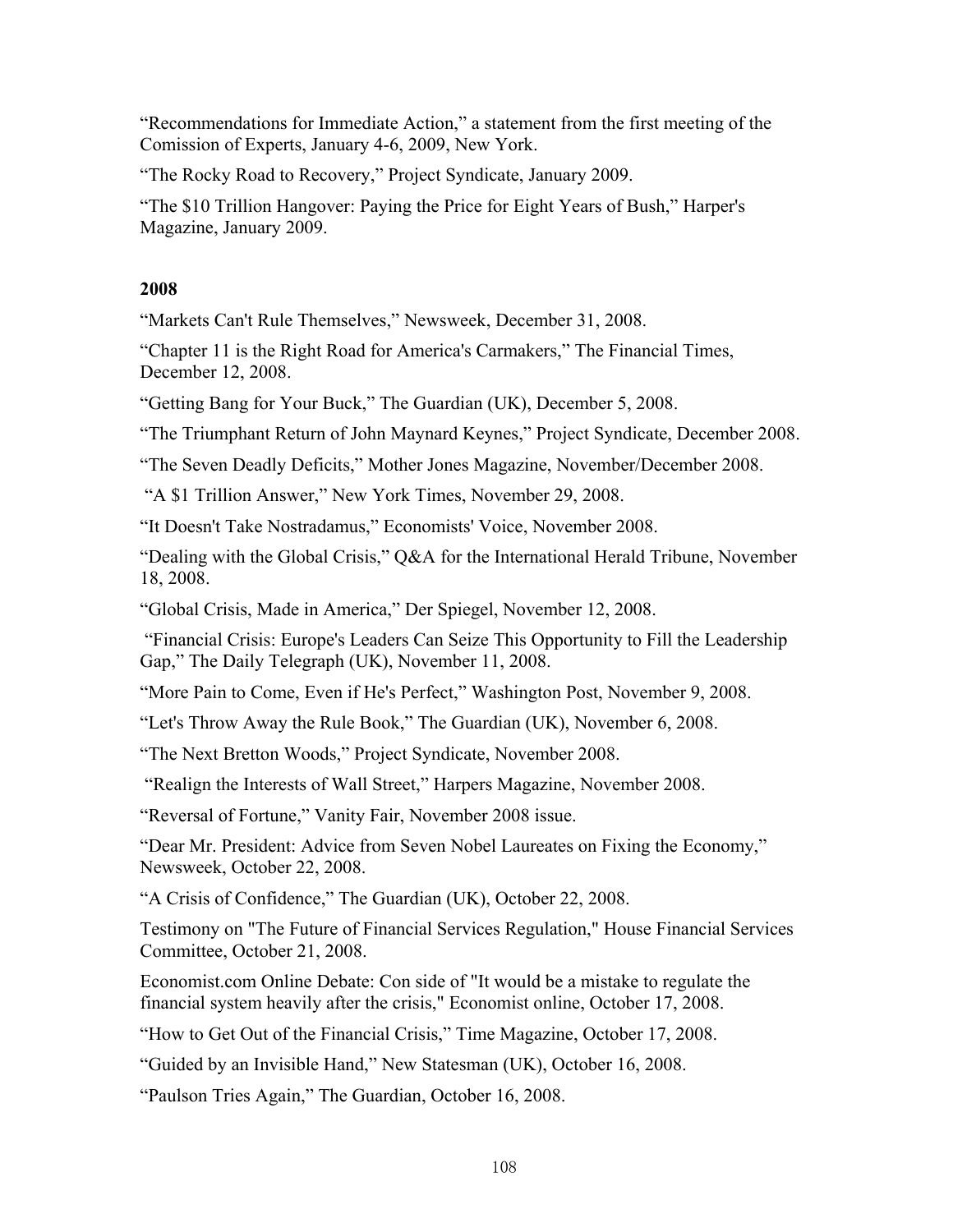"The Dismal Questions," The New York Times, October 7, 2008.

"Good Day for Democracy," The Guardian (UK), October 1, 2008.

"We Aren't Done Yet: Comments on the Financial Crises and Bailout," The Economists' View, October 2008.

"A Chance to Improve the Bail-out," USA Today, September 30, 2008.

"Bail-out Blues," The Guardian (UK), September 30, 2008.

"A Better Bail-out," The Nation.com, September 26, 2008.

"Dr. Joseph Stiglitz, Interview with Ron Garmon about the Financial Crisis and the Iraq war," LA City Beat, September 24, 2008.

 "Commentary: How to Prevent the Next Wall Street Crisis," CNN.com, September 17, 2008.

"Stiglitz: The Fall of Wall Street is to Market Fundamentalism What the Fall of the Berlin Wall Was to Communism," interview with Nathan Gardels, The Huffington Post, September 16, 2008.

"The Fruit of Hypocrisy," The Guardian (UK), September 16, 2008.

Transcript of Interview on the Turmoil on Wall Street, Lou Dobbs Tonight, September 15, 2008.

"Little Risk of Great Depression Repeat," AFP News, September 15, 2008.

"Falling Down: No manufacturing. No new ideas. What's our economy based on?" The New Republic, September 10, 2008 issue.

"Kevin Conrad - Heroes of the Environment 2008," Time Magazine, September 2008.

"Learning the Lessons of Iraq," Project Syndicate, September 2008.

"Is this any way to rebuild Iraq? by Joseph Stiglitz and Linda Bilmes, The Los Angeles Times, August 15, 2008.

"Turn Left for Growth," Project Syndicate, August 2008.

"Stiglitz on Central Banks and Inflation," Interview on Europe this Week, July 31, 2008.

"Fannie and Freddie Must Not Get a Free Lunch," The Financial Times, July 25, 2008.

 "Science is Being Held Back by Outdated Laws," Letter with John Sulston, The Times (London), July 5 2008.

"The End of Neo-Liberalism?" Project Syndicate, July 2008.

"Joseph Stiglitz talks to the Sunday Times," Sunday Times (UK), June 15, 2008.

"Scarcity in an Age of Plenty," The Guardian UK, June 15, 2008.

"Joseph Stiglitz on Recession," interview with James Harris, TruthDig, June 3, 2008.

"Stagflation Redux," Inc. Magazine, June 2008.

"Scarcity in an Age of Plenty," Project Syndicate, June 2008.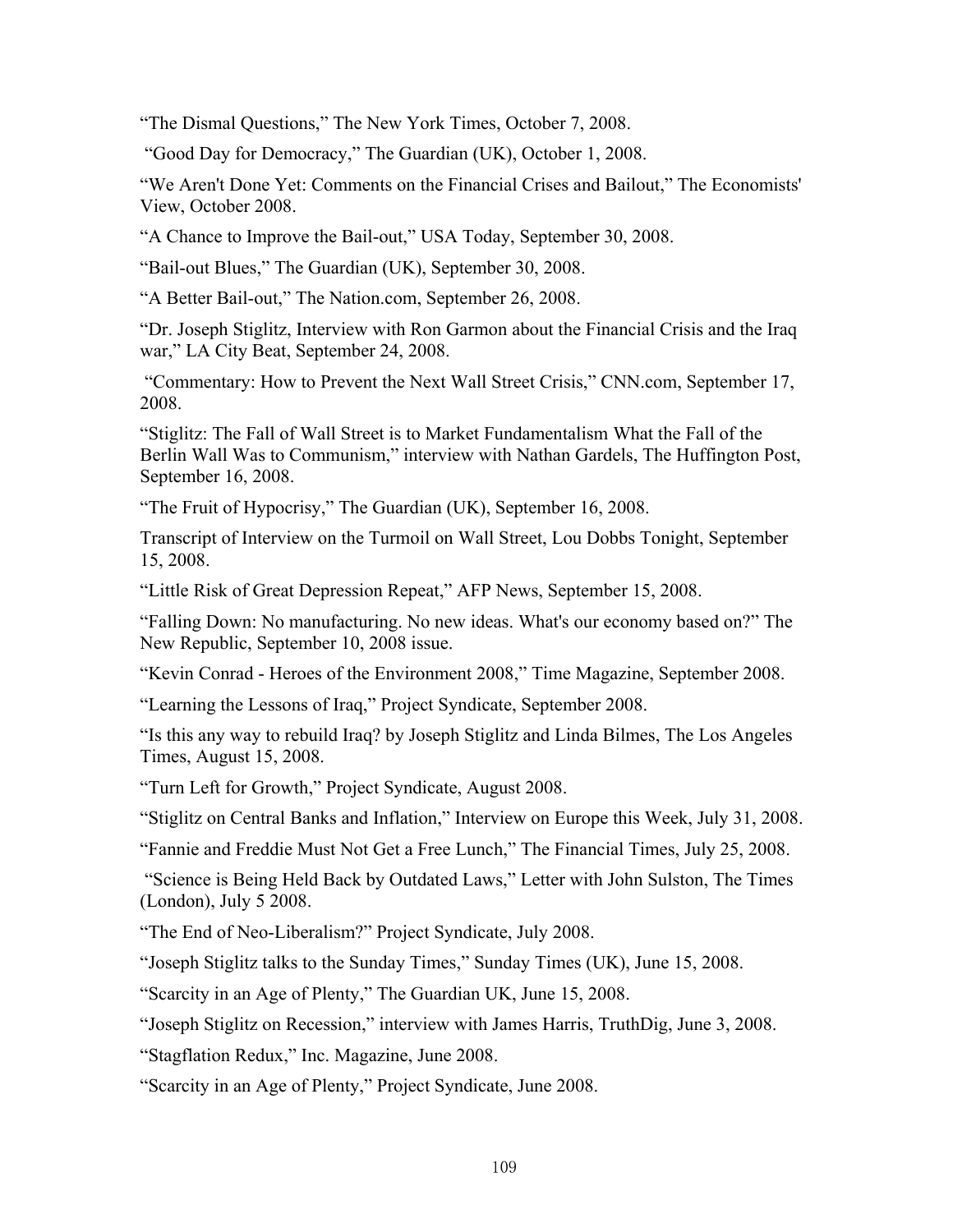"Fair Trade: The Fair Play Debate," The National Interest, Number 95, May/June 2008.

"The Failure of Inflation Targeting," Project Syndicate, May 2008.

"Deficit, Schmeficit," Conde Nast Portfolio, May 2008 Issue.

"A Deficit of Leadership, Comment is Free," The Guardian (UK), April 8, 2008.

"\$3 Trillion May Be Too Low, by Joseph Stiglitz and Linda Bilmes, Comment is Free, The Guardian (UK), April 6, 2008.

"Stiglitz on US Economy," interview with Anna Martin, CNBC, April 2, 2008.

"America's War-Torn Economy," Project Syndicate, April 2008.

"The Three Trillion Dollar War," Project Syndicate, April 2008.

"The \$3 Trillion War," an excerpt from the book "The Three Trillion Dollar War" by Stiglitz and Linda Bilmes, in Vanity Fair, April 2008 issue.

"Ways We Can Fix This Giant Mess," Newsweek, March 31, 2008.

"Are We in the Worst Financial Crisis and Can We Solve it? You Ask the Questions..." The Independent (UK), March 24, 2008.

"Economist Stiglitz Blames Crunch on 'Flawed' City Bonuses System," by Sean O'Grady, The Independent (UK), March 24, 2008.

"There is no Such Thing as a War for Free, by Joseph Stiglitz and Linda Bilmes, Chicago Tribune, March 20, 2008.

"Stiglitz: U.S. Fiscal Measures Too Little Too Late," by Brian Fallow, New Zealand Herald, March 19, 2008.

"The High Cost of Fighting a Losing Battle, by Joseph Stiglitz and Linda Bilmes, The Financial Times, March 18, 2008.

"War's price tag, by Joseph Stiglitz and Linda Bilmes, Los Angeles Times, Sunday, March 16, 2008.

"The Iraq War Will Cost Us \$3 Trillion, and Much More, by Joseph Stiglitz and Linda Bilmes, The Washington Post, Sunday, March 9, 2008.

"The Three Trillion Dollar War," Project Syndicate, March 2008.

"Iraq War Caused Slowdown in the US," by Peter Wilson, The Australian, February 28, 2008.

"War at Any Cost? The Total Economic Costs of the War Beyond the Federal Budget," written testimony for the Joint Economic Committee, February 28, 2008.

"The Three Trillion Dollar War," with Linda Bilmes, The Sunday Times (London), February 23, 2008.

"Alpine Schadenfreude," Project Syndicate, February 2008.

"How to Stop the Downturn," The New York Times, January 23, 2008.

"Day of Reckoning in the US Glasshouse," The Times (London), January 21, 2008.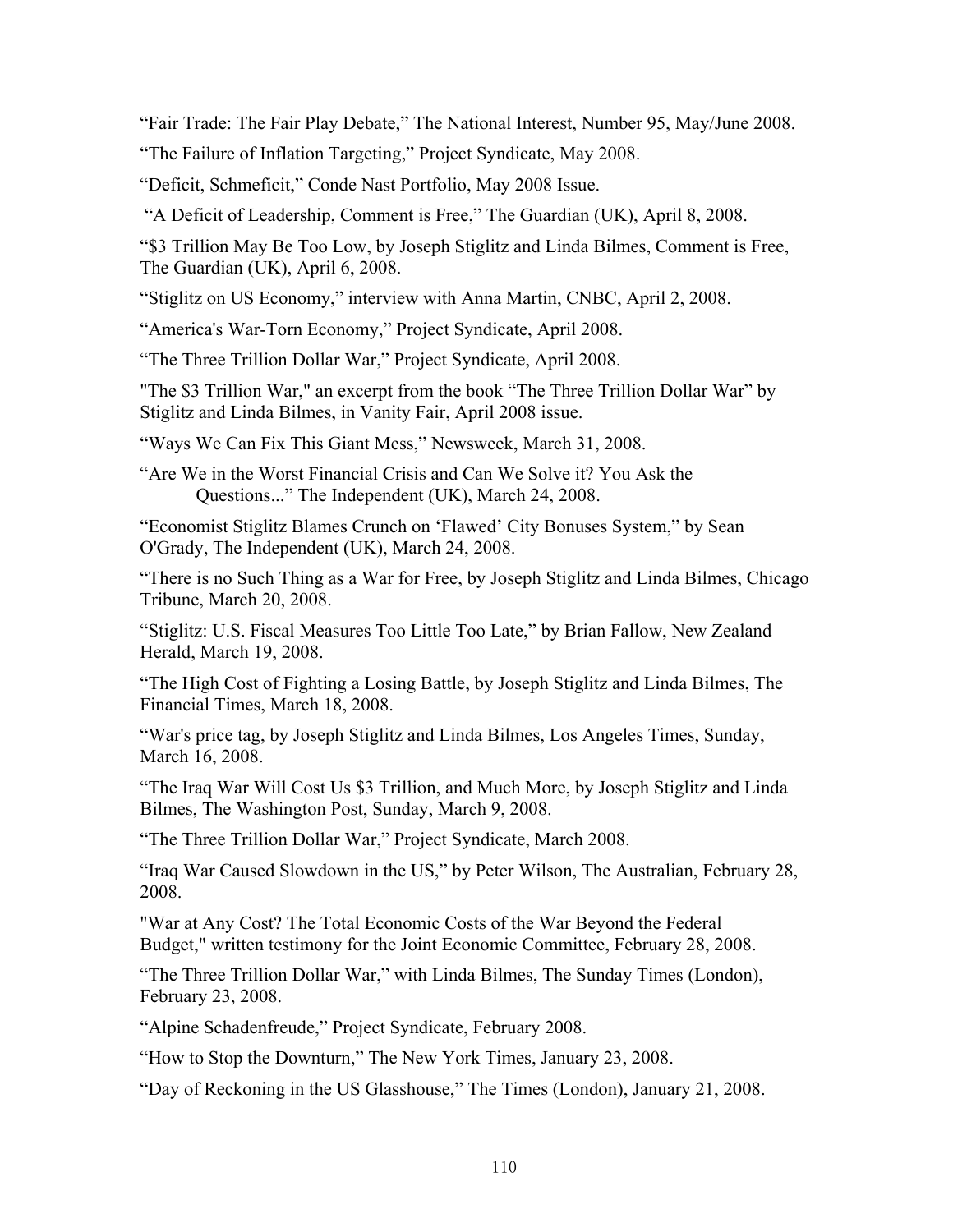"Stagflation Cometh," The Guardian (UK), January 2, 2008.

"Ask a Question: The Three Trillion Dollar War, readers' questions answered by Joseph Stiglitz and Linda Bilmes, McClatchy Newspapers.

# **2007**

"Showdown in Bali," Project Syndicate, December 2007.

"The Economic Consequences of Mr. Bush," Vanity Fair, December 2007.

"Financial Hypocrisy," Project Syndicate, November 2007.

"America's Houses of Cards," Project Syndicate, October 2007.

"Bleakonomics: Review of The Shock Doctrine: The Rise of Disaster Capitalism, by Naomi Klein," New York Times Sunday Book Review, September 30, 2007.

"Q&A with Joseph Stiglitz on economic and climate change," International Herald Tribune, September 26, 2007.

"The Malaysian Miracle," Project Syndicate, September 2007.

"America's Day of Reckoning," Project Syndicate, August 2007.

"The Asian Crisis Ten Years After," Project Syndicate, July 2007.

"Questions for Robert Zoellick," Project Syndicate, June 2007.

"The World Bank and Development Assistance Testimony," presentation before the House Financial Services Committee May 22, 2007.

"The Wolfowitz Affair and its Consequences," The Financial Times, May 6, 2007.

"Good Governance Begins at Home," Project Syndicate, May 2007.

 "Getting Beyond Balanced Budget Mania and Addressing the Nation's Needs," Transcript of event at "Beyond Balanced Budget Mania," Economic Policy Institute, April 12, 2007.

"China's New Economic Model," Project Syndicate, April 2007.

"The EUs Global Mission," Project Syndicate, March 2007.

"Prizes, Not Patents," Project Syndicate, March 2007.

MBA Podcast: "Making Globalization Work," Times Online, February 18, 2007.

"Managing Globalization, Q&A with Joseph Stiglitz," International Herald Tribune, February 14, 2007.

The Most Global Issue, Our Planet, the magazine of the United Nations Environment Programme, February 2007.

"Will the Dam Break in 2007?", Project Syndicate, January 2007.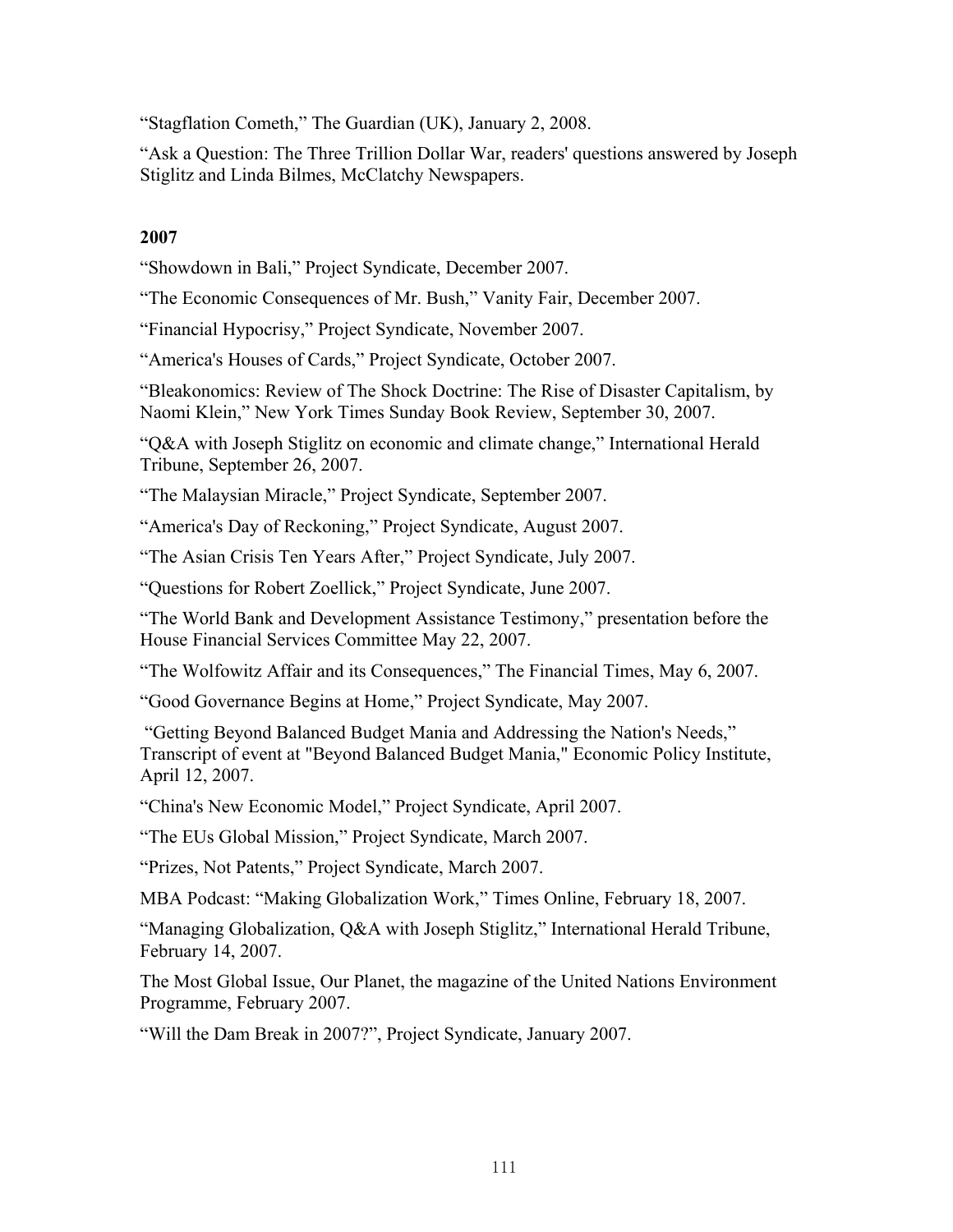## **2006**

 "John Kenneth Galbraith Understood Capitalism as Lived - not as Theorized," The Christian Science Monitor, December 28, 2006.

"The Phelps Factor," Project Syndicate, December 2006.

"A Cool Calculus of Global Warming," Project Syndicate, November 2006.

"Taking Control of Globalization," The Seattle Post-Intelligencer, October 13, 2006.

"Managing Globalization: Q&A with Joseph Stiglitz," The International Herald Tribune, October 11, 2006.

"Can the World Economy Be Saved?", The Toronto Globe and Mail, October 12, 2006.

"How to Fix the Global Economy," The New York Times, October 3, 2006.

"Good Numbers Gone Bad," Fortune Magazine, October 2, 2006.

"The Tyranny of King Cotton," Project Syndicate, October 2006.

"Corrupting the Fight Against Corruption," Project Syndicate, October 2006.

"How Globalization Could Help Ease Global Warming," The San Francisco Chronicle, September 17, 2006.

"Give Prizes not Patents," The New Scientist, September 16, 2006.

 "We Have Become Rich Countries of Poor People," The Financial Times, September 8, 2006.

"Making Globalization Work," The Guardian, September 7, 2006.

"Making Globalization Work," Project Syndicate, September 2006.

"The Real Reason You're Held up at the Airport," The London Evening Standard, August 25, 2006.

"An Airport Debacle Worsened by Greed and Neglect," The Financial Times, August 22, 2006.

"The Demise of the Development Round," Project Syndicate, August 2006.

"America's New Trade Hypocrisy," with Hamid Rashid, Project Syndicate, July 2006.

"Who Owns Bolivia?" Project Syndicate, June 2006.

"The IMF's America Problem," Project Syndicate, May 2006.

 "A Progressive Response to Globalization," The Nation, "Taming Global Capitalism Anew" forum, April 17, 2006 issue.

 "Development in Defiance of the Washington Consensus," The Guardian, April 13, 2006.

"China's Roadmap," Project Syndicate, April 2006.

"Markets and Morals," The Atlantic Monthly, April 2006, pp. 44.

"The High Cost of the Iraq War," The Economists' Voice, Vol.3, Issue 5, March 2006.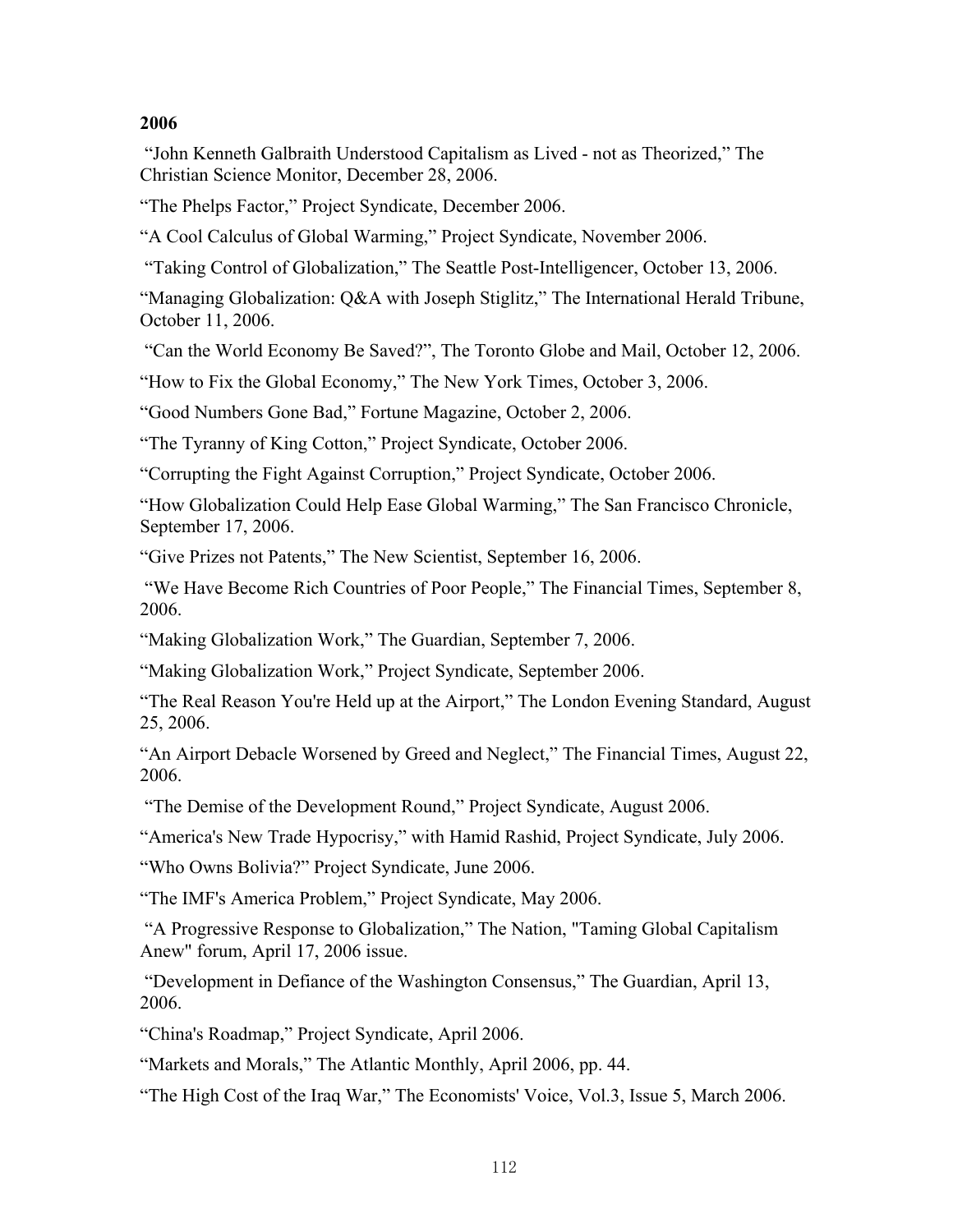"Bush's Bad-Faith Energy Policy," Project Syndicate, March 2006.

"It Takes More than Free Trade to End Poverty," The Independent, February 3, 2006.

"War's Stunning Price Tag," op-ed by Joseph Stiglitz and Linda Bilmes from LA Times, January 17, 2006

"A Tale of Two Deficits," Global Agenda, The Magazine of the World Economic Forum Annual Meeting, 2006, pp. 85-86.

### **2005**

"The Doha Round is Missing the Point on Helping Poor Countries," with Andrew Charlton, The Financial Times, December 13, 2005

"Conservation: Analysis: This is a bold initiative that could unite the whole world," The Independent, December 12, 2005

"The Ethical Economist, Review of 'The Moral Consequences of Economic Growth,' by Benjamin M. Friedman," Foreign Affairs, November/December 2005

"The Way to Help Ourselves by Helping Others," with Andrew Charlton, The Daily Telegraph, November 28, 2005

"Progressive Dementia," The Atlantic Monthly, November 2005

"America has Little to Teach China about a Steady Economy," Financial Times, July 27, 2005

"No Old-Age Security in the Private Sector Either," Los Angeles Times, May 22, 2005.

"Global Playing Field: More Level, but It Still Has Bumps," Review of Thomas Friedman's book The World is Flat, The New York Times, April 30, 2005.

 "China's Alternative to Revaluation," with Lawrence Lau, The Financial Times, April 25, 2005

"Reforms Take the Security out of Social Security," Financial Times, March 21, 2005

"Securing Social Security for the Future," The Economists' Voice, Special Issue on Social Security, Volume 2, Issue 1, 2005.

#### **2004**

"It's not the Economy, Stupid," Financial Times, September 28, 2004

"We Can Now Cure Dutch Disease," The Guardian, August 18, 2004

"New Trade Pacts Betray the Poorest Partners," New York Times, July 10, 2004

"It Is Time for a True Development Trade Round," Financial Times, June 20, 2004

"The Social Costs of Globalization," Financial Times, February 25, 2004.

"That Was Then," The American Prospect, February 2004.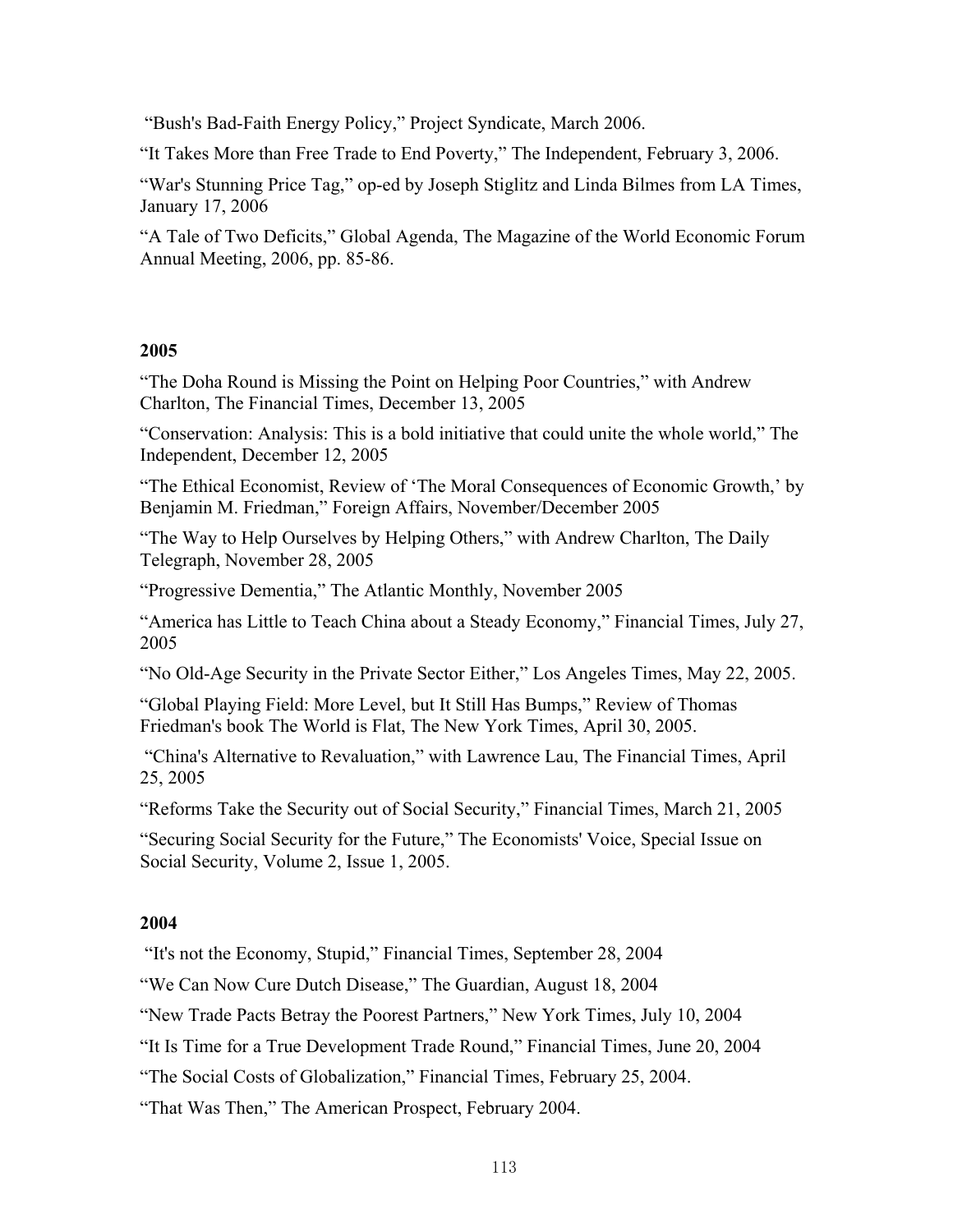"The Broken Promise of NAFTA," New York Times, January 6, 2004

"The Parties' Flip-Flops on Deficit Spending: Economics or Politics?", The Economists' Voice, Volume 1, Issue 1, 2004.

# **2003**

"My Book and Its Discontents," Aspenia International: Is the West Still the West, 9(19- 20), 2003, pp.9-25. Also in Italian under "Tutti gli Errori del Fondo Monetario Internazionale," Aspenia: Il Prezo dell'Impero, 9(20), 2003, pp. 10-28.

"A Deficit of Fiscal Smarts," San Francisco Chronicle, December 21, 2003

"Do as the US Says, Not as it Does," The Guardian, October 29, 2003

"The Ideas Exchange: Economic View - How America Lost its Balance," The Independent, October 5, 2003

"Odious Rulers, Odious Debts," The Atlantic Monthly, September 10, 2003.

"Trade Imbalances," The Guardian, August 15, 2003

"Terrorism: There's No Futures in It," The LA Times, July 31, 2003

"Don't Trust Technocrats," The Guardian, July 16, 2003

"Biting the Budget Bullet: Why Raising Taxes is the Least Painful Way Out of the State's Fiscal Crisis," with Peter Orszag, The Boston Globe, April 27, 2003

"The Ruin of Russia," The Guardian, April 9, 2003

"Bush's Tax Plan - The Dangers," The New York Review of Books, March 13, 2003.

"Fair Play? Not Always In Fair-Trade Treaties," The Nation, February 18, 2003.

"Economists' Statement Opposing the Bush Tax Cuts," Economic Policy Institute, February 2003.

# **2002**

"There Is No Invisible Hand," The Guardian, December 20, 2002

"Rewriting History," The Moscow Times, November 27, 2002

"White House Economic Policies Are Bankrupt," The Los Angeles Times, October 2, 2002

"The Disastrous Consequences of a World Without Balance," Financial Times, September 23, 2002

"A Second Chance for Brazil and the IMF," New York Times, August 14, 2002

 "Argentina, Shortchanged: Why the Nation that Followed the Rules Fell to Pieces," Washington Post, May 12, 2002

"Accounting for Options," Wall Street Journal, May 3, 2002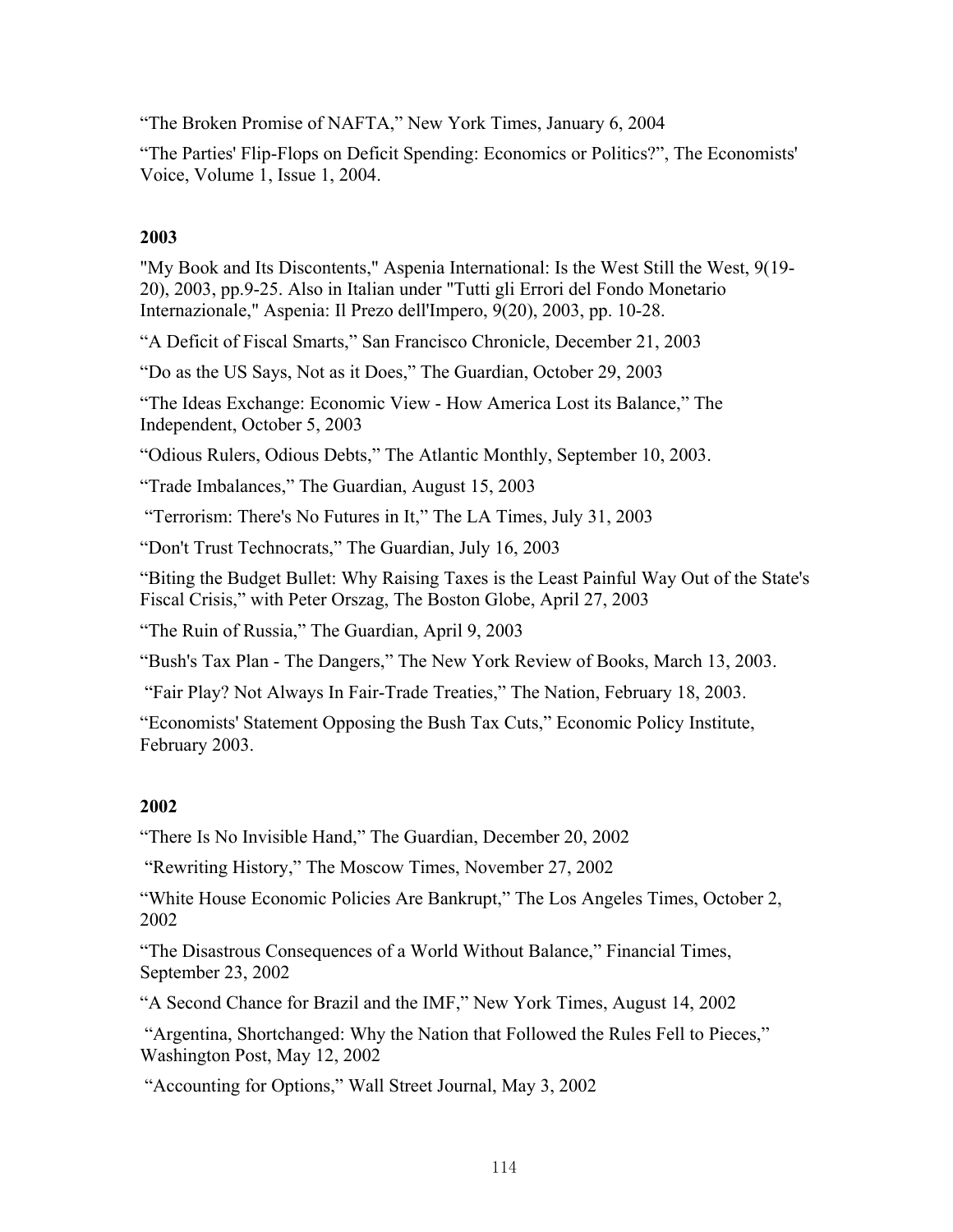"Overseas Aid is Money Well Spent," Financial Times, April 14, 2002 "Global Greenbacks," Economic Times, March 22, 2002

"Globalism's Discontents," The American Prospect, January 14, 2002.

# **2001**

"Thanks for Nothing," Atlantic Monthly, October, 2001

# **2000**

"What I Learned at the World Economic Crisis," New Republic, April 17, 2000

# **1998**

"Virtue Should be Granted its Reward; Instead of Reducing Foreign Aid to an All-time Low, Donors Should Target it at Developing World's Well-Governed Countries," The Guardian (London), November 16, 1998.

# **Online publications, testimonies etc.**

- "Brief of Joseph E. Stiglitz as *Amicus Curiae* in Support of Petitioners," for *Esther Kiobel, et al. v. Royal Dutch Petroleum Co., et al.,* in the Supreme Court of the United States, December, 2011.
- "Brief of Joseph E. Stiglitz as *Amicus Curiae* in Support of Petitioners," for *Republic of Argentina, Petitioner, v. NML Capital Ltd., et al., Respondents*, in the Supreme Court of the United States, March 24, 2014.
- "Budget Cuts vs. Tax Increases at the State Level: Is One More Counter-Productive than the Other During a Recession?" with Peter Orszag, Center on Budget and Policy Priorities Report, Nov. 6, 2001. http://www.cbpp.org/10-30-01sfp.htm.
- "Declaration of Joseph E. Stiglitz, Ph.D", for ACLU regarding BRCA patents, Case 1:09 cv-04515-RWS, Document 224, Filed 01/20/2010, the United States District Court for the Southern District of New York.
- "I Dissent: Unconventional Economic Wisdom," monthly column for Project Syndicate, an association of over 150 newspapers around the world. http://www.project-syndicate.org/series/series\_list.php4?id=11.
- "The Impact of Paying for College on Family Finances," with Laura Tyson, Peter Orszag, and Jonathan Orszag, commissioned by UPromise, Inc., November 2000. http://www.upromise.com/pdfs/tysonStiglitzResearch.pdf.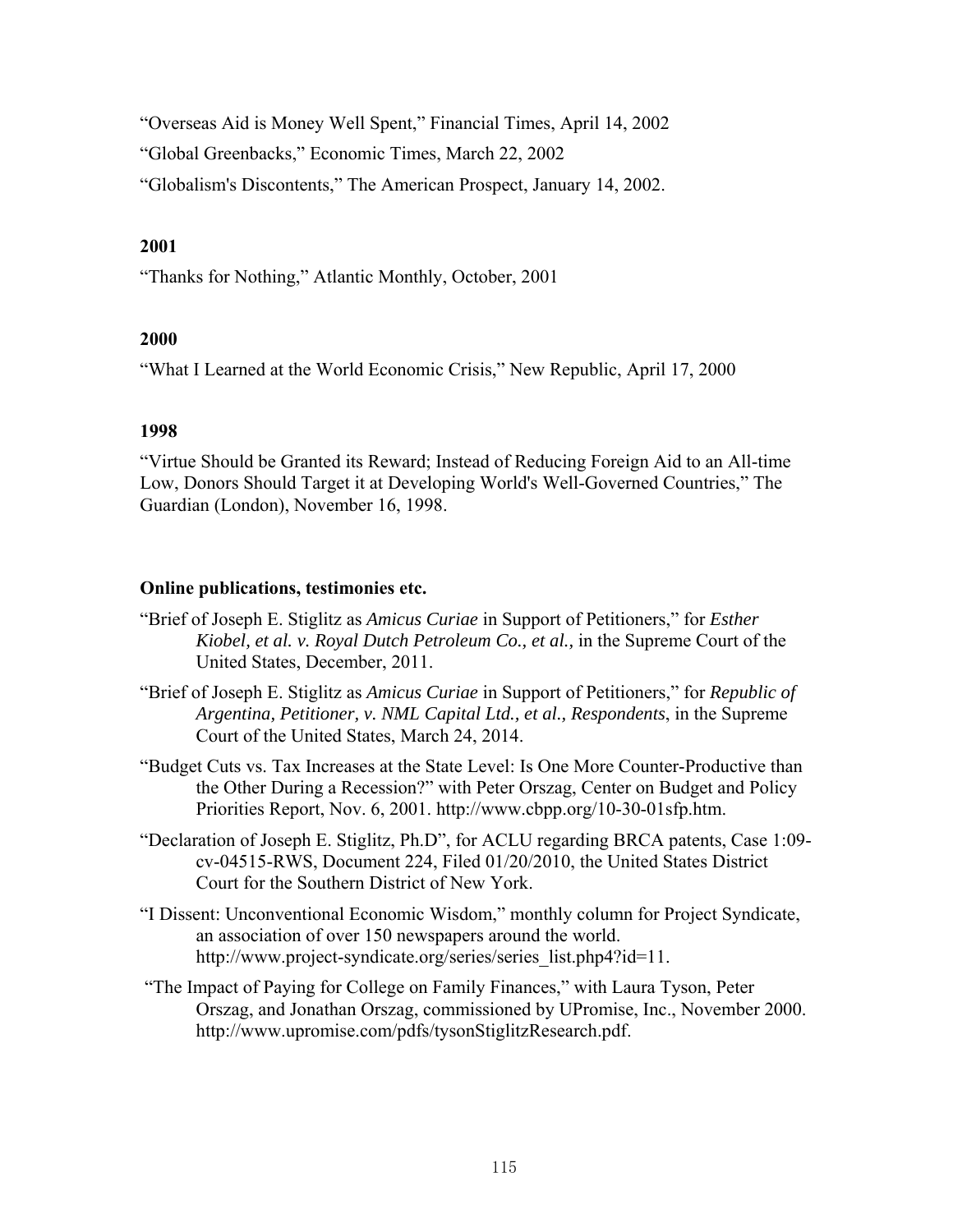"Implications of the New Fannie Mae and Freddie Mac Risk-based Capital Standard," with Jonathan M. Orszag and Peter R. Orszag, *Fannie Mae Papers*, I(2), March 2002.

http://www.sbgo.com/Papers/fmp-v1i2.pdf.

- "Incentives and the Performance of America's Financial Sector, House Committee on Financial Services, Hearing on Compensation in the Financial Industry," testimony by Joseph E. Stiglitz, January 22, 2010. http://financialservices.house.gov/media/file/hearings/111/stiglitz.pdf.
- "On the Need for Increased Capital Requirements for Banks and Further Actions to Improve the Safety and Soundness of America's Banking System," testimony before the Senate Banking Committee, August 3, 2011. http://www.banking.senate.gov/public/index.cfm?FuseAction=Files.View&FileSt ore\_id=97cec3e1-2d1d-44fa-acd9-a0a1bc640bc4.
- "Optimal Fire Departments: Evaluating Public Policy in the Face of Externalities," with Peter R. Orszag, The Brookings Institution, Jan. 4, 2002. http://www2.gsb.columbia.edu/faculty/jstiglitz/download/papers/2002\_Optimal\_F ire\_Depts.pdf.
- "The Role of Government in a Digital Age," with Peter Orszag and Jonathan Orszag, study commissioned by the Computer & Communications Industry Association, October 2000.
- "Statement of Joseph Stiglitz at Center on Budget and Policy Priorities Press Conference," Center on Budget and Policy Priorities Report, Oct. 26, 2001. http://www.cbpp.org/10-26-01bud.htm
- "Too Big to Fail or Too Big to Save? Examining the Systemic Threats of Large Financial Institutions," testimony at a hearing of the United States Congress's Joint Economic Committee, April 21, 2009. http://www.jec.senate.gov/public/?a=Files.Serve&File\_id=6b50b609-89fa-4ddfa799-2963b31d6f86.
- "Tax Cuts are not Automatically the Best Stimulus: A Response to Glenn Hubbard," with Peter Orszag, Center on Budget and Policy Priorities Report, Nov. 27, 2001. http://www.cbpp.org/11-27-01tax.pdf
- "The True Cost of the War," testimony with Linda J. Bilmes at the House Committee on Veterans' Affairs, September 30, 2010, http://veterans.house.gov/hearings/Testimony Print.aspx?newsid=632&Name= L inda\_J.\_Bilmes
- "U.S. versus Microsoft, Declaration as Part of The Tunney Act Proceeding," with Jason Furman, commissioned by the Computer & Communications Industry Association, Jan. 28, 2002. http://www.sbgo.com/Papers/tunney\_jesjf.pdf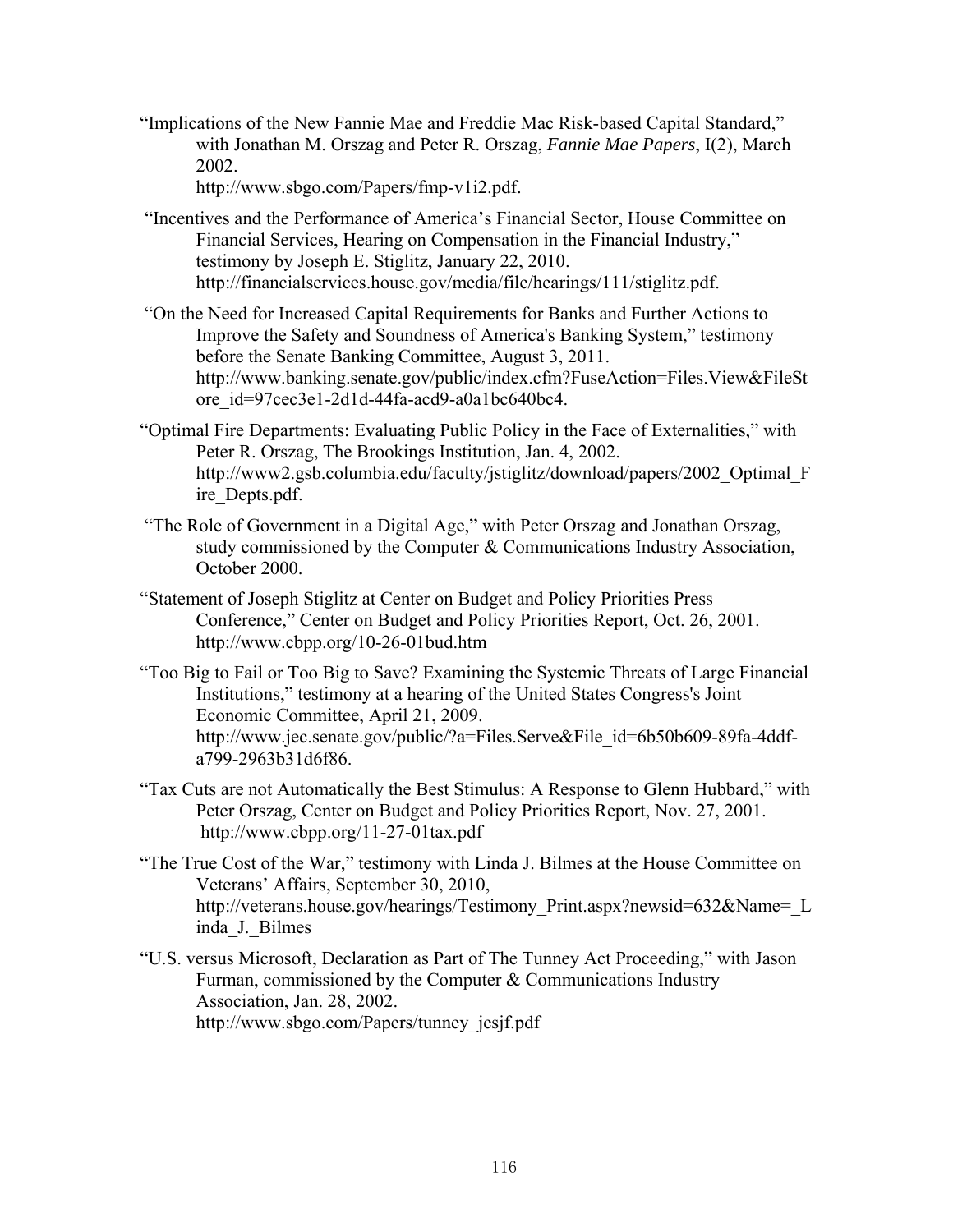"Witness Testimony of Joseph E. Stiglitz," Congressional Oversight Panel, Hearing on Impact of the TARP on Financial Stability, March 4, 2011. http://cybercemetery.unt.edu/archive/cop/20110401230935/http://cop.senate.gov/ documents/testimony-030411-stiglitz.pdf.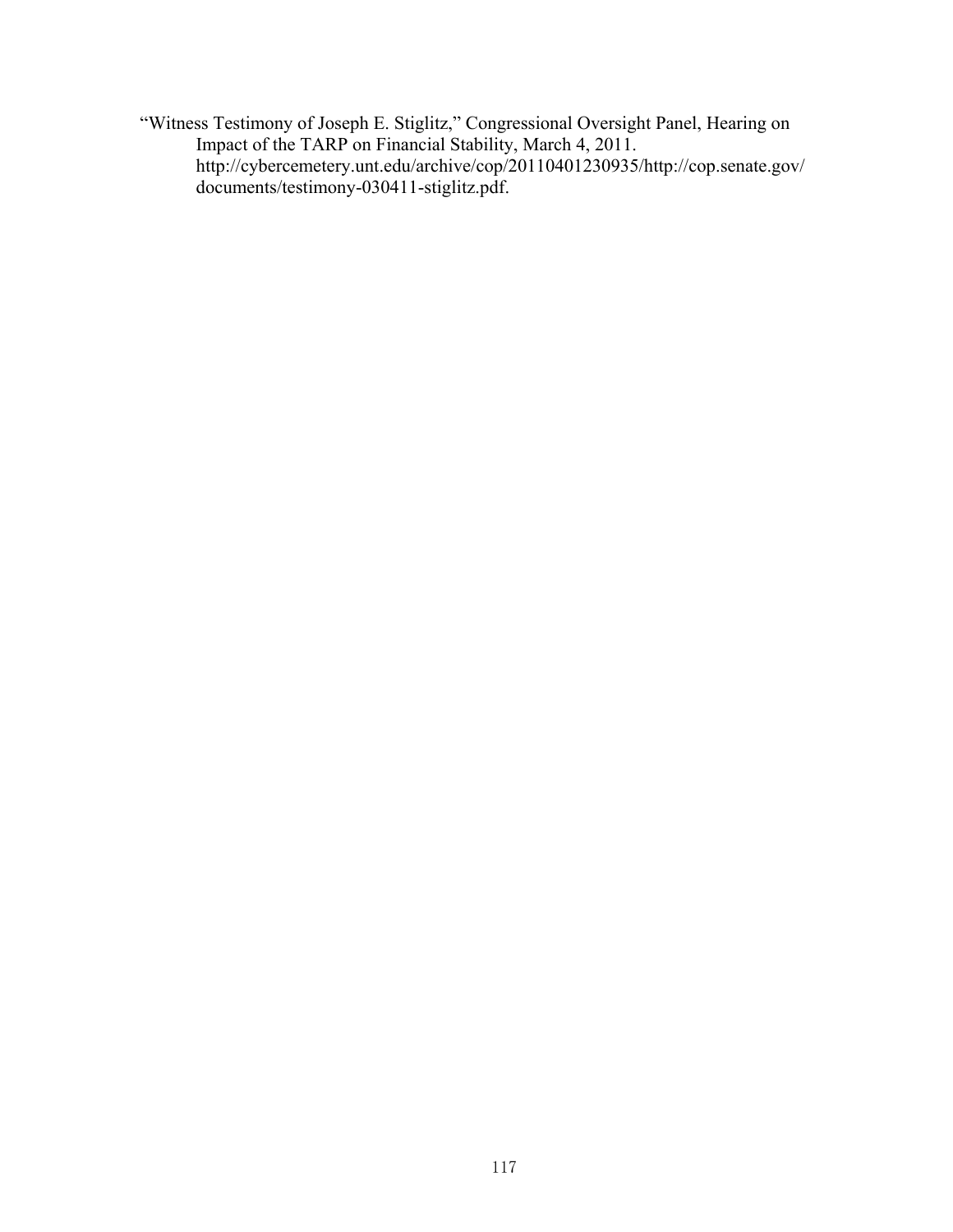## **Other outside activities**

#### **Speaking engagements at some point during the past five years**

List includes lectures, speeches, and participation in panels. To view a select chronological list of Professor Stiglitz's speeches and links to powerpoints, videos, and speech texts, please visit his website, www.josephstiglitz.com.

Aga Khan Development Network, Albertine Festival (Recanati-Kaplan Foundation; Susannah Hunnewell; Van Cleef & Arpels; Air France; Institut Français; Onassis Foundation USA; Carnegie Corporation of New York; Emily and James Hamilton), BBVA (Madrid), BI Norwegian Business School, Blue Metropolis Foundation (Canada), BNDES - Brazilian Development Bank, Bohemian Club (Sonoma, California), Bologna Institute for Policy Research, Book Culture, Boston University, BRICS International Competition Conference, British Academy, Brooklyn Public Library, B-Team, Bureau for Economic Research, Cabramatta High School , Calouste Gulbenkian Foundation, Camera dei Deputati (Italy), Canadian Institute for Advanced Research (CIFAR), Capital First, Carbon Commission, Carbon Pricing Leadership Coalition (CPLC), Carl Bennet AB , Catherine B. Reynolds Foundation, Catholic University of the Sacred Heart, Center for a New Economy (CNE), Center for Economic Development (Australia), Center for Popular Democracy, Center for Public Policy Debate (Brazil), Center on Global Economic Governance (CGEG), Center on Japanese Economy and Business, Centre for Development Economics at the Delhi School of Economics, Centre for International Governance Innovation, Centre of Excellence in Population Aging Research (Australia), Centro de Estudios y Capacitación Cooperativa (CENECOOP), Centro de Investigación y Docencia Económicas (CIDE), Centro per l'Analisi delle Politiche Pubbliche (CAPP), Chair Energy & Prosperity, Charles Krause Gallery, Chatham House The Royal Institute of International Affairs, Chicago Council on Global Affairs, Chifley Research Centre (Australia), China Development Research Foundation, China Entrepreneur Club, China Finance 40 Forum (CF40), China Institute, China Machinery Press, Chinese Association for Science and Technology (CAST), ChosunBiz, Citi , City of Gothenburg, City of Sydney, City University of New York, Clinton Global Initiative, CLSA Investors' Forum, Colin Powell School for Civic and Global Leadership at The City College of New York, Colorado College, Columbia Alumni Association (CAA), Columbia Business School, Columbia Center on Sustainable Development, Columbia Club of New York, Columbia European Society, Columbia Financial Investment Group (CFIG), Columbia Global Center (Turkey), Columbia Global Centers, Columbia Law School, Columbia Real Estate Forum, Columbia University Alumni Association (Bangalore), Columbia University Club, Columbia University Democrats, Committee for Economic Development of Australia , Committee of 100, Committee on Global Thought, Committee on Japan's Long-term Low Carbon Vision, Concordia University, Concurrences, Cornell Club, Cornell Research Academy of Development, Law, and Economics (CRADLE), Cornelson Family Endowment, Council of Eminent Persons , Council on Foreign Relations, Coursera, Crawford School of Economics , Credit Suisse , Cultural Services of the French Embassy (New York), Danske Bank, Das Progressive Zentrum, Davidson College, Deakin University (Australia), DeGroote School at McMasters University , Democratic Party of Japan, Department of Computer Science at Columbia University, Department of Cultures, Politics and Society (Torino), Department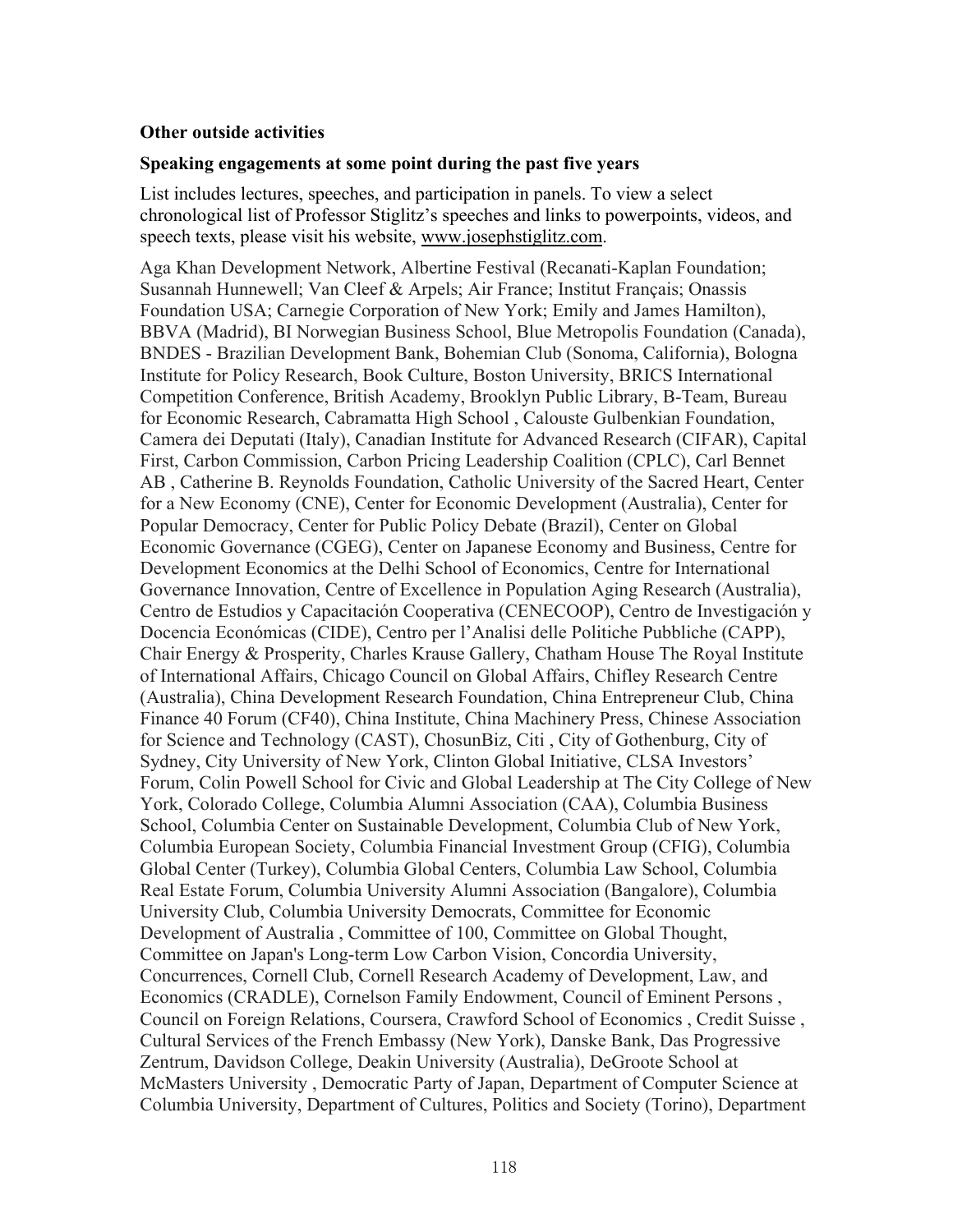of Economics and the School of European Political Economy of LUISS , Department of Foreign Affairs and Trade (Australia), Der Tagesspiegel, Development Research Center of the State Council of China, Dhurakij Pundit University , Dip. Scienze Economiche, Università di Bologna, Dipartimento di Economia Politica e Statistica, University of Siena, Discovery Leadership Conference (South Africa), DOLFINS, Doosan Global Business Forum , Dubai World Government Summit, Economic and Social Research Foundation (ESRF), Economic and Social Research Institute, Economic Commission for Latin America and the Caribbean (ECLAC), Economic Research Southern Africa, Economic Society of Australia, Economists for Peace and Security, Economy Chosun, ECOSOC, Edinburgh Book Festival, Employment and Social Affairs Committee (EU Parliament), Equinor (previously Statoil), Ericsson, Ernst and Young, ESMT Berlin, Estoril, EURACTIV, European Forum Alpbach, European Investment Bank, European Parliament, European Parliament Members Inquiry Committee (PANA), European Pensions & Investments Summit, European Petrochemical Association, European Trade Union Confederation (ETUC), Fabian Society, Federal Department of Foreign Affairs (Switzerland), Federal Reserve System, Federal Trade Commission, Federation for the Humanities and Social Sciences (Canada), Feltrinelli Foundation, Financial Conduct Authority, Financial Transparency Coalition (FTC), FINEXUS: Center for Financial Networks and Sustainability, Fondation Jean Jaurès, Fondation Lucie et André Chagnon, Fondazione Ermanno Gorrieri per gli Studi Sociali, Fonds de recherche du Québec – Société et culture (FRQSC) (Government of Quebec), Ford Foundation, Fordham University, Fordham University, Fordham University The School of Law (The Brattle Group; Compass Lexecon; Allen & Overy; Linklaters; Rucellai & Raffaelli), Foundation for European Progressive Studies (FEPS), Foundation Max van der Stoel, French Development Agency (AFD), Freshfields Bruckhaus Deringer LLP, Friedrich-Ebert-Stiftung , Frontiers of Thought, Fundació Catalunya - La Pedrera, Fundació Catalunya Europa, Fundación RAP, Gabon Special Economic Zone (GSEZ), George Washington University, George Washington University Institute of Public Policy, George Washington University Law School, Gerson Lehrman Group, Global Alliance for Tax Justice, Global Development Institute, Global Economic Symposium, Global Economic Transformation Commission, Global Investigative Journalism Network (GIJN), Global Progressive Forum (GPF), Global Relations Forum, Goldman Sachs, Google, Government of Chile, Government of China, Government of Colombia, Government of Cuba, Government of France, Government of Japan, Government of Mexico, Government of Namibia, Government of Panama, Government of Scotland, Government of South Africa, Government of South Korea, Government of Sri Lanka, Government of United Arab Emirates, Hans Boecker Foundation, Harper's Magazine, Harvard Business School, Harvard University, Harvard University, Department of Sociology, HEC Paris, Hitachi Innovation Forum, House Democratic Caucus Issues Conference, How To Academy, Humanities Graduate Centre, Wits University, Icahn School of Medicine at Mt. Sinai, Independent Commission for the Reform of International Corporate Taxation, Independent Commission for the Reform of International Corporate Taxation (ICRICT), INET Commission on Global Economic Transformation, Initiative for Policy Dialogue (IPD), Innovasjon Norge, Institute for Competitiveness, Institute for New Economic Thinking (INET), Institute for New Economic Thinking (INET) Young Scholars Workshop, Institute for Science, Engineering and Public Policy, Institute of Latin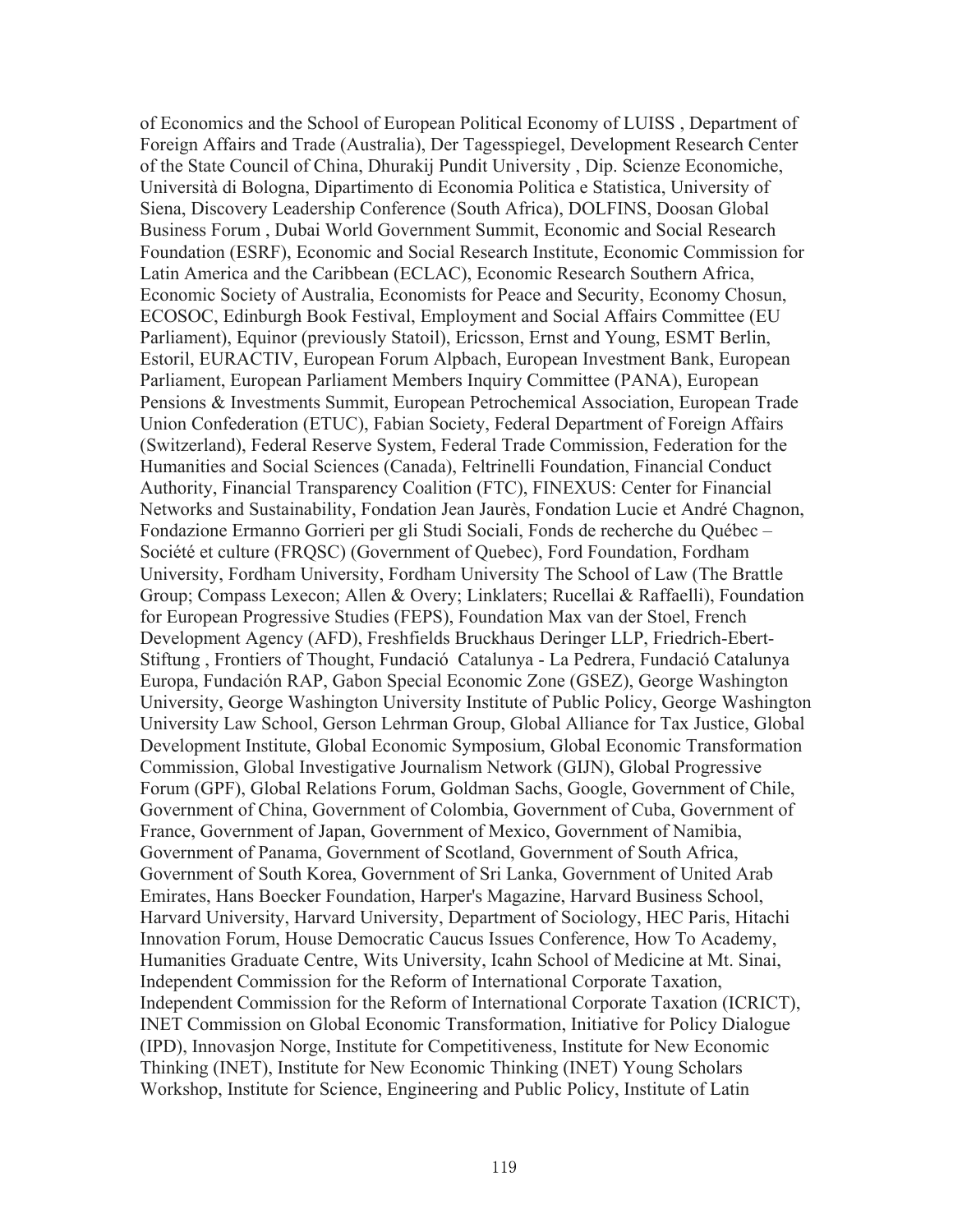American Studies at Columbia University, Institute of New Structural Economics (INSE), Inter-American Development Bank (IDB), Intergovernmental Group of 24, International Economic Association (IEA), International Federation of Accountants, International Institute of Information Technology (Bangalore), International Labour Organization, International Monetary Fund, International Political Science Association World Congress, International Summit of Cooperatives , Istituto di Studi Economici e per l'Occupazione (I.S.E.O.), Italian Cultural Institute, Japan Broadcasting Corporation (NHK), Japan International Cooperation Agency (JICA), Japan Regional Strategy Group, Jean Jaures Foundation, Jewish Community Center, Johns Hopkins University SAIS Europe, Joseph Crowley, Joseph Fisher Lecture, Kairos, Kentucky Author Forum, Khazanah (Malaysia), Kiel Institute, Kiel Institute for the World Economy (IfW), Koç Holding , Korea Business News , Korea Chamber of Commerce and Industry, Korea Institute for International Economic Policy, Korea International Trade Association, Korea Trade-Investment Promotion Agency, Kyunghyang Daily News, La Cámara Colombiana de la Construcción CAMACOL, Labour Party of the UK, Le Havre Forum, Les Entretiens du Tresor, Libera Universita Internazionale degli Studi Sociali (LUISS), Lindau Nobel Laureate Meetings, Living Liberally, London School of Economics (LSE), Lotos Club, Lugano Fund Forum, LUISS School of European Political Economy, Luxembourg Income Study, Lycee Francaise (New York), Macao International Environmental Co-operation Forum & Exhibition, Mahindra, Marche Polytechnic University, Mario Einaudi Center for International Studies, Martha's Vineyard Hebrew Center Summer Institute, Masic Investment Forum, Massachusetts Institute of Technology, MAST Foundation, Mastercard, McGill University, Messe München, Mexican Association of Insurance Companies, Milestones Conference, Ministry of Finance (Ethiopia), Ministry of Finance (Indonesia), Monetary Authority of Macau, Morgan Stanley, Mount Sinai, MS Europa, Museum of American Finance , Nandan Nilekani philanthropies, Nasscom, National Assembly (France), National Association for Business Economics (NABE), National Association of Economists and Accountants of Cuba (ANEC), National Press Club, National Tax Association, Negotiators of the Trans-Pacific Partnership, New Democratic Party of Canada , New York City Bar Association, New York Hedge Fund Roundtable, New York Historical Society , New York Public Library, New York University, NMS Management, Nobel Center Foundation, Nobel Media AB, North Jersey Public Policy Network, Nuffield College at University of Oxford, NYU School of Law, Observatoire Quebecois des Inegalites (Canada), OECD, One Planet Summit, Open Society Institute, Organization for Economic Co-operation and Development, Otis University, Otoritas Jasa Keuangan (OJK) (Financial Services Authority Indonesia), Oxfam, Oxfam Australia, Oxford Blavatnik School, Oxford Fulbright Distinguished Lecture in International Relations, Oxford Martin School, Oxford University Press, Parliament of Scotland, Party of European Socialists (PES), Paypal, Pearson, Penguin Randomhouse, Planning and Policy Research Unit (PPRU) at the Indian Statistical Institute, Polish Chamber of Commerce, Pontifical Academy of Social Sciences, Prince Street Capital Management, Princeton University Press, Princeton University's Griswold Center for Economic Policy Studies, Productivity Commission (Australia), Program for Economic Research (PER), Progressive Alliance of Socialists and Democrats (European Parliament), Progressive Economy Annual Forum (Belgium), Provincial Council of Gipuzkoa , Public Citizen, Public Pension Funding Forum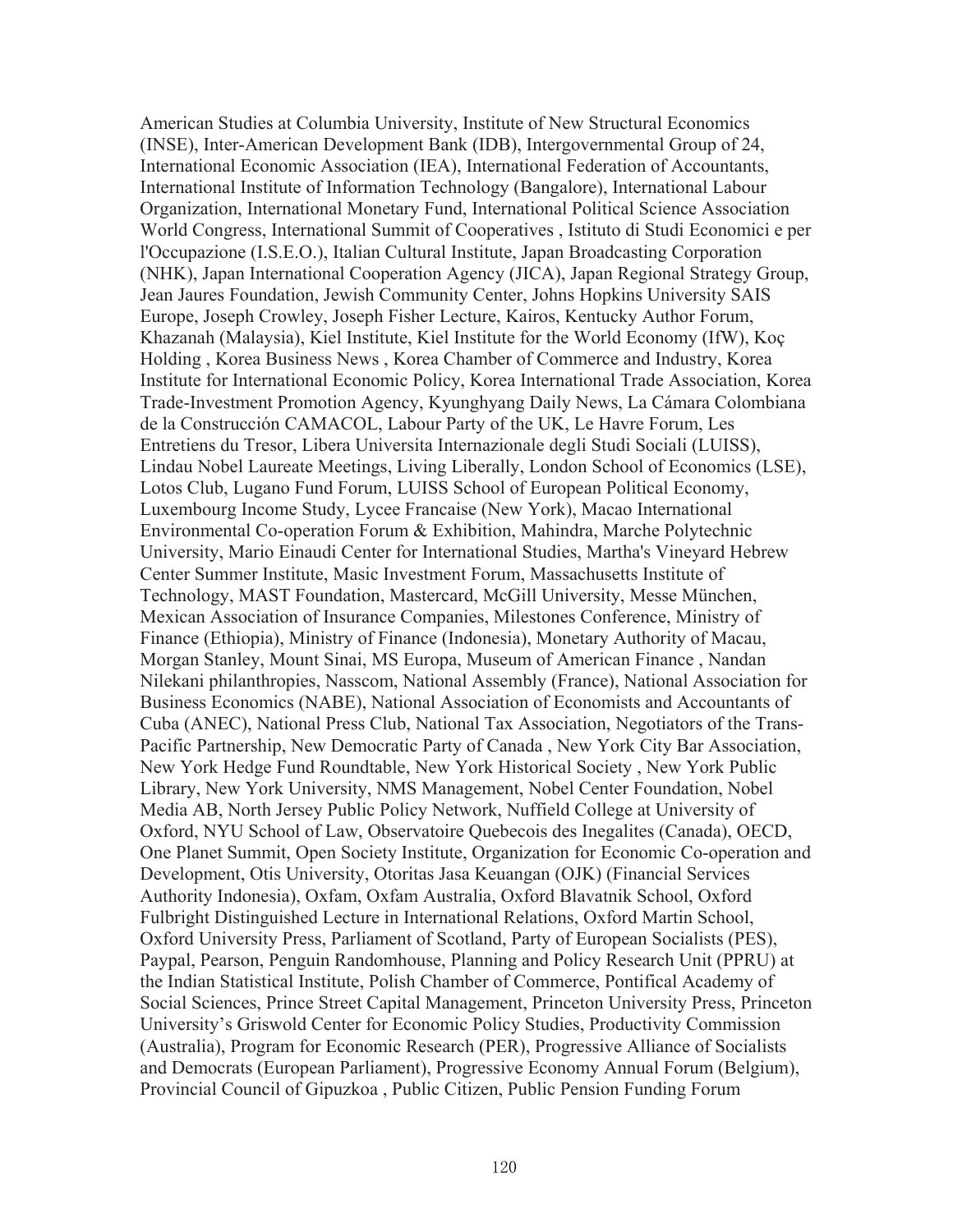(Columbia), Public Theater, Public University of Navarre, Publish What You Pay Norway, Rabobank, Raising the Bar, Ravin, Reform Club , Region Västra Götaland, Reichstein Foundation, Reinventing Bretton Woods Committee, Renmin University, Research Institute for Development, Growth and Economics (RIDGE), Research Project on Employment, Income Distribution and Inclusive Growth, Reserve Bank of India, Rockefeller Brothers Fund, Roosevelt Institute, Rosa DeLauro, Royal Geographical Society , Royal Society for the Encouragement of Arts, Manufactures and Commerce, Russell Sage Foundation, Rutgers University, Sapienza University of Rome, Sceintific Council for Government Policy (Netherlands), School of International and Public Affairs at Columbia University, Sciences Po , Scuola Superiore Sant'Anna , SEC, Securities & Exchange Commission, Seoul Metropolitan Government, Shanghai Jiaotong University, Shearman and Sterling, LLP, Shuttleworth Fellowship, Social Business Awards (France), Societe Generale, Society for Progress , Society for the Study of Economic Inequality (ECINEQ), Society of Corporate Secretaries and Governance Professionals, SOLIDAR, South Korean Economic and Social Development Commission, Standard Chartered, Stanford University , Starmus Festival, Statoil, Stellenbosch Institute for Advanced Study, Stone Center on Socio-Economic Inequality at CUNY, Stuyvesant High School, Sun Hung Kai Properties , Swedish International Development Cooperation Agency (SIDA), Swedish Social Democratic Party, Swiss International Finance Forum, Sydney Peace Foundation, Sydney Policy Lab at the University of Sydney, Symi Symposium, Tamer Center, Táncsics Alapítvány, Tannenbaum Lecture (Columbia), TATA, The Adecco Group, The African Development Bank (AfDB), The Andreas G. Papandreou Foundation, The Australia Institute, The Brookings Institution, The Center on Capitalism and Society at Columbia University, The Chinese University of Hong Kong, The Columbia European Union Student Association, The Consulate General of Sweden in New York, The Department of Social Policy at LSE, The Economic Policy Institute, The Eisenhower Foundation, The European Institute, The European Money and Finance Forum (SUERF), The Fu Foundation School of Engineering and Applied Science at Columbia University, The German Development Institute/Deutsches Institut für Entwicklungspolitik (DIE), The Greens/European Free Alliance (European Parliament), The Haas Institute for a Fair and Inclusive Society at UC Berkeley, The International Inequalities Institute at LSE (III), The Kalevi Sorsa Foundation, The Learning Policy Institute, The LSE Suntory and Toyota International Centre for Economics and Related Disciplines (STICERD), The McKell Institute, The New Republic, The Overseas Development Institute , The Richman Center for Business, Law, and Public Policy, The Royal Society, The Sanford C. Bernstein & Co. Center for Leadership and Ethics, The Soho Forum, The South Korean Presidential Committee on Jobs, The Swedish Embassy at Dar es Salaam, Tanzania, The University of Sydney, The University of Utah Department of Economics, College of Social and Behavioral Science, Tiger Forum (France), Tokyo International Conference on African Development, Town Hall Seattle , Trento Festival of Economics , Tri Hita Karana Forum for Sustainable Development (Bali), Trinity College, Tsinghua University, Tsinghua University's School of Economic and Management, Tsinghua University's School of Public Policy and Management, Tupelo Capital Management LLC, TV Chosun, UAE Prime Minister's Office, UBS, UK Treasury, UNDESA, UNDP, UNESCO, UNFPA, UNICEF, Union Investment, United Nations, United Nations Conference on Trade and Development,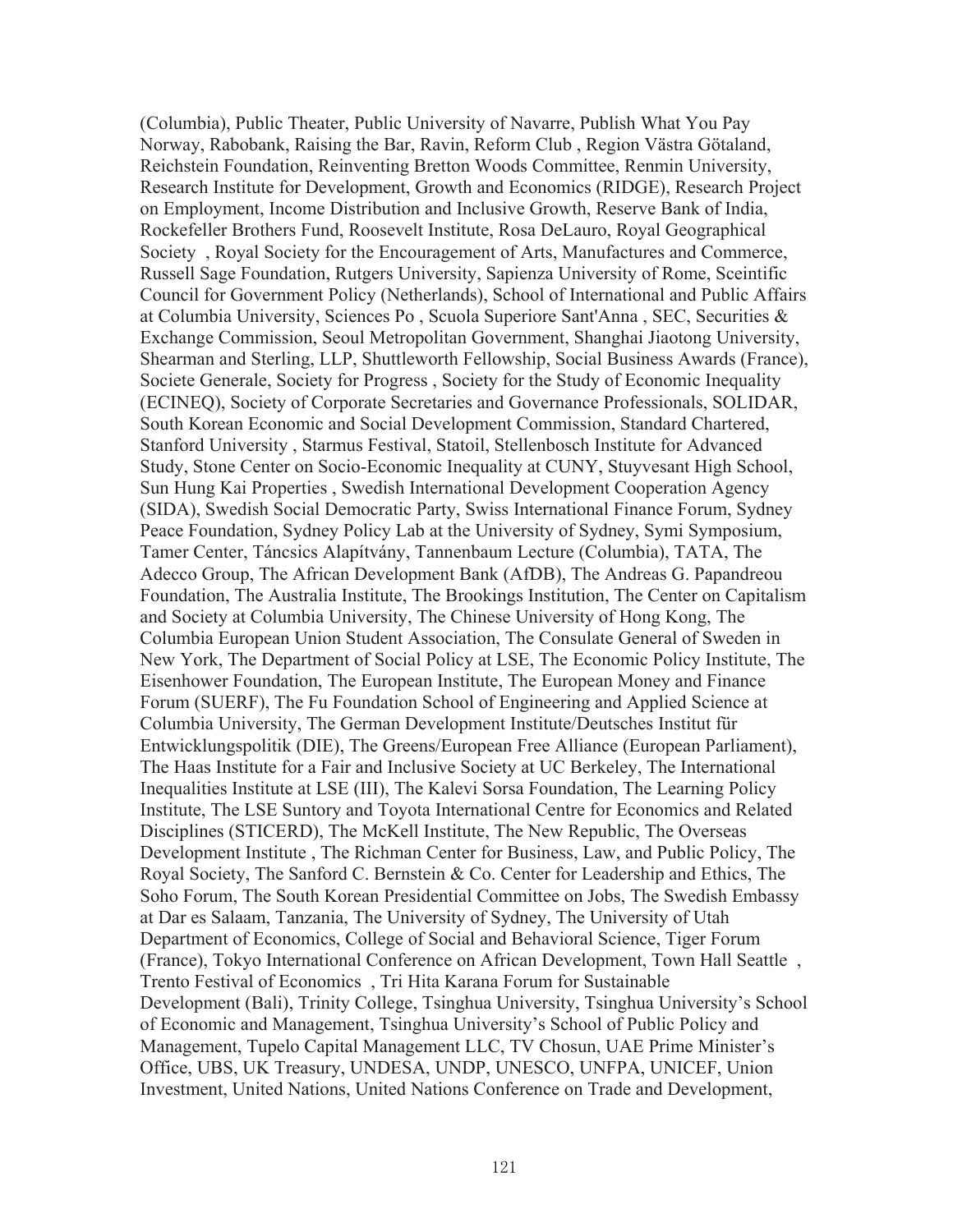United Nations Development Programme, United Nations Development Programme (UNDP), United Nations Economic and Social Commission for Asia and the Pacific, United Nations High-level Advisory Board on Economic and Social Affairs , United Nations High-Level Panel on Innovation and Access to Medicines, United Nations Industrial Development Organization, United Nations Office of the High Commissioner for Human Rights, United Nations Panel Sovereign Debt Vulnerabilities and the Opportunity for a New Debt Workout Mechanism Building on the UNGA process, United Nations Statistical Commission, United Nations University World Institute for Development Economics Research (UNU-WIDER), United Republic of Tanzania's Ministry of Finance and Planning (MOFP), United States Congress, United States Senate Budget Committee, Universidad del Rosario, Università Politecnica delle Marche, Université de Montréal, Universite Paris-Dauphine , University of Adelaide, University of Bologna, University of British Columbia, University of California at Berkeley, University of Chicago Booth School of Business, University of Costa Rica, University of Dar es Salaam, University of Havana, University of Hyderabad, University of Macao, University of Nairobi , University of New South Wales, University of Oslo, University of Ottawa, University of Siena, University of Southern California (USC), University of Split (Croatia), University of Trento , University of Zurich, Vector Casa de Bolsa, Victoria University, Vienna University of Economics and Business , Virginia Festival of the Book, Washington Center for Equitable Growth, Ways With Words Festival (Totnes, UK), Weekly Biz , Winton Capital Management, Wits Faculty of Commerce, Law & Management, Women's Alternative Investment Summit , World Bank, World Economic Forum, World Technology Network, World Urban Forum, Yale Institution for Social and Policy Studies, ZFU International Business School

## **Additional outside activities (including consulting, advising, paid and unpaid) at some point during last five years:**

CFTC-SEC Advisory Committee on Emerging Regulatory Issues (Member), Acumen Fund (member of the board), Amherst College (member of board of trustees), Resources for the Future (member of board of trustees), Alliance for Climate Projection, Center for Global Development, Economic Research Forum (Cairo), Barcelona Graduate School of Economics Advisory Scientific Council, International Advisory Board, Statoil and Docomo, Scientific Advisory Board, International Economics Association (President, 2011-2013), World Bank (CEAC, Chief Economist's Advisory Council, Eminent Persons), OECD (High Level Expert Group on the Measurement of Economic Performance and Social Progress, co-chair), Commission of Experts on Reforms of the International Monetary and Financial System, appointed by the President of the General Assembly of the United Nations (2009, chair), Economic Advisory Council (South Africa), South African Competitive Council (Expert), Government of South Africa, Fiscal Commission Working Group (Scotland), Roosevelt Institute (Chief Economist), Oxfam, Advisory Board of the Martin School of Oxford, Independent Commission for the Reform of International Corporate Taxation (Commissioner), World Economic Forum (on Latin America, Co-chair and other advisory work), China Development Research Foundation, Research Institute for Development, Growth and Economics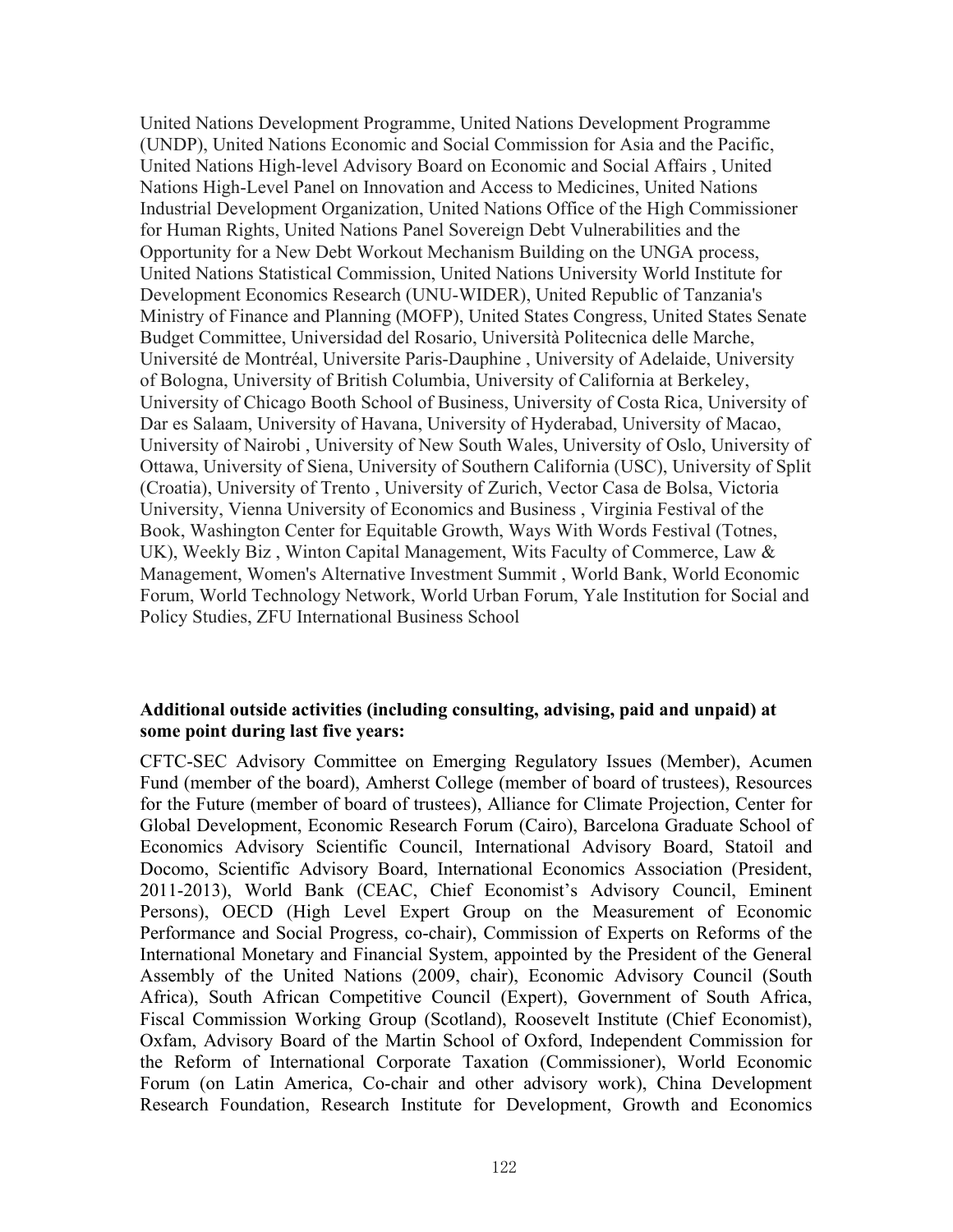(Chairman), Brennan Center for Justice (Member, Economic Advisory Board), Carbon Pricing Leadership Coalition's High-level Commission on Carbon Prices (Co-Chair), Center for a New Economy's Growth Commission for Puerto Rico (Member), Institute for New Economic Thinking (INET, Advisory Board and Co-Chair of Global Economic Transformation Commission), United Nations High-level Advisory Board on Economic and Social Affairs (Chair), Swedish International Development Cooperation Agency (SIDA, consultant), Progressive Economy Forum (Member), School of Public Policy and Management, Tsinghua University (Board Member).

Litigation support/expert witness: for merchant plaintiffs in anti-trust litigation concerning alleged anti-competitive restraints imposed by Visa, Mastercard, and American Express and for US Air concerning alleged anti-competitive restraints imposed by Sabre GDS; for plaintiffs in Canada concerning alleged anti-competitive practices of Microsoft and their impacts on consumers and innovation; for plaintiffs involved in litigation involving alleged misconduct by credit rating agency; plaintiffs in litigation alleging collusion in setting of the London InterBank Offered Rate; for Ambac Assurance Corp. in various litigations adverse to banks regarding underwriting practices; pro-bono expert for Argentina in litigation involving debt restructuring; expert witness on welfare costs associated with exclusionary actions against Intel, Apple, and Hewlett Packard before ITC in case involving alleged patent infringement; pro-bono amicus filings in cases concerning American Express, Alien Torts Act, patentability of human genes (BRAC genes), and debt restructuring (interpretation of pari passu clause), Brattle (work involving financial sector misconduct and anti-trust issues); pro-bono expert for Atmospheric Trust Litigation Attorneys Group (ATLAG) in Juliana v. United States case.

Informal and unpaid consultations and advice to a variety of governments and government officials, including those in Costa Rica, France, Greece, Namibia, Panama, Scotland, South Africa, Spain, and Tanzania; congressional testimony and to the congressional oversight panel on matters relating to reforming the financial sector, the cost of Iraq and Afghanistan wars, and inequality.

#### **Working papers and unpublished papers (in categories)**

#### **1. Economics of Information**

"Characterization, Existence, and Pareto Optimality in Insurance Markets with Asymmetric Information with Endogenous and Asymmetric Disclosures: Revisiting Rothschild-Stiglitz," (update and revision of "Equilibrium in a Competitive Insurance Market Under Adverse Selection with Endogenous Information"), with Jungyoll Yun and Andrew Kosenko, NBER Working Paper No. 24711, June 2018.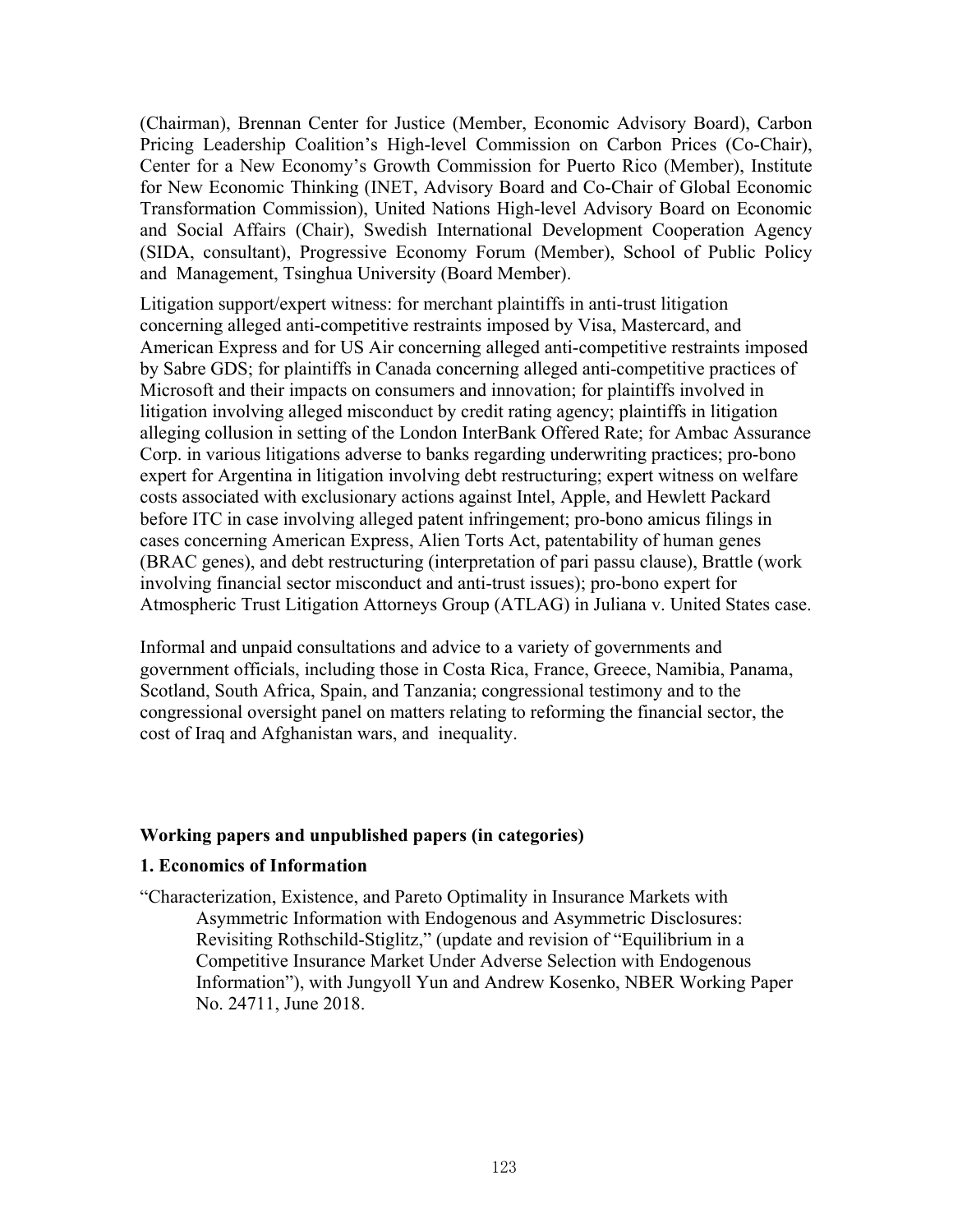- "Contests and Cooperation: Toward a General Theory of Compensation and Competition," presented at a Conference on the Internal Organization of Firms, International Institute of the Internal Organization of Firms, International Institute of Management, Berlin, July 1980; and at a Conference on the Economics of Information, University of Pennsylvania, May 1981.
- "Cutting off Credit: An Application of Constraints on Incentive Devices," with A. Weiss, April 1982.
- "Dynamic Aggregation of Heterogeneous Interacting Agents and Network: An Analytical Solution for Agent Based Models," with C. Di Guilmi, M. Gallegati, S. Landini.
- "Equilibrium in a Competitive Insurance Market Under Adverse Selection with Endogenous Information," with Jungyoll Yun and Andrew Kosenko, NBER Working Paper No. 23556, June 2017.
- "Equilibrium Unemployment as a Worker Screening Device," with B. Nalebuff and A. Rodriguez, NBER Working Paper 4357, May 1993. (Paper presented as "Equilibrium Unemployment, Testing, and the Pure Theory of Selection" at the NBER/CEPR Conference on Unemployment and Wage Determination, Boston, October 1991.)
- "Equilibrium Unemployment, Testing, and the Pure Theory of Selection," with A. Rodriguez, presented at NBER/CEPR Conference on Unemployment and Wage Determination, Boston, October 1991.
- "The Existence and Characteristics of Competitive Equilibrium," with R. Arnott, revised 1985.
- "Existence and Equilibrium in Markets with Imperfect Information," with M. Rothschild, presented to World Congress of Econometric Society, Toronto, 1975.
- "Incentives Schemes Under Differential Information Structures: An Application to Trade Policy," with P. Dasgupta, IMSSS Technical Report No. 172, Stanford University, July 1972.
- "Information and Exploration Externalities," SEER Technical Report, Stanford University, 1976.
- "Information in a Decentralized (Market) Economy," presented at Spoleto Conference on Post Industrial Society, July 1986.
- "Information, Planning and Incentives," presented at the CSCCRP Sino-American Conference on Alternative Development Strategies in Wingspread, Racine, WI, November 1980. (Chinese edition published 1982.)
- "Knowledge of Technology and the Technology of Knowledge: New Strategies for Development," Background paper for *UNDP Human Report 2001*.
- "Moral Hazard and Unemployment in Competitive Equilibrium," with P. Rey. October 1993. (Revised July 1996.)
- "Prices and Queues in Screening Services in Competitive Markets," IMSSS Technical Report 212, Stanford University, August 1976.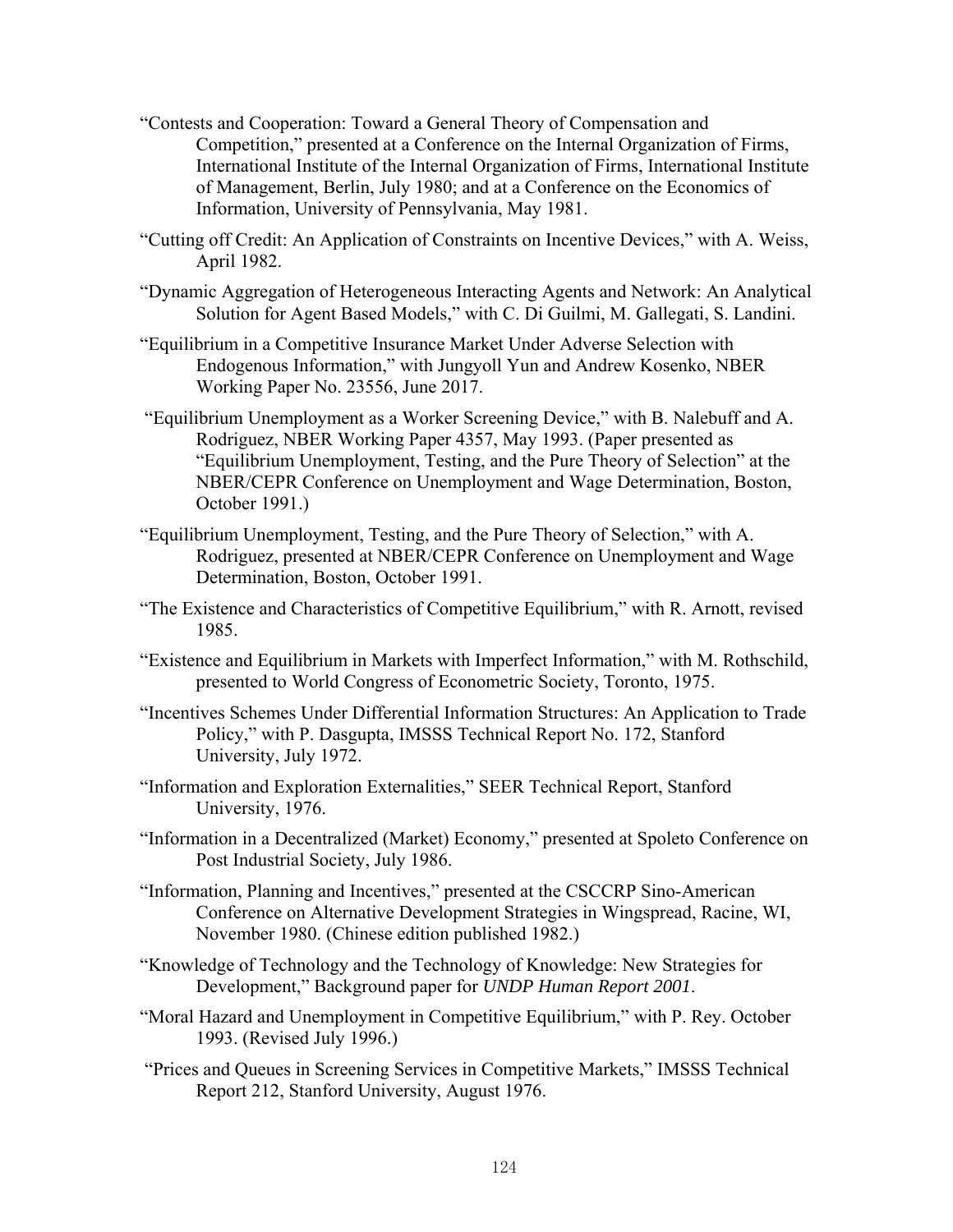- "Remarks on Inequality, Agency Costs, and Economic Efficiency," prepared for a workshop in "Economic Theories of Inequality," Stanford Institute for Theoretical Economics, Stanford University, March 11-13, 1993.
- "Unemployment and Efficiency Wages: The Adverse Selection Model," with A. Rodriguez, presented at NBER/CEPR Conference on Unemployment and Wage Determination, Boston, October 17-19 1991.
- "Unemployment As a Worker Selection Device," with B. Nalebuff, Princeton University, 1985, (Revision of "Quality and Prices," Princeton University Econometric Research Memorandum No. 297, May 1982.)

## **2. Economics of Uncertainty**

"Risk and Trade Policy," with D. Newbery, World Bank Working Paper No. 53, January 1983. (Revised 1985.)

# **3. Risk and Agriculture**

- "Alternate Stabilization Schemes for Supply Uncertainty," with D. Newbery, Economic Theory Discussion Paper No. 4, University of Cambridge, January 1978.
- "Determinants of the Distributional Impact of Commodity Price," with D. Newbery, Economic Theory Discussion Paper 17, University of Cambridge, July 1979.

# **4. Financial Markets**

- "Bail-ins and Bail-outs: Incentives, Connectivity, and Systemic Stability", with B. Benjamin and A. Capponi, NBER Working Paper No. 23747, August 2017, revised September 2018. (Presented to the World Congress of the International Economic Association, Mexico City, June, 2017.)
- "Economics of Small Business Lending," at "Bank Lending to Small Businesses: A Conference," Office of the Comptroller, November 15, 1991.
- "The Effect of Financial Repression in an Economy with Positive Real Interest Rates: Theory and Evidence," with K. Murdock, August 1993.
- "Equity Financing for New Firms," with I. Gale, May 1986.
- "The Fall: A Chronicle of the Financial Crisis," lecture at IMCA 2010 Annual Conference in Orlando, Florida, May 17, 2010.
- "Financial Restraint: Toward a New Paradigm," with Thomas Hellmann and Kevin Murdock, Stanford Graduate School of Business Research Paper: 1355, April 1995. (Prepared for World Bank's EDI Workshop on "Role of Government in Economic Development: Analysis of East Asian Experiences," Kyoto, Japan, September 16-17, 1994.)
- "Futures Markets and Risk: A General Equilibrium Approach," Princeton University Financial Research Center Memorandum 47, April 1984.
- "Futures Markets Are Almost Always Informationally Inefficient," with I. Gale, Princeton University Financial Research Center Memorandum No. 57, February 1985. (Revised as "A Simple Proof that Futures Markets Are Almost Always Informationally Inefficient," Working Paper, 1989.)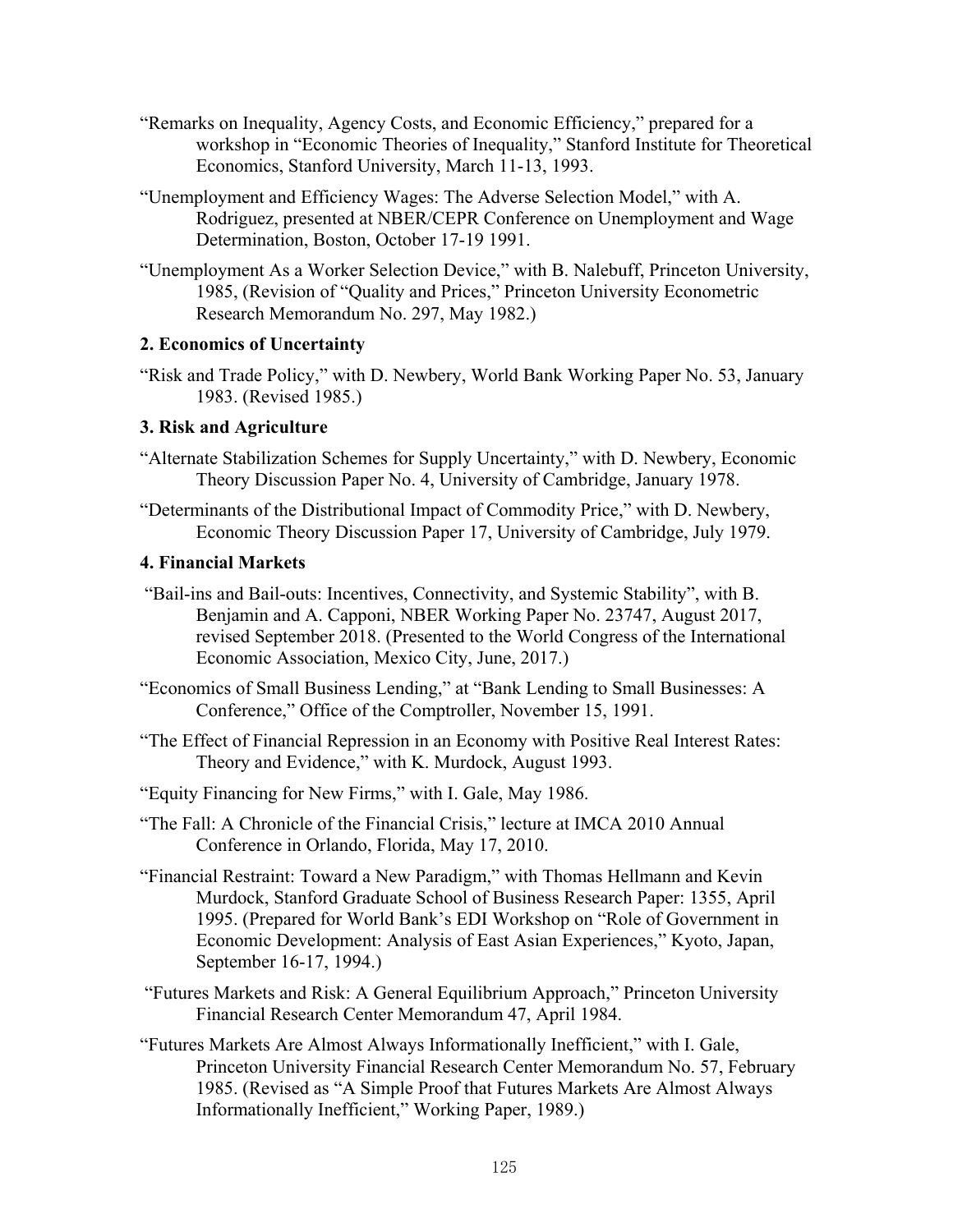- "Inequality and Finance in a Rent Economy," with Alberto Botta, Eugenio Caverzasi, Alberto Russo and Mauro Gallegati, June 1, 2018.
- "Multiple Stock Offering and the Financing of New Firms," with I. Gale, Princeton University Financial Research Center Memorandum 73, November 1986.
- "Perfect and Imperfect Capital Markets," presented to the Econometric Society Meetings, New Orleans, 1971.
- "Restoring Stability and Confidence in European Sovereign Debt Markets," lecture given at Global ARC in London, May 18, 2010.
- "Theory of Liquidity Preference and the Term Structure of Interest Rates," Cowles Foundation Discussion Paper No. 252, August 1968.

# **5. Growth and Capital Theory**

- "Capital Constraints and Economic Growth," revised version of a paper prepared for a conference at Buffalo, May 1990.
- "Imperfect Capital Markets and Productivity Growth," with B. Greenwald and M. Salinger. Paper presented at NBER Conference in Vail, CO, April 1990, revised March 1991 and April 1992.
- "Notes on Learning, Capital Constraints, Growth and Efficiency," presented at Conference held by Institute for the Study of Free Enterprise Systems, Buffalo, NY, May 1990.

#### **6. Natural Resources**

- "Climate Change: An Agenda for Global Collective Action," with Joseph E. Aldy and Peter R. Orszag, prepared for the conference on "The Timing of Climate Change Policies," Pew Center on Global Climate Change, October 2001.
- "Stepping Toward Balance: Addressing Global Climate Change," presented at the Conference on Environmentally and Socially Sustainable Development. Washington, D.C., October 6, 1997.
- "Sharing the Burden of Saving the Planet: Global Social Justice for Sustainable Development," Keynote speech at the meeting of the International Economic Association, Istanbul, June 2008.

#### **7. Theory of Market Structure, R&D**

- "Analysis of Factors Affecting the R&D Choices of Firms," with P. David, Center for Research in Economic Growth Memorandum 232, Stanford University, 1979.
- "Creating Competition in Telecommunications," presented at the Conference on Managing the Telecommunications Sector Post-Privatization, George Washington University, Washington, D.C., April 27, 1998.
- "Entry, Equilibrium, and Welfare," with R. Gilbert.
- "Exercises in the Economics of Learning-By-Doing," with P. Dasgupta, Cambridge University, May 1985. (Presented at GTE Conference on Industrial Organization, Cambridge, August 1985.)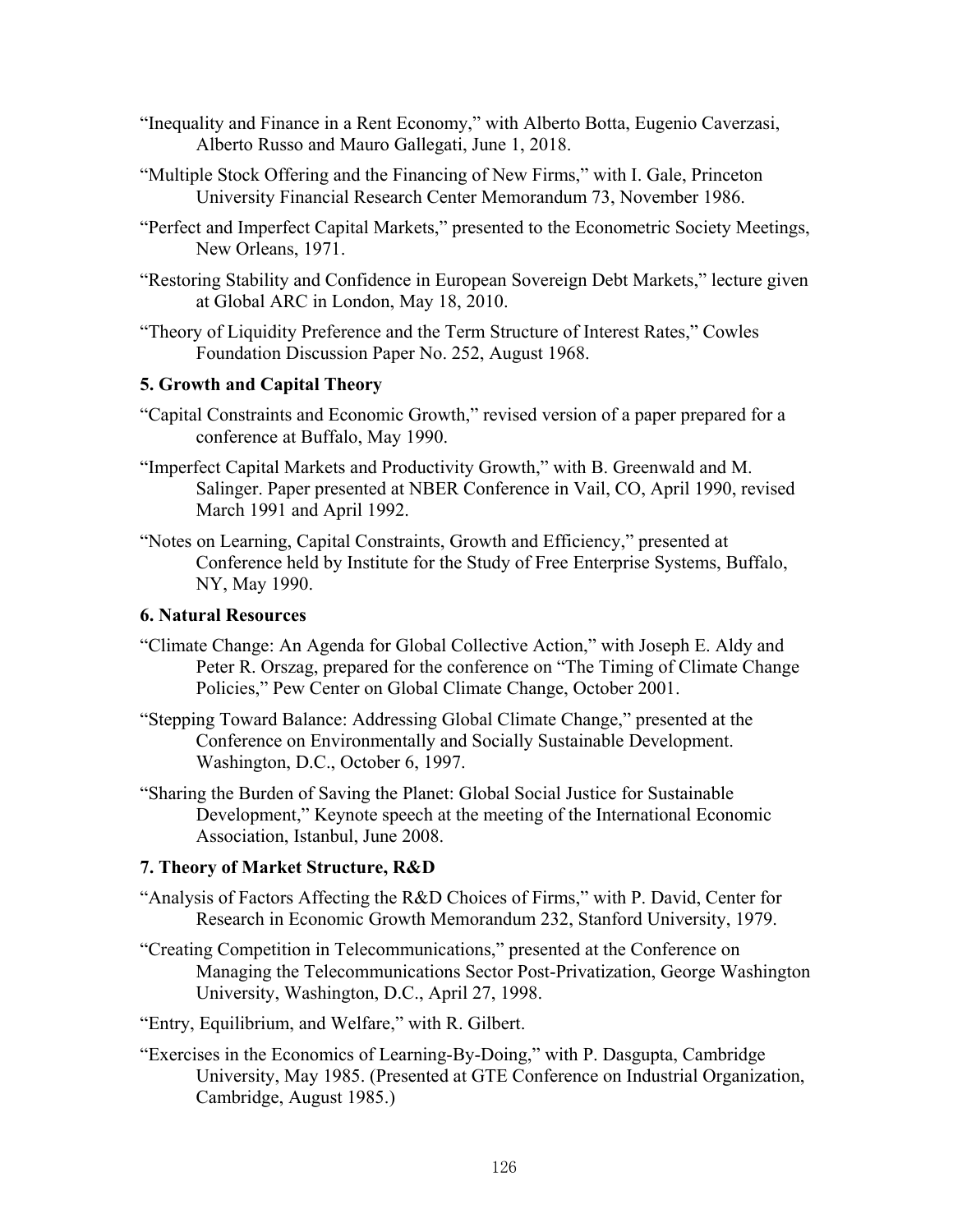- "Intellectual Property Rights, the Pool of Knowledge, and Innovation," NBER working paper 20014, March 2014, available at http://www.nber.org/papers/w20014.pdf?new\_window=1.
- "Some Rough Notes on Diversity of Tastes and Diversity of Commodities," Oxford University, paper presented at Bell Labs Conference on Monopolistic Competition, February 1977.
- "Sunk Costs, Competition, and Welfare," with P. Dasgupta, August 1985.
- "Unemployment and Innovation," NBER Working Paper 20670, November 2014.
- "Welfare and Competition with Sunk Costs," with P. Dasgupta, November 1985.

### **8. Macroeconomics**

- "An Agenda for Reforming Economic Theory," lecture at Institute for New Economic Thinking Conference in Cambridge, April 10, 2010.
- "Bankruptcy protection against macroeconomic shocks: the case for a 'super chapter 11'," with M. Miller, World Bank Conference on Capital Flows, Financial Crises, and Policies, April 15, 1999.
- "Capital Market Imperfections and Labor Market Adjustments," with B. Greenwald, presented to NBER/CEPR Conference on Labor Market Dynamics, Cambridge, October, 1991.
- "An Economic Analysis of Labor Turnover," Institute for Mathematical Studies in the Social Sciences (ISMMM) Working Paper No. 53, Stanford University, February 1976.
- "Evolutionary Theory and the Current Economic Crisis," presented at the American Economic Association annual meeting, January, 2010.
- "Expectations, Asset Accumulation and the Real-Balance Effect," with P. Neary, presented at Dublin Meetings of the Econometric Society, September 1982, Working Paper 1990.
- "Financially Constrained Fluctuations in an Evolving Network Economy," with D. Delli Gatti, M. Gallegati, B. Greenwald and A. Russo, NBER working paper No. 14112, June 2008.
- "From Measuring Production to Measuring Wellbeing," lecture co-hosted by the Economic Society of Australia Victorian Branch and the Productivity Commission in Melbourne, Australia, July 29, 2010.
- "Growth and Equity in a World of Deficits: An Alternative to Austerity," lecture given in Copenhagen, Denmark, May 13, 2011.
- "Household Labor Supply, Unemployment, and Minimum Wage Legislation", with Kaushik Basu and Garance Genicot, Policy Research Working Paper 2049, Washington, D.C.: World Bank, 1999.

"Imperfect Information and Macroeconomic Analyses," with B. Greenwald.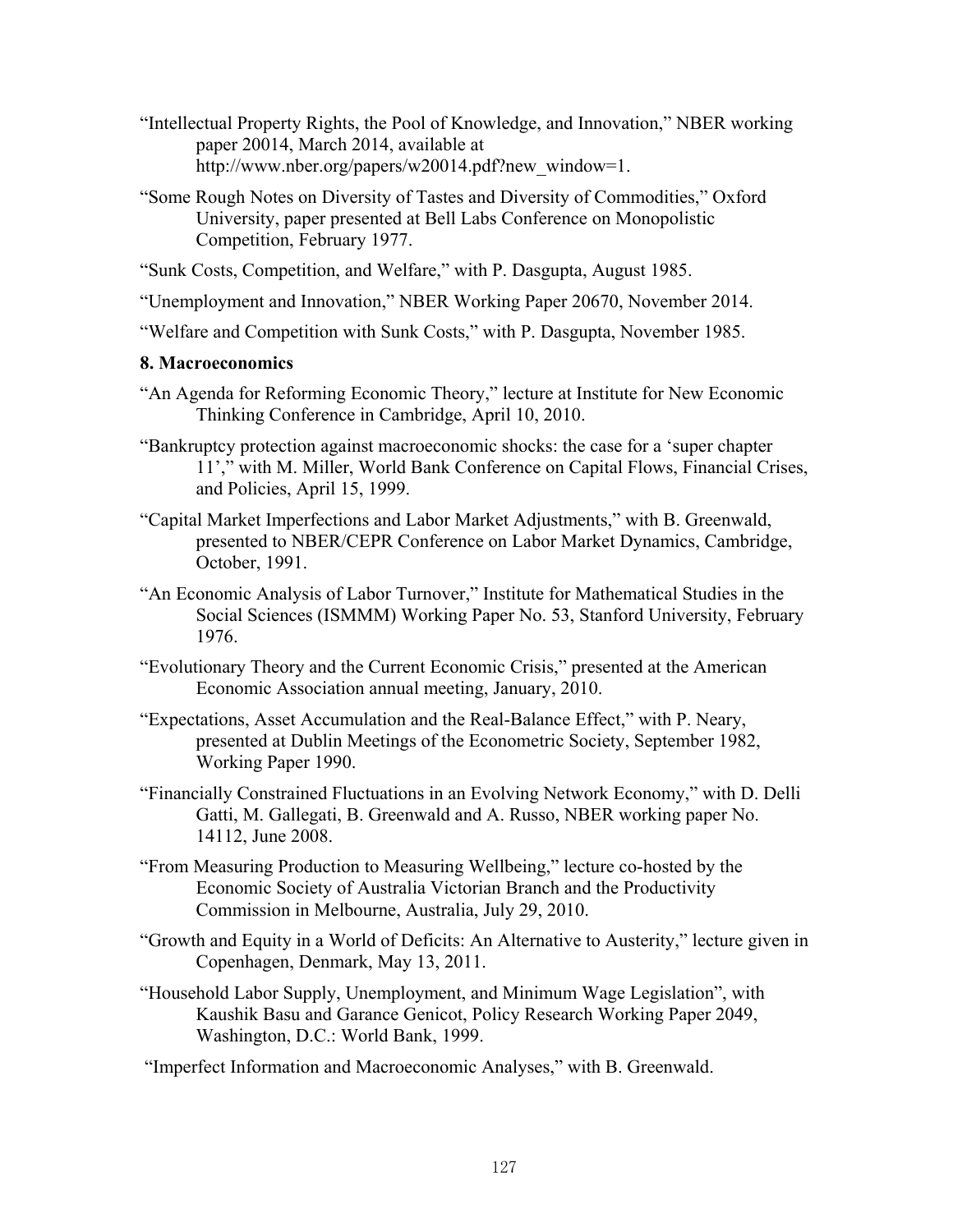- "The Long Boom? Business Cycles in the 1980s and 1990s," given to CEPR conference "The Long Boom", Stanford University, September 5, 1997.
- "Macro-economic Management in an Electronic Credit/Financial System, " NBER Working Paper 23032, January 2017.
- "Macroeconomic Dynamics, Heterogeneous Interacting Agents and Network: A Solvable Agent Based Model of a Monetary Economics," with M. Gallegati and S. Landini, 2010.
- "Macroeconomic Equilibrium and Credit Rationing," with A. Weiss, NBER Working Paper 2164, 1987.
- "The New Keynesian Economics: Money and Credit," Fisher-Schultz Lecture presented at the Meetings of Econometric Society, Copenhagen, August 1987.
- "Principles and Guidelines for Deficit Reduction," The Roosevelt Institute, December 2, 2010, Working Paper No. 6.
- "Psuedo-Wealth and Consumption Fluctuations," with Martin Guzman, NBER Working Paper No. 22838, November 2016 and presented at the American Economic Association Meetings, January, 2015.
- "Rethinking Macroeconomics: What Went Wrong and How to Fix It," Adam Smith Lecture, European Economic Association, Glasgow, August 24, 2010. Also presented at DIME conference, Budapest, September 8, 2010.
- "A Theorist's View of Policymaking and a Policymaker's View of Theory Perspectives on Modern Macro-economics," Marshall Lectures presented at Cambridge University. April 29-30, 1996.

#### **9. Monetary Economics**

- "Adverse Selection, Credit Rationing and Central Bank Policy," Working Paper, 1989.
- "Capital Market Imperfections and Regional Economic Development," with B. Greenwald and A. Levinson, prepared for CEPR conference on Finance and Development in Europe, Santiago, Spain, December 1991.
- "Consumer and Producer Price-Neutral Tax Reform with an Informal Economy," with M. Shahe Emran, Working Paper, September, 2002.
- "Money Neutrality in a Model of Firm Adjustment," with B. Greenwald and K. Clay, Working Paper, Stanford University, 1990.
- "Monetary and Exchange Rate Policy in Small Open Economies: The Case of Iceland," Central Bank of Iceland Working Paper Nr. 15. http://www.sedlabanki.is/uploads/files/WP-15.pdf
- "Monetary Policy and the Institutional Structure of Banking," with B. Greenwald, June 1991.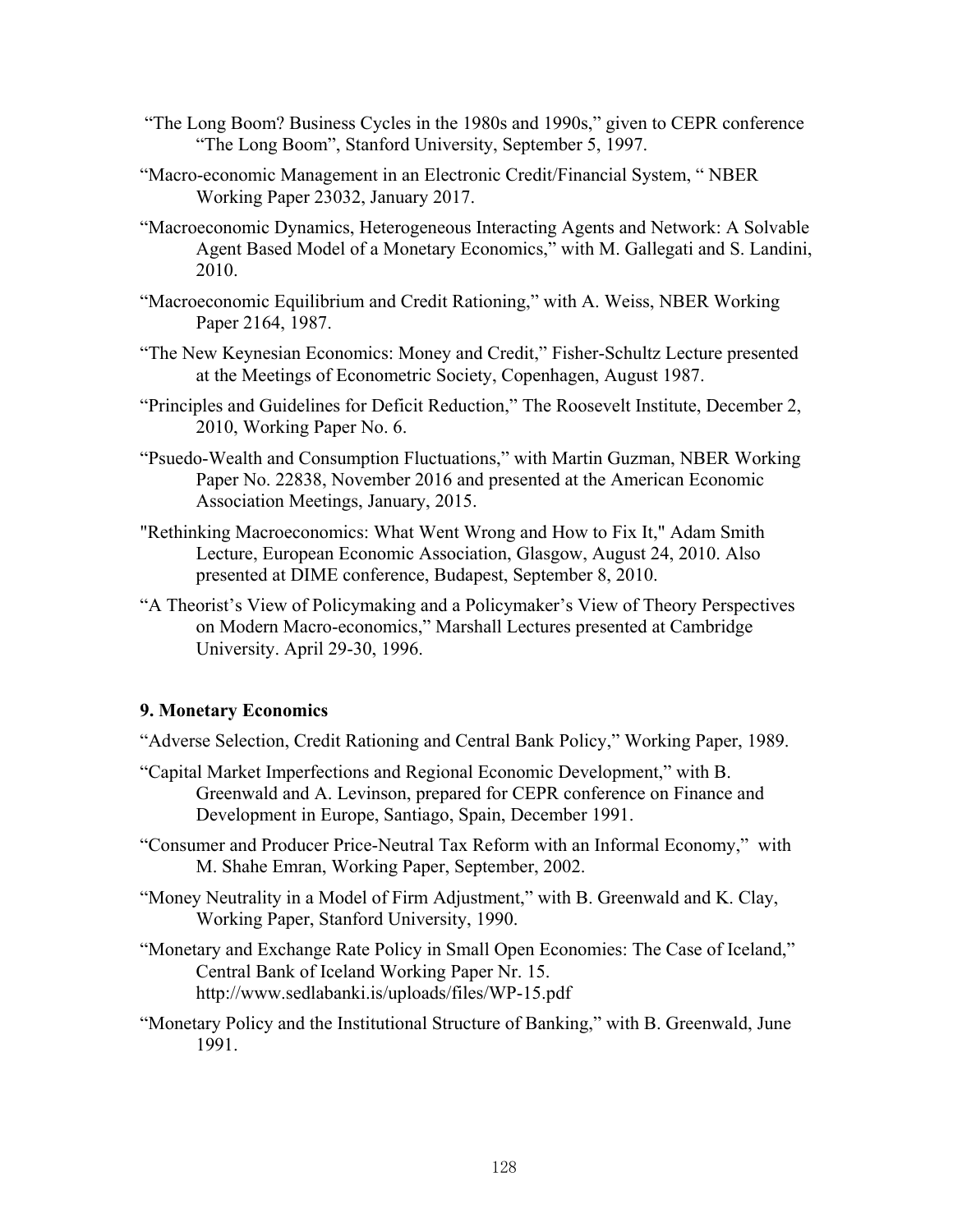- "Monetary Policy and the Theory of the Risk-Averse Bank," with B. Greenwald, prepared for the conference "Macroeconomic Stabilization Policy: Lessons for the Future," CEPR, Stanford University and the Federal Reserve Bank of San Francisco, March 5, 1993.
- "Net Worth, Exchange Rates, and Monetary Policy: The Effects of a Devaluation in a Financially Fragile Environment," with D. Delli Gatti, M. Gallegati, and B. Greenwald, Stiglitz, NBER working paper No. 13244, July 2007.

#### **10. International Economics**

- "Asia and the Emerging Global Economic System," lecture presented at Institute for New Economic Thinking conference, Bretton Woods, April 10, 2011.
- "Back to Basics: Policies and Strategies for Enhanced Growth and Equity in Post-Crisis East Asia," Bangkok, Thailand. July 29, 1999.
- "Can We Prevent Another Global Financial Crisis?" public lecture at the University of Hobart in Hobart, Australia, August 2, 2010.
- "The Economic Crisis: Towards a New World Order? Towards Sustainable Growth?" lecture given in Mumbai, May 26, 2010.
- "Farewell to the Invisible Hand? A Global Financial System for the Twenty-first Century," 2010 David Finch Lecture at the University of Melbourne in Melbourne, Australia, July 28, 2010.
- "Freefall: The Sinking of the Global Economy," public lecture at Murdoch University in Perth, Australia, Jul 19, 2010 and at the University of Queensland in Brisbane, Australia on July 26, 2010.
- "The Future of the Euro: An Analysis of the Challenges Facing the Currency Union," Columbia University working paper, 2014.
- "The Global Financial Crisis: Lessons for Economc and Financial Theory and Policy," presented to Swiss Finance Institute, Zurich, September 20, 2010.
- "The Global Financial Crisis: Perspectives and Policies," presented to Stanford Institute for Economic Policy Research, Stanford, March 24, 1999. Also given as talk to Pacific Affairs Council and Pomona College.
- "New Economic World Order: Perspectives from the U.S." presented in Flims, Switzerland, September 17, 2010.
- "A New Era of Opening Up," lecture at the China Development Forum, March 20, 2011.
- "Two Principles for the Next Round or, How to Bring Developing Countries in from the Cold," Stockholm, Sweden, April 12, 1999. Revised and presented to WTO, Geneva, Switzerland, September 21, 1999.
- "Responding to Economic Crises: Policy Alternatives for Equitable Recovery and Development," presented to North-South Institute, Ottawa, Canada, September 29, 1998.
- "Responding to the Crisis: Real Estate, Asia, and the Global Economy," MIPIM Asia, Hong Kong, November 11, 2010.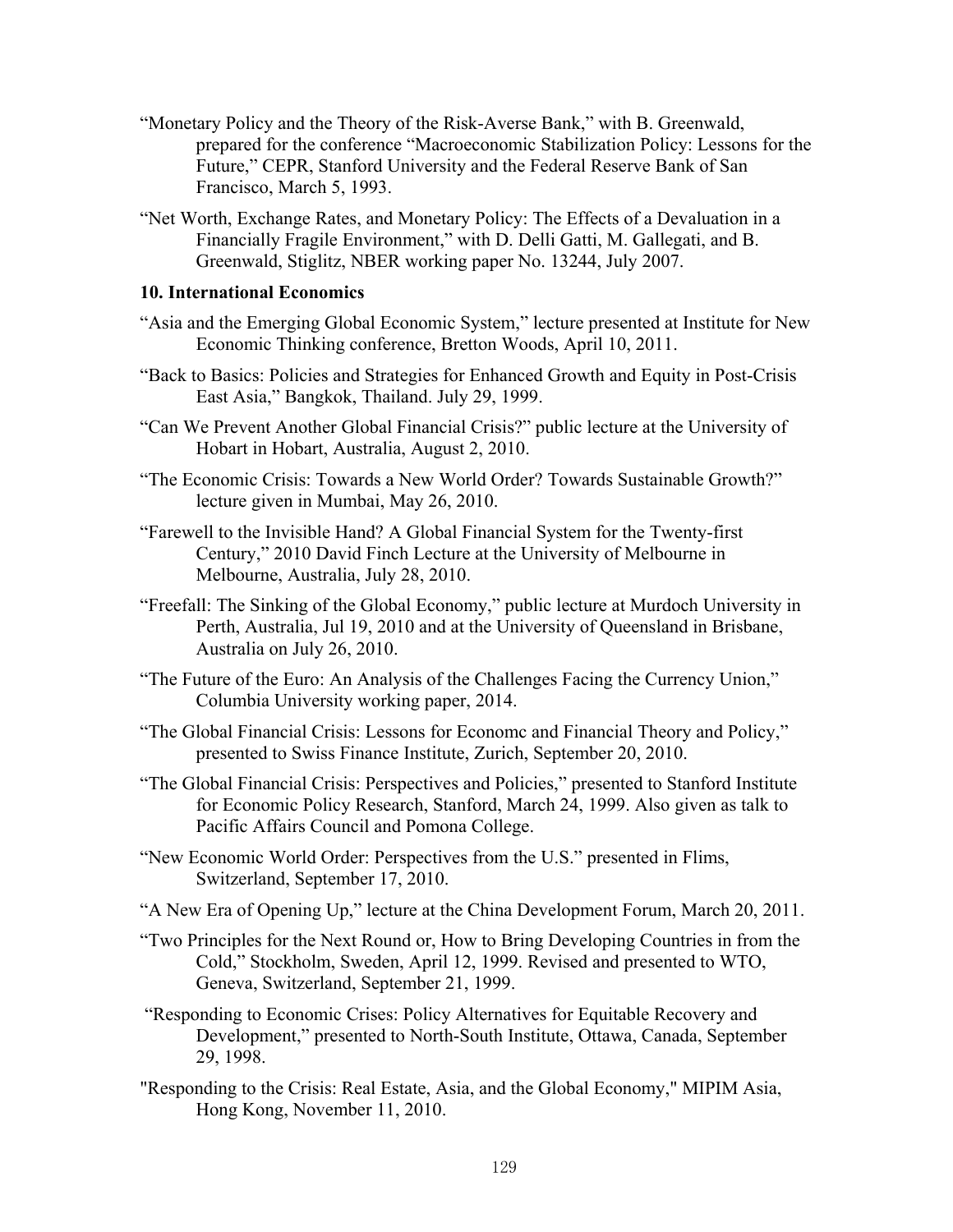- "Road to Ruin?: Financial Instability and the Global Economy," lecture at the Crawford School of Economics in Canberra, Australia, August 3, 2010.
- "A Short Note on Surveillance and How Reforms in Surveillance Can Help the IMF to Promote Global Financial Stability," International Monetary Fund, July 2011.
- "Towards a New International Architecture: Principles and Policies," presented to European Investment Bank in Fiesole, Italy, October 15, 1995.

## **11. Development**

- "Allocation of Capital in East Asia," with M. Uy, prepared for *The East Asian Miracle,* World Bank, 1993.
- "Can Aid Facilitate Development? A New Vision for Development Cooperation in the 21st Century," paper presented Tokyo, Japan, September 17, 1997.
- "Confronting AIDS in Developing Countries," address to Members of the European Parliament, Brussels, November 25, 1997.
- "Development Under Adversity? The Palestinian Economy in Transition," address to the Conference on Development Under Adversity, Gaza, November 22, 1997.
- "The East Asian Crisis and Its Implications for India," Commemorative Lecture for the Golden Jubilee Year Celebration of Industrial Finance Corporation of India, New Delhi, India, May 19, 1998.
- "The Dialectics of Law and Development," with Antara Haldar, presented at the Institute for Policy Dialogue's China Task Force Meeting, June, 2008.
- "Distribution, Efficiency and Voice: Designing the Second Generation of Reform," presented at Conference on Asset Distribution, Poverty, and Economic Growth. Ministry of Land Reform, Brazil and the World Bank, Brasília, Brazil, July 14, 1998.
- "Equitable and Sustainable Development," presented at the Conference on "Central Banking and Sustainable Development in the 21st Century," Kuala Lumpur, 28- 30 August, 2000.
- "Financial Liberalization, Financial Restraint, and Entrepreneurial Development," with Shahe Emran, January, 2009.
- "The Future of China," presented in "China: Challenges and Prospects," at the World Bank Group - International Monetary Fund Annual Meetings Program of Seminars, Hong Kong SAR, China, September 22, 1997.
- "Government, Financial Markets, and Economic Development," NBER Working Paper 3669, 1991. (Presented at a conference by the Vargas Foundation, "The Economic Reconstruction of Latin America," Rio de Janeiro, August 1989.)
- "Growth with Responsibility in a Globalized World Findings of the Shadow G-8," with Stephany Griffith-Jones, Friedrich-Ebert-Stiftung *Dialogue on Globalization* Occasional Paper No. 31, May 2007.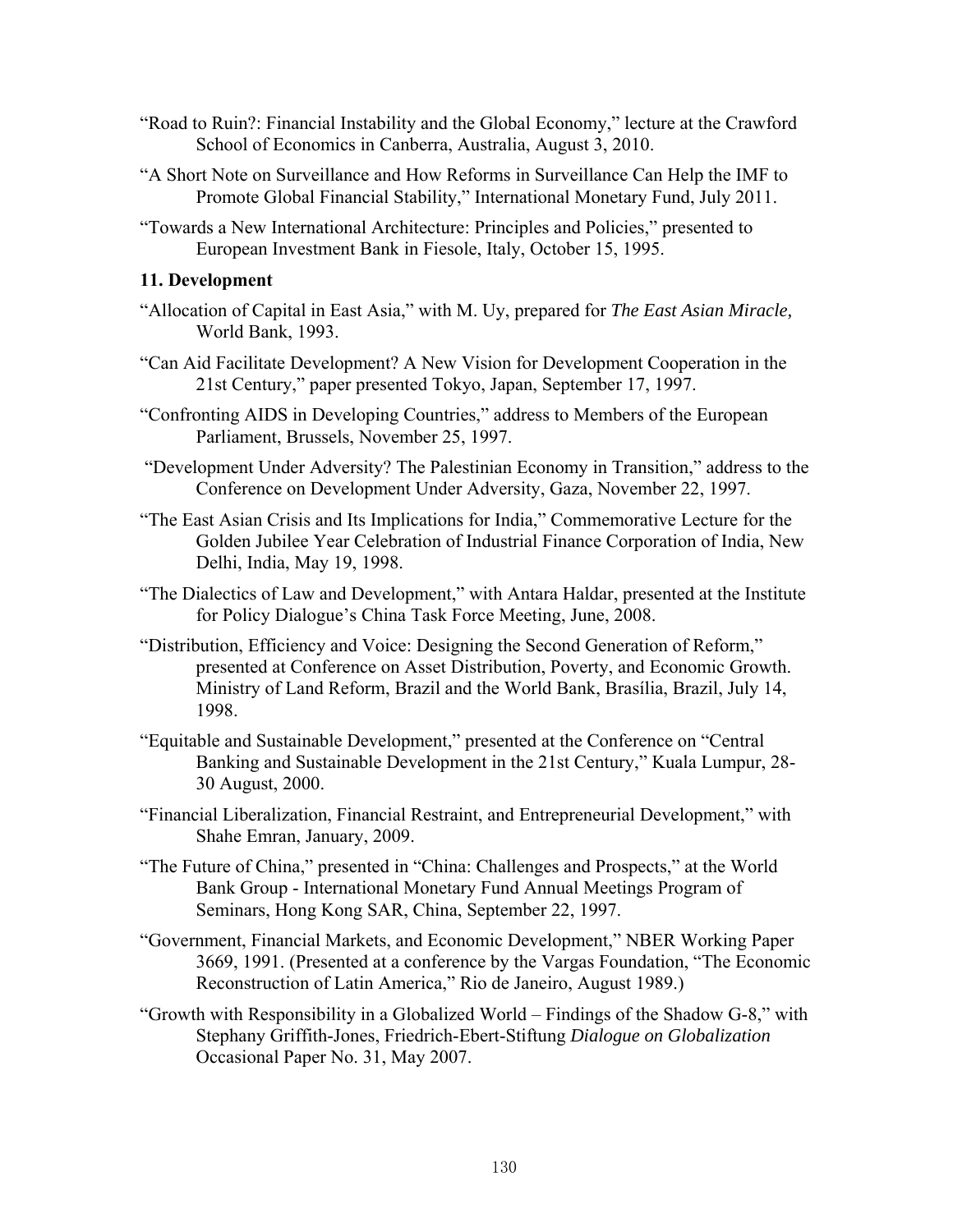- "The Impact of Individual Accounts: Piecemeal vs. Comprehensive Approaches," with Mike Orszag, Peter Orszag, and Dennis Snower, presented at the World Bank Annual Development Conference, April 1999.
- "The Indian Microfinance Crisis," with Antara Haldar, February 2013.
- "Introduction," working paper distributed at Fifth Tokyo International Conference on African Development (TICAD), Initiative for Policy Dialogue, Columbia, June 1- 3, 2013.
- "An Issues Paper on Financial Markets and Policies in East Asian Economies," June 1992.
- "Markets and Development," prepared for the American Economic Association Meetings, December 1980.
- "Microfinance and Missing Markets," with Shahe Emran and Mahbub Morshed, October 2006.
- "More Instruments and Broader Goals: Moving Toward the Post-Washington Consensus," World Institute for Development Economics Research (WIDER) Annual Lectures 2, Helsinki, Finland, January 1998.
- "Participation and Development: Perspectives from the Comprehensive Development Paradigm," presented at the International Conference on Democracy, Market Economy, and Development. Seoul, Korea, February 27, 1999.
- "Post Financial Crisis: Options for SIDS and Emerging Economies," presentation in Mauritius, February 9, 2011.
- "Reducing Poverty: Some Lessons from the Last Quarter Century," presented at BWPI/Chronic Poverty Research Centre International Conference, "Ten years of global poverty reduction: What have we learned and what should we do?" September 8, 2010.
- "A Report on the China Trip for the World Bank Project 'Public Policy and the Asian Miracle'," with Y. Qian, January 1993.
- "The Role of Cognitive Change in Societal Rigidity and Change," with K. Hoff, March 20, 2011.
- "The Role of the Financial System in Development," presentation at the Fourth Annual World Bank Conference on Development in Latin America and the Caribbean (LAC ABCDE), San Salvador, El Salvador, June 29, 1998.
- "Second Generation Strategies for Reform for China," presented to Beijing University, Beijing, China, July 20, 1998
- "A Social Democratic Agenda for a More Dynamic Indian Economy: Creating an Innovative and Learning Society," The 2010 Jawaharlal Nehru Memorial Lecture, November 18.
- "Sound Finance and Sustainable Development in Asia," Keynote Address to the Asia Development Forum Manila, the Philippines, March 12, 1998.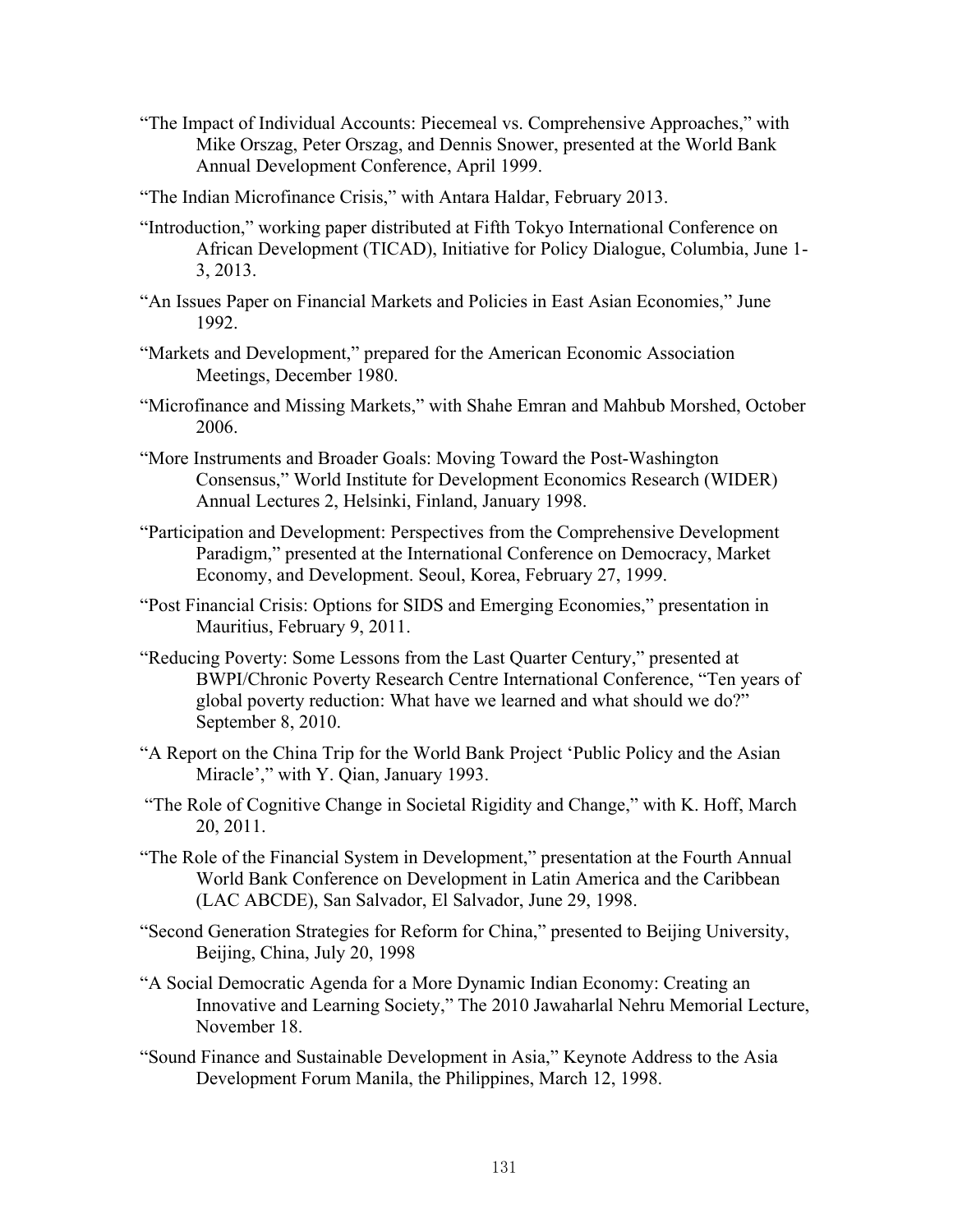- "Statement to the Meeting of Finance Ministers of ASEAN plus 6 with the IMF and the World Bank," Kuala Lumpur, Malaysia, December 1, 1997.
- "Statement to the Meeting of the Heads of Multilateral Development Banks," Inter-American Development Bank, Washington, D.C., January 15, 1998.
- "Survey of the Economics of International Debt," with J. Eaton and M. Gersovitz, 1985.
- "Taxes, Prices, and the Balance Between Industry and Agriculture," with R. Sah, presented at 8th International Economic Congress in New Dehli, December 1986.
- "Technology, Taxes, Prices, and the Balance between Industry and Agriculture," with R. Sah, prepared in EMBRAPA-Yale Workshop, Brasilia, May 18-22, 1987.
- "Theory of Imperfect Competition in Rural Credit Markets," with K. Hoff, Institute for Policy Reform Working Paper IPR 49, October 1992.
- "A Theory of Rural Credit Markets with Costly Enforcement," with K. Hoff, October 1992.
- "Toward a New Paradigm for Development: Strategies, Policies, and Processes," given as the 1998 Prebisch Lecture at UNCTAD, Geneva, October 19, 1998.
- "Towards a Pro-Development and Balanced Intellectual Property Regime," Keynote address presented at the Ministerial Conference on Intellectual Property for Least Developed Countries, World Intellectual Property Organization (WIPO), Seoul, October 25, 2004.

#### **12. Distribution of Income and Wealth**

- "Inequality, Stagnation, and Market Power: The Need for a New Progressive Era," Roosevelt Working Paper, November 2017.
- "Intergenerational Mobility and Dynastic Inequality," with R. Kanbur, Princeton University Economic Research Program Research memorandum No. 324, April 1986.
- "Mobility and Inequality: A Utilitarian Analysis," with R. Kanbur, Economic Theory Discussion Paper 57, University of Cambridge, May 1982.
- "New Theoretical Perspectives on the Distribution of Income and Wealth Among Individuals: Parts I-IV" NBER Working Papers 21189-21192, May 2015.
- "Overcoming Wealth Inequality by Capital Taxes that Finance Public Investment," with L. Mattauch, D. Klenert, and O. Edenhofer, NBER Working Paper 25126, October 2018.
- "Remarks on Inequality, Agency Costs, and Economic Efficiency," prepared for a workshop in "Economic Theories of Inequality," Stanford Institute for Theoretical Economics, Stanford University, March 11-13, 1993.
- "Simple Formulae for the Measurement of Inequality and the Optimal Linear Income Tax," IMSSS Technical Report No. 215, Stanford University, August 1976.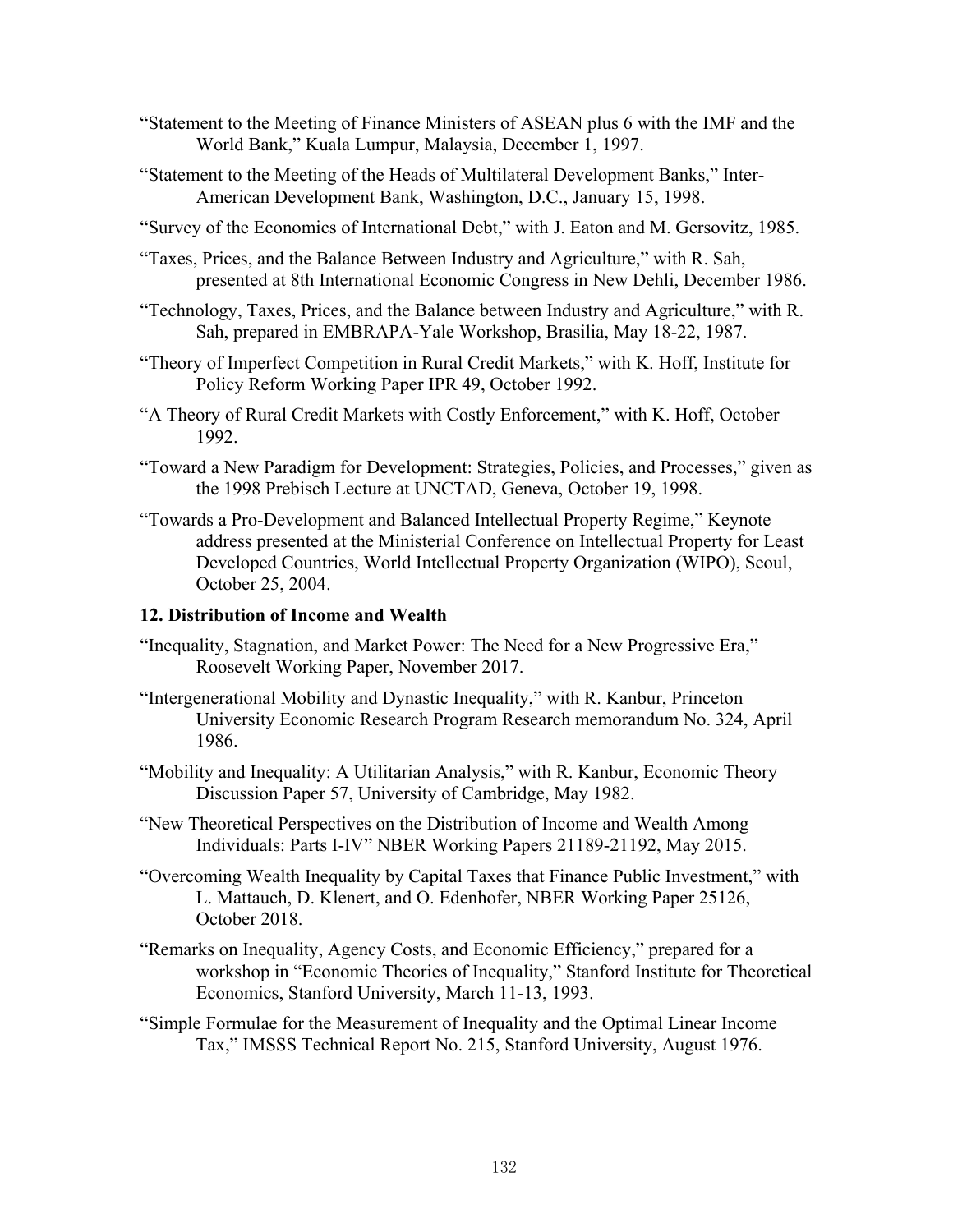## **13. Welfare Economics**

- "The Inefficiency of the Competitive Stock Market and Its Implications for the Depletion of Natural Resources," Studies in the Economics of Energy Resources, Technical Report No. 21, Stanford University, 1977.
- "Pareto Inferior Trade and Optimal Trade Policy," with D. Newbery, Princeton University Econometric Research Program Research Memorandum 281, May 1981.

## **14. Comparative Economic Systems / Organization Theory**

- "Economics of Committees," with R. Sah, Center Discussion Paper 486, Economic Growth Center, Yale University, June 1985.
- "Human Nature and Economic Organization," Jacob Marashak Lecture, presented at Far Eastern Meetings of the Econometric Society, October 1987.
- "Lessons for Transition Economies from the Experience of the East Asian Tigers," Videorecording of a lecture given in an IMF Institute seminar series, November 7, 1996.
- "Managerial Quality in Centralized versus Decentralized Economic Systems," with R. Sah, July 1986.
- "Notes on Evolutionary Economics: Imperfect Capital Markets, Organizational Design, Long-run Efficiency." 1995.
- "Perpetuation and Self-Reproduction of Organizations: The Selection and Performance of Managers," with R. Sah, presented at World Congress of Econometric Society, Cambridge, August 1985.
- "Some Aspects of a General Theory of Economic Organization," lecture presented at the Ninth Latin American Meeting of the Econometric Society, Santiago, Chile, August 1989.

#### **15. Political Economy**

- "Gender and Development: The Role of the State," World Bank Gender and Development Workshop, Washington, D.C., April 2, 1998.
- "Political Economy in a Contestable Democracy: The Case of Dividend Taxation," with A. Korinek, *2008 Meeting Papers*, Society for Economic Dynamics.
- "Public Policy for a Knowledge Economy," remarks at the Department for Trade and Industry and Center for Economic Policy Research, London, U.K., January 27, 1999.
- "Reflections on the Theory and Practice of Reform," presented to Stanford University, September 17, 1998.
- "Rethinking the Economic Role of the State: Publicly Provided Private Goods," lecture delivered at Universitat Pompeu Fabra, Barcelona, November 15, 1992.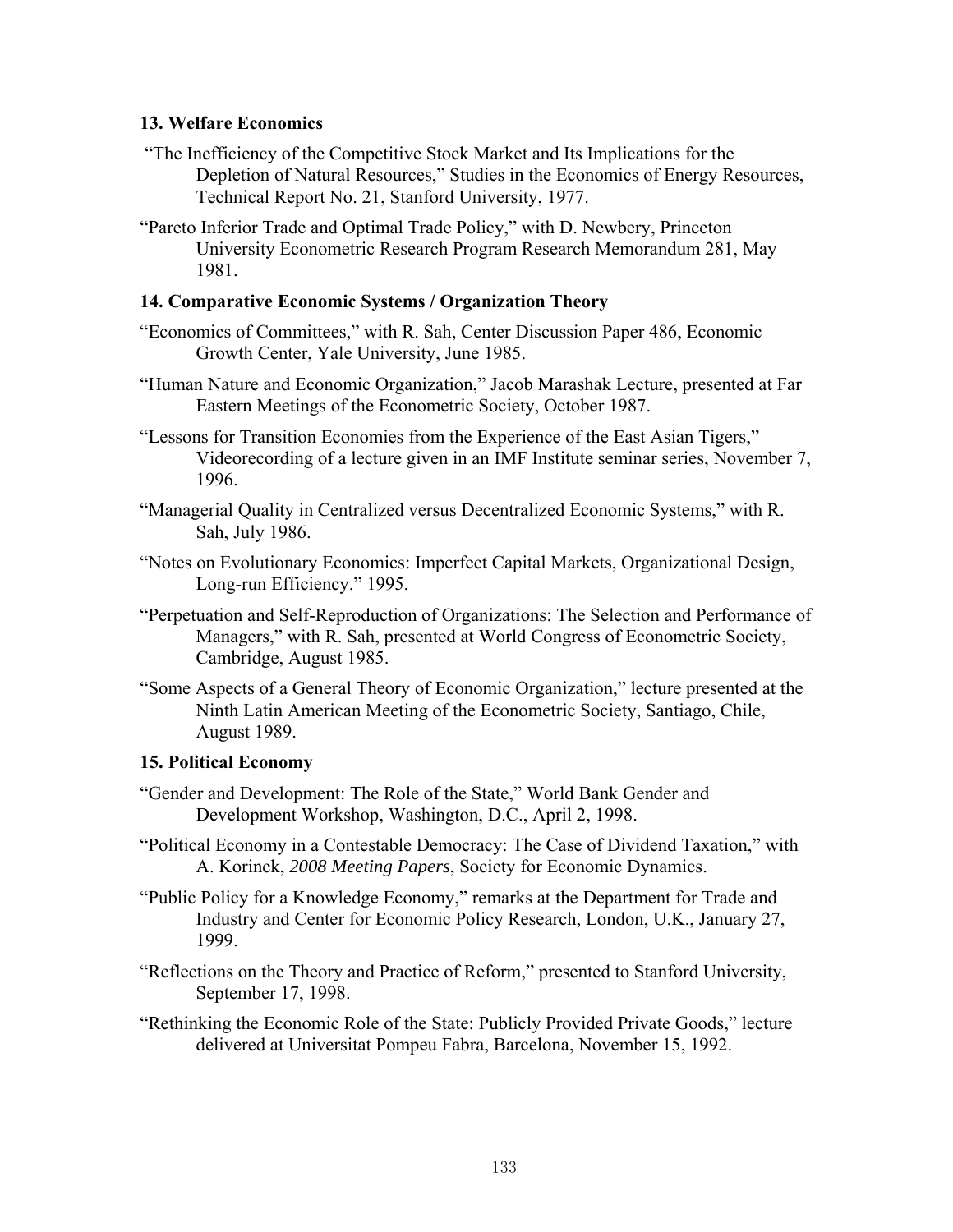## **16. Theory of Taxation / Public Finance**

- "Financial Structure and the Incidence of the Corporate Income Tax," with B. Greenwald, March 1987.
- "Information and Multi-Period Optimal Income Taxation with Government Commitment," with D. Brito, J. Hamilton, and S. Slutsky, NBER Working Paper 2458, December 1987.
- "Information and Multi-Period Optimal Taxation With Self-Selection," with D. Brito, J. Hamilton and S. Slutsky, Princeton University, October 1983.
- "Local Financing Alternative to the International Incidence of Corporate Income Taxes," with B. Greenwald, presented to NBER Conference on International Aspects of Taxation, September 1991.
- "Modelling the Effects of Capital Gains Taxes on the Accrual and Realization of Capital Gains," Report prepared for the Department of the Treasury, October 1981.
- "Pareto Efficient Taxation and Expenditure Policies, With Applications to the Taxation of Capital, Public Investment, and Externalities," presented at conference in honor of Agnar Sandmo, Bergen, January 1998.
- "Technological Change and Taxation," prepared for Conference on Tax Policy in the Twenty-First Century, Washington, D.C.
- "Taxation and Agricultural Pricing Policies, Cost Benefit Analysis, and the Foreign Exchange Constraint," Paper prepared for the World Bank, September 1982.
- "The Town-Versus-Country Problem: Optimal Pricing in an Agrarian Economy," with A. Braverman and R. Sah, presented to a Conference at the World Bank, June 1982.

## **17. Theory of Public Expenditures**

- "Project Appraisal and Foreign Exchange Constraints: A Simple Exposition," with C.R. Blitzer and P. Dasgupta, NBER Working Paper 2165, 1987.
- "The Theory of International Public Goods and the Architecture of International Organizations," Background Paper No. 7, Third Meeting, High Level Group on Development Strategy and Management of the Market Economy, UNU/WIDER, Helsinki, Finland, July 8-10, 1995.

## **18. Miscellaneous**

"Bailouts, Regulation or Free Markets? Business and Government in a Small Regional Economy," lecture given to Economic Society of Australia Tasmania Branch and the Tasmanian Chamber of Commerce and Industry in Hobart, Australia, August 2, 2010.

"China: Forging a Third Generation of Reforms," Speech given on July 23, 1999.

"The Impact of Asbestos Liabilities on Workers in Bankrupt Firms," with Jonathan M. Orszag and Peter R. Orszag, commissioned by the American Insurance Association, December 2002.